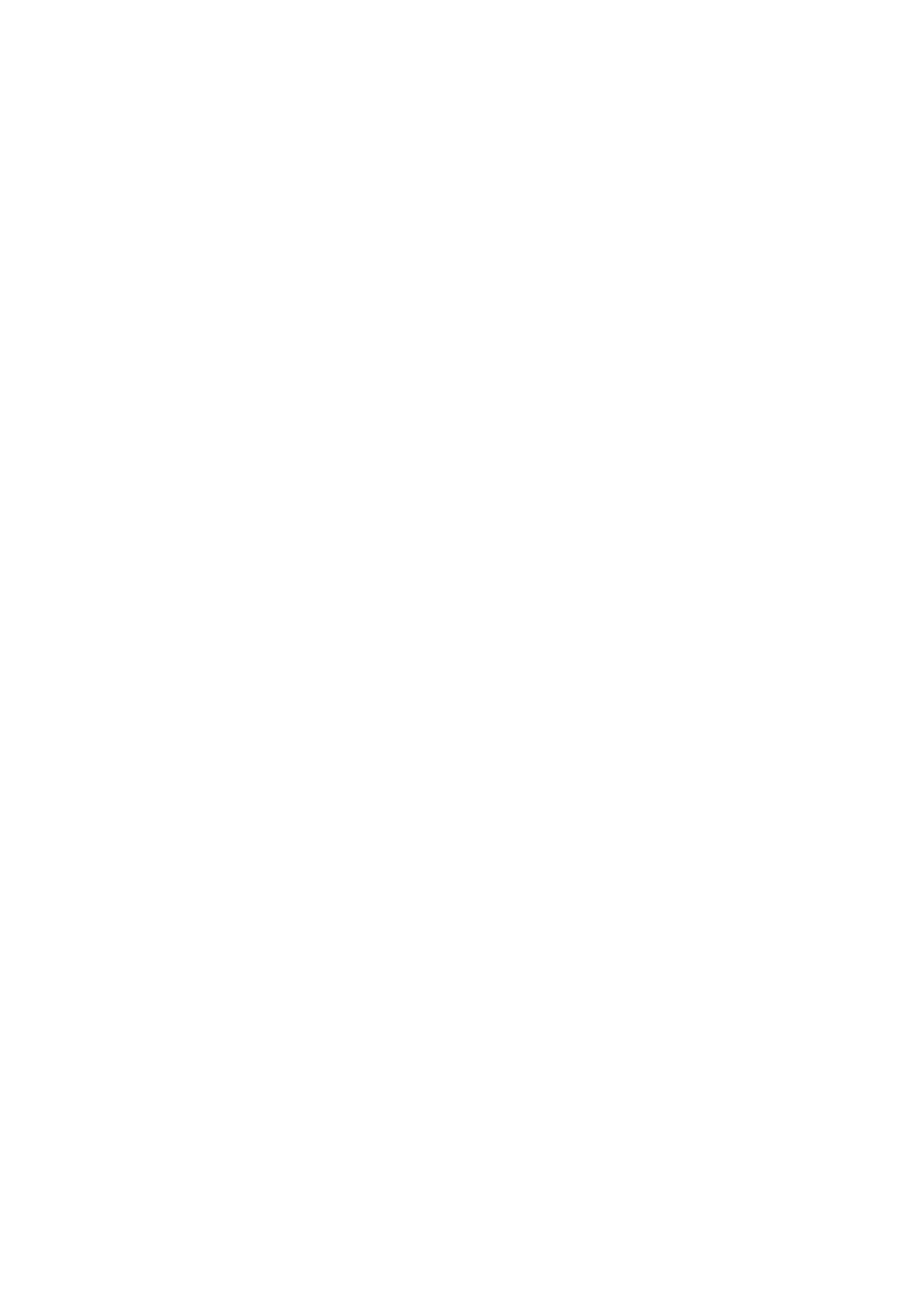#### SENATE BILL NO. 70–COMMITTEE ON HEALTH AND HUMAN SERVICES

#### (ON BEHALF OF THE NORTHERN REGIONAL BEHAVIORAL HEALTH POLICY BOARD)

PREFILED NOVEMBER 18, 2020  $\overline{\phantom{a}}$  , where  $\overline{\phantom{a}}$ 

Referred to Committee on Health and Human Services

SUMMARY—Revises provisions governing mental health. (BDR 39-418)

FISCAL NOTE: Effect on Local Government: May have Fiscal Impact. Effect on the State: Yes.

~ EXPLANATION – Matter in *bolded italics* is new; matter between brackets **[**omitted material**]** is material to be omitted.

AN ACT relating to mental health; revising provisions governing the use of chemical restraints on persons with disabilities; establishing procedures for placing a person on and releasing a person from a mental health crisis hold; revising provisions governing the emergency admission of a person to a mental health facility or hospital; revising provisions governing involuntary court-ordered admission to a mental health facility and assisted outpatient treatment; and providing other matters properly relating thereto.

#### **Legislative Counsel's Digest:**

Existing law defines the term "chemical restraint" to mean the administration of drugs for<br>the specific and exclusive purpose of controlling an acute or episodic aggressive behavior<br>when alternative intervention techniques 2 the specific and exclusive purpose of controlling an acute or episodic aggressive behavior when alternative intervention techniques have failed to limit or control the behavior. (NRS 4 388.476, 394.355, 433.5456, 449A.206) Existing law prescribes the conditions under which a 5 medical facility, facility for the dependent, psychiatric hospital or psychiatric unit of a hospital or public or private school may use a chemical restraint on a person with a disability and prohibits the use of a chemical restraint on such a person under certain circumstances. (NRS 8 388.473, 388.497, 394.354, 394.366, 433.5486, 433.549, 433.5503, 449A.236, 449A.245, 9 449A.248) **Sections 2, 65, 66 and 68** of this bill redefine the term "chemical restraint" for 10 those purposes.<br>11 Existing la

11 Existing law uses the term "consumer" to describe persons who receive various mental 12 health services. (Chapter 433A of NRS) **Section 3.5** of this bill specifically defines that term 12 health services. (Chapter 433A of NRS) Section 3.5 of this bill specifically defines that term<br>13 to mean any person who voluntarily or involuntarily seeks and may benefit from certain<br>14 mental health services.<br>15 Exis mental health services.

15 Existing law authorizes an officer authorized to make arrests in this State, certain 16 providers of health care, or the spouse, parent, adult child or legal guardian of a person alleged to be a person in a mental health crisis to apply for the emergency admission of a person 17 to be a person in a mental health crisis to apply for the emergency admission of a person alleged to be a person in a mental health crisis to a mental health facility or hospital. (NRS 18 alleged to be a person in a mental health crisis to a mental health facility or hospital. (NRS<br>19 433A.160) Existing law requires the release of a person admitted under an emergency 19 433A.160) Existing law requires the release of a person admitted under an emergency<br>20 admission within 72 hours after the submission of the application for emergency admission admission within  $72$  hours after the submission of the application for emergency admission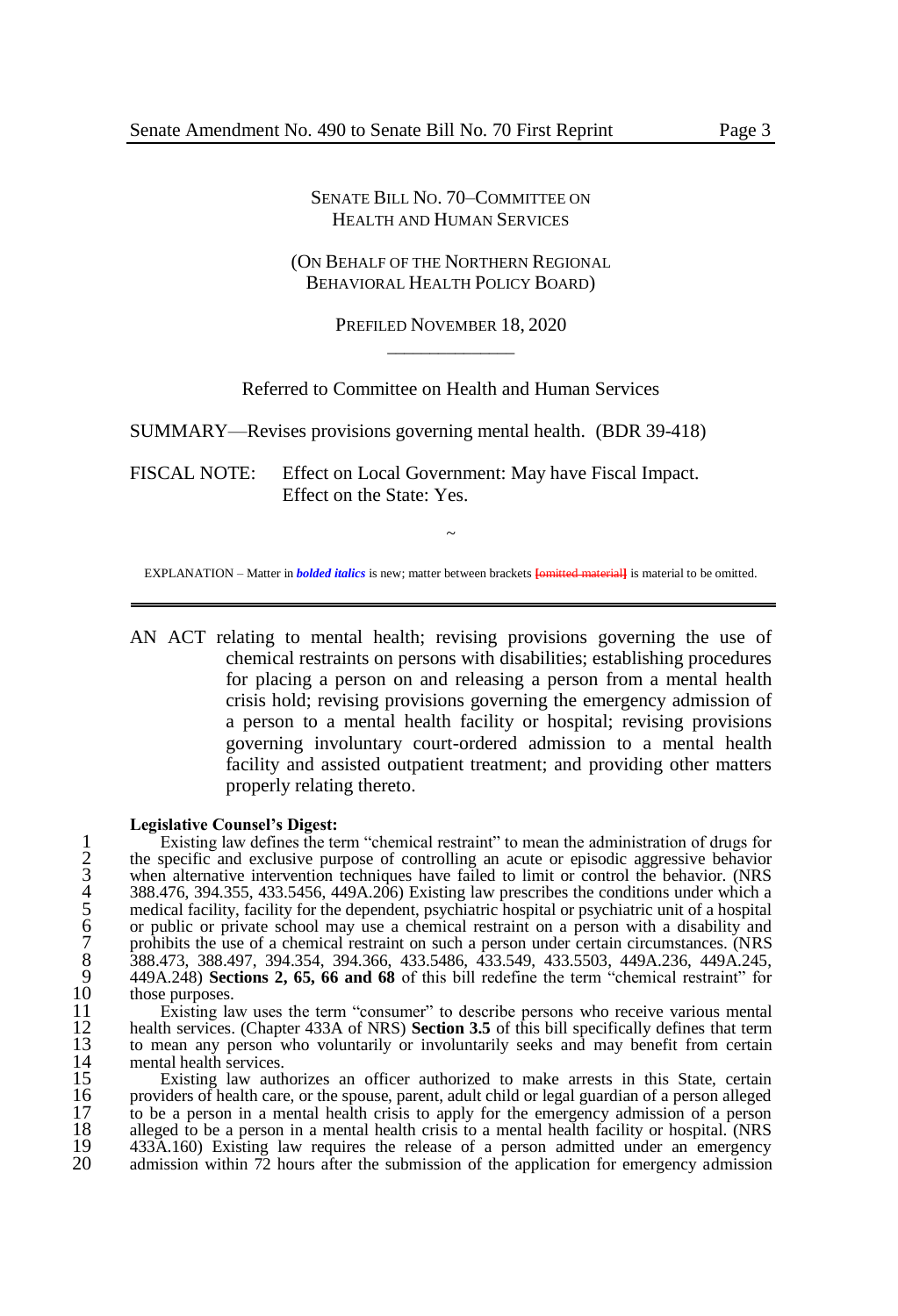22 the admission is changed to a voluntary admission. (NRS 433A.145, 433A.150, 433A.200)

21 unless: (1) a petition is filed for the involuntary court-ordered admission of the person; or (2)<br>
22 the admission is changed to a voluntary admission. (NRS 433A.145, 433A.150, 433A.200)<br>
23 **Section 6** of this bill d **Section 6** of this bill defines the term "mental health crisis hold" to mean the detention of 24 a person alleged to be a person in a mental health crisis for transport to, and assessment, 25 evaluation, intervention and treatment at, a public or private mental health facility or hospital. 26 **Section 4** of this bill defines the term "emergency admission" to mean the involuntary 27 admission of a person who has been placed on a mental health crisis hold to a public or private 28 mental health facility or a hospital. **Sections 9, 10 and 28-35** of this bill prescribe separate processes for the detention of a person on a mental health crisis hold and the emergency 30 admission of such a person. Specifically, **section 30** of this bill authorizes an officer 31 authorized to make arrests in this State or certain providers of health care to place a person 32 alleged to be a person who is in a mental health crisis on a mental health crisis hold. **Section 9** of this bill authorizes such an officer or provider of health care, certain family members, a person who is providing c 33 of this bill authorizes such an officer or provider of health care, certain family members, a 34 person who is providing case management, support and supervision to a person who has been<br>35 conditionally released from a mental health facility or any other person with a legitimate 35 conditionally released from a mental health facility or any other person with a legitimate<br>36 interest in a person alleged to be a person in a mental health crisis to petition for a court order<br>37 to place a person alle interest in a person alleged to be a person in a mental health crisis to petition for a court order  $37$  to place a person alleged to be a person with a mental illness on a mental health crisis hold.<br> $38$  Section 29 of this bill prescribes the conditions under which a person may be detained if the **Section 29** of this bill prescribes the conditions under which a person may be detained if the person is placed on a mental health crisis hold. **Section 35** of this bill prescribes the <sup>39</sup> person is placed on a mental health crisis hold. **Section 35** of this bill prescribes the requirements for releasing a person from a mental health crisis hold. **Sections 10, 28, 31 and** 40 requirements for releasing a person from a mental health crisis hold. **Sections 10, 28, 31 and <br>41 32** of this bill prescribe the procedure for admitting a person to a mental health facility or **32** of this bill prescribe the procedure for admitting a person to a mental health facility or hospital under an emergency admission. **Sections 10, 28 and 29** require the release of a person placed on a mental health cris 42 hospital under an emergency admission. **Sections 10, 28 and 29** require the release of a person placed on a mental health crisis hold within 72 hours after the initiation of the hold, 44 regardless of whether the person is admitted under an emergency admission, unless: (1) a regardless of whether the person is admitted under an emergency admission, unless: (1) a petition is filed for the involuntary co 45 petition is filed for the involuntary court-ordered admission of the person; or (2) the admission 46 is changed to a voluntary admission. **Sections 1, 23, 37, 40, 55, 64, 67 and 70-72** of this bill 47 make conforming changes.<br>48 Existing law establish

48 Existing law establishes a procedure for the involuntary court-ordered admission of a program of community-based or outpatient services. 49 person to a mental health facility or a program of community-based or outpatient services.<br>50 (NRS 433A.200-433A.330) **Section 24** of this bill replaces the term "program of community-50 (NRS 433A.200-433A.330) **Section 24** of this bill replaces the term "program of community-51 based or outpatient services" with the term "assisted outpatient treatment," which is defined to mean outpatient services provided pursuant to a court order to a person with a mental illness for the purpose of treating mean outpatient services provided pursuant to a court order to a person with a mental illness 53 for the purpose of treating the mental illness, assisting the person to live and function in the community or prevent a relapse or deterioration. **Sections 11-21** of this bill prescribe a 54 community or prevent a relapse or deterioration. **Sections 11-21** of this bill prescribe a separate process for the issuance of a court order requiring a person to receive assisted outpatient treatment. Specifically, **s** 55 separate process for the issuance of a court order requiring a person to receive assisted 56 outpatient treatment. Specifically, **section 11** of this bill authorizes: (1) the Administrator of 57 the Division of Public and Behavioral Health of the Department of Health and Human S8 Services, certain providers of health care and certain persons who have an interest in a person 58 Services, certain providers of health care and certain persons who have an interest in a person<br>59 to petition the district court to commence a proceeding for the issuance of a court order 59 to petition the district court to commence a proceeding for the issuance of a court order<br>60 requiring assisted outpatient treatment of the person: and (2) a criminal defendant or the 60 requiring assisted outpatient treatment of the person; and  $(2)$  a criminal defendant or the district attorney to make a motion to the district court to commence a proceeding for the 61 district attorney to make a motion to the district court to commence a proceeding for the issuance of a court order requiring assisted outpatient treatment of the defendant or the district 62 issuance of a court order requiring assisted outpatient treatment of the defendant or the district court to commence such a proceeding on its own motion. **Section 11** prescribes the criteria for 63 court to commence such a proceeding on its own motion. **Section 11** prescribes the criteria for 64 determining whether a person may be ordered to receive assisted outpatient treatment. **Section**  65 **13** of this bill requires certain persons who have evaluated a person who is the subject of a 66 petition or motion for assisted outpatient treatment to submit to the court a recommended<br>67 treatment plan for the person. **Section 14** of this bill requires a person who is the subject of a<br>68 petition or motion for 67 treatment plan for the person. **Section 14** of this bill requires a person who is the subject of a 68 petition or motion for assisted outpatient treatment to be represented by counsel at all stages of the proceedings. **Section 18** of this bill authorizes a court to order a person to receive 69 of the proceedings. **Section 18** of this bill authorizes a court to order a person to receive assisted outpatient treatment if: (1) at the conclusion of the proceedings, there is clear and convincing evidence that the p assisted outpatient treatment if: (1) at the conclusion of the proceedings, there is clear and 71 convincing evidence that the person to be treated meets the applicable criteria for the initiation or renewal of such treatment; and (2) a person professionally qualified in the field of 72 or renewal of such treatment; and (2) a person professionally qualified in the field of psychiatric mental health is able to treat the person in the county where the person to receive the treatment resides. **If a perso** 73 psychiatric mental health is able to treat the person in the county where the person to receive 74 the treatment resides. **If a person who has been ordered to receive assisted outpatient**  75 **treatment fails to comply with the order after reasonable efforts to solicit compliance**<br>76 **and, as a result, may harm himself or herself or others, section 20.5 of this bill authorizes**<br>77 **he person responsible for** and, as a result, may harm himself or herself or others, section 20.5 of this bill authorizes 77 **the person responsible for providing the outpatient treatment to submit a petition for a**  78 **court to order that the person be taken into custody to determine whether he or she is a person in a mental health crisis. Section 21** of this bill prescribes a procedure for renewing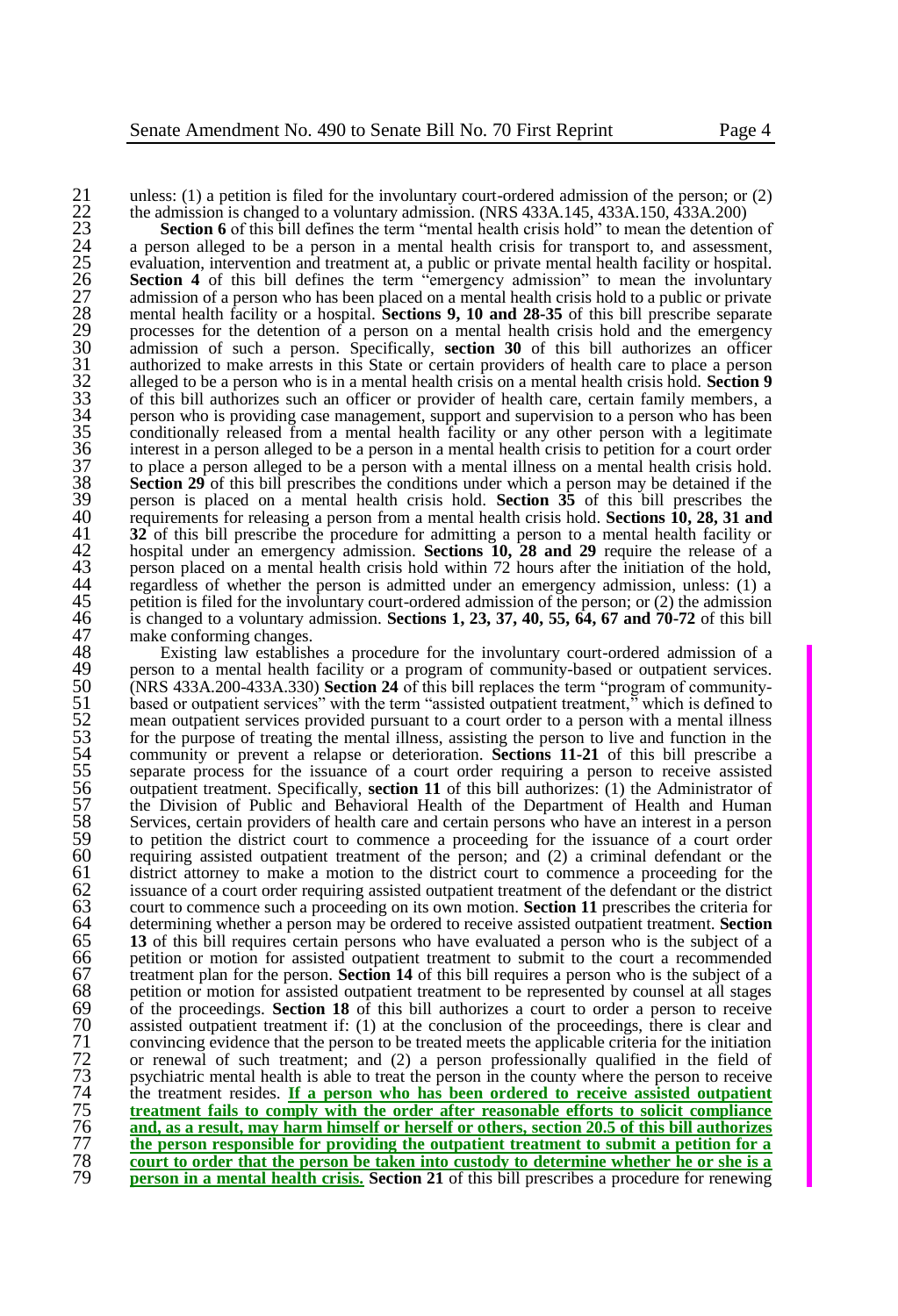80 an order for assisted outpatient treatment. **Section 23.5** of this bill revises the definition of 81 "berson professionally qualified in the field of psychiatric mental health" for purposes relating 81 "person professionally qualified in the field of psychiatric mental health" for purposes relating<br>82 to eligibility to provide assisted outpatient treatment and certain other purposes. Sections 1. 82 to eligibility to provide assisted outpatient treatment and certain other purposes. **Sections 1,** <br>83 **27.38.41.44.45.49.51-54.57-63.69 and 72-75** of this bill make conforming changes. 83 **27, 38, 41, 44, 45, 49, 51-54, 57-63, 69 and 72-75** of this bill make conforming changes.

84 **Section 26** of this bill requires the Division and the Attorney General to approve all forms 85 for the detainment, evaluation, treatment and conditional release of any person under chapter 85 for the detainment, evaluation, treatment and conditional release of any person under chapter 433A of NRS and furnish the forms to the clerks of district courts in each county. **Section 36** 86 433A of NRS and furnish the forms to the clerks of district courts in each county. **Section 36** 87 of this bill revises requirements governing a petition for involuntary court-ordered admission.<br>88 **Section 39** of this bill requires a person who submits such a petition to notify the court if the 88 **Section 39** of this bill requires a person who submits such a petition to notify the court if the subject of the petition is currently admitted to a mental health facility or hospital and is 89 subject of the petition is currently admitted to a mental health facility or hospital and is transferred to another mental health facility or hospital. 90 transferred to another mental health facility or hospital.<br>91 Existing law: (1) requires the transfer of proceedi

91 Existing law: (1) requires the transfer of proceedings for the involuntary admission of a<br>92 person if professionals who are qualified to examine the person are not available in the county 92 person if professionals who are qualified to examine the person are not available in the county<br>93 where the petition is filed: and (2) provides that the expense of proceedings for involuntary 93 where the petition is filed; and (2) provides that the expense of proceedings for involuntary admission are to be paid by the county where the petition is filed or, if the subject of the 94 admission are to be paid by the county where the petition is filed or, if the subject of the petition does not reside in that county, the county of the State where he or she last resided. 95 petition does not reside in that county, the county of the State where he or she last resided.<br>96 (NRS 433A.260) **Section 41.5** of this bill imposes specific requirements for the transfer of 96 (NRS 433A.260) **Section 41.5** of this bill imposes specific requirements for the transfer of proceedings from a county where qualified professionals are not available to conduct the 97 proceedings from a county where qualified professionals are not available to conduct the examination to a county where qualified professionals are available. **Section 41.5** also revises 98 examination to a county where qualified professionals are available. **Section 41.5** also revises 99 requirements governing the payment of the cost of proceedings for involuntary admission to  $100$  require such cost to be paid by the county in which the subject of the petition resides. **Section** 100 require such cost to be paid by the county in which the subject of the petition resides. **Section**  101 **42** of this bill removes a requirement that the same counsel must continue to represent a 102 person who is involuntarily admitted to a program of community-based or outpatient services 102 person who is involuntarily admitted to a program of community-based or outpatient services 103 until the person is unconditionally released. Section 43 of this bill provides that, once a person 103 until the person is unconditionally released. **Section 43** of this bill provides that, once a person  $104$  is involuntarily admitted to a mental health facility: (1) the admitting court is prohibited from  $105$  transferring the case: and (2) the mental health facility is required to notify the court if the 105 transferring the case; and (2) the mental health facility is required to notify the court if the 106 person is transferred. **Section 50** of this bill prohibits the transfer of a consumer who has been 106 person is transferred. **Section 50** of this bill prohibits the transfer of a consumer who has been 107 admitted to a mental health facility or required to receive assisted outpatient treatment to 107 admitted to a mental health facility or required to receive assisted outpatient treatment to 108 another facility or provider of treatment, as applicable, unless arrangements relating to the 108 another facility or provider of treatment, as applicable, unless arrangements relating to the costs of treatment are made between the facility or provider and the consumer or the person 109 costs of treatment are made between the facility or provider and the consumer or the person<br>110 who requested the admission or treatment 110 who requested the admission or treatment.<br>111 **Section 47** of this bill: (1) requires the

**Section 47** of this bill: (1) requires the notification of the court when a person who has 112 been involuntarily admitted to a mental health facility is conditionally released: (2) revises the 112 been involuntarily admitted to a mental health facility is conditionally released; (2) revises the 113 criteria for determining whether such a person may be conditionally released; and (3) 113 criteria for determining whether such a person may be conditionally released; and (3) 114 authorizes the court to periodically review the terms of the conditional release. **Sections 39** 114 authorizes the court to periodically review the terms of the conditional release. **Sections 39** 115 **and 47** of this bill revise the procedure for admitting a person who has been conditionally released to a mental health facility or hospital when conditional release is no longer 116 released to a mental health facility or hospital when conditional release is no longer  $117$  appropriate. **Section 48** of this bill: (1) abolishes a requirement that an evaluation team 117 appropriate. **Section 48** of this bill: (1) abolishes a requirement that an evaluation team<br>118 evaluate a person who is involuntarily admitted by court order to a mental health facility or 118 evaluate a person who is involuntarily admitted by court order to a mental health facility or 119 required to receive assisted outpatient treatment before the person may be unconditionally<br>120 released before the expiration of the order: and (2) makes certain other minor revisions 120 released before the expiration of the order; and (2) makes certain other minor revisions  $121$  concerning unconditional release. **Sections 39, 47**,  $\overline{\text{land 48.5}}$  of this bill impose 121 concerning unconditional release. **Sections**  $\frac{39}{10}$ **,**  $47$   $\frac{1}{10}$  and  $\frac{48}{10}$  and  $\frac{48.5}{10}$  of this bill impose specific requirements concerning notification of the guardian of a person who is 122 specific requirements concerning notification of the guardian of a person who is<br>
123 <del>[conditionally]</del> released from a mental health facility or  $\frac{1}{2}$  [conditionally] released from a<br>
124 mental health facility o 123 **[**conditionally**]** released from a mental health facility or **[**unconditionally released from a 124 mental health facility or**]** assisted outpatient treatment **[**.**] under certain circumstances.**

125 Existing law requires a court to seal all records related to the admission and treatment of 126 any person admitted to a mental health facility or a program of community-based or outpatient 127 services. (NRS 433A.715) any person admitted to a mental health facility or a program of community-based or outpatient 127 services. (NRS 433A.715) **Section 56** of this bill additionally requires a court to seal records 128 governing any other proceedings conducted under chapter 433A of NRS. governing any other proceedings conducted under chapter 433A of NRS.

### THE PEOPLE OF THE STATE OF NEVADA, REPRESENTED IN SENATE AND ASSEMBLY, DO ENACT AS FOLLOWS:

|  | <b>Section 1.</b> NRS 433.4295 is hereby amended to read as follows: |
|--|----------------------------------------------------------------------|
|  | 433.4295 1. Each policy board shall:                                 |

3 (a) Advise the Department, Division and Commission regarding: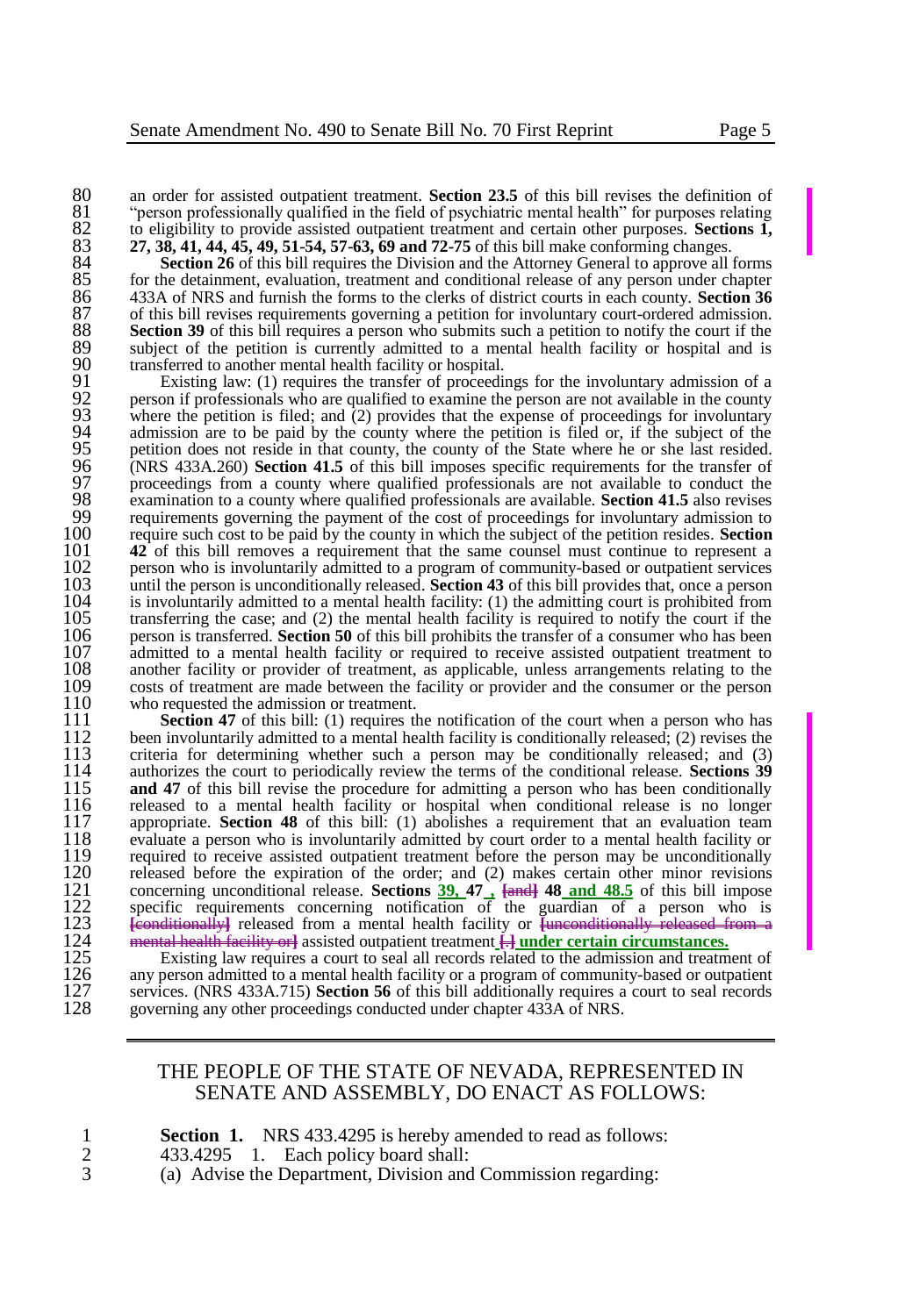1 (1) The behavioral health needs of adults and children in the behavioral  $\frac{2}{3}$  health region;<br>(2) A

3 (2) Any progress, problems or proposed plans relating to the provision of 4 behavioral health services and methods to improve the provision of behavioral health services in the behavioral health region: 5 health services in the behavioral health region;<br>6 (3) Identified gaps in the behavioral h

6 (3) Identified gaps in the behavioral health services which are available in 7 the behavioral health region and any recommendations or service enhancements to address those gaps: 8 address those gaps;<br>9  $(4)$  Any fee

9 (4) Any federal, state or local law or regulation that relates to behavioral 10 health which it determines is redundant, conflicts with other laws or is obsolete and<br>11 any recommendation to address any such redundant, conflicting or obsolete law or 11 any recommendation to address any such redundant, conflicting or obsolete law or regulation: and 12 regulation; and<br>13 (5) Prior

13 (5) Priorities for allocating money to support and develop behavioral health 14 services in the behavioral health region.<br>15 (b) Promote improvements in the d

15 (b) Promote improvements in the delivery of behavioral health services in the 16 behavioral health region.<br>17 (c) Coordinate and

17 (c) Coordinate and exchange information with the other policy boards to 18 provide unified and coordinated recommendations to the Department. Division and 18 provide unified and coordinated recommendations to the Department, Division and Commission regarding behavioral health services in the behavioral health region. 19 Commission regarding behavioral health services in the behavioral health region.<br>20 (d) Review the collection and reporting standards of behavioral health data

20 (d) Review the collection and reporting standards of behavioral health data to determine standards for such data collection and reporting processes. 21 determine standards for such data collection and reporting processes.<br>22 (e) To the extent feasible, establish an organized, sustainable

22 (e) To the extent feasible, establish an organized, sustainable and accurate 23 electronic repository of data and information concerning behavioral health and 24 behavioral health services in the behavioral health region that is accessible to members of the public on an Internet website maintained by the policy board. A 25 members of the public on an Internet website maintained by the policy board. A<br>26 molicy board may collaborate with an existing community-based organization to 26 policy board may collaborate with an existing community-based organization to establish the repository. 27 establish the repository.<br>28 (f) To the extent fea

 (f) To the extent feasible, track and compile data concerning *persons placed on a mental health crisis hold pursuant to NRS 433A.160*, persons admitted to mental 20 health facilities and hospitals *under an emergency admission* pursuant to LNRS health facilities and hospitals *under an emergency admission* pursuant to **[**NRS 433A.145 to 433A.197, inclusive, and**]** *section 10 of this act, persons admitted* to 32 mental health facilities **[and programs of community-based or outpatient services**]<br>33 *under an involuntary court-ordered admission* **pursuant to NRS 433A 200 to**  *under an involuntary court-ordered admission* pursuant to NRS 433A.200 to 433A.330, inclusive, *and persons ordered to receive assisted outpatient treatment pursuant to sections 11 to 21, inclusive, of this act* in the behavioral health region, including, without limitation:<br> $37$  (1) The outcomes of 1

37 (1) The outcomes of treatment provided to such persons; and 38 (2) Measures taken upon and after the release of such person 38 (2) Measures taken upon and after the release of such persons to address<br>39 behavioral health issues and prevent future *mental health crisis holds and* 39 behavioral health issues and prevent future *mental health crisis holds and*  40 admissions.<br>41  $(e)$  Iden

41 (g) Identify and coordinate with other entities in the behavioral health region 42 and this State that address issues relating to behavioral health to increase awareness<br>43 of such issues and avoid duplication of efforts. 43 of such issues and avoid duplication of efforts.<br>44 (b) In coordination with existing entities

44 (h) In coordination with existing entities in this State that address issues<br>45 relating to behavioral health services, submit an annual report to the Commission 45 relating to behavioral health services, submit an annual report to the Commission<br>46 which includes without limitation: 46 which includes, without limitation:<br>47 (1) The specific behavioral

47 (1) The specific behavioral health needs of the behavioral health region;<br>48 (2) A description of the methods used by the policy board to collect a

48 (2) A description of the methods used by the policy board to collect and 49 analyze data concerning the behavioral health needs and problems of the behavioral 49 analyze data concerning the behavioral health needs and problems of the behavioral  $\frac{50}{10}$  health region and gaps in behavioral health services which are available in the 50 health region and gaps in behavioral health services which are available in the  $\frac{51}{2}$  behavioral health region, including without limitation, a list of all sources of such 51 behavioral health region, including, without limitation, a list of all sources of such data used by the policy board: data used by the policy board;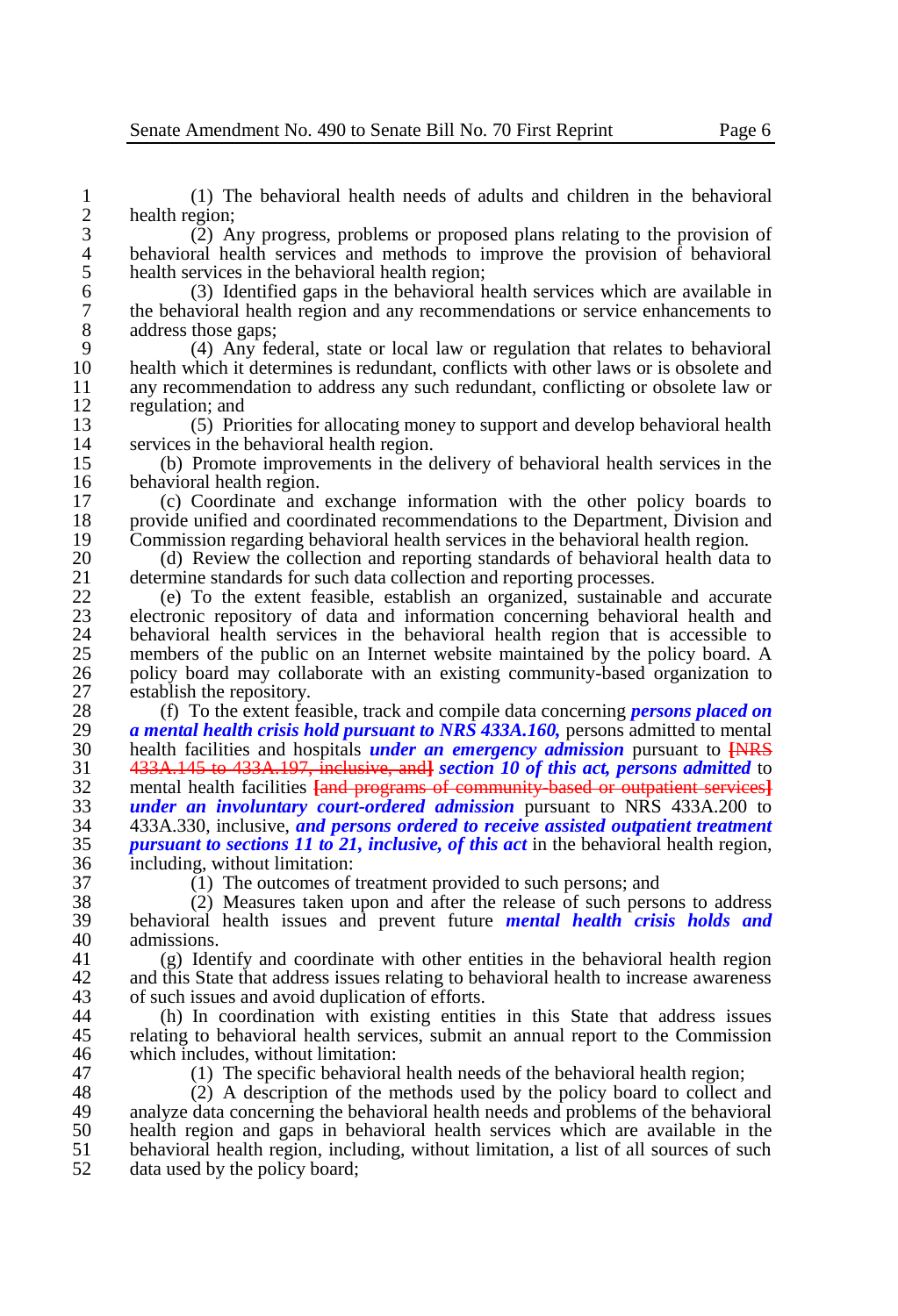1 (3) A description of the manner in which the policy board has carried out 2 the requirements of paragraphs  $(c)$  and  $(g)$  of subsection 1 and the results of those 2 the requirements of paragraphs (c) and (g) of subsection 1 and the results of those activities; and  $\begin{array}{cc} 3 & \text{activities; and} \\ 4 & (4) \end{array}$ 

4 (4) The data compiled pursuant to paragraph (f) and any conclusions that the policy board has derived from such data. 5 the policy board has derived from such data.<br>6 2. A report described in paragraph  $(h)$ 

 $\hat{2}$ . A report described in paragraph (h) of subsection 1 may be submitted more often than annually if the policy board determines that a specific behavioral health 7 often than annually if the policy board determines that a specific behavioral health issue requires an additional report to the Commission. 8 issue requires an additional report to the Commission.<br>9 **Sec. 2.** NRS 433.5456 is hereby amended to rea

**Sec. 2.** NRS 433.5456 is hereby amended to read as follows:

 433.5456 "Chemical restraint" means the administration of drugs *to a person*  11 for the specific and exclusive purpose of controlling an acute or episodic<br>12 **Lageressivel** behavior that places the person or others at a risk of harm when less **[**aggressive**]** behavior *that places the person or others at a risk of harm* when *less restrictive* alternative intervention techniques have failed to limit or control the heliavior. The term does not include the administration of drugs **Lee a** regular basis-14 behavior. The term does not include the administration of drugs  $\frac{1}{2}$  <del>[on a regular basis, 15 as]</del> prescribed by a physician. **Its treat the symptoms of** *physician assistant or*  as**]** prescribed by a physician, **[**to treat the symptoms of**]** *physician assistant or advanced practice registered nurse as standard treatment for the* mental **[**,**]** *or*  17 physical  $\hat{f}$  emotional or behavioral disorders and for assisting a person in gaining self-control over his or her impulses. *Condition of the person*. 18 self-control over his or her impulses.**]** *condition of the person.*<br>19 **Sec. 3.** Chapter 433A of NRS is hereby amended by

**Sec. 3.** Chapter 433A of NRS is hereby amended by adding thereto the 20 provisions set forth as sections 3.5 to 22 inclusive of this act. 20 provisions set forth as sections 3.5 to 22, inclusive, of this act.<br>21 **Sec. 3.5.** "Consumer" means any person who, wh

 **Sec. 3.5.** *"Consumer" means any person who, whether voluntarily or involuntarily, seeks and can benefit from care, treatment and training:*

 *1. In a public or private mental health facility or other public or private facility offering mental health services; or*

 *2. From a person professionally qualified in the field of psychiatric mental health who provides assisted outpatient treatment.*

 **Sec. 4.** *"Emergency admission" means the involuntary admission of a person who has been placed on a mental health crisis hold to a public or private*  29 *mental health facility or hospital pursuant to section 10 of this act.***<br>20 <b>Sec. 5.** *"Involuntary court-ordered admission" means the* 

 **Sec. 5.** *"Involuntary court-ordered admission" means the admission of a person in a mental health crisis to a public or private mental health facility ordered by a court pursuant to NRS 433A.200 to 433A.330, inclusive.*

 **Sec. 6.** *"Mental health crisis hold" means the detention of a person alleged to be a person in a mental health crisis for transport, assessment, evaluation, intervention and treatment pursuant to NRS 433A.160.*

**Sec. 7.** *"Supporter" has the meaning ascribed to it in NRS 162C.090.*

 **Sec. 8.** *"Voluntary admission" means the admission of a person to a public or private mental health facility or a division facility pursuant to NRS 433A.140 as a voluntary consumer for the purposes of observation, diagnosis, care and treatment.*

 **Sec. 9.** *1. A person listed in subsection 2 may petition a district court for an order requiring any peace officer to place a person alleged to be in a mental health crisis on a mental health crisis hold pursuant to NRS 433A.160.*

*2. A petition pursuant to subsection 1 may be made by:*

*(a) An officer authorized to make arrests in the State of Nevada;*

 *(b) A physician, physician assistant, psychologist, marriage and family therapist, clinical professional counselor, social worker or registered nurse;*

 *(c) The spouse, parent, adult child or legal guardian of a person alleged to be a person in a mental health crisis;* 

 *(d) A person who is providing case management, support and supervision to a person who has been conditionally released pursuant to NRS 433A.380, including, without limitation, a member of the staff of a community treatment program, social services agency, mobile crisis team or multi-disciplinary team*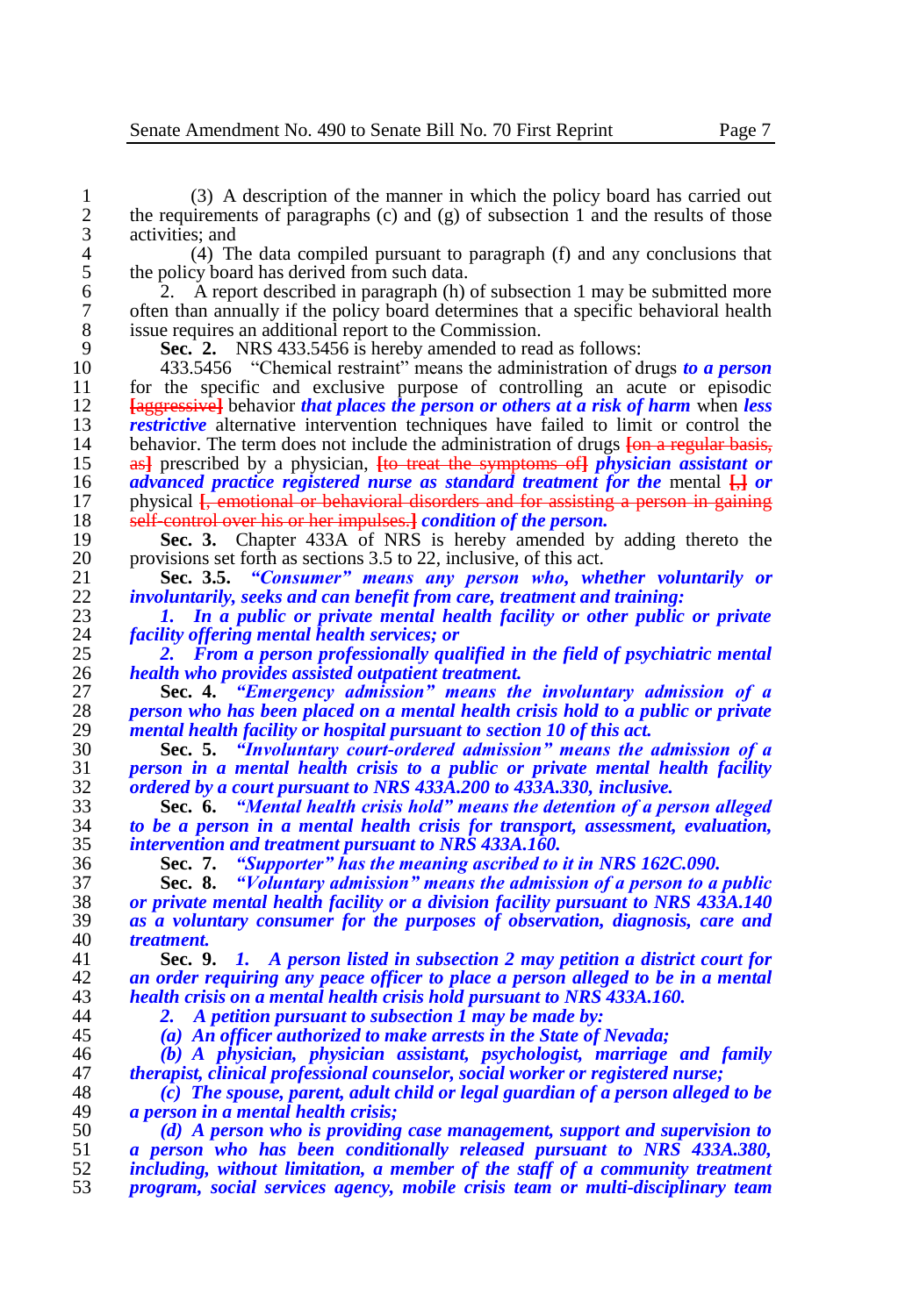*that is providing case management, support and supervision to the person who is the subject of the petition; or*

 *(e) Any other person who has a legitimate interest in a person alleged to be a person in a mental health crisis.* 

5 <sup>3</sup> 3. <del>[A petition pursuant to subsection 1 that concerns a person who is receiving assisted outpatient treatment ordered pursuant to section 18 of this **i**</del> *receiving assisted outpatient treatment ordered pursuant to section 18 of this act must be accompanied by:*

 *(a) A copy of the order for assisted outpatient treatment, including, without limitation, the list of services that the person has been ordered to receive; and*

 *(b) A list of the provisions of the order with which the person has failed to comply, if any.*

**4. The district court may issue an order to place a person alleged to be in a**  $\frac{4}{3}$  **The district court may issue an order to place a person alleged to be in a**  *mental health crisis on a mental health crisis hold only if it is satisfied that there is probable cause to believe that the person who is the subject of the petition is a person in a mental health crisis. If the district court issues such an order, the court shall ensure the delivery of the order to the sheriff of the county. The sheriff shall:*

 *(a) Provide the order to the public or private mental health facility or hospital to which the person placed on a mental health crisis hold is transported; or* 

 *(b) Arrange for the person who transports the person placed on a mental health crisis hold to a public or private mental health facility or hospital to provide the order to the facility or hospital.*

 **Sec. 10.** *1. A public or private mental health facility or hospital may admit a person who has been placed on a mental health crisis hold under an emergency admission if:*

 *(a) After conducting an examination pursuant to NRS 433A.165, a physician, physician assistant or advanced practice registered nurse determines that the person does not have a medical condition, other than a psychiatric condition, which requires immediate treatment;*

 *(b) A psychologist, a physician, a physician assistant under the supervision of a psychiatrist, a clinical social worker who has the psychiatric training and experience prescribed by the Board of Examiners for Social Workers pursuant to NRS 641B.160 or an advanced practice registered nurse who has the psychiatric training and experience prescribed by the State Board of Nursing pursuant to NRS 632.120, who is employed by the public or private mental health facility or hospital completes a certificate pursuant to NRS 433A.170;*

 *(c) A psychiatrist or a psychologist or, if a psychiatrist or a psychologist is not available, a physician or an advanced practice registered nurse who has the training and experience prescribed by the State Board of Nursing pursuant to NRS 632.120, evaluates the person at the time of admission and determines that the person is a person in a mental health crisis; and*

*(d) A psychiatrist approves the admission.*

 *2. The provisions of subsections 2 and 3 of NRS 433A.150 continue to apply to a person who is admitted to a public or private mental health facility or hospital under an emergency admission pursuant to this section.*

 **Sec. 11.** *1. A proceeding for an order requiring any person in the State of Nevada to receive assisted outpatient treatment may be commenced by the filing of a petition for such an order with the clerk of the district court of the county where the person who is to be treated is present. The petition may be filed by:*

 *(a) Any person who is at least 18 years of age and resides with the person to*  be treated;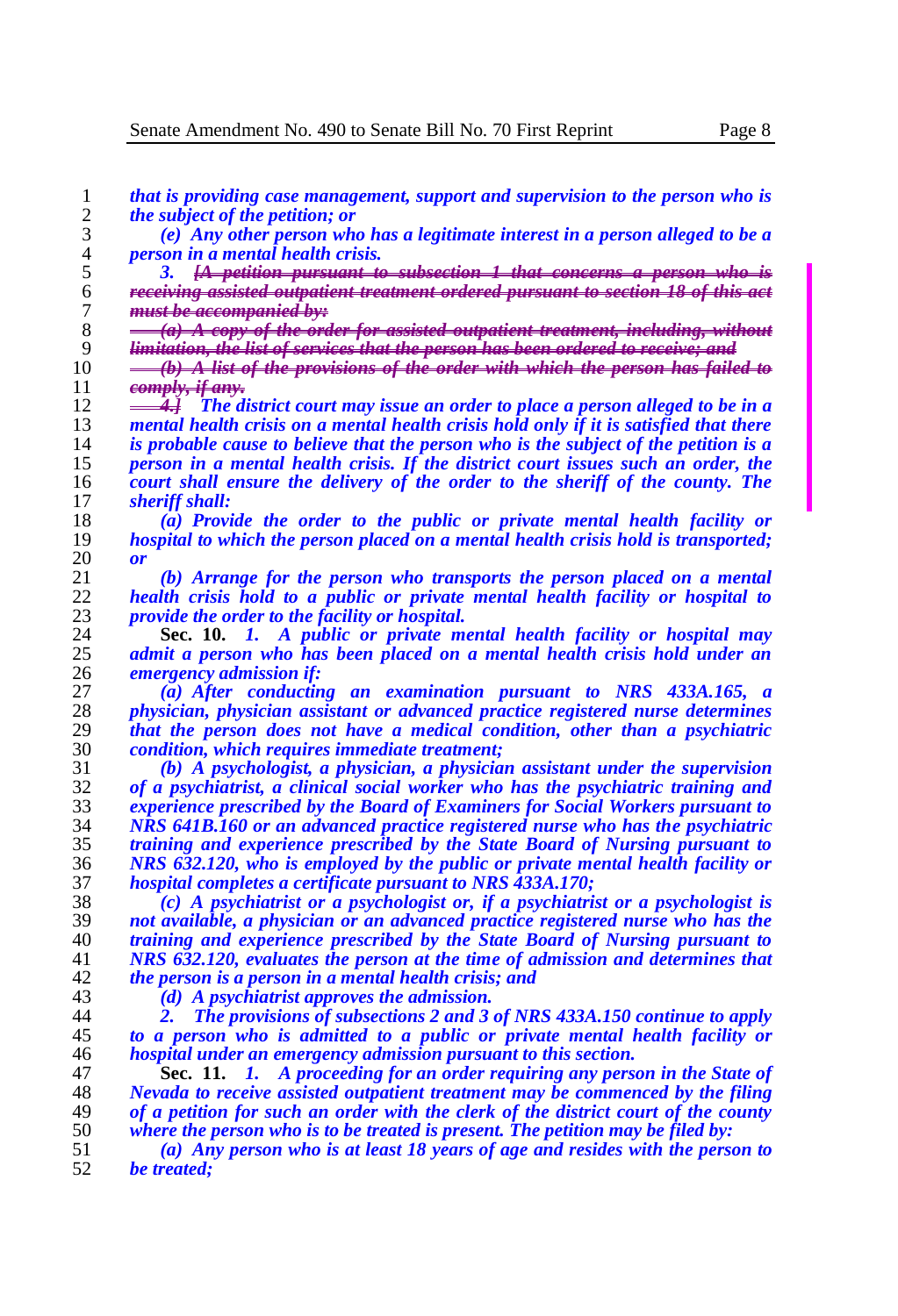| 1        | (b) The spouse, parent, adult sibling, adult child or legal guardian of the                                                                              |
|----------|----------------------------------------------------------------------------------------------------------------------------------------------------------|
| 2        | <i>person to be treated;</i>                                                                                                                             |
| 3        | (c) A physician, physician assistant, psychologist, social worker or registered                                                                          |
| 4        | nurse who is providing care to the person to be treated;                                                                                                 |
| 5        | (d) The Administrator or his or her designee; or                                                                                                         |
| 6        | (e) The medical director of a division facility in which the person is receiving                                                                         |
| 7        | treatment or the designee of the medical director of such a division facility.                                                                           |
| 8        | A proceeding to require a person who is the defendant in a criminal                                                                                      |
| 9        | proceeding in the district court to receive assisted outpatient treatment may be                                                                         |
| 10       | commenced by the district court, on its own motion, or by motion of the defendant                                                                        |
| 11       | or the district attorney if:                                                                                                                             |
| 12       | (a) The defendant has been examined in accordance with NRS 178.415;                                                                                      |
| 13       | (b) The defendant is not eligible for commitment to the custody of the                                                                                   |
| 14       | Administrator pursuant to NRS 178.461; and                                                                                                               |
| 15       | (c) The Division makes a clinical determination that assisted outpatient                                                                                 |
| 16       | <i>treatment is appropriate.</i>                                                                                                                         |
| 17       | A petition filed pursuant to subsection 1 or a motion made pursuant to<br>3.                                                                             |
| 18       | subsection 2 must allege the following concerning the person to be treated:                                                                              |
| 19       | (a) The person is at least 18 years of age.                                                                                                              |
| 20       | (b) The person has a mental illness.                                                                                                                     |
| 21       | (c) The person has a history of poor compliance with treatment for his or her                                                                            |
| 22       | mental illness that has resulted in at least one of the following circumstances:                                                                         |
| 23       | (1) At least twice during the immediately preceding 48 months, poor                                                                                      |
| 24       | compliance with mental health treatment has been a significant factor in causing                                                                         |
| 25       | the person being hospitalized or receiving services in the behavioral health unit                                                                        |
| 26       | of a <del>[federal or state prison or a county or city jail or]</del> detention <del>[center.]</del> facility                                            |
| 27       | or correctional facility. The 48-month period described in this subparagraph                                                                             |
| 28       | must be extended by [the] any amount of time that the person has been                                                                                    |
| 29       | hospitalized, incarcerated or detained [if poor compliance with treatment for his                                                                        |
| 30       | or her mental illness was a significant factor in the person being hospitalized,                                                                         |
| 31       | <i>incarcerated or detained.] during that period.</i>                                                                                                    |
| 32       | (2) Poor compliance with mental health treatment has Fresulted in at                                                                                     |
| 33       | least one act of serious violence toward himself or herself or others or threat or                                                                       |
| 34       | attempt to eausel been a significant factor in causing the person to commit,                                                                             |
| 35       | attempt to commit or threaten to commit serious physical harm to himself or                                                                              |
| 36       | herself or others during the immediately preceding 48 months . <del>[in which the</del>                                                                  |
| 37       | person has not been hospitalized, incarcerated or detained.] The 48-month period                                                                         |
| 38       | described in this subparagraph must be extended by <del>[the]</del> any amount of time that                                                              |
| 39       | the person has been hospitalized, incarcerated or detained <b>Fif poor compliance</b>                                                                    |
| 40       | <del>with treatment for his or her mental illness was a significant factor in the person</del>                                                           |
| 41       | being hospitalized, incareerated or detained.] during that period.                                                                                       |
| 42       | (3) Poor compliance with mental health treatment has resulted in the                                                                                     |
| 43       | person being hospitalized, incarcerated or detained for a cumulative period of at                                                                        |
| 44       | <i>least 6 months and the person:</i>                                                                                                                    |
| 45       | (I) Is scheduled to be discharged or released from such                                                                                                  |
| 46       | hospitalization, incarceration or detention during the 30 days immediately                                                                               |
| 47       | following the date of the petition; or                                                                                                                   |
| 48       | (II) Has been discharged or released from such hospitalization,                                                                                          |
| 49       | incarceration or detention during the 60 days immediately preceding the date of                                                                          |
| 50       | <i>the petition.</i>                                                                                                                                     |
| 51       | (d) <b>[The]</b> Because of his or her mental illness, the person is <b>[eapable of</b>                                                                  |
| 52<br>53 | surviving in the community in which he or she resides without presenting a<br>substantial likelihood of serious harm to himself or herself or others, as |
|          |                                                                                                                                                          |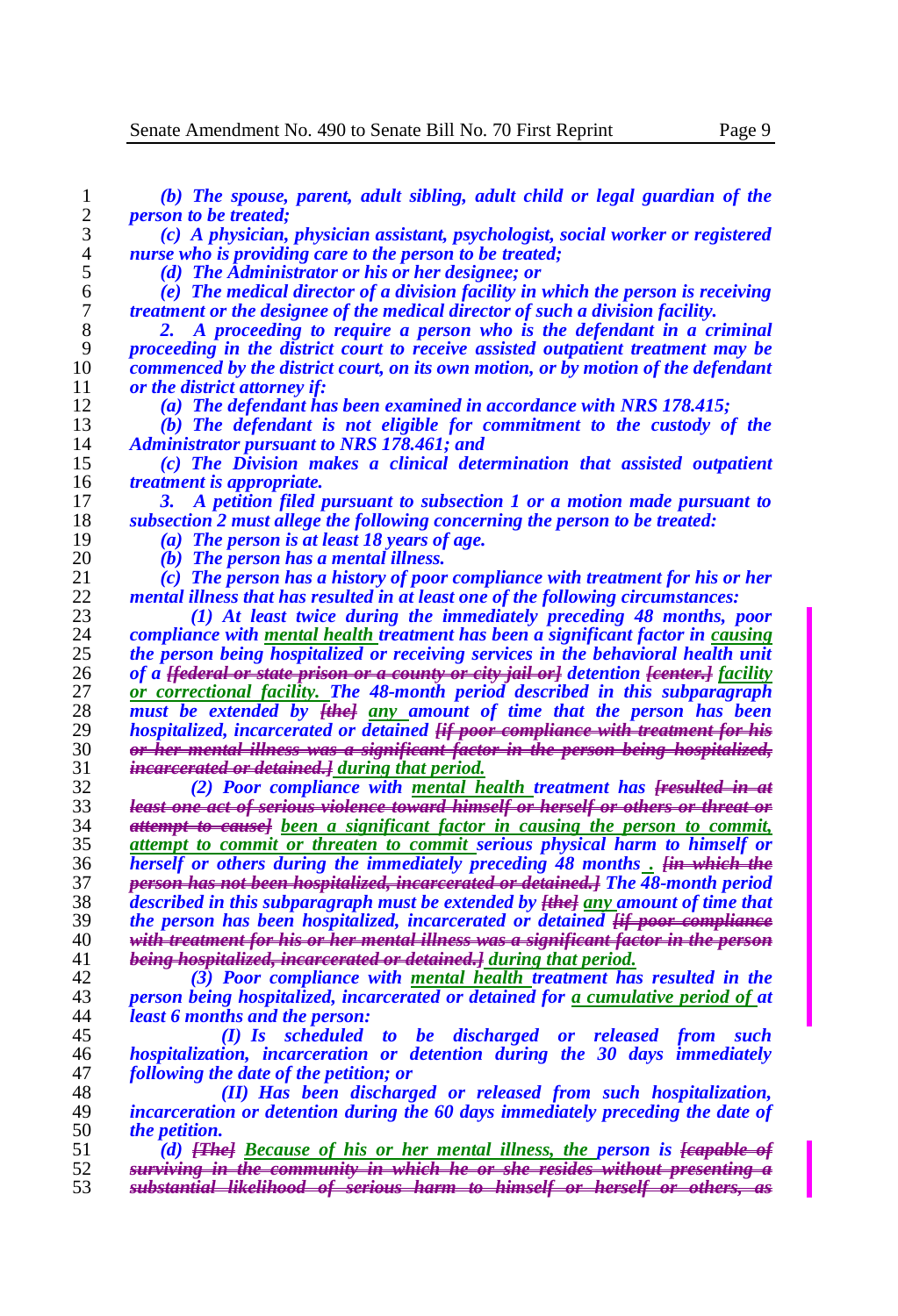*determined pursuant to NRS 433A.0195, if he or she receives assisted] unwilling*  2 *or unlikely to voluntarily participate in outpatient treatment*  $\frac{1}{2}$  *that would enable i the person to live safely in the community without the supervision of the court.* 3 **the person to live safely in the community without the supervision of the court.**<br>4 **(e)** *FRe person requires assisted Assisted outpatient treatment is the le* 

 *(e) [The person requires assisted] Assisted outpatient treatment is the least restrictive appropriate means to prevent further disability or deterioration that [presents a substantial likelihood of serious harm to himself or herself or others, as determined pursuant to NRS 433A.0195.] would result in the person becoming a person in a mental health crisis.*

 *4. A petition filed pursuant to subsection 1 or a motion made pursuant to subsection 2 must be accompanied by:*

 *(a) A sworn statement or a declaration that complies with the provisions of NRS 53.045 by a physician, a psychologist, a physician assistant under the supervision of a psychiatrist, a clinical social worker who has the psychiatric training and experience prescribed by the Board of Examiners for Social Workers pursuant to NRS 641B.160 or an advanced practice registered nurse who has the psychiatric training and experience prescribed by the State Board of Nursing pursuant to NRS 632.120, stating that he or she:*

 *(1) [Assessed] Evaluated the person who is the subject of the petition or motion not earlier than 10 days before the filing of the petition or making of the motion;*

 *(2) Recommends that the person be ordered to receive assisted outpatient treatment; and*

 *(3) Is willing and able to testify at a hearing on the petition or motion; and*

 *(b) A sworn statement or a declaration that complies with the provisions of NRS 53.045 from a person professionally qualified in the field of psychiatric mental health stating that he or she is willing to provide assisted outpatient treatment for the person in the county where the person resides.*

 *5. A copy of the petition filed pursuant to subsection 1 or a motion made pursuant to subsection 2 must be served upon the person who is the subject of the petition or motion or his or her counsel and, if applicable, his or her legal guardian.*

 **Sec. 12.** *1. Immediately after the clerk of the district court receives a petition filed pursuant to subsection 1 of section 11 of this act or section 21 of this*  act, the clerk shall transmit the petition to the appropriate district judge, who *shall set a time, date and place for its hearing. Immediately after a motion is made pursuant to subsection 2 of section 11 of this act, the district judge shall set a time, date and place for its hearing. The date must be:*

 *(a) Within 30 judicial days after the date on which the petition is received by the clerk or the motion is made, as applicable; or*

 *(b) If the person who is the subject of the petition or motion is hospitalized at the time of the petition or motion, before that person is to be discharged and within a sufficient time to arrange for a continuous transition from inpatient treatment to assisted outpatient treatment.*

 *2. If the Chief Judge, if any, of the district court has assigned a district court judge or hearing master to preside over hearings pursuant to this section, that judge or hearing master must preside over the hearing.*

 *3. The court shall give notice of the petition or motion and of the time, date and place of any proceedings thereon to the person who is the subject of the petition or motion, his or her attorney, if known, the person's legal guardian, the petitioner, if applicable, the district attorney of the county in which the court has its principal office, the local office of an agency or organization that receives money from the Federal Government pursuant to 42 U.S.C. §§ 10801 et seq., to*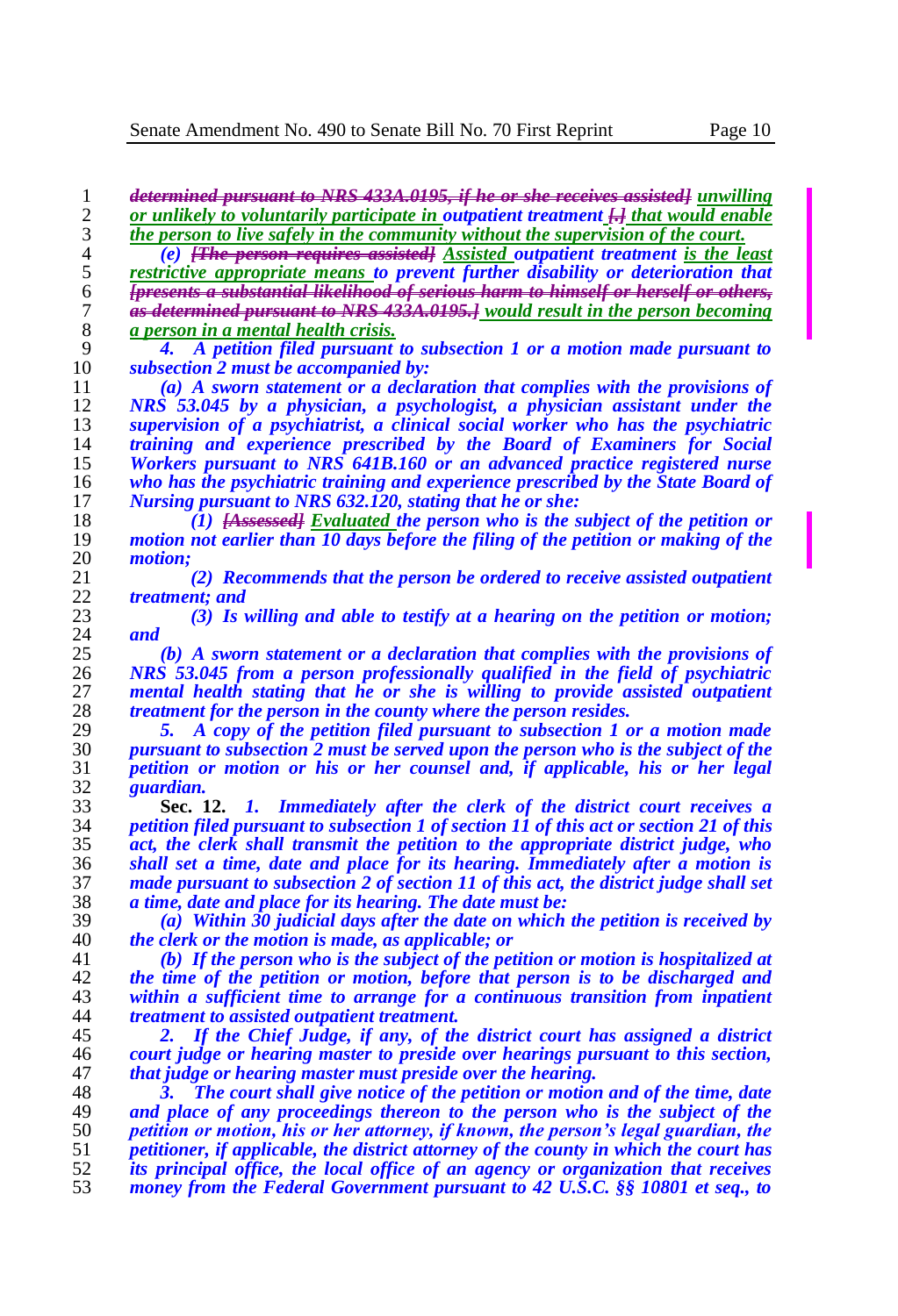*protect and advocate the rights of persons with a mental illness and the administrative office of any public or private mental health facility or hospital in which the subject of the petition or motion is detained.*

 **Sec. 13.** *1. Before the date of a hearing on a petition or motion for assisted outpatient treatment, the person who made the sworn statement or declaration pursuant to paragraph (a) of subsection 4 of section 11 of this act, the personnel of the Division who made the clinical determination concerning the appropriateness of assisted outpatient treatment pursuant to paragraph (c) of subsection 2 of section 11 of this act or the person or entity who submitted the petition pursuant to section 21 of this act, as applicable, shall submit to the court a proposed written treatment plan created by a person professionally qualified in the field of psychiatric mental health who is familiar with the person who is the subject of the petition or motion, as applicable. The proposed written treatment plan must set forth:* 

 *(a) The services and treatment recommended for the person who is the subject of the petition or motion; and*

 *(b) The person who will provide such services and treatment and his or her qualifications.* 

 *2. Services and treatment set forth in a proposed written treatment plan must include, without limitation:*

 *(a) Case management services to coordinate the assisted outpatient treatment recommended pursuant to paragraph (b); and* 

*(b) Assisted outpatient treatment which may include, without limitation:*

 *(1) Medication; (2) Periodic blood or urine testing to determine whether the person is receiving such medication;*

*(3) Individual or group therapy;*

*(4) Full-day or partial-day programming activities;*

*(5) Educational activities;*

*(6) Vocational training;*

*(7) Treatment and counseling for a substance use disorder;*

 *(8) If the person has a history of substance use, periodic blood or urine testing for the presence of alcohol or other recreational drugs;*

*(9) Supervised living arrangements; and*

 *(10) Any other services determined necessary to treat the mental illness of the person, assist the person in living or functioning in the community or prevent a deterioration of the mental or physical condition of the person.*

 *3. A person professionally qualified in the field of psychiatric mental health who is creating a proposed written treatment plan pursuant to subsection 1 shall:*

 *(a) Consider any wishes expressed by the person who is to be treated in an advance directive for psychiatric care executed pursuant to NRS 449A.600 to 449A.645, inclusive; and*

 *(b) Consult with the person who is to be treated, any providers of health care who are currently treating the person, any supporter or legal guardian of the person, and, upon the request of the person, any other person concerned with his or her welfare, including, without limitation, a relative or friend.*

 *4. If a proposed written treatment plan includes medication, the plan must specify the type and class of the medication and state whether the medication is to be self-administered or administered by a specific provider of health care. A proposed written treatment plan must not recommend the use of physical force or restraints to administer medication.*

 *5. If a proposed written treatment plan includes periodic blood or urine testing for the presence of alcohol or other recreational drugs, the plan must set*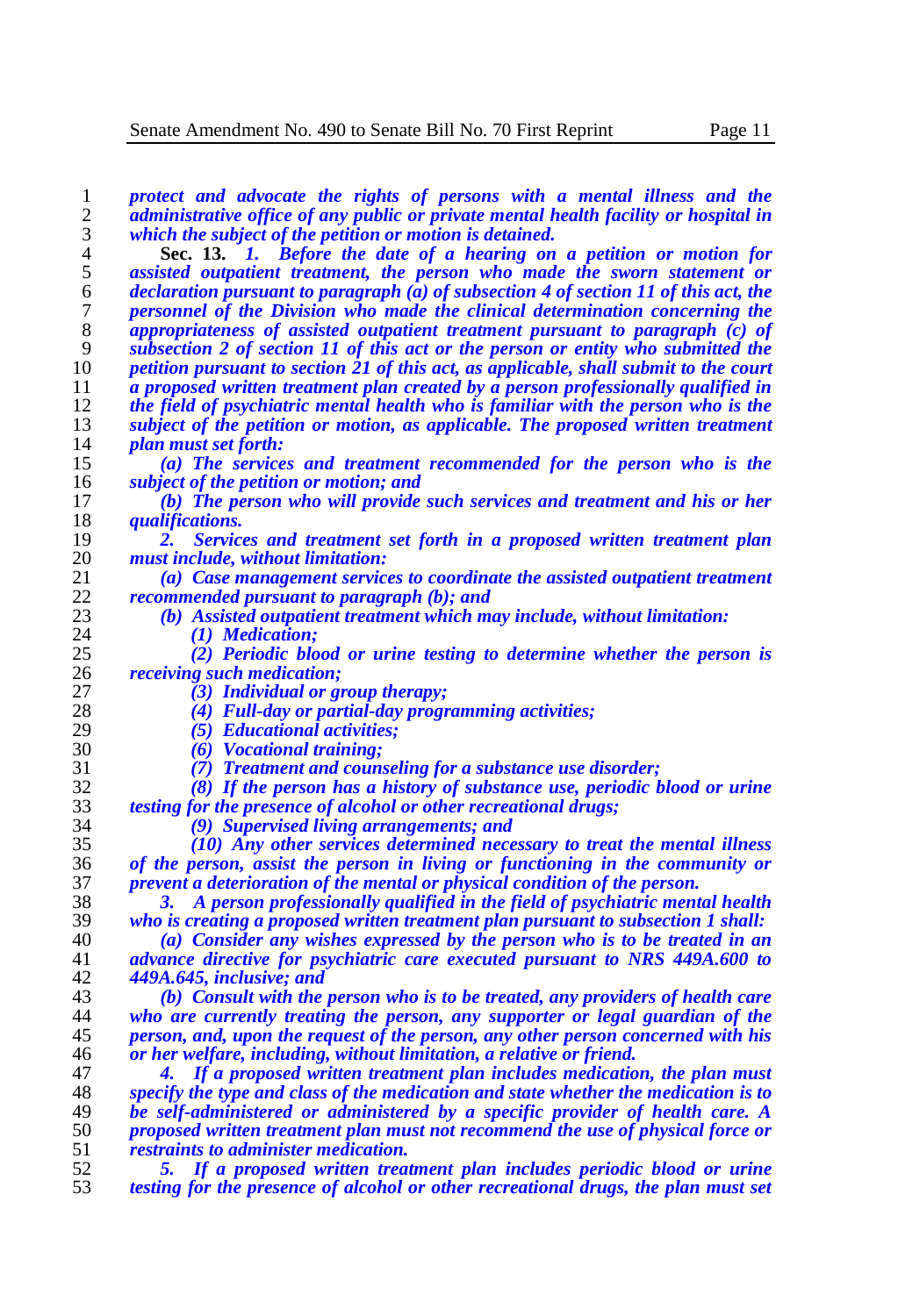*forth sufficient facts to support a clinical determination that the person who is to be treated has a history of substance use disorder.*

 *6. If the person who is to be treated has executed an advance directive for psychiatric care pursuant to NRS 449A.600 to 449A.645, inclusive, a copy of the advance directive must be attached to the proposed written treatment plan.* 

 *7. As used in this section, "provider of health care" has the meaning ascribed to it in NRS 629.031.*

 **Sec. 14.** *1. The person who is the subject of a petition filed or motion made pursuant to section 11 or 21 of this act or any relative or friend on the person's behalf is entitled to retain counsel to represent the person in any proceeding before the district court relating to assisted outpatient treatment. If he or she fails or refuses to obtain counsel, the court must advise the person and his or her guardian or next of kin, if known, of such right to counsel and must appoint counsel, who may be the public defender or his or her deputy. The person must be represented by counsel at all stages of the proceedings.*

 *2. The court shall award compensation to any counsel appointed pursuant to subsection 1 for his or her services in an amount determined by the court to be fair and reasonable. The compensation must be charged against the estate of the person for whom the counsel was appointed or, if the person is indigent, against the county where the person who is the subject of the petition or motion last resided.*

 *3. The court shall, at the request of counsel representing the subject of the petition or motion in proceedings before the court relating to assisted outpatient treatment, grant a recess in the proceedings for the shortest time possible, but for not more than 7 days, to give the counsel an opportunity to prepare his or her case.*

 *4. If the person who is the subject of the petition or motion is ordered to receive assisted outpatient treatment, counsel must continue to represent the person until the person is released from the program. The court shall serve notice upon such counsel of any action that is taken involving the person while the person is required by the order to receive assisted outpatient treatment.*

 **Sec. 15.** *1. The district attorney of a county in which a petition is filed or motion is made pursuant to section 11 or 21 of this act or his or her deputy:*

 *(a) Must appear and represent the State in the proceedings for assisted outpatient treatment if:*

 *(1) The proceedings were initiated by: (I) A petition filed pursuant to subsection 1 of section 11 of this act or section 21 of this act by the Administrator or his or her designee or the medical director of a division facility or his or her designee; or*

 *(II) A motion made pursuant to subsection 2 of section 11 of this act; and*

 *(2) The district attorney determines that there is clear and convincing evidence that the criteria prescribed in subsection 3 of section 11 of this act or subsection 1 of section 21 of this act, as applicable, are met.*

 *(b) May appear and represent the State in the proceedings for assisted outpatient treatment in any other case where the district attorney determines that there is clear and convincing evidence that the criteria prescribed in subsection 3 of section 11 of this act or subsection 1 of section 21 of this act, as applicable, are met.*

 *2. If the district attorney does not appear and represent the State in a proceeding for assisted outpatient treatment, the petitioner is responsible for presenting the case in support of the petition.*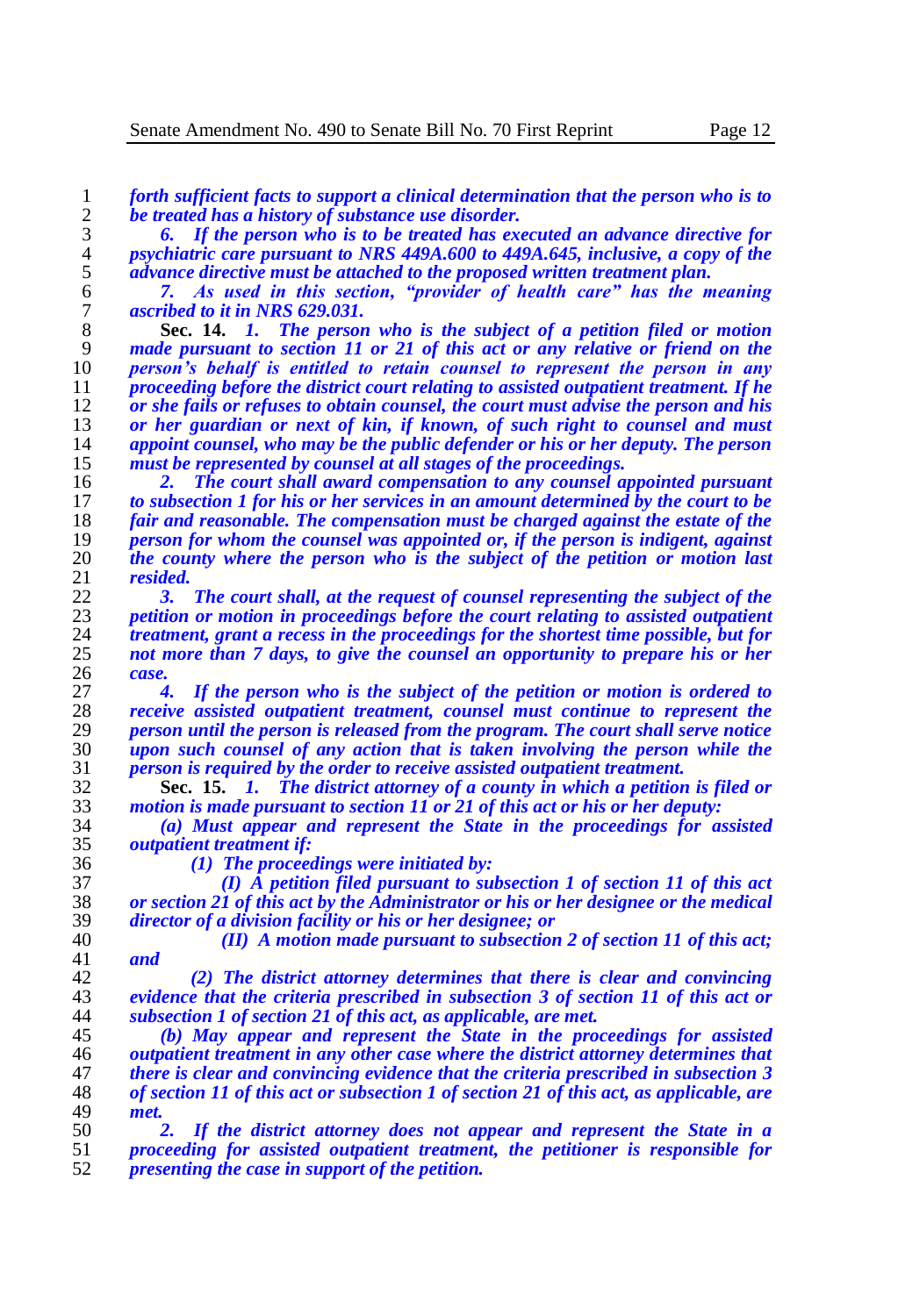**Sec. 16.** *1. In proceedings for assisted outpatient treatment, the court shall hear and consider all relevant testimony, including, without limitation:*

 *(a) The testimony of the person who made a sworn statement or declaration pursuant to paragraph (a) of subsection 4 of section 11 of this act, any personnel of the Division responsible for a clinical determination made pursuant to paragraph (c) of subsection 2 of section 11 of this act or the person or entity responsible for the decision to submit a petition pursuant to section 21 of this act, as applicable;*

 *(b) The testimony of any supporter or legal guardian of the person who is the subject of the proceedings, if that person wishes to testify; and*

 *(c) If the proposed written treatment plan submitted pursuant to section 13 of this act recommends medication and the person who is the subject of the petition or motion objects to the recommendation, the testimony of the person professionally qualified in the field of psychiatric mental health who prescribed the recommendation.*

 *2. The court may consider testimony relating to any past actions of the person who is the subject of the petition or motion if such testimony is probative*  18 of the question of whether the person currently meets the criteria prescribed by<br>19 subsection 3 of section 11 of this act or subsection 1 of section 21 of this act, as *subsection 3 of section 11 of this act or subsection 1 of section 21 of this act, as applicable.*

 **Sec. 17.** *1. Except as otherwise provided in subsection 2, the person who is the subject of a petition or motion for assisted outpatient treatment must be present at the proceedings on the petition or motion, as applicable, and may, at the discretion of the court, testify.*

25 **2.** *2. The court may conduct the hearing on a petition or motion for assisted* $\alpha$ *autoatient treatment in the absence of the person who is the subject of the petition outpatient treatment in the absence of the person who is the subject of the petition or motion if:*

 *(a) The person has waived his or her right to attend the hearing after receiving notice pursuant to section 12 of this act and being advised of his or her right to be present and the potential consequences of failing to attend; and*

*(b) The counsel for the person is present.*

 **Sec. 18.** *1. If the district court finds, after proceedings for the assisted outpatient treatment of a person:*

 *(a) That the person professionally qualified in the field of psychiatric mental health who made the sworn statement or declaration pursuant to paragraph (b) of subsection 4 of section 11 of this act or submitted the petition pursuant to section 21 of this act, as applicable, is not able to provide treatment to the person who is the subject of the proceedings in the county where he or she resides or that there is not clear and convincing evidence that the person who is the subject of the proceedings meets the criteria prescribed in subsection 3 of section 11 of this act or subsection 1 of section 21 of this act, as applicable, the court must enter its finding to that effect and the person must not be ordered to receive assisted outpatient treatment.*

 *(b) That the person professionally qualified in the field of psychiatric mental health who made the sworn statement or declaration pursuant to paragraph (b) of subsection 4 of section 11 of this act or submitted the petition pursuant to section 21 of this act, as applicable, is able to provide treatment to the person who is the subject of the proceedings in the county where he or she resides and that there is clear and convincing evidence that the person who is the subject of the proceedings meets the criteria prescribed in subsection 3 of section 11 of this act or subsection 1 of section 21 of this act, as applicable, the court may order the person to receive assisted outpatient treatment. The order of the court must be*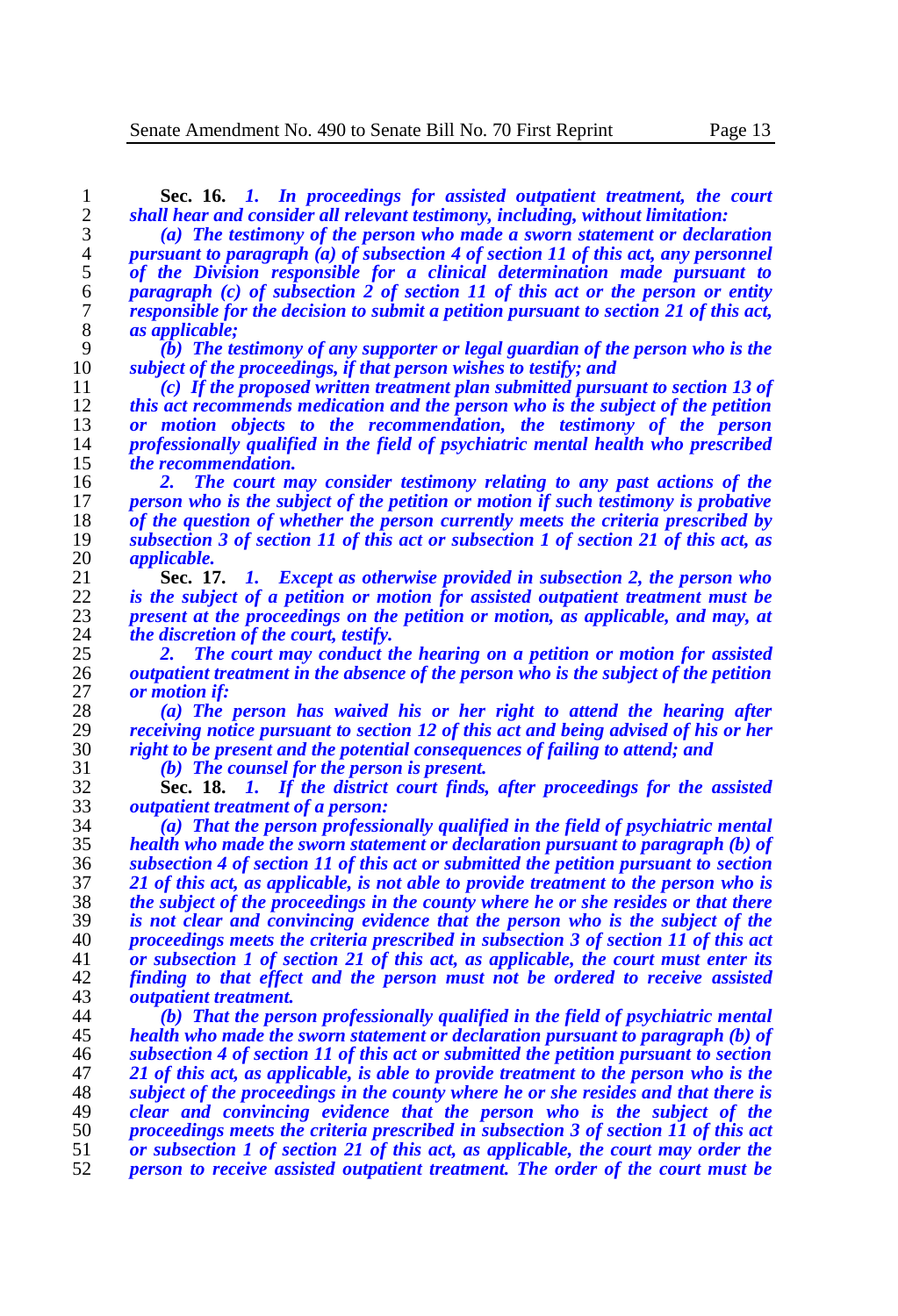*interlocutory and must not become final if, within 30 days after the issuance of the order, the person is unconditionally released pursuant to NRS 433A.390.* 

 *2. If the district court finds, after proceedings for the assisted outpatient treatment of a defendant in a criminal proceeding pursuant to subsection 2 of section 11 of this act:*

 *(a) That the person professionally qualified in the field of psychiatric mental health who made the sworn statement or declaration pursuant to paragraph (b) of subsection 4 of section 11 of this act or submitted the petition pursuant to section*  21 of this act, as applicable, is not able to provide treatment to the defendant in the county where he or she resides or that there is not clear and convincing **the county where he or she resides or that there is not clear and convincing** evidence that the defendant meets the criteria prescribed in subsection 3 of *evidence that the defendant meets the criteria prescribed in subsection 3 of section 11 of this act or subsection 1 of section 21 of this act, as applicable, the court must enter its finding to that effect and the defendant must not be ordered to receive assisted outpatient treatment.* 

 *(b) That the person professionally qualified in the field of psychiatric mental health who made the sworn statement or declaration pursuant to paragraph (b) of*  subsection 4 of section 11 of this act or submitted the petition pursuant to section *21 of this act, as applicable, is able to provide treatment to the defendant in the county where he or she resides and that there is clear and convincing evidence that the defendant meets the criteria prescribed in subsection* 3 of section 11 of *this act or subsection* 1 of section 21 of this act, as applicable, except as otherwise *this act or subsection 1 of section 21 of this act, as applicable, except as otherwise provided in this paragraph, the court must order the defendant to receive assisted*  $\frac{23}{\text{output treatment}}$  *authorize and suspend further proceedings in the criminal proceeding outpatient treatment and suspend further proceedings in the criminal proceeding against the defendant until the defendant completes the treatment or the treatment is terminated. If the offense allegedly committed by the defendant is a treatment is terminated. If the offense allegedly committed by the defendant is a category A or B felony or involved the use or threatened use of force or violence, the court must not order the defendant to receive assisted outpatient treatment pursuant to this paragraph unless the prosecuting attorney stipulates to the assignment. The order of the court must be interlocutory and must not become final if, within 30 days after the issuance of the order, the person is unconditionally released pursuant to NRS 433A.390. If the defendant successfully completes the assisted outpatient treatment to the satisfaction of the court, the court must dismiss the criminal charges against the defendant with prejudice.*

*3. An order for a person to receive assisted outpatient treatment must:*

 *(a) Provide for a period of assisted outpatient treatment that does not exceed 6 months unless the order is renewed or extended pursuant to section 21 of this act;*

*(b) Specify the services that the person who is to be treated must receive; and*

 *(c) Direct the person professionally qualified in the field of psychiatric mental health who made the sworn statement or declaration pursuant to paragraph (b) of subsection 4 of section 11 of this act or submitted the petition pursuant to section 21 of this act, as applicable, to provide the services pursuant to paragraph (b) for the duration of the order.*

 *4. If an order for a person to receive assisted outpatient treatment requires the administration of medication, the order must state the classes of medication and the reasons for ordering the medication, which must be based on the proposed written treatment plan submitted pursuant to section 13 of this act. The order may require the person who is to be treated to self-administer the medication or accept the administration of the medication by a specified person. The court shall not order the use of physical force or restraints to administer*   $mediation.$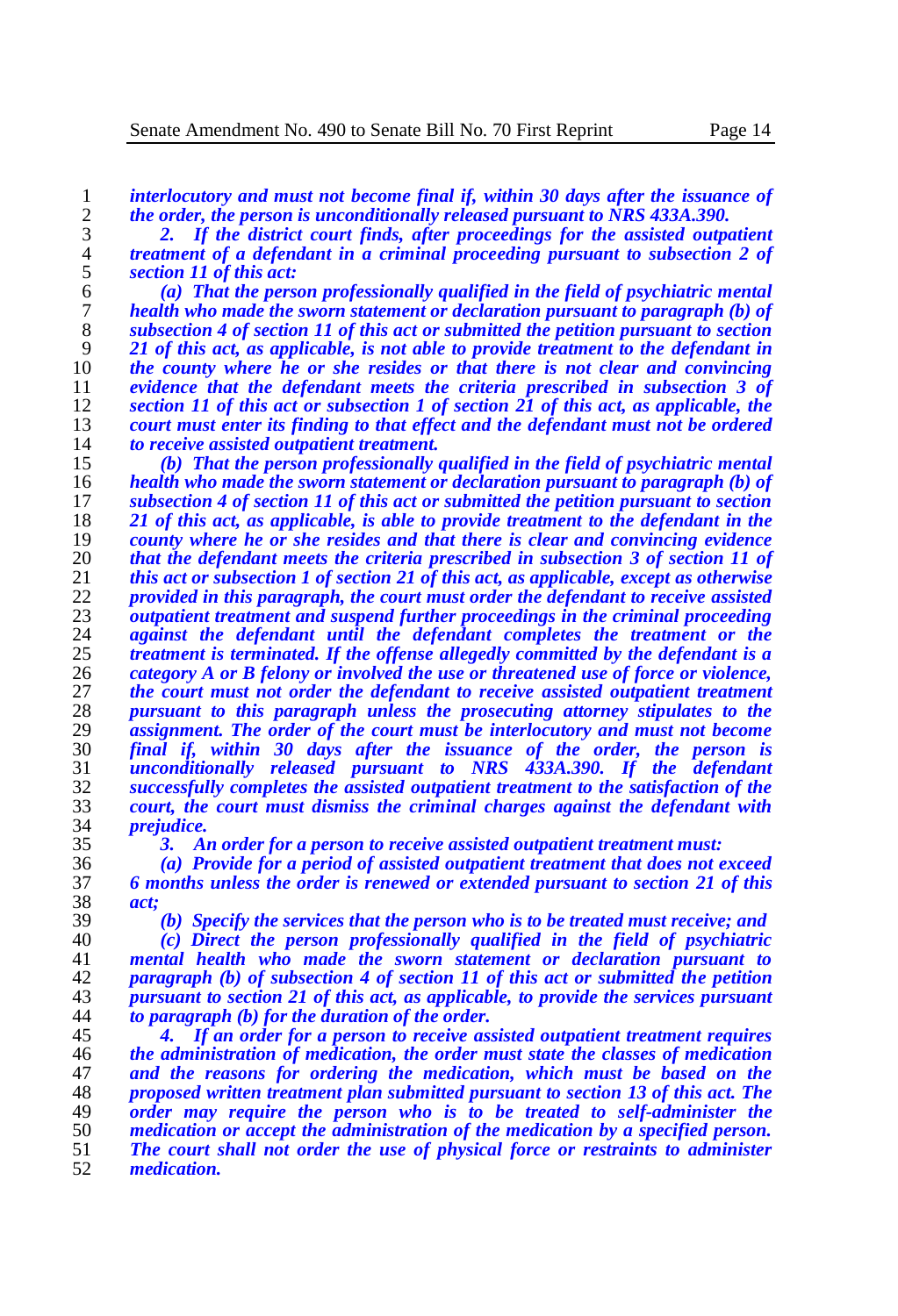*5. An order for a person to receive assisted outpatient treatment must not prescribe treatment that is not recommended by the person professionally qualified in the field of psychiatric mental health who made the sworn statement*  or declaration pursuant to paragraph (b) of subsection 4 of section 11 of this act<br>5 or submitted the petition pursuant to section 21 of this act, as applicable. *or submitted the petition pursuant to section 21 of this act, as applicable. 6. If the court issues an order requiring a person to receive assisted outpatient treatment, the court must, notwithstanding the provisions of NRS 433A.715, cause, within 5 business days after the order becomes final pursuant to this section, on a form prescribed by the Department of Public Safety, a record of the order to be transmitted to:*

 *(a) The Central Repository for Nevada Records of Criminal History, along with a statement indicating that the record is being transmitted for inclusion in each appropriate database of the National Instant Criminal Background Check System; and*

 *(b) Each law enforcement agency of this State with which the court has entered into an agreement for such transmission, along with a statement indicating that the record is being transmitted for inclusion in each of this State's appropriate databases of information relating to crimes.*

 *7. A court may periodically review an order for a person to receive assisted outpatient treatment to determine whether there is an available alternative treatment that is the least restrictive treatment that is appropriate for the person,* $\frac{1}{2}$ *is in the hest interest of the person and will not be detrimental to the public is in the best interest of the person and will not be detrimental to the public welfare. If the court determines that such a treatment is available, the court must amend the order to require such treatment.*

 *8. As used in this section, "National Instant Criminal Background Check System" has the meaning ascribed to it in NRS 179A.062.*

**Sec. 19.** (Deleted by amendment.)

**Sec. 20.** (Deleted by amendment.)

 *Sec. 20.5. 1. A person professionally qualified in the field of psychiatric mental health who is responsible for providing assisted outpatient treatment to a person ordered by a court to receive assisted outpatient treatment pursuant to section 18 of this act may petition the court to issue an order requiring a peace officer to take into custody and deliver the person to an appropriate location for a* <sup>23</sup> *a prompt evaluation by the professional to determine whether the person is a prompt evaluation by the professional to determine whether the person is a**person in a mental health crisis if: person in a mental health crisis if:*

 *(a) The person who is the subject of the petition has failed to comply with the plan of assisted outpatient treatment ordered pursuant to section 18 of this act;* 

 *(b) The petitioner has made reasonable efforts to solicit such compliance; and*

40 *(c)* The failure to comply with the plan of assisted outpatient treatment may  $\frac{1}{2}$  cause the person who is the subject of the petition to harm himself or herself or *cause the person who is the subject of the petition to harm himself or herself or others.*

*2. A petition pursuant to subsection 1 must set forth:*

 *(a) The specific provisions of the plan of assisted outpatient treatment which the subject of the petition has failed to carry out;*

*(b) The efforts made by the petitioner to solicit compliance; and*

 *(c) The basis for the petitioner's belief that the failure to comply with the plan of assisted outpatient treatment may cause the subject of the petition to harm himself or herself or others.*

 *3. If the court determines that there is probable cause to believe that the conditions described in paragraphs (a), (b) and (c) of subsection 1 have been satisfied, the court may issue an order requiring a peace officer to take into custody and deliver the person who is the subject of the petition to an appropriate*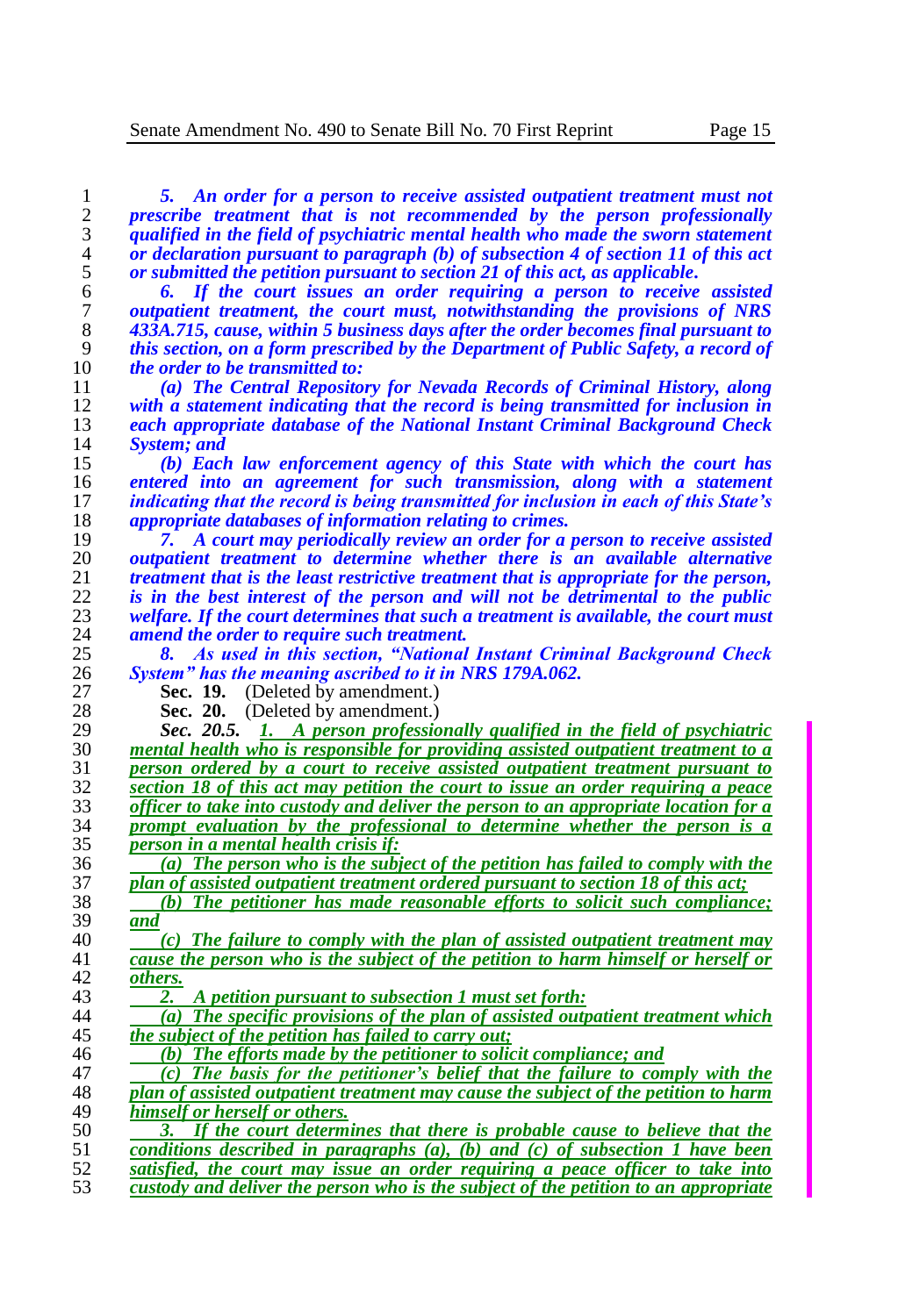| $\overline{c}$<br>person is a person in a mental health crisis.<br>3<br>As used in this section, "appropriate location" means any location<br>4.<br>$\overline{\mathcal{L}}$<br>identified by a petitioner but does not include a jail or prison.<br>5<br>Sec. 21. 1. Not later than 7 judicial days before the end of a period of<br>6<br>assisted outpatient treatment ordered by a court pursuant to section 18 of this act,<br>$\boldsymbol{7}$<br>the Administrator or his or her designee, the medical director of a division facility<br>$\,$ $\,$<br>through which the person who is the subject of the order is receiving assisted<br>9<br>outpatient treatment or his or her designee or another person professionally<br>qualified in the field of psychiatric mental health responsible for providing the<br>10<br>11<br>assisted outpatient treatment may petition to renew the order for assisted<br>12<br>outpatient treatment for an additional <del>[periods]</del> period that does not <b>[#e]</b> exceed 6<br>13<br>months. <b>Feach.</b> For each renewal, the The petition for renewal must allege that:<br>14<br><del>[the person to be treated: ]</del><br>15<br>(a) <del>Hs capable of surviving in the community in which he or she resides</del><br>16<br><del>without presenting a substantial likelihood of serious harm to himself or herself</del><br>or others, as determined pursuant to NRS 433A,0195, if he or she receives<br>17<br>assisted] Because of his or her mental illness, the person to be treated is<br>18<br>unwilling or unlikely to voluntarily participate in outpatient treatment <b>H</b> that<br>19<br>would enable the person to live safely in the community without the supervision<br>20<br>21<br>of the court; and<br>22<br>(b) <b>[Requires assisted]</b> Assisted outpatient treatment is the least restrictive<br>appropriate means to prevent further disability or deterioration that <del>[presents a</del><br>substantial likelihood of serious harm to himself or herself or others, as<br>24<br>25<br>determined pursuant to NRS 433A.0195; and<br>(e) Has a limited ability to make an informed decision to voluntarily seek or<br>comply with treatment for his or her mental illness as a result of his or her<br>27<br>28<br><del>mental illness.]</del> would result in the person to be treated becoming a person in a<br>29<br>mental health crisis.<br>30<br>A copy of a petition filed pursuant to subsection 1 must be served upon<br>2.<br>31<br>the person who is the subject of the petition or his or her counsel and, if<br>32<br><i>applicable, his or her legal guardian.</i><br>33<br>Upon receiving a petition filed pursuant to subsection 1, the court shall<br>3.<br>34<br>schedule a hearing on the petition pursuant to section 12 of this act. If the order<br>for assisted outpatient treatment that is effective at the time of the petition is<br>36<br>scheduled to expire before the hearing, the order is extended and remains in<br>37<br>effect until the date of the hearing.<br>38<br>Sec. 22.<br>(Deleted by amendment.)<br>Sec. 23. NRS 433A.011 is hereby amended to read as follows:<br>39<br>40<br>As used in this chapter, unless the context otherwise requires, the<br>433A.011<br>41<br>words and terms defined in NRS 433A.012 to 433A.019, inclusive, and sections<br>3.5 to 8, <i>inclusive, of this act</i> have the meanings ascribed to them in those sections.<br>43<br>Sec. 23.5. NRS 433A.018 is hereby amended to read as follows:<br>44<br>433A.018<br>"Person professionally qualified in the field of psychiatric mental<br>health" means:<br>A psychiatrist licensed to practice medicine in this State : [who is certified<br>by the American Board of Psychiatry and Neurology; 1<br>47<br>48<br>A psychologist licensed to practice in this State;<br>2. | location for a prompt evaluation by the petitioner to determine whether the |
|-------------------------------------------------------------------------------------------------------------------------------------------------------------------------------------------------------------------------------------------------------------------------------------------------------------------------------------------------------------------------------------------------------------------------------------------------------------------------------------------------------------------------------------------------------------------------------------------------------------------------------------------------------------------------------------------------------------------------------------------------------------------------------------------------------------------------------------------------------------------------------------------------------------------------------------------------------------------------------------------------------------------------------------------------------------------------------------------------------------------------------------------------------------------------------------------------------------------------------------------------------------------------------------------------------------------------------------------------------------------------------------------------------------------------------------------------------------------------------------------------------------------------------------------------------------------------------------------------------------------------------------------------------------------------------------------------------------------------------------------------------------------------------------------------------------------------------------------------------------------------------------------------------------------------------------------------------------------------------------------------------------------------------------------------------------------------------------------------------------------------------------------------------------------------------------------------------------------------------------------------------------------------------------------------------------------------------------------------------------------------------------------------------------------------------------------------------------------------------------------------------------------------------------------------------------------------------------------------------------------------------------------------------------------------------------------------------------------------------------------------------------------------------------------------------------------------------------------------------------------------------------------------------------------------------------------------------------------------------------------------------------------------------------------------------------------------------------------------------------------------------------------------------------------------------------------------------------------------------------------------------------------------------------------------------------------------------------------------------------------------------------------------------------------------------------------------------------------------------------------------------------------------------------------------------------------------------------------------------------------------------------------------------------------------------------------------------------------------------------------------------------------------------------------------------------------------------------------------------------------------------------------|-----------------------------------------------------------------------------|
|                                                                                                                                                                                                                                                                                                                                                                                                                                                                                                                                                                                                                                                                                                                                                                                                                                                                                                                                                                                                                                                                                                                                                                                                                                                                                                                                                                                                                                                                                                                                                                                                                                                                                                                                                                                                                                                                                                                                                                                                                                                                                                                                                                                                                                                                                                                                                                                                                                                                                                                                                                                                                                                                                                                                                                                                                                                                                                                                                                                                                                                                                                                                                                                                                                                                                                                                                                                                                                                                                                                                                                                                                                                                                                                                                                                                                                                                                           |                                                                             |
|                                                                                                                                                                                                                                                                                                                                                                                                                                                                                                                                                                                                                                                                                                                                                                                                                                                                                                                                                                                                                                                                                                                                                                                                                                                                                                                                                                                                                                                                                                                                                                                                                                                                                                                                                                                                                                                                                                                                                                                                                                                                                                                                                                                                                                                                                                                                                                                                                                                                                                                                                                                                                                                                                                                                                                                                                                                                                                                                                                                                                                                                                                                                                                                                                                                                                                                                                                                                                                                                                                                                                                                                                                                                                                                                                                                                                                                                                           |                                                                             |
| 23<br>26<br>35<br>42<br>45<br>46                                                                                                                                                                                                                                                                                                                                                                                                                                                                                                                                                                                                                                                                                                                                                                                                                                                                                                                                                                                                                                                                                                                                                                                                                                                                                                                                                                                                                                                                                                                                                                                                                                                                                                                                                                                                                                                                                                                                                                                                                                                                                                                                                                                                                                                                                                                                                                                                                                                                                                                                                                                                                                                                                                                                                                                                                                                                                                                                                                                                                                                                                                                                                                                                                                                                                                                                                                                                                                                                                                                                                                                                                                                                                                                                                                                                                                                          |                                                                             |
|                                                                                                                                                                                                                                                                                                                                                                                                                                                                                                                                                                                                                                                                                                                                                                                                                                                                                                                                                                                                                                                                                                                                                                                                                                                                                                                                                                                                                                                                                                                                                                                                                                                                                                                                                                                                                                                                                                                                                                                                                                                                                                                                                                                                                                                                                                                                                                                                                                                                                                                                                                                                                                                                                                                                                                                                                                                                                                                                                                                                                                                                                                                                                                                                                                                                                                                                                                                                                                                                                                                                                                                                                                                                                                                                                                                                                                                                                           |                                                                             |
|                                                                                                                                                                                                                                                                                                                                                                                                                                                                                                                                                                                                                                                                                                                                                                                                                                                                                                                                                                                                                                                                                                                                                                                                                                                                                                                                                                                                                                                                                                                                                                                                                                                                                                                                                                                                                                                                                                                                                                                                                                                                                                                                                                                                                                                                                                                                                                                                                                                                                                                                                                                                                                                                                                                                                                                                                                                                                                                                                                                                                                                                                                                                                                                                                                                                                                                                                                                                                                                                                                                                                                                                                                                                                                                                                                                                                                                                                           |                                                                             |
|                                                                                                                                                                                                                                                                                                                                                                                                                                                                                                                                                                                                                                                                                                                                                                                                                                                                                                                                                                                                                                                                                                                                                                                                                                                                                                                                                                                                                                                                                                                                                                                                                                                                                                                                                                                                                                                                                                                                                                                                                                                                                                                                                                                                                                                                                                                                                                                                                                                                                                                                                                                                                                                                                                                                                                                                                                                                                                                                                                                                                                                                                                                                                                                                                                                                                                                                                                                                                                                                                                                                                                                                                                                                                                                                                                                                                                                                                           |                                                                             |
|                                                                                                                                                                                                                                                                                                                                                                                                                                                                                                                                                                                                                                                                                                                                                                                                                                                                                                                                                                                                                                                                                                                                                                                                                                                                                                                                                                                                                                                                                                                                                                                                                                                                                                                                                                                                                                                                                                                                                                                                                                                                                                                                                                                                                                                                                                                                                                                                                                                                                                                                                                                                                                                                                                                                                                                                                                                                                                                                                                                                                                                                                                                                                                                                                                                                                                                                                                                                                                                                                                                                                                                                                                                                                                                                                                                                                                                                                           |                                                                             |
|                                                                                                                                                                                                                                                                                                                                                                                                                                                                                                                                                                                                                                                                                                                                                                                                                                                                                                                                                                                                                                                                                                                                                                                                                                                                                                                                                                                                                                                                                                                                                                                                                                                                                                                                                                                                                                                                                                                                                                                                                                                                                                                                                                                                                                                                                                                                                                                                                                                                                                                                                                                                                                                                                                                                                                                                                                                                                                                                                                                                                                                                                                                                                                                                                                                                                                                                                                                                                                                                                                                                                                                                                                                                                                                                                                                                                                                                                           |                                                                             |
|                                                                                                                                                                                                                                                                                                                                                                                                                                                                                                                                                                                                                                                                                                                                                                                                                                                                                                                                                                                                                                                                                                                                                                                                                                                                                                                                                                                                                                                                                                                                                                                                                                                                                                                                                                                                                                                                                                                                                                                                                                                                                                                                                                                                                                                                                                                                                                                                                                                                                                                                                                                                                                                                                                                                                                                                                                                                                                                                                                                                                                                                                                                                                                                                                                                                                                                                                                                                                                                                                                                                                                                                                                                                                                                                                                                                                                                                                           |                                                                             |
|                                                                                                                                                                                                                                                                                                                                                                                                                                                                                                                                                                                                                                                                                                                                                                                                                                                                                                                                                                                                                                                                                                                                                                                                                                                                                                                                                                                                                                                                                                                                                                                                                                                                                                                                                                                                                                                                                                                                                                                                                                                                                                                                                                                                                                                                                                                                                                                                                                                                                                                                                                                                                                                                                                                                                                                                                                                                                                                                                                                                                                                                                                                                                                                                                                                                                                                                                                                                                                                                                                                                                                                                                                                                                                                                                                                                                                                                                           |                                                                             |
|                                                                                                                                                                                                                                                                                                                                                                                                                                                                                                                                                                                                                                                                                                                                                                                                                                                                                                                                                                                                                                                                                                                                                                                                                                                                                                                                                                                                                                                                                                                                                                                                                                                                                                                                                                                                                                                                                                                                                                                                                                                                                                                                                                                                                                                                                                                                                                                                                                                                                                                                                                                                                                                                                                                                                                                                                                                                                                                                                                                                                                                                                                                                                                                                                                                                                                                                                                                                                                                                                                                                                                                                                                                                                                                                                                                                                                                                                           |                                                                             |
|                                                                                                                                                                                                                                                                                                                                                                                                                                                                                                                                                                                                                                                                                                                                                                                                                                                                                                                                                                                                                                                                                                                                                                                                                                                                                                                                                                                                                                                                                                                                                                                                                                                                                                                                                                                                                                                                                                                                                                                                                                                                                                                                                                                                                                                                                                                                                                                                                                                                                                                                                                                                                                                                                                                                                                                                                                                                                                                                                                                                                                                                                                                                                                                                                                                                                                                                                                                                                                                                                                                                                                                                                                                                                                                                                                                                                                                                                           |                                                                             |
|                                                                                                                                                                                                                                                                                                                                                                                                                                                                                                                                                                                                                                                                                                                                                                                                                                                                                                                                                                                                                                                                                                                                                                                                                                                                                                                                                                                                                                                                                                                                                                                                                                                                                                                                                                                                                                                                                                                                                                                                                                                                                                                                                                                                                                                                                                                                                                                                                                                                                                                                                                                                                                                                                                                                                                                                                                                                                                                                                                                                                                                                                                                                                                                                                                                                                                                                                                                                                                                                                                                                                                                                                                                                                                                                                                                                                                                                                           |                                                                             |
|                                                                                                                                                                                                                                                                                                                                                                                                                                                                                                                                                                                                                                                                                                                                                                                                                                                                                                                                                                                                                                                                                                                                                                                                                                                                                                                                                                                                                                                                                                                                                                                                                                                                                                                                                                                                                                                                                                                                                                                                                                                                                                                                                                                                                                                                                                                                                                                                                                                                                                                                                                                                                                                                                                                                                                                                                                                                                                                                                                                                                                                                                                                                                                                                                                                                                                                                                                                                                                                                                                                                                                                                                                                                                                                                                                                                                                                                                           |                                                                             |
|                                                                                                                                                                                                                                                                                                                                                                                                                                                                                                                                                                                                                                                                                                                                                                                                                                                                                                                                                                                                                                                                                                                                                                                                                                                                                                                                                                                                                                                                                                                                                                                                                                                                                                                                                                                                                                                                                                                                                                                                                                                                                                                                                                                                                                                                                                                                                                                                                                                                                                                                                                                                                                                                                                                                                                                                                                                                                                                                                                                                                                                                                                                                                                                                                                                                                                                                                                                                                                                                                                                                                                                                                                                                                                                                                                                                                                                                                           |                                                                             |
|                                                                                                                                                                                                                                                                                                                                                                                                                                                                                                                                                                                                                                                                                                                                                                                                                                                                                                                                                                                                                                                                                                                                                                                                                                                                                                                                                                                                                                                                                                                                                                                                                                                                                                                                                                                                                                                                                                                                                                                                                                                                                                                                                                                                                                                                                                                                                                                                                                                                                                                                                                                                                                                                                                                                                                                                                                                                                                                                                                                                                                                                                                                                                                                                                                                                                                                                                                                                                                                                                                                                                                                                                                                                                                                                                                                                                                                                                           |                                                                             |
|                                                                                                                                                                                                                                                                                                                                                                                                                                                                                                                                                                                                                                                                                                                                                                                                                                                                                                                                                                                                                                                                                                                                                                                                                                                                                                                                                                                                                                                                                                                                                                                                                                                                                                                                                                                                                                                                                                                                                                                                                                                                                                                                                                                                                                                                                                                                                                                                                                                                                                                                                                                                                                                                                                                                                                                                                                                                                                                                                                                                                                                                                                                                                                                                                                                                                                                                                                                                                                                                                                                                                                                                                                                                                                                                                                                                                                                                                           |                                                                             |
|                                                                                                                                                                                                                                                                                                                                                                                                                                                                                                                                                                                                                                                                                                                                                                                                                                                                                                                                                                                                                                                                                                                                                                                                                                                                                                                                                                                                                                                                                                                                                                                                                                                                                                                                                                                                                                                                                                                                                                                                                                                                                                                                                                                                                                                                                                                                                                                                                                                                                                                                                                                                                                                                                                                                                                                                                                                                                                                                                                                                                                                                                                                                                                                                                                                                                                                                                                                                                                                                                                                                                                                                                                                                                                                                                                                                                                                                                           |                                                                             |
|                                                                                                                                                                                                                                                                                                                                                                                                                                                                                                                                                                                                                                                                                                                                                                                                                                                                                                                                                                                                                                                                                                                                                                                                                                                                                                                                                                                                                                                                                                                                                                                                                                                                                                                                                                                                                                                                                                                                                                                                                                                                                                                                                                                                                                                                                                                                                                                                                                                                                                                                                                                                                                                                                                                                                                                                                                                                                                                                                                                                                                                                                                                                                                                                                                                                                                                                                                                                                                                                                                                                                                                                                                                                                                                                                                                                                                                                                           |                                                                             |
|                                                                                                                                                                                                                                                                                                                                                                                                                                                                                                                                                                                                                                                                                                                                                                                                                                                                                                                                                                                                                                                                                                                                                                                                                                                                                                                                                                                                                                                                                                                                                                                                                                                                                                                                                                                                                                                                                                                                                                                                                                                                                                                                                                                                                                                                                                                                                                                                                                                                                                                                                                                                                                                                                                                                                                                                                                                                                                                                                                                                                                                                                                                                                                                                                                                                                                                                                                                                                                                                                                                                                                                                                                                                                                                                                                                                                                                                                           |                                                                             |
|                                                                                                                                                                                                                                                                                                                                                                                                                                                                                                                                                                                                                                                                                                                                                                                                                                                                                                                                                                                                                                                                                                                                                                                                                                                                                                                                                                                                                                                                                                                                                                                                                                                                                                                                                                                                                                                                                                                                                                                                                                                                                                                                                                                                                                                                                                                                                                                                                                                                                                                                                                                                                                                                                                                                                                                                                                                                                                                                                                                                                                                                                                                                                                                                                                                                                                                                                                                                                                                                                                                                                                                                                                                                                                                                                                                                                                                                                           |                                                                             |
|                                                                                                                                                                                                                                                                                                                                                                                                                                                                                                                                                                                                                                                                                                                                                                                                                                                                                                                                                                                                                                                                                                                                                                                                                                                                                                                                                                                                                                                                                                                                                                                                                                                                                                                                                                                                                                                                                                                                                                                                                                                                                                                                                                                                                                                                                                                                                                                                                                                                                                                                                                                                                                                                                                                                                                                                                                                                                                                                                                                                                                                                                                                                                                                                                                                                                                                                                                                                                                                                                                                                                                                                                                                                                                                                                                                                                                                                                           |                                                                             |
|                                                                                                                                                                                                                                                                                                                                                                                                                                                                                                                                                                                                                                                                                                                                                                                                                                                                                                                                                                                                                                                                                                                                                                                                                                                                                                                                                                                                                                                                                                                                                                                                                                                                                                                                                                                                                                                                                                                                                                                                                                                                                                                                                                                                                                                                                                                                                                                                                                                                                                                                                                                                                                                                                                                                                                                                                                                                                                                                                                                                                                                                                                                                                                                                                                                                                                                                                                                                                                                                                                                                                                                                                                                                                                                                                                                                                                                                                           |                                                                             |
|                                                                                                                                                                                                                                                                                                                                                                                                                                                                                                                                                                                                                                                                                                                                                                                                                                                                                                                                                                                                                                                                                                                                                                                                                                                                                                                                                                                                                                                                                                                                                                                                                                                                                                                                                                                                                                                                                                                                                                                                                                                                                                                                                                                                                                                                                                                                                                                                                                                                                                                                                                                                                                                                                                                                                                                                                                                                                                                                                                                                                                                                                                                                                                                                                                                                                                                                                                                                                                                                                                                                                                                                                                                                                                                                                                                                                                                                                           |                                                                             |
|                                                                                                                                                                                                                                                                                                                                                                                                                                                                                                                                                                                                                                                                                                                                                                                                                                                                                                                                                                                                                                                                                                                                                                                                                                                                                                                                                                                                                                                                                                                                                                                                                                                                                                                                                                                                                                                                                                                                                                                                                                                                                                                                                                                                                                                                                                                                                                                                                                                                                                                                                                                                                                                                                                                                                                                                                                                                                                                                                                                                                                                                                                                                                                                                                                                                                                                                                                                                                                                                                                                                                                                                                                                                                                                                                                                                                                                                                           |                                                                             |
|                                                                                                                                                                                                                                                                                                                                                                                                                                                                                                                                                                                                                                                                                                                                                                                                                                                                                                                                                                                                                                                                                                                                                                                                                                                                                                                                                                                                                                                                                                                                                                                                                                                                                                                                                                                                                                                                                                                                                                                                                                                                                                                                                                                                                                                                                                                                                                                                                                                                                                                                                                                                                                                                                                                                                                                                                                                                                                                                                                                                                                                                                                                                                                                                                                                                                                                                                                                                                                                                                                                                                                                                                                                                                                                                                                                                                                                                                           |                                                                             |
|                                                                                                                                                                                                                                                                                                                                                                                                                                                                                                                                                                                                                                                                                                                                                                                                                                                                                                                                                                                                                                                                                                                                                                                                                                                                                                                                                                                                                                                                                                                                                                                                                                                                                                                                                                                                                                                                                                                                                                                                                                                                                                                                                                                                                                                                                                                                                                                                                                                                                                                                                                                                                                                                                                                                                                                                                                                                                                                                                                                                                                                                                                                                                                                                                                                                                                                                                                                                                                                                                                                                                                                                                                                                                                                                                                                                                                                                                           |                                                                             |
|                                                                                                                                                                                                                                                                                                                                                                                                                                                                                                                                                                                                                                                                                                                                                                                                                                                                                                                                                                                                                                                                                                                                                                                                                                                                                                                                                                                                                                                                                                                                                                                                                                                                                                                                                                                                                                                                                                                                                                                                                                                                                                                                                                                                                                                                                                                                                                                                                                                                                                                                                                                                                                                                                                                                                                                                                                                                                                                                                                                                                                                                                                                                                                                                                                                                                                                                                                                                                                                                                                                                                                                                                                                                                                                                                                                                                                                                                           |                                                                             |
|                                                                                                                                                                                                                                                                                                                                                                                                                                                                                                                                                                                                                                                                                                                                                                                                                                                                                                                                                                                                                                                                                                                                                                                                                                                                                                                                                                                                                                                                                                                                                                                                                                                                                                                                                                                                                                                                                                                                                                                                                                                                                                                                                                                                                                                                                                                                                                                                                                                                                                                                                                                                                                                                                                                                                                                                                                                                                                                                                                                                                                                                                                                                                                                                                                                                                                                                                                                                                                                                                                                                                                                                                                                                                                                                                                                                                                                                                           |                                                                             |
|                                                                                                                                                                                                                                                                                                                                                                                                                                                                                                                                                                                                                                                                                                                                                                                                                                                                                                                                                                                                                                                                                                                                                                                                                                                                                                                                                                                                                                                                                                                                                                                                                                                                                                                                                                                                                                                                                                                                                                                                                                                                                                                                                                                                                                                                                                                                                                                                                                                                                                                                                                                                                                                                                                                                                                                                                                                                                                                                                                                                                                                                                                                                                                                                                                                                                                                                                                                                                                                                                                                                                                                                                                                                                                                                                                                                                                                                                           |                                                                             |
|                                                                                                                                                                                                                                                                                                                                                                                                                                                                                                                                                                                                                                                                                                                                                                                                                                                                                                                                                                                                                                                                                                                                                                                                                                                                                                                                                                                                                                                                                                                                                                                                                                                                                                                                                                                                                                                                                                                                                                                                                                                                                                                                                                                                                                                                                                                                                                                                                                                                                                                                                                                                                                                                                                                                                                                                                                                                                                                                                                                                                                                                                                                                                                                                                                                                                                                                                                                                                                                                                                                                                                                                                                                                                                                                                                                                                                                                                           |                                                                             |
|                                                                                                                                                                                                                                                                                                                                                                                                                                                                                                                                                                                                                                                                                                                                                                                                                                                                                                                                                                                                                                                                                                                                                                                                                                                                                                                                                                                                                                                                                                                                                                                                                                                                                                                                                                                                                                                                                                                                                                                                                                                                                                                                                                                                                                                                                                                                                                                                                                                                                                                                                                                                                                                                                                                                                                                                                                                                                                                                                                                                                                                                                                                                                                                                                                                                                                                                                                                                                                                                                                                                                                                                                                                                                                                                                                                                                                                                                           |                                                                             |
|                                                                                                                                                                                                                                                                                                                                                                                                                                                                                                                                                                                                                                                                                                                                                                                                                                                                                                                                                                                                                                                                                                                                                                                                                                                                                                                                                                                                                                                                                                                                                                                                                                                                                                                                                                                                                                                                                                                                                                                                                                                                                                                                                                                                                                                                                                                                                                                                                                                                                                                                                                                                                                                                                                                                                                                                                                                                                                                                                                                                                                                                                                                                                                                                                                                                                                                                                                                                                                                                                                                                                                                                                                                                                                                                                                                                                                                                                           |                                                                             |
|                                                                                                                                                                                                                                                                                                                                                                                                                                                                                                                                                                                                                                                                                                                                                                                                                                                                                                                                                                                                                                                                                                                                                                                                                                                                                                                                                                                                                                                                                                                                                                                                                                                                                                                                                                                                                                                                                                                                                                                                                                                                                                                                                                                                                                                                                                                                                                                                                                                                                                                                                                                                                                                                                                                                                                                                                                                                                                                                                                                                                                                                                                                                                                                                                                                                                                                                                                                                                                                                                                                                                                                                                                                                                                                                                                                                                                                                                           |                                                                             |
|                                                                                                                                                                                                                                                                                                                                                                                                                                                                                                                                                                                                                                                                                                                                                                                                                                                                                                                                                                                                                                                                                                                                                                                                                                                                                                                                                                                                                                                                                                                                                                                                                                                                                                                                                                                                                                                                                                                                                                                                                                                                                                                                                                                                                                                                                                                                                                                                                                                                                                                                                                                                                                                                                                                                                                                                                                                                                                                                                                                                                                                                                                                                                                                                                                                                                                                                                                                                                                                                                                                                                                                                                                                                                                                                                                                                                                                                                           |                                                                             |
|                                                                                                                                                                                                                                                                                                                                                                                                                                                                                                                                                                                                                                                                                                                                                                                                                                                                                                                                                                                                                                                                                                                                                                                                                                                                                                                                                                                                                                                                                                                                                                                                                                                                                                                                                                                                                                                                                                                                                                                                                                                                                                                                                                                                                                                                                                                                                                                                                                                                                                                                                                                                                                                                                                                                                                                                                                                                                                                                                                                                                                                                                                                                                                                                                                                                                                                                                                                                                                                                                                                                                                                                                                                                                                                                                                                                                                                                                           |                                                                             |
|                                                                                                                                                                                                                                                                                                                                                                                                                                                                                                                                                                                                                                                                                                                                                                                                                                                                                                                                                                                                                                                                                                                                                                                                                                                                                                                                                                                                                                                                                                                                                                                                                                                                                                                                                                                                                                                                                                                                                                                                                                                                                                                                                                                                                                                                                                                                                                                                                                                                                                                                                                                                                                                                                                                                                                                                                                                                                                                                                                                                                                                                                                                                                                                                                                                                                                                                                                                                                                                                                                                                                                                                                                                                                                                                                                                                                                                                                           |                                                                             |
|                                                                                                                                                                                                                                                                                                                                                                                                                                                                                                                                                                                                                                                                                                                                                                                                                                                                                                                                                                                                                                                                                                                                                                                                                                                                                                                                                                                                                                                                                                                                                                                                                                                                                                                                                                                                                                                                                                                                                                                                                                                                                                                                                                                                                                                                                                                                                                                                                                                                                                                                                                                                                                                                                                                                                                                                                                                                                                                                                                                                                                                                                                                                                                                                                                                                                                                                                                                                                                                                                                                                                                                                                                                                                                                                                                                                                                                                                           |                                                                             |
|                                                                                                                                                                                                                                                                                                                                                                                                                                                                                                                                                                                                                                                                                                                                                                                                                                                                                                                                                                                                                                                                                                                                                                                                                                                                                                                                                                                                                                                                                                                                                                                                                                                                                                                                                                                                                                                                                                                                                                                                                                                                                                                                                                                                                                                                                                                                                                                                                                                                                                                                                                                                                                                                                                                                                                                                                                                                                                                                                                                                                                                                                                                                                                                                                                                                                                                                                                                                                                                                                                                                                                                                                                                                                                                                                                                                                                                                                           |                                                                             |
|                                                                                                                                                                                                                                                                                                                                                                                                                                                                                                                                                                                                                                                                                                                                                                                                                                                                                                                                                                                                                                                                                                                                                                                                                                                                                                                                                                                                                                                                                                                                                                                                                                                                                                                                                                                                                                                                                                                                                                                                                                                                                                                                                                                                                                                                                                                                                                                                                                                                                                                                                                                                                                                                                                                                                                                                                                                                                                                                                                                                                                                                                                                                                                                                                                                                                                                                                                                                                                                                                                                                                                                                                                                                                                                                                                                                                                                                                           |                                                                             |
|                                                                                                                                                                                                                                                                                                                                                                                                                                                                                                                                                                                                                                                                                                                                                                                                                                                                                                                                                                                                                                                                                                                                                                                                                                                                                                                                                                                                                                                                                                                                                                                                                                                                                                                                                                                                                                                                                                                                                                                                                                                                                                                                                                                                                                                                                                                                                                                                                                                                                                                                                                                                                                                                                                                                                                                                                                                                                                                                                                                                                                                                                                                                                                                                                                                                                                                                                                                                                                                                                                                                                                                                                                                                                                                                                                                                                                                                                           |                                                                             |
|                                                                                                                                                                                                                                                                                                                                                                                                                                                                                                                                                                                                                                                                                                                                                                                                                                                                                                                                                                                                                                                                                                                                                                                                                                                                                                                                                                                                                                                                                                                                                                                                                                                                                                                                                                                                                                                                                                                                                                                                                                                                                                                                                                                                                                                                                                                                                                                                                                                                                                                                                                                                                                                                                                                                                                                                                                                                                                                                                                                                                                                                                                                                                                                                                                                                                                                                                                                                                                                                                                                                                                                                                                                                                                                                                                                                                                                                                           |                                                                             |
|                                                                                                                                                                                                                                                                                                                                                                                                                                                                                                                                                                                                                                                                                                                                                                                                                                                                                                                                                                                                                                                                                                                                                                                                                                                                                                                                                                                                                                                                                                                                                                                                                                                                                                                                                                                                                                                                                                                                                                                                                                                                                                                                                                                                                                                                                                                                                                                                                                                                                                                                                                                                                                                                                                                                                                                                                                                                                                                                                                                                                                                                                                                                                                                                                                                                                                                                                                                                                                                                                                                                                                                                                                                                                                                                                                                                                                                                                           |                                                                             |
|                                                                                                                                                                                                                                                                                                                                                                                                                                                                                                                                                                                                                                                                                                                                                                                                                                                                                                                                                                                                                                                                                                                                                                                                                                                                                                                                                                                                                                                                                                                                                                                                                                                                                                                                                                                                                                                                                                                                                                                                                                                                                                                                                                                                                                                                                                                                                                                                                                                                                                                                                                                                                                                                                                                                                                                                                                                                                                                                                                                                                                                                                                                                                                                                                                                                                                                                                                                                                                                                                                                                                                                                                                                                                                                                                                                                                                                                                           |                                                                             |
|                                                                                                                                                                                                                                                                                                                                                                                                                                                                                                                                                                                                                                                                                                                                                                                                                                                                                                                                                                                                                                                                                                                                                                                                                                                                                                                                                                                                                                                                                                                                                                                                                                                                                                                                                                                                                                                                                                                                                                                                                                                                                                                                                                                                                                                                                                                                                                                                                                                                                                                                                                                                                                                                                                                                                                                                                                                                                                                                                                                                                                                                                                                                                                                                                                                                                                                                                                                                                                                                                                                                                                                                                                                                                                                                                                                                                                                                                           |                                                                             |
|                                                                                                                                                                                                                                                                                                                                                                                                                                                                                                                                                                                                                                                                                                                                                                                                                                                                                                                                                                                                                                                                                                                                                                                                                                                                                                                                                                                                                                                                                                                                                                                                                                                                                                                                                                                                                                                                                                                                                                                                                                                                                                                                                                                                                                                                                                                                                                                                                                                                                                                                                                                                                                                                                                                                                                                                                                                                                                                                                                                                                                                                                                                                                                                                                                                                                                                                                                                                                                                                                                                                                                                                                                                                                                                                                                                                                                                                                           |                                                                             |
|                                                                                                                                                                                                                                                                                                                                                                                                                                                                                                                                                                                                                                                                                                                                                                                                                                                                                                                                                                                                                                                                                                                                                                                                                                                                                                                                                                                                                                                                                                                                                                                                                                                                                                                                                                                                                                                                                                                                                                                                                                                                                                                                                                                                                                                                                                                                                                                                                                                                                                                                                                                                                                                                                                                                                                                                                                                                                                                                                                                                                                                                                                                                                                                                                                                                                                                                                                                                                                                                                                                                                                                                                                                                                                                                                                                                                                                                                           |                                                                             |
|                                                                                                                                                                                                                                                                                                                                                                                                                                                                                                                                                                                                                                                                                                                                                                                                                                                                                                                                                                                                                                                                                                                                                                                                                                                                                                                                                                                                                                                                                                                                                                                                                                                                                                                                                                                                                                                                                                                                                                                                                                                                                                                                                                                                                                                                                                                                                                                                                                                                                                                                                                                                                                                                                                                                                                                                                                                                                                                                                                                                                                                                                                                                                                                                                                                                                                                                                                                                                                                                                                                                                                                                                                                                                                                                                                                                                                                                                           |                                                                             |
| 49<br>A social worker who holds a master's degree in social work $\frac{1}{x}$ and is<br>3.                                                                                                                                                                                                                                                                                                                                                                                                                                                                                                                                                                                                                                                                                                                                                                                                                                                                                                                                                                                                                                                                                                                                                                                                                                                                                                                                                                                                                                                                                                                                                                                                                                                                                                                                                                                                                                                                                                                                                                                                                                                                                                                                                                                                                                                                                                                                                                                                                                                                                                                                                                                                                                                                                                                                                                                                                                                                                                                                                                                                                                                                                                                                                                                                                                                                                                                                                                                                                                                                                                                                                                                                                                                                                                                                                                                               |                                                                             |
| licensed by the State as a clinical social worker; [and is employed by the Division;]<br>50<br>51                                                                                                                                                                                                                                                                                                                                                                                                                                                                                                                                                                                                                                                                                                                                                                                                                                                                                                                                                                                                                                                                                                                                                                                                                                                                                                                                                                                                                                                                                                                                                                                                                                                                                                                                                                                                                                                                                                                                                                                                                                                                                                                                                                                                                                                                                                                                                                                                                                                                                                                                                                                                                                                                                                                                                                                                                                                                                                                                                                                                                                                                                                                                                                                                                                                                                                                                                                                                                                                                                                                                                                                                                                                                                                                                                                                         |                                                                             |
| A registered nurse who:<br>4.                                                                                                                                                                                                                                                                                                                                                                                                                                                                                                                                                                                                                                                                                                                                                                                                                                                                                                                                                                                                                                                                                                                                                                                                                                                                                                                                                                                                                                                                                                                                                                                                                                                                                                                                                                                                                                                                                                                                                                                                                                                                                                                                                                                                                                                                                                                                                                                                                                                                                                                                                                                                                                                                                                                                                                                                                                                                                                                                                                                                                                                                                                                                                                                                                                                                                                                                                                                                                                                                                                                                                                                                                                                                                                                                                                                                                                                             |                                                                             |
| (a) Is licensed to practice professional nursing in this State; and<br>52                                                                                                                                                                                                                                                                                                                                                                                                                                                                                                                                                                                                                                                                                                                                                                                                                                                                                                                                                                                                                                                                                                                                                                                                                                                                                                                                                                                                                                                                                                                                                                                                                                                                                                                                                                                                                                                                                                                                                                                                                                                                                                                                                                                                                                                                                                                                                                                                                                                                                                                                                                                                                                                                                                                                                                                                                                                                                                                                                                                                                                                                                                                                                                                                                                                                                                                                                                                                                                                                                                                                                                                                                                                                                                                                                                                                                 |                                                                             |
| 53<br>(b) Holds a master's degree in the field of psychiatric nursing; <b>[and</b>                                                                                                                                                                                                                                                                                                                                                                                                                                                                                                                                                                                                                                                                                                                                                                                                                                                                                                                                                                                                                                                                                                                                                                                                                                                                                                                                                                                                                                                                                                                                                                                                                                                                                                                                                                                                                                                                                                                                                                                                                                                                                                                                                                                                                                                                                                                                                                                                                                                                                                                                                                                                                                                                                                                                                                                                                                                                                                                                                                                                                                                                                                                                                                                                                                                                                                                                                                                                                                                                                                                                                                                                                                                                                                                                                                                                        |                                                                             |
|                                                                                                                                                                                                                                                                                                                                                                                                                                                                                                                                                                                                                                                                                                                                                                                                                                                                                                                                                                                                                                                                                                                                                                                                                                                                                                                                                                                                                                                                                                                                                                                                                                                                                                                                                                                                                                                                                                                                                                                                                                                                                                                                                                                                                                                                                                                                                                                                                                                                                                                                                                                                                                                                                                                                                                                                                                                                                                                                                                                                                                                                                                                                                                                                                                                                                                                                                                                                                                                                                                                                                                                                                                                                                                                                                                                                                                                                                           |                                                                             |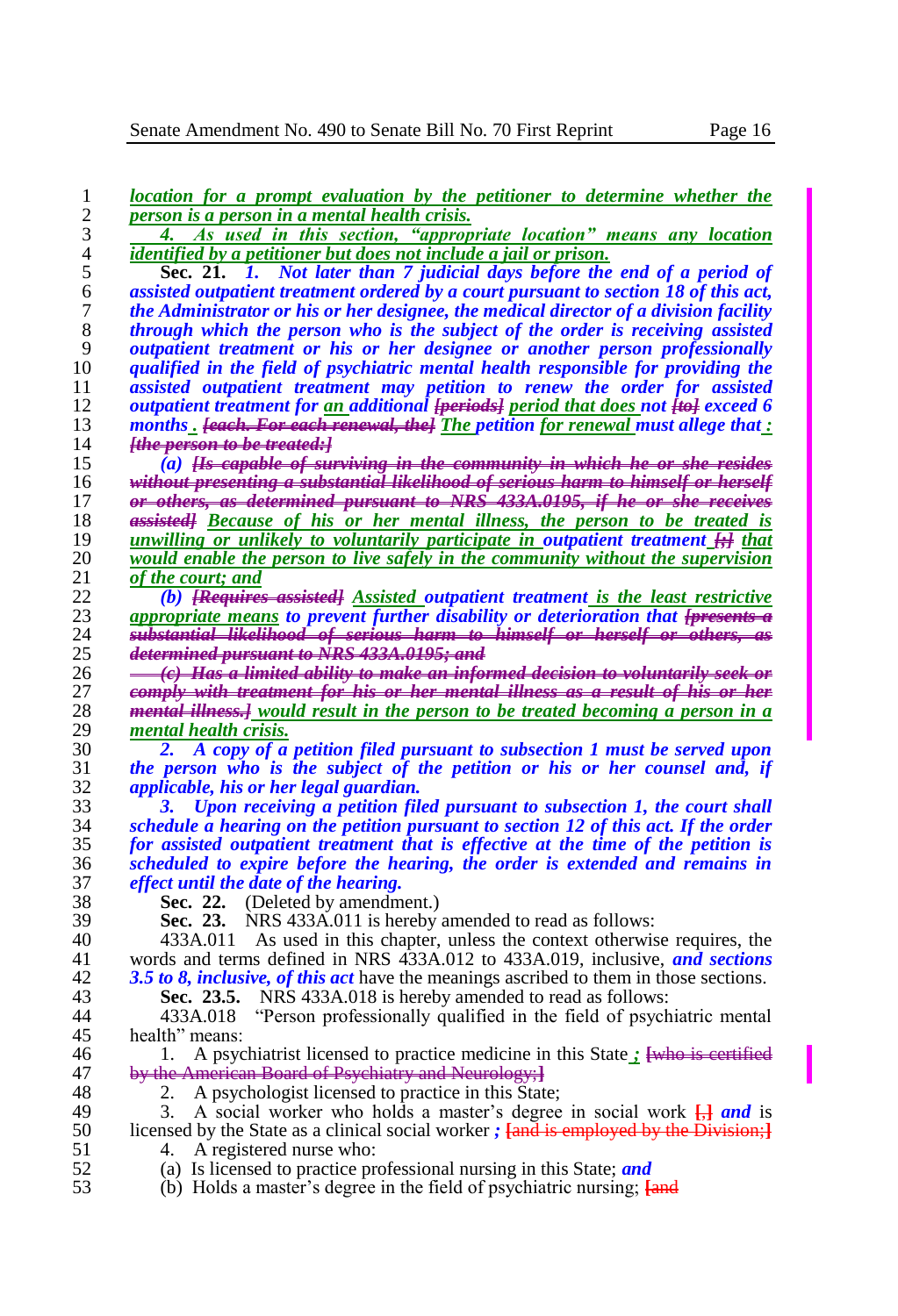1 (b) Is employed by the Division;<br>2 5. A marriage and family therap 2 5. A marriage and family therapist licensed pursuant to chapter 641A of NRS;  $\begin{matrix} 3 & \text{or} \\ 4 & \text{or} \end{matrix}$ 4 6. A clinical professional counselor licensed pursuant to chapter 641A of  $\begin{array}{cc} 5 & \text{NRS.} \\ 6 & \text{S} \end{array}$ 6 **Sec. 24.** NRS 433A.019 is hereby amended to read as follows:<br>7 433A.019 <del>**Explorer of community based or outpatient servic**</del> 7 433A.019 **[**"Program of community-based or outpatient services"**]** *"Assisted*  8 *outpatient treatment"* means **[**care, treatment and training**]** *outpatient services*  9 provided *pursuant to a court order* to **[**persons in a mental health crisis, including, 10 without limitation:<br>11  $\frac{1}{2}$  A program 11 <del>- 1. A program or service for the treatment of alcohol or other substance use</del><br>12 <del>disorders:</del>  $\begin{array}{r}\n 12 \quad \text{disorders;} \\
 13 \quad \text{---}2 \quad \text{---}A\n \end{array}$  $13 \t -2$ . A program of general education or vocational training;<br> $14 \t -3$ . A program or service, that assists in the dispensing 14 3. A program or service that assists in the dispensing or monitoring of<br>15 medication: 15 medication;<br>16  $\overrightarrow{4. A}$ 16  $-4$ . A program or service that provides counseling or therapy;<br>17  $-5$ . A service which provides screening tests to detect the pri 17  $\frac{1}{10}$   $\frac{5}{10}$  A service which provides screening tests to detect the presence of alcohol  $\begin{array}{r} 18 \\ 19 \end{array}$  or drugs; 19 <del>6. A program of supervised living; or</del> 20 **7. Any combination of programs and services for persons with mental illness.** 21  $\rightarrow$ *a a* person with a mental illness for the purpose of treating the mental illness, <br>22. **assisting the person to live and function in the community or to prevent a relanse** 22 *assisting the person to live and function in the community or to prevent a relapse*  23 *or deterioration that may reasonably be predicted to result in harm to the person* $24$ *or another person if the person with a mental illness is not treated. The term does* 24 *or another person if the person with a mental illness is not treated.* **The term does<br>25 anotic include feare, treatment and training algebraics provided to residents of a mental** 25 not include **[**care, treatment and training**]** *services* provided to residents of a mental 26 health facility.<br>27 **Sec. 25.** 27 **Sec. 25.** (Deleted by amendment.) 28 **Sec. 26.** NRS 433A.130 is hereby amended to read as follows: 29 433A.130 All applications *,*  $\frac{[and]}{[and]}$  certificates *and other forms* for the 30 *detainment, evaluation*, admission, *treatment and conditional release* of any 30 *detainment, evaluation,* admission *, treatment and conditional release* of any 31 person in the State of Nevada <del>[to a mental health facility or to a program of</del> 32 **community based or outpatient services** under the provisions of this chapter shall <sup>2</sup> community-based or outpatient services<sup>1</sup> under the provisions of this chapter shall<br>
<sup>33</sup> be made on forms approved by the Division and the Office of the Attorney General 33 be made on forms approved by the Division and the Office of the Attorney General<br>34 and furnished by the clerks of the district courts in each county. 34 and furnished by the clerks of the district courts in each county.<br>35 **Sec. 27.** NRS 433A.140 is hereby amended to read as foll **Sec. 27.** NRS 433A.140 is hereby amended to read as follows: 36 433A.140 1. Any person may apply to: 37 (a) A public or private mental health facility in the State of Nevada for  $38$  admission to the facility; or  $39$  (b) A division facility 39 (b) A division facility to receive care, treatment or training provided by the 40 Division,<br>41  $\rightarrow$  as a v  $\rightarrow$  as a voluntary consumer for the purposes of observation, diagnosis, care and 42 treatment. In the case of a person who has not attained the age of majority,<br>43 application for voluntary admission or care, treatment or training may be made on 43 application for voluntary admission or care, treatment or training may be made on his or her behalf by the person's spouse, parent or legal guardian. his or her behalf by the person's spouse, parent or legal guardian. 45 2. If the application is for admission to a division facility, or for care, 46 treatment or training provided by the Division, the applicant must be admitted or 46 treatment or training provided by the Division, the applicant must be admitted or provided such services as a voluntary consumer if an examination by personnel of 47 provided such services as a voluntary consumer if an examination by personnel of the facility qualified to make such a determination reveals that the person needs and 48 the facility qualified to make such a determination reveals that the person needs and may benefit from services offered by the mental health facility. 49 may benefit from services offered by the mental health facility.<br>50 3. Any person admitted to a public or private mental 50 3. Any person admitted to a public or private mental health facility as a 51 voluntary consumer must be released immediately after the filing of a written<br>52 request for release with the responsible physician or that physician's designee request for release with the responsible physician or that physician's designee 53 within the normal working day, unless the facility changes the status of the person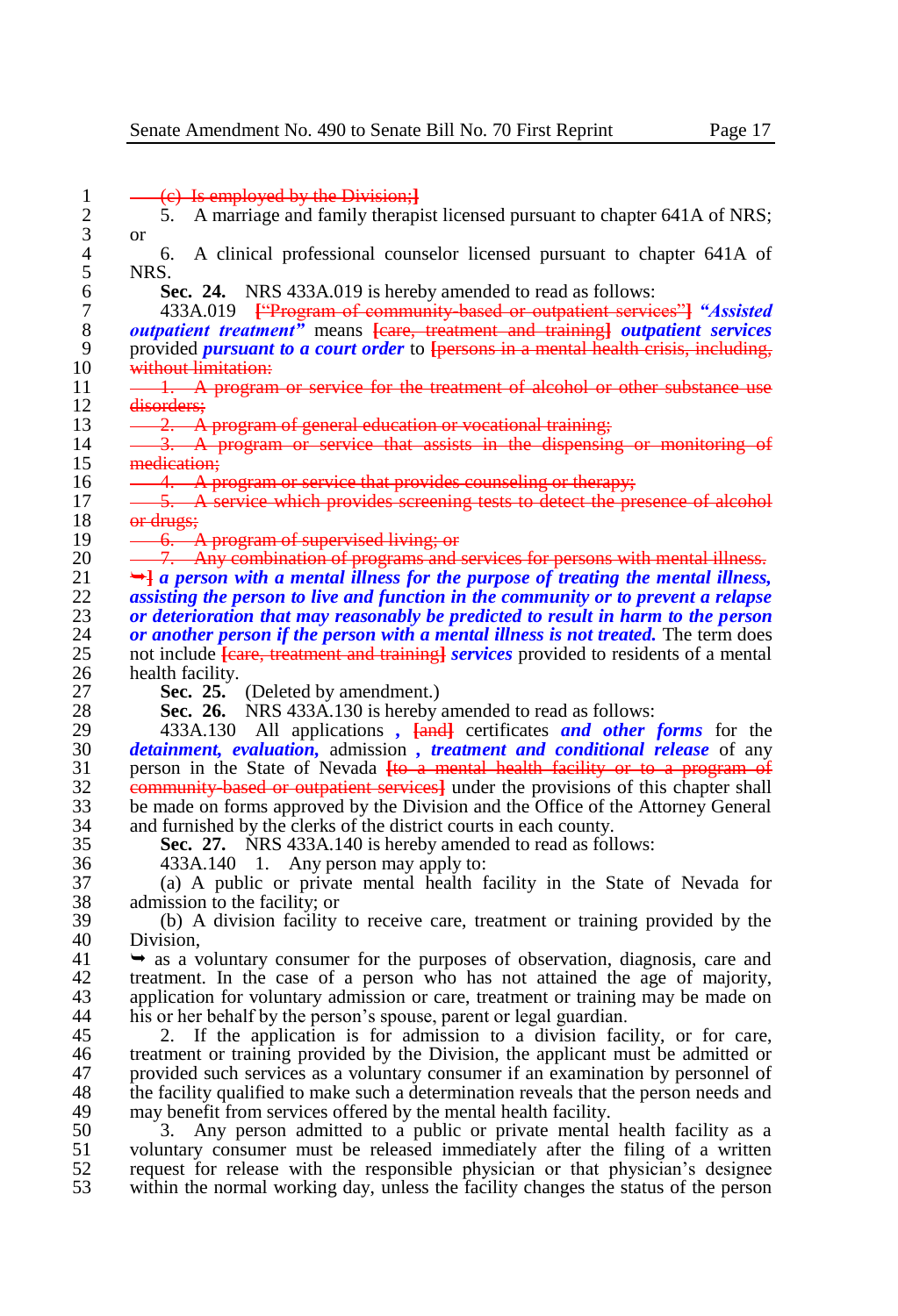1 to an emergency admission pursuant to NRS 433A.145. When a person is released<br>2 pursuant to this subsection, the facility and its agents and employees are not liable 2 pursuant to this subsection, the facility and its agents and employees are not liable<br>5 for any debts or contractual obligations, medical or otherwise, incurred or damages 3 for any debts or contractual obligations, medical or otherwise, incurred or damages caused by the actions of the person. 4 caused by the actions of the person.<br>5 4. Any person admitted to a

5 4. Any person admitted to a public or private mental health facility as a<br>6 voluntary consumer who has not requested release may nonetheless be released by 6 voluntary consumer who has not requested release may nonetheless be released by<br>
the medical director of the facility when examining personnel at the facility 7 the medical director of the facility when examining personnel at the facility<br>8 determine that the consumer has recovered or has improved to such an extent that 8 determine that the consumer has recovered or has improved to such an extent that the consumer is not considered a danger to himself or herself or others and that the 9 the consumer is not considered a danger to himself or herself or others and that the services of that facility are no longer beneficial to the consumer or advisable. 10 services of that facility are no longer beneficial to the consumer or advisable.<br>11 5. A person who requests care, treatment or training from the D

11 5. A person who requests care, treatment or training from the Division 12 pursuant to this section must be evaluated by the personnel of the Division to 12 pursuant to this section must be evaluated by the personnel of the Division to determine whether the person is eligible for the services offered by the Division. 13 determine whether the person is eligible for the services offered by the Division.<br>14 The evaluation must be conducted: 14 The evaluation must be conducted:<br>15 (a) Within 72 hours if the person

15 (a) Within 72 hours if the person has requested inpatient services; or

16 (b) Within 72 regular operating hours, excluding weekends and holidays, if the person has requested **Leonymuity** hased or outpatient services. Lassisted outpatient 17 person has requested **[**community-based or outpatient services.**]** *assisted outpatient*  18 *treatment.*

19 6. This section does not preclude a public facility from making decisions,<br>20 policies procedures and practices within the limits of the money made available to 20 policies, procedures and practices within the limits of the money made available to the facility. 21 the facility.<br>22 Sec. 28

22 **Sec. 28.** NRS 433A.145 is hereby amended to read as follows:<br>23 433A.145 1. If a person in a mental health crisis is admitted

23 433A.145 1. If a person in a mental health crisis is admitted to a public or 24 private mental health facility or hospital as a voluntary consumer, the facility or 24 private mental health facility or hospital as a voluntary consumer, the facility or hospital shall not change the status of the person to an emergency admission unless 25 hospital shall not change the status of the person to an emergency admission unless 26 **the hospital or facility receives**, before the change in status is made, an application 26 **Ithe hospital or facility receives, before the change in status is made, an application** 27 for an emergency admission pursuant to l : 27 **for an emergency admission pursuant to :** 28 *(a) A* **nerson described in** NRS 433

28 *(a) A person described in* NRS 433A.160 *places the person in a mental*  29 *health crisis hold;* and <del>[the certificate of a]</del><br>30 *(b)* <del>Insychiatrist, psychologist, physici</del>

30 *(b)* **[**psychiatrist, psychologist, physician, physician assistant, clinical social 31 worker or advanced practice registered nurse pursuant to NRS 433A.170.**]** *The*  32 *requirements prescribed by section 10 of this act have been met.*

 2. **[**A**]** *Except as otherwise provided in subsection 3, a* person whose status is changed pursuant to subsection 1 must not be detained in excess of 72 hours *, including weekends and holidays,* after the **[**change in status is made**]** *person is placed on a mental health crisis hold pursuant to NRS 433A.160* **unless, before the close of the business day on which the 72 hours expires, a written petition for** 37 the close of the business day on which the 72 hours expires, a written petition *for* an *involuntary court-ordered admission to a mental health facility* is filed with **an involuntary court-ordered admission to a mental health facility is filed with**<br>39 the clerk of the district court pursuant to NRS 433A, 200  $\Box$ , *including, without*  the clerk of the district court pursuant to NRS 433A.200 **[**.**]** *, including, without limitation, the documents required pursuant to NRS 433A.210.*

3. If the period specified in subsection 2 expires on a day on which the office 42 of the clerk of the district court is not open, the written petition must be filed on or before the close of the business day next following the expiration of that period. 43 before the close of the business day next following the expiration of that period.<br>44 **Sec. 29.** NRS 433A.150 is hereby amended to read as follows:

44 **Sec. 29.** NRS 433A.150 is hereby amended to read as follows:

 433A.150 1. **[**Except as otherwise provided in this subsection, a**]** *A* person alleged to be a person in a mental health crisis **[**may, upon application**]** *who is placed on a mental health crisis hold* pursuant to NRS 433A.160 **[**and**]** *may,*  subject to the provisions of subsection 2, be detained in a public or private mental 49 health facility or hospital <del>[under an emergency admission]</del> for *assessment*, <br>50 evaluation, **lobservation** intervention and treatment, regardless of whether any 50 evaluation, **[observation]** *intervention* and treatment, regardless of whether any parent or legal guardian of the person has consented to the **[admission.]** *mental*  parent or legal guardian of the person has consented to the **[**admission.**]** *mental health crisis hold.*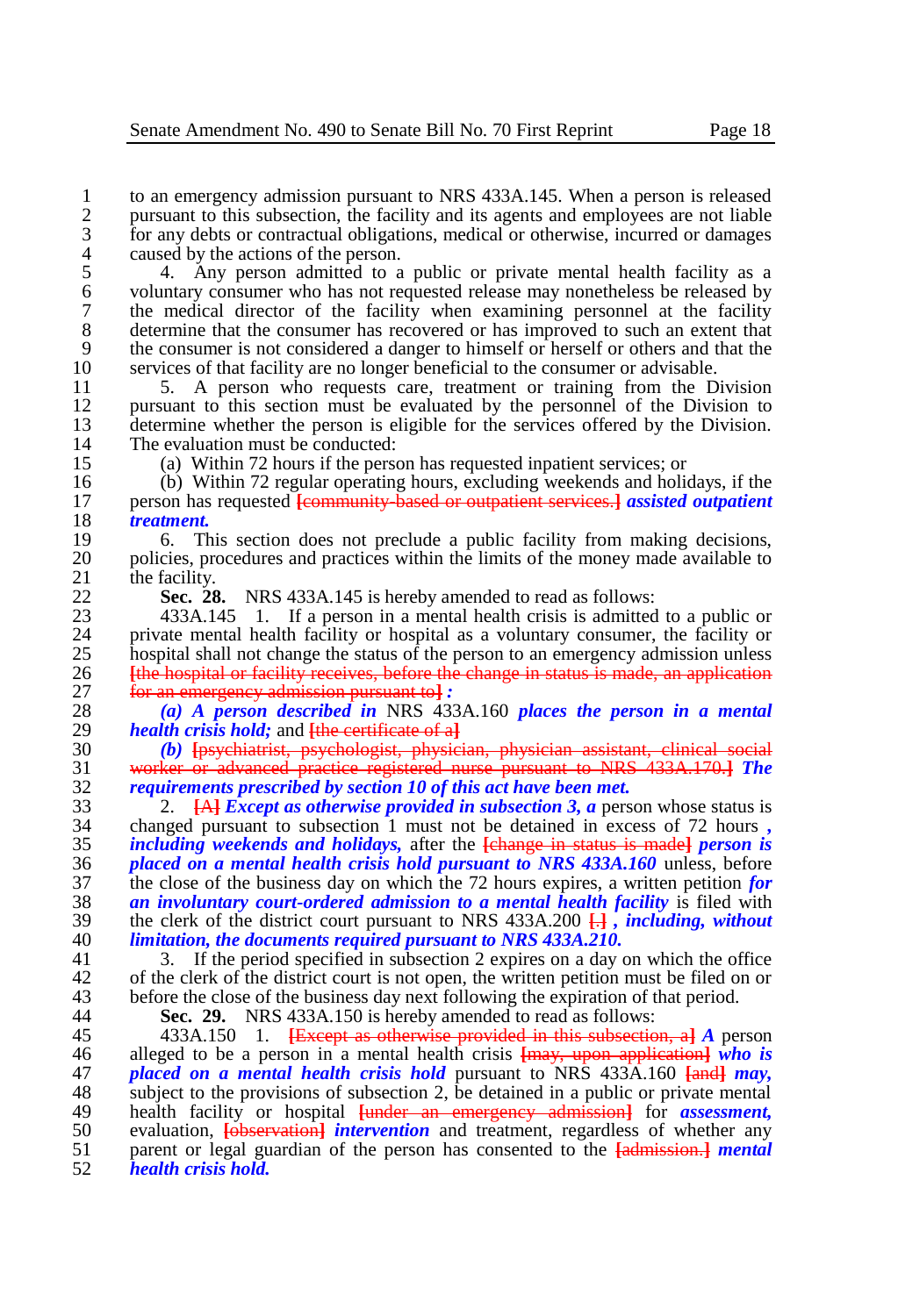2. Except as otherwise provided in subsection 3, a person detained pursuant to<br>2 subsection 1 must be released within 72 hours, including weekends and holidays. 2 subsection 1 must be released within 72 hours, including weekends and holidays, after the  $\frac{1}{2}$  factor of emergency admission or any part of such an application is 3 after the **[application for emergency admission or any part of such an application is<br><b>4** and **a madel** *person is placed on a mental health crisis hold* **pursuant to NRS 433A.160** <sup>4</sup> madel **example 1** made **n** *person* is placed on a mental health crisis hold pursuant to NRS 433A.160<br>5 unless, before the close of the business day on which the 72 hours expires, a written 5 unless, before the close of the business day on which the 72 hours expires, a written<br>6 petition for an involuntary court-ordered admission to a mental health facility is 6 petition for an involuntary court-ordered admission to a mental health facility is 7 filed with the clerk of the district court pursuant to NRS 433A.200, including,<br>8 without limitation, the documents required pursuant to NRS 433A.210, or the status 8 without limitation, the documents required pursuant to NRS 433A.210, or the status of the person is changed to a voluntary admission. 9 of the person is changed to a voluntary admission.<br>10 3. If the period specified in subsection 2 exp

10 3. If the period specified in subsection 2 expires on a day on which the office<br>11 of the clerk of the district court is not onen, the written petition must be filed on or 11 of the clerk of the district court is not open, the written petition must be filed on or before the close of the business day next following the expiration of that period. 12 before the close of the business day next following the expiration of that period.<br>13 **Sec. 30.** NRS 433A.160 is hereby amended to read as follows:

13 **Sec. 30.** NRS 433A.160 is hereby amended to read as follows:<br>14 433A.160 1. <del>IExcept as otherwise provided in subsection 2.</del>

14 433A.160 1. **[**Except as otherwise provided in subsection 2, an application 15 for the emergency admission of a person alleged to be a person in a mental health  $\frac{1}{16}$  erisis for evaluation, observation and treatment may only be made by an  $\frac{1}{16}$  officer 16 crisis for evaluation, observation and treatment may only be made by an<sup>}</sup> *An* officer<br>17 authorized to make arrests in the State of Nevada or a physician, physician 17 authorized to make arrests in the State of Nevada or a physician, physician assistant, psychologist, marriage and family therapist, clinical professional 18 assistant, psychologist, marriage and family therapist, clinical professional counselor, social worker or registered nurse **F. The officer, physician, physician** 19 counselor, social worker or registered nurse **[**. The officer, physician, physician 20 assistant, psychologist, marriage and family therapist, clinical professional <br>21 counselor social worker or registered nurse may: 21 counselor, social worker or registered nurse may:<br>22  $-$  (a) Without a warrant:

22  $\frac{a}{1}$  Without a warrant:<br>23  $\frac{1}{1}$  Takel who, has

23 (1) Take<sup>l</sup> *who, based on his or her personal observation of a person or*  $24$  *the issuance of a court order pursuant to section 9 of this act, has probable cause* 24 *the issuance of a court order pursuant to section 9 of this act, has probable cause***<br>25 <b>***to believe that the person is a person falleged to be a person)* **in a mental health** 25 **to believe that the person is a person <del>[alleged to be a person]</del> in a mental health crisis, may place the person on a mental health crisis hold by:** 26 crisis, *may place the person on a mental health crisis hold by:*<br>27 (a) Taking the person into custody to apply for the emer-

27 *(a) Taking the person* into custody **[**to apply for the emergency admission of 28 the person for evaluation, observation and treatment; and<br>29 <del>(2) Transport, the last without a warrant for</del>

29 (2) Transport the**]** *without a warrant for assessment, evaluation,*  30 *intervention and treatment at a public or private mental health facility or*  31 *hospital; and*

 *(b) Completing and providing to the public or private mental health facility or hospital the form prescribed pursuant to NRS 433A.130 for the placement of a person on a mental health crisis hold. The form must set forth the circumstances under which the person was taken into custody and the reasons therefor.*

 *2. A person who places another person on a mental health crisis hold pursuant to subsection 1 may transport that* **person <del>[alleged to be a person in a</del> 38 <b>mental health crisis**] to a public or private mental health facility or hospital Horthat mental health crisis**]** to a public or private mental health facility or hospital **[**for that **purpose, J** or arrange for the person to be transported by:<br>40 **F(H)** (a) A local law enforcement agency:

40  $\frac{[A]}{[C]}$  *(a)* A local law enforcement agency;<br>41  $\frac{[C]}{[C]}$  *(b)* A system for the nonemergency;

41 **[(II)**  $\overrightarrow{b}$  A system for the nonemergency medical transportation of persons whose operation is authorized by the Nevada Transportation Authority: 42 persons whose operation is authorized by the Nevada Transportation Authority;<br>43 **EVALUA** (c) An entity that is exempt pursuant to NRS 706.745 from

43  $\frac{[({\text{III}})]}{[({\text{III}})]}$  *(c)* An entity that is exempt pursuant to NRS 706.745 from the provisions of NRS 706.386 or 706.421: 44 provisions of NRS 706.386 or 706.421;<br>45  $\frac{[H]}{[H]}$  (d) An accredited as

**[(IV)]** *(d)* An accredited agent of the Division;<br>46 **[***Q***)** *(e)* A provider of nonemergency sec  $\frac{[(\mathbf{V})]}{[(\mathbf{e})]}$  *(e)* A provider of nonemergency secure behavioral health 47 transport services licensed under the regulations adopted pursuant to NRS 47 transport services licensed under the regulations adopted pursuant to NRS<br>48 433.3317: or 433.3317; or<br>49

49 **[(VI)]** *(f)* If medically necessary, an ambulance service that holds a permit issued pursuant to the provisions of chapter 450B of NRS. 50 permit issued pursuant to the provisions of chapter 450B of NRS  $\cdot \frac{1}{5}$ <br>51  $\rightarrow$  only if the officer, physician, physician assistant, psychologist

51 • only if the officer, physician, physician assistant, psychologist, marriage and 52 family therapist, clinical professional counselor, social worker or registered nurse,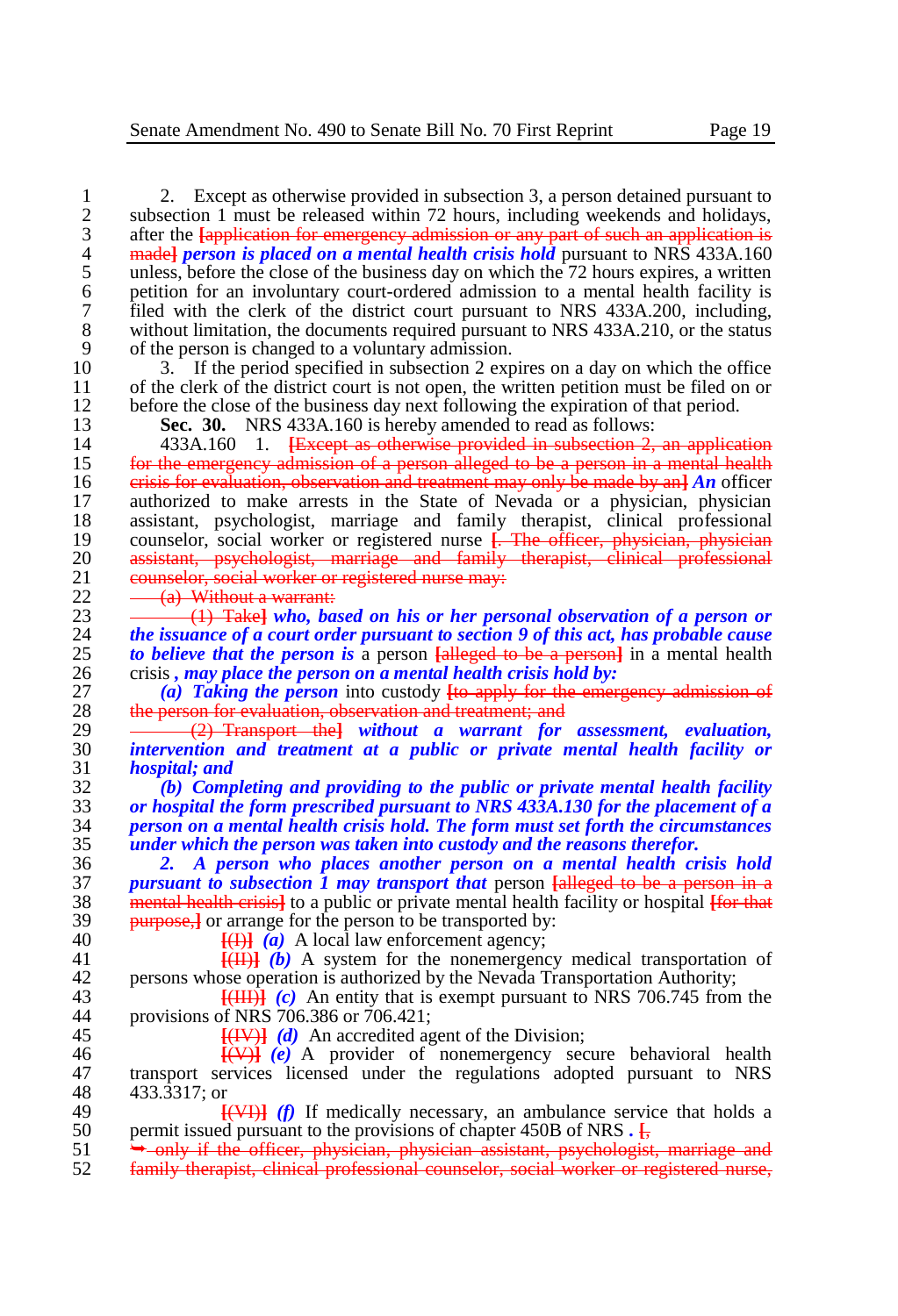1 based upon his or her personal observation of the person, has probable cause to believe that the person is a person in a mental health crisis. 2 believe that the person is a person in a mental health crisis.<br> $3 \rightarrow 0$  Apply to a district court for an order requiring:  $\frac{3}{4}$  (b) Apply to a district court for an order requiring:<br>4  $\frac{1}{4}$  (1) Any peace officer to take a person alleged  $\frac{1}{4}$   $\frac{1}{4}$   $\frac{1}{4}$  Any peace officer to take a person alleged to be a person in a mental  $\frac{1}{4}$  health crisis into custody to allow the applicant for the order to apply for the 5 health crisis into custody to allow the applicant for the order to apply for the<br>6 emergency admission of the person for evaluation, observation and treatment; and 6 emergency admission of the person for evaluation, observation and treatment; and<br>7 - (2) Any agency, system, provider, agent or service described in 7 (2) Any agency, system, provider, agent or service described in 8 subparagraph (2) of paragraph (a) to transport the person alleged to be a person in a 9 mental health crisis to a public or private mental health facility or hospital for that<br>10 metrose. 10 <del>purpose.</del><br>11 → The e 11  $\rightarrow$  The district court may issue such an order only if it is satisfied that there is not approximately in the person is a person in a mental health crisis. 12 probable cause to believe that the person is a person in a mental health crisis.<br>13  $\frac{2}{\sqrt{1-x^2}}$  An application for the emergency admission of a person alleged to 13 <del>2. An application for the emergency admission of a person alleged to be a</del><br>14 **person in a mental health crisis for evaluation** observation and treatment may be 14 person in a mental health crisis for evaluation, observation and treatment may be<br>15 made by a spouse, parent, adult child or legal guardian of the person. The spouse, 15 made by a spouse, parent, adult child or legal guardian of the person. The spouse,<br>16 **parent, adult child or legal guardian and any other person who has a legitimate** 16 parent, adult child or legal guardian and any other person who has a legitimate<br>17 interest in the person alleged to be a person in a mental health crisis may apply to a  $17$  interest in the person alleged to be a person in a mental health crisis may apply to a district court for an order described in paragraph (b) of subsection 1. 18 district court for an order described in paragraph (b) of subsection 1.<br>19 — 3. The application for the emergency admission of a person 19 <del>3. The application for the emergency admission of a person alleged to be a</del><br>20 **person in a mental health crisis for evaluation** observation and treatment must 20 person in a mental health crisis for evaluation, observation and treatment must 21 percept research and the circumstances under which the person was taken into custody and the 21 reveal the circumstances under which the person was taken into custody and the<br>22 reasons therefor 22 reasons therefor.<br>23  $-413$  To the 23 **4.** 2. To the extent practicable, a person **[who applies for the emergency** admission of a person who is less than 18 years of age to a public or private mental 24 admission of a person who is less than 18 years of age to a public or private mental<br>25 bealth facility or bospital, other than a parent or guardian I described in subsection 25 health facility or hospital, other than a parent or guardian,**]** *described in subsection*  26 *1* shall attempt to obtain the consent of the parent or guardian *of an unemancipated*  27 *person who is less than 18 years of age* before **[**making the application.**]** *placing*  28 **the person on a mental health crisis hold. The person who <del>[applies for the</del> emergency admission] places an unemancipated person who is less than 18 years** 29 emergency admission**]** *places an unemancipated person who is less than 18 years*  30 *of age on a mental health crisis hold* or, if the person <del>[makes the application]</del> *is*  $\frac{1}{2}$  *acting* within the scope of his or her employment, the employer of the person, shall 31 *acting* within the scope of his or her employment, the employer of the person, shall<br>32 maintain documentation of each such attempt until the person who is Hanglete of 32 maintain documentation of each such attempt until the person who is **[**the subject of 33 the subject of the subject of the subject of the subject of the subjection **d** *n* a mental health crisis hold reaches at least 23 33 the application<sub>1</sub> *placed on a mental health crisis hold* reaches at least 23 years of 34 age.  $34$  age.<br> $35$   $\frac{1}{2}$ 35 **[**5. Except as otherwise provided in this subsection, each person admitted to a 36 public or private mental health facility or hospital under an emergency admission<br>37 must be evaluated at the time of admission by a psychiatrist or a psychologist. If a 37 must be evaluated at the time of admission by a psychiatrist or a psychologist. If a<br>38 b psychiatrist or a psychologist is not available to conduct an evaluation at the time of 38 psychiatrist or a psychologist is not available to conduct an evaluation at the time of<br>39 admission a physician or an advanced practice registered purse who has the <sup>2</sup> 39 admission, a physician or an advanced practice registered nurse who has the<br>30 training and experience prescribed by the State Board of Nursing pursuant to NRS 40 training and experience prescribed by the State Board of Nursing pursuant to NRS<br>41 632.120 may conduct the evaluation. Each such emergency admission must be 632.120 may conduct the evaluation. Each such emergency admission must be 42 approved by a psychiatrist.<br>43  $-6.14$  The State Bo. 43 6.**]** *4.* The State Board of Health shall adopt regulations governing the manner in which: 45 (a) A person may apply to become an accredited agent of the Division; and 46 (b) Accredited agents of the Division will be monitored and disciplined 46 (b) Accredited agents of the Division will be monitored and disciplined for 47 professional misconduct.<br>48  $\overline{17.1}$  5. As used in 48 **[**7.**]** *5.* As used in this section, "an accredited agent of the Division" means

49 any person authorized by the Division to transport to a mental health facility<br>50 pursuant to  $\frac{1}{2}$  subparagraph 2 of paragraph  $\frac{1}{4}$  (d) of subsection  $\frac{11}{4}$  2 those 50 pursuant to **[**subparagraph 2 of**]** paragraph **[**(a)**]** *(d)* of subsection **[**1**]** *2* those 51 persons **[**in need of emergency admission.**]** *being placed on a mental health crisis*  52 *hold.*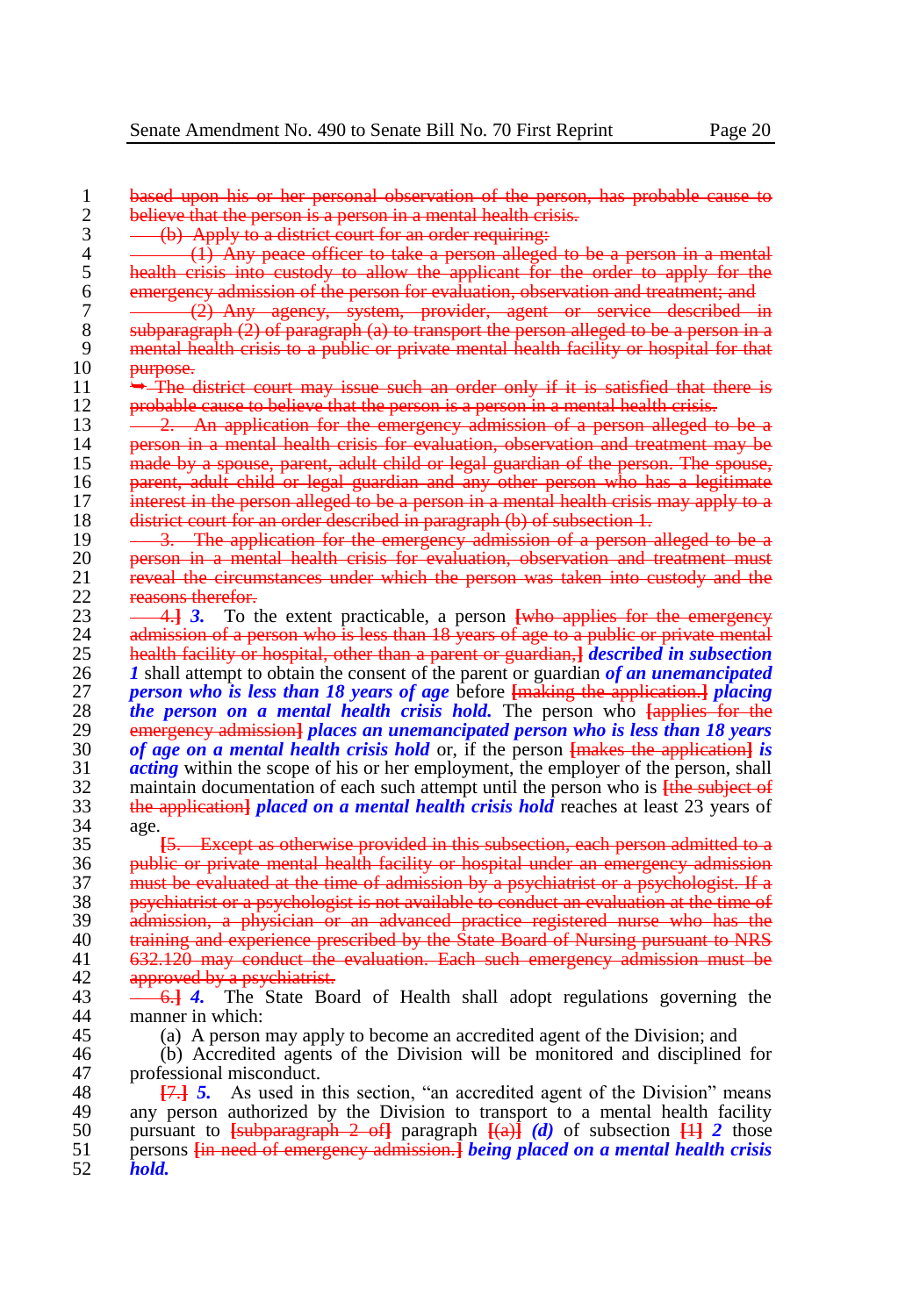**Sec. 31.** NRS 433A.165 is hereby amended to read as follows:<br>2 433A.165 1. Before a person alleged to be a person in a men

2 433A.165 1. Before a person alleged to be a person in a mental health crisis may be admitted to a public or private mental health facility *or hospital under an* 3 may be admitted to a public or private mental health facility *or hospital under an*  $\frac{4}{3}$  emergency admission pursuant to <del>INRS 433A, 160.1</del> section 10 of this act. the 4 *emergency admission* pursuant to **[**NRS 433A.160,**]** *section 10 of this act,* the 5 person must:<br>6 (a) First

6 (a) First be examined by a licensed physician or physician assistant licensed 7 pursuant to chapter 630 or 633 of NRS or an advanced practice registered nurse<br>8 licensed pursuant to NRS 632.237 at any location where such a physician. 8 licensed pursuant to NRS 632.237 at any location where such a physician, physician assistant or advanced practice registered nurse is authorized to conduct 9 physician assistant or advanced practice registered nurse is authorized to conduct such an examination to determine whether the person has a medical condition, other 10 such an examination to determine whether the person has a medical condition, other than a psychiatric condition, which requires immediate treatment: and 11 than a psychiatric condition, which requires immediate treatment; and<br>12. (b) If such treatment is required, be admitted for the appropriate n

12 (b) If such treatment is required, be admitted for the appropriate medical care:<br>13 (1) To a hospital if the person is in need of emergency services or care: or

13 (1) To a hospital if the person is in need of emergency services or care; or 14 (2) To another appropriate medical facility if the person is not in need of 14 (2) To another appropriate medical facility if the person is not in need of

15 emergency services or care.<br>16 2. If a person *alleged* 16 2. If a person *alleged to be a person* in a mental health crisis has a medical 17 condition in addition to a psychiatric condition which requires medical treatment 18 that requires more than 72 hours to complete, the licensed physician, physician 18 that requires more than  $72$  hours to complete, the licensed physician, physician assistant or advanced practice registered nurse who examined the person must: 19 assistant or advanced practice registered nurse who examined the person must:<br>20 (a) On the first business day after determining that such medical treatments

20 (a) On the first business day after determining that such medical treatment is necessary, file with the clerk of the district court a written petition  $\frac{1}{2}$  for the 21 necessary, file with the clerk of the district court a written petition **[to admitherent]** *for the*  $\frac{1}{2}$  *involuntary court-ordered admission of the person to a public or private mental* 22 *involuntary court-ordered admission of* the person to a public or private mental<br>23 health facility pursuant to NRS 1433A 1601 433A 200 after the medical treatment 23 health facility pursuant to NRS  $\overline{433A.160}$  *433A.200* after the medical treatment has been completed. The petition must: 24 has been completed. The petition must:<br>25 (1) Include, without limitation.

25 (1) Include, without limitation, the medical condition of the person and the 26 purpose for continuing the medical treatment of the person; and  $27$  (2) Be accompanied by a copy of  $\frac{1}{2}$  Eulerian

27 (2) Be accompanied by a copy of **[**the application for the emergency 28 admission of the person required**]** *:*

29 *(I) The form for the placement of a person on a mental health crisis*  $30$  *hold completed pursuant to NRS* 433A.160 *: and lihel* 30 *hold completed pursuant to NRS 433A.160 ; and*  $\frac{[the]}{[the]}$ *<br>31 <i>(II) The certificate is equired completed n* 

31 *(II) The* certificate **[**required**]** *completed* pursuant to NRS 433A.170 **[**.**]** 32 *, unless the medical condition prevents the completion of such a certificate.*

 $33$  (b) Seven days after filing a petition pursuant to paragraph (a) and every 7 days thereafter, file with the clerk of the district court an undate on the medical condition 34 thereafter, file with the clerk of the district court an update on the medical condition and treatment of the person.

36 3. The examination and any transfer of the person from a facility when the 37 person has an emergency medical condition and has not been stabilized must be 38 conducted in compliance with:<br>39 (a) The requirements of  $\epsilon$ 

39 (a) The requirements of 42 U.S.C. § 1395dd and any regulations adopted 40 pursuant thereto, and must involve a person authorized pursuant to federal law to conduct such an examination or certify such a transfer: and conduct such an examination or certify such a transfer; and

42 (b) The provisions of NRS 439B.410.<br>43 4. The cost of the examination must 43 4. The cost of the examination must be paid by the county in which the person<br>44 alleged to be a person in a mental health crisis resides if services are provided at a alleged to be a person in a mental health crisis resides if services are provided at a 45 county hospital located in that county or a hospital or other medical facility<br>46 designated by that county unless the cost is voluntarily paid by the person alleged 46 designated by that county, unless the cost is voluntarily paid by the person alleged<br>47 to be a person in a mental health crisis or, on the person's behalf, by his or her 47 to be a person in a mental health crisis or, on the person's behalf, by his or her insurer or by a state or federal program of medical assistance. 48 insurer or by a state or federal program of medical assistance.<br>49 5. The county may recover all or any part of the expense

49 5. The county may recover all or any part of the expenses paid by it, in a civil 50 action against:<br>51 (a) The per-

51 (a) The person whose expenses were paid;<br>52 (b) The estate of that person: or

(b) The estate of that person; or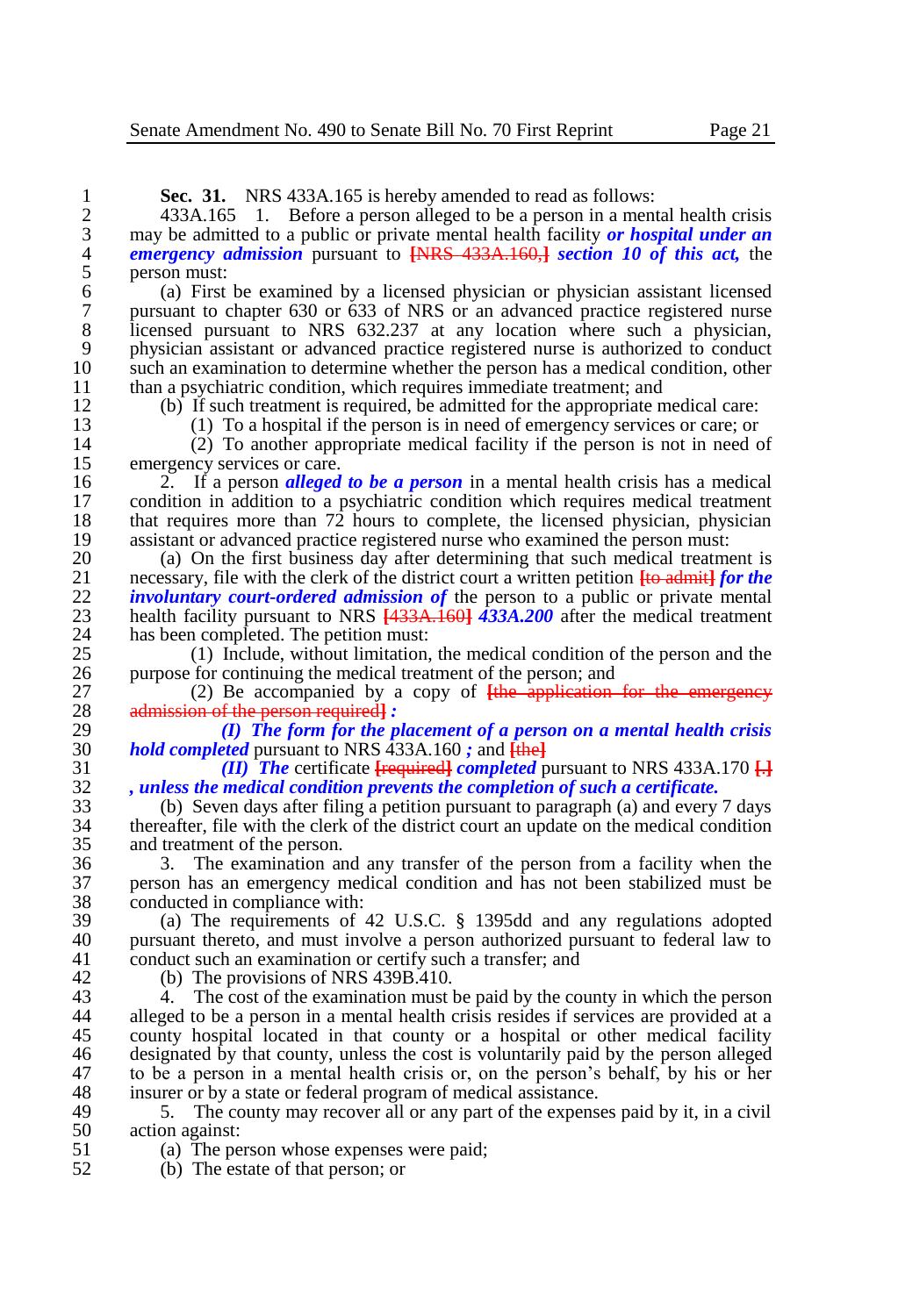1 (c) A responsible relative as prescribed in NRS 433A.610, to the extent that 2 financial ability is found to exist.<br>3 6. The cost of treatment.

3 6. The cost of treatment, including hospitalization, for a person who is indigent must be paid pursuant to NRS 428.010 by the county in which the person 4 indigent must be paid pursuant to NRS  $428.010$  by the county in which the person alleged to be a person in a mental health crisis resides. 5 alleged to be a person in a mental health crisis resides.<br>6 7. The provisions of this section do not requ

6 7. The provisions of this section do not require the Division to provide 7 examinations required pursuant to subsection 1 at a division facility if the Division 8 does not have the:<br>9 (a) Appropria

9 (a) Appropriate staffing levels of physicians, physician assistants, advanced 10 practice registered nurses or other appropriate staff available at the facility as the <br>11 Division determines is necessary to provide such examinations: or 11 Division determines is necessary to provide such examinations; or<br>12 (b) Appropriate medical laboratories as the Division determin

12 (b) Appropriate medical laboratories as the Division determines is necessary to 13 provide such examinations.<br>14 8. The State Board

14 8. The State Board of Health shall adopt regulations to carry out the provisions of this section, including, without limitation, regulations that: 15 provisions of this section, including, without limitation, regulations that:<br>16 (a) Define "emergency services or care" as that term is used in this s

16 (a) Define "emergency services or care" as that term is used in this section;<br>17 (b) Prescribe a procedure to ensure that an examination is performed purs

17 (b) Prescribe a procedure to ensure that an examination is performed pursuant 18 to paragraph (a) of subsection 1; and<br>19 (c) Prescribe the type of medic

19 (c) Prescribe the type of medical facility that a person may be admitted to  $20$  pursuant to subparagraph  $(2)$  of paragraph  $(b)$  of subsection 1. 20 pursuant to subparagraph (2) of paragraph (b) of subsection 1.<br>21 9. As used in this section, "medical facility" has the me-

21 9. As used in this section, "medical facility" has the meaning ascribed to it in<br>22 NRS 449.0151. 22 NRS 449.0151.<br>23 Sec. 32.

23 **Sec. 32.** NRS 433A.170 is hereby amended to read as follows:<br>24 433A.170 Except as otherwise provided in this section, the

24 433A.170 Except as otherwise provided in this section, the administrative of a facility operated by the Division or of any other public or private mental 25 officer of a facility operated by the Division or of any other public or private mental 26 health facility or hospital shall not accept  $\frac{1}{2}$  or application and person for an 26 health facility or hospital shall not accept  $\frac{1}{2}$  a person and the person of and the energy admission under  $\frac{1}{2}$  and  $\frac{1}{2}$  and  $\frac{1}{2}$  and  $\frac{1}{2}$  are the energy admission under  $\frac{1}{2}$  and  $\frac{1}{2}$ 27 emergency admission under **[**NRS 433A.160**]** *section 10 of this act* unless **[**that 28 application is accompanied by a certificate of**]** a **[**licensed**]** psychologist, a 29 physician, a physician assistant under the supervision of a psychiatrist, a clinical 30 social worker who has the psychiatric training and experience prescribed by the 30 social worker who has the psychiatric training and experience prescribed by the 31 Board of Examiners for Social Workers pursuant to NRS 641B.160 or an advanced 31 Board of Examiners for Social Workers pursuant to NRS 641B.160 or an advanced 32 practice registered nurse who has the psychiatric training and experience prescribed<br>33 by the State Board of Nursing pursuant to NRS 632.120, completes a certificate 33 by the State Board of Nursing pursuant to NRS 632.120 *, completes a certificate*  34 stating that he or she has examined the person alleged to be a person in a mental 35 health crisis and that he or she has concluded that the person is a person in a mental 36 health crisis. The certificate required by this section may be obtained from a<br>37 **Hicensedl** psychologist, physician, physician assistant, clinical social worker or 37 **[**licensed**]** psychologist, physician, physician assistant, clinical social worker or 38 advanced practice registered nurse who is employed by the public or private mental<br>39 health facility or hospital to which the **Lapplication is made.** Laterson alleged to be a 39 health facility or hospital to which the **[**application is made.**]** *person alleged to be a*  40 *person in a mental health crisis is to be admitted.*

**Sec. 33.** NRS 433A.185 is hereby amended to read as follows:

 433A.185 As soon as practicable but not more than **[**24**]** *8* hours after **[**the emergency admission of a person alleged to be a**]** *an unemancipated* person **[**in a mental health crisis**]** who is under 18 years of age **[**,**]** *is placed on a mental health crisis hold*, the administrative officer of the public or private mental health facility<br>46 *or hospital in which the person is being held or his or her designee shall attemnt or hospital in which the person is being held or his or her designee* shall *attempt to* give notice of **[**such admission**]** *the mental health crisis hold* in person, by 48 telephone or facsimile and by certified mail to the parent or legal guardian of that<br>49 between  $\Box A$  and shall maintain documentation of each such attempt until the 49 person <del>[.]</del> and shall maintain documentation of each such attempt until the <br>50 person who is placed on a mental health crisis hold reaches at least 23 years of *person who is placed on a mental health crisis hold reaches at least 23 years of*  51 *age.*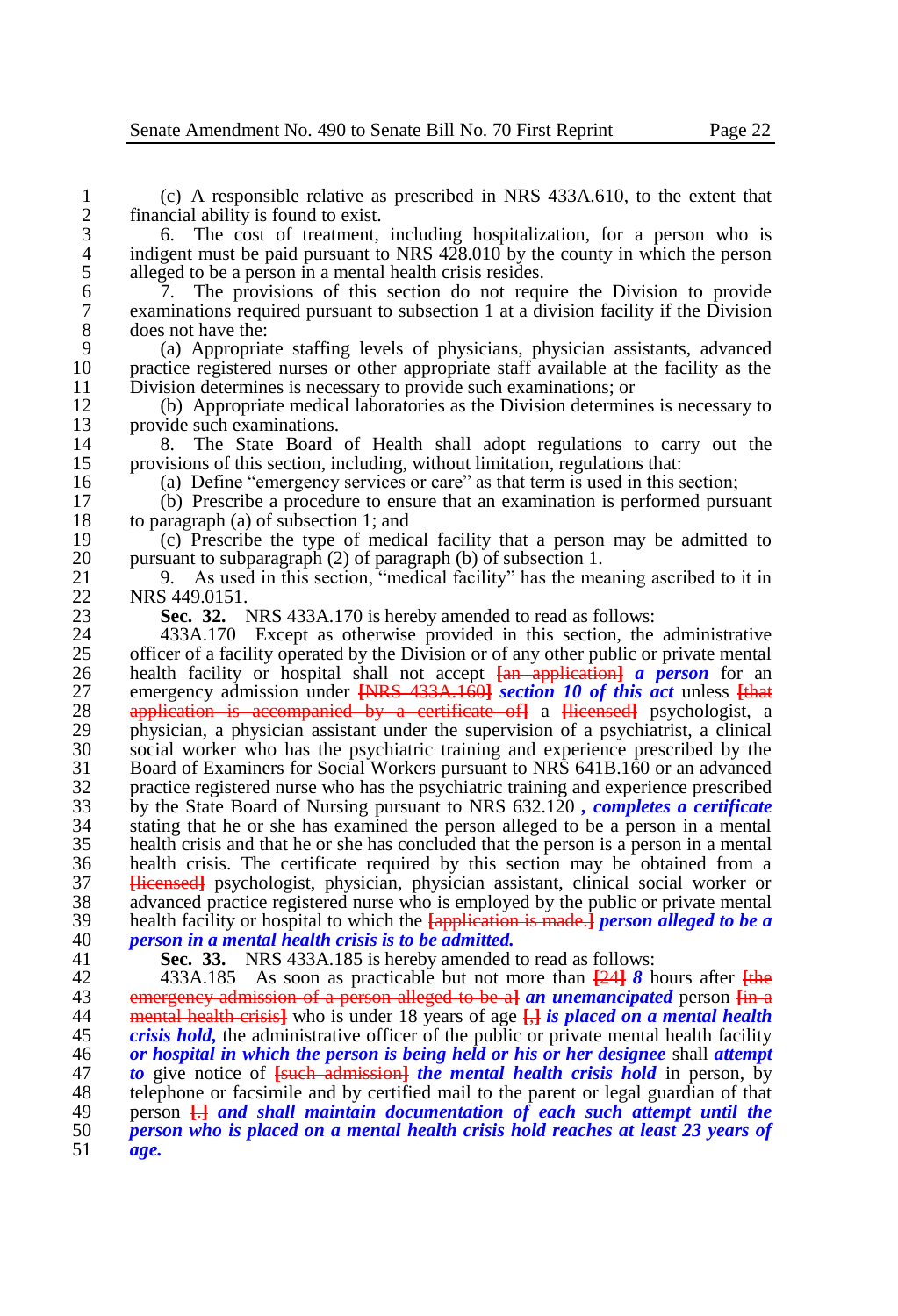**Sec. 34.** NRS 433A.190 is hereby amended to read as follows:<br>2 433A.190 1. The administrative officer of a public or private

2 433A.190 1. The administrative officer of a public or private mental health facility *or hospital* shall ensure that, within 24 hours of the emergency admission of 3 facility *or hospital* shall ensure that, within 24 hours of the emergency admission of a person alleged to be a person in a mental health crisis **fourwant** to NRS 4 a person alleged to be a person in a mental health crisis **[pursuant to NRS** 5 433A, 150] who is at least 18 years of age, *pursuant to section 10 of this act*, the 5 433A.150**]** who is at least 18 years of age, *pursuant to section 10 of this act*, the person is asked to give permission to provide notice of the emergency admission to 6 person is asked to give permission to provide notice of the emergency admission to a family member, friend or other person identified by the person. 7 a family member, friend or other person identified by the person.

8 2. If a person alleged to be a person in a mental health crisis who is at least 18 9 years of age gives permission to notify a family member, friend or other person of the emergency admission, the administrative officer shall ensure that: 10 the emergency admission, the administrative officer shall ensure that:<br>11 (a) The permission is recorded in the medical record of the person

11 (a) The permission is recorded in the medical record of the person; and 12 (b) Notice of the admission is promptly provided to the family member

12 (b) Notice of the admission is promptly provided to the family member, friend 13 or other person in person or by telephone. facsimile, other electronic 13 or other person in person or by telephone, facsimile, other electronic communication or certified mail. 14 communication or certified mail.<br>15 3. Except as otherwise pro-

15 3. Except as otherwise provided in subsections 4 and 5, if a person alleged to 16 be a person in a mental health crisis who is at least 18 years of age does not give 16 be a person in a mental health crisis who is at least 18 years of age does not give<br>17 permission to notify a family member, friend or other person of the emergency 17 permission to notify a family member, friend or other person of the emergency<br>18 admission of the person, notice of the emergency admission must not be provided 18 admission of the person, notice of the emergency admission must not be provided 19 until permission is obtained. 19 until permission is obtained.<br>20 4 If a person alleged to

20 4. If a person alleged to be a person in a mental health crisis who is at least 18<br>21 vears of age is not able to give or refuse permission to notify a family member. 21 years of age is not able to give or refuse permission to notify a family member,<br>22 friend or other person of the emergency admission, the administrative officer of the 22 friend or other person of the emergency admission, the administrative officer of the mental health facility or *hospital* may cause notice as described in paragraph (b) of 23 mental health facility *or hospital* may cause notice as described in paragraph (b) of 24 subsection 2 to be provided if the administrative officer determines that it is in the best interest of the person in a mental health crisis. 25 best interest of the person in a mental health crisis.<br>26 5. If a guardian has been appointed for a per-

26 5. If a guardian has been appointed for a person alleged to be a person in a 27 mental health crisis who is at least 18 years of age or the person has executed a<br>28 durable power of attorney for health care pursuant to NRS 162A 700 to 162A 870. 28 durable power of attorney for health care pursuant to NRS 162A.700 to 162A.870,<br>29 inclusive, or appointed an attorney-in-fact using an advance directive for 29 inclusive, or appointed an attorney-in-fact using an advance directive for<br>30 november of nursuant to NRS 449A.600 to 449A.645, inclusive, the 30 psychiatric care pursuant to NRS 449A.600 to 449A.645, inclusive, the administrative officer of the mental health facility or hospital must ensure that the 31 administrative officer of the mental health facility *or hospital* must ensure that the 32 guardian, agent designated by the durable power of attorney or the attorney-in-fact,<br>33 as applicable, is promptly notified of the admission as described in paragraph (b) of 33 as applicable, is promptly notified of the admission as described in paragraph (b) of 34 subsection 2, regardless of whether the person alleged to be a person in a mental health crisis has given permission to the notification.

36 **Sec. 35.** NRS 433A.195 is hereby amended to read as follows: 37 433A.195 *1.* A licensed physician on the medical staff of a facility operated 38 by the Division or of any other public or private mental health facility or hospital<br>39 may release a person **Ladmitted pursuant to NRS 433A 1601 from a mental health** 39 may release a person **[**admitted pursuant to NRS 433A.160**]** *from a mental health*  40 *crisis hold* upon completion of a certificate which meets the requirements of NRS<br>41 433A.197 signed by a licensed physician on the medical staff of the facility or 41 433A.197 signed by a licensed physician on the medical staff of the facility or 42 hospital, a physician assistant under the supervision of a psychiatrist, psychologist,<br>43 a clinical social worker who has the psychiatric training and experience prescribed 43 a clinical social worker who has the psychiatric training and experience prescribed 44 by the Board of Examiners for Social Workers pursuant to NRS 641B.160 or an by the Board of Examiners for Social Workers pursuant to NRS 641B.160 or an 45 advanced practice registered nurse who has the psychiatric training and experience<br>46 erescribed by the State Board of Nursing pursuant to NRS 632.120 stating that he 46 prescribed by the State Board of Nursing pursuant to NRS 632.120 stating that he<br>47 or she has personally observed and examined the person and that he or she has 47 or she has personally observed and examined the person and that he or she has concluded that the person is not a person in a mental health crisis. 48 concluded that the person is not a person in a mental health crisis.<br>49  $\frac{2}{3}$  A psychologist, a physician, a physician assistant unde

 *2. A psychologist, a physician, a physician assistant under the supervision of a psychiatrist, a clinical social worker who has the psychiatric training and experience prescribed by the Board of Examiners for Social Workers pursuant to NRS 641B.160 or an advanced practice registered nurse who has the psychiatric training and experience prescribed by the State Board of Nursing pursuant to*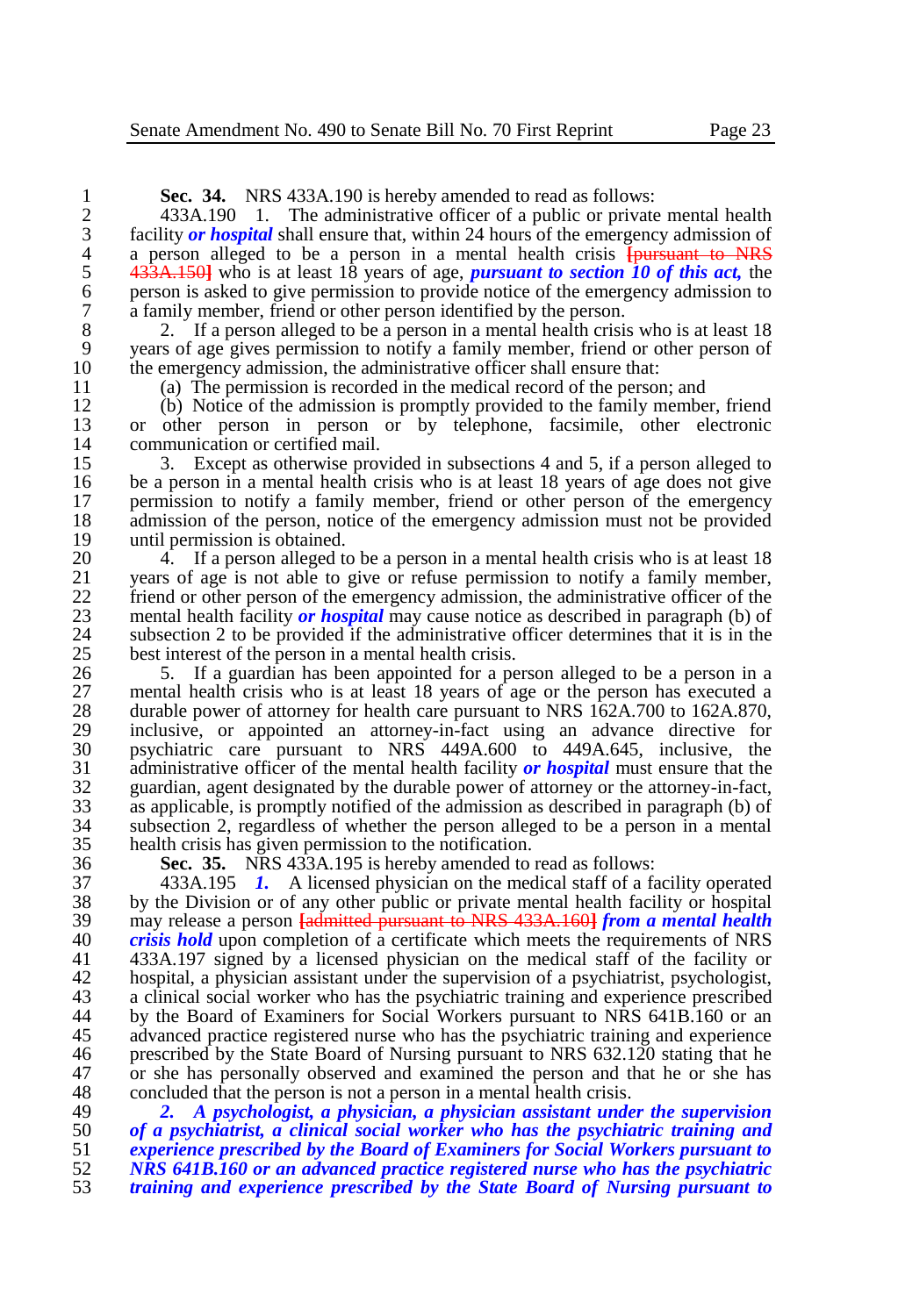*NRS 632.120 on the medical staff of a facility operated by the Division or of any other public or private mental health facility or hospital who has personally assessed an unemancipated person who is less than 18 years of age after the person was placed on a mental health crisis hold may release the person from the hold if the parent or guardian of the person agrees to treatment or accepts physical custody of the person.* 

7 **Sec.** 35.5. **NRS 433A.197 is hereby amended to read as follows:<br>8 433A.197 1. <del>[An application]</del> A form or certificate authori** 

8 433A.197 1. **[An application] A form** or certificate authorized under subsection 1 of NRS 433A.160 or NRS 433A.170 or 433A.195 must not be 9 subsection 1 of NRS  $433\text{\AA}$ .160 or NRS  $433\text{\AA}$ .170 or  $433\text{\AA}$ .195 must not be  $\alpha$  *accepted or* considered if made by a psychologist, physician, physician assistant. 10 *accepted or* considered if made by a psychologist, physician, physician assistant, clinical social worker or advanced practice registered nurse who is related by blood 11 clinical social worker or advanced practice registered nurse who is related by blood<br>12 or marriage within the second degree of consanguinity or affinity to the person 12 or marriage within the second degree of consanguinity or affinity to the person<br>13 alleged to be a person in a mental health crisis, or who is financially interested in 13 alleged to be a person in a mental health crisis, or who is financially interested in the facility in which the person alleged to be a person in a mental health crisis is to 14 the facility in which the person alleged to be a person in a mental health crisis is to be detained. 15 be detained.<br>16 2. An

16 2. An application or certificate of any examining person authorized under<br>17 NRS 433A.170 must not be considered unless it is based on personal observation 17 NRS 433A.170 must not be considered unless it is based on personal observation 18 and examination of the person alleged to be a person in a mental health crisis made<br>19 by such examining person not more than 72 hours prior to the making of the 19 by such examining person not more than 72 hours prior to the making of the<br>20 application or certificate. The certificate required pursuant to NRS 433A.170 must 20 application or certificate. The certificate required pursuant to NRS 433A.170 must<br>21 set forth in detail the facts and reasons on which the examining person based his or 21 set forth in detail the facts and reasons on which the examining person based his or her opinions and conclusions. 22 her opinions and conclusions.<br>23  $\overline{3}$  A certificate authorized

23 3. A certificate authorized pursuant to NRS 433A.195 must not be considered 24 unless it is based on personal observation and examination of the person alleged to 24 unless it is based on personal observation and examination of the person alleged to 25 be a person in a mental health crisis made by the examining physician, physician 25 be a person in a mental health crisis made by the examining physician, physician 26 assistant, psychologist, clinical social worker or advanced practice registered nurse. 26 assistant, psychologist, clinical social worker or advanced practice registered nurse.<br>27 The certificate authorized pursuant to NRS 433A.195 must describe in detail the 27 The certificate authorized pursuant to NRS 433A.195 must describe in detail the facts and reasons on which the examining physician, physician assistant. 28 facts and reasons on which the examining physician, physician assistant, 29 symbologist, clinical social worker or advanced practice registered nurse based his 29 psychologist, clinical social worker or advanced practice registered nurse based his<br>30 or her opinions and conclusions. 30 or her opinions and conclusions.<br>31 **Sec. 36.** NRS 433A.200 is

31 **Sec. 36.** NRS 433A.200 is hereby amended to read as follows:

32 433A.200 1. Except as otherwise provided in **[**subsection 3 and**]** NRS 33 432B.6075, a proceeding for an involuntary court-ordered admission of any person  $34$  in the State of Nevada may be commenced by the filing of a petition for the involuntary admission to a mental health facility for to a program of communityinvoluntary admission to a mental health facility **[or to a program of community-**36 **based or outpatient services** with the clerk of the district court of the county where the nerson who is to be treated resides  $\Box$  or the county where a mental health 37 the person who is to be treated resides  $\frac{1}{k}$  *or the county where a mental health* 38 facility that is willing to admit the person is located. The petition may be filed by 38 *facility that is willing to admit the person is located*. The petition may be filed by<br>39 **the spouse** parent, adult children or legal guardian of the person to be treated or <sup>39</sup> **The spouse, parent, adult children or legal guardian of the person to be treated or** 40 **by** any physician, physician assistant, psychologist, social worker or registered 40 by any physician, physician assistant, psychologist, social worker or registered 41 murse or by any officer authorized to make arrests in the State of Nevada. The nurse or by any officer authorized to make arrests in the State of Nevada. The 42 petition must be accompanied:<br>43 (a) By a certificate of a

43 (a) By a certificate of a physician, a **[**licensed**]** psychologist, a physician assistant under the supervision of a psychiatrist, a clinical social worker who has 45 the psychiatric training and experience prescribed by the Board of Examiners for<br>46 Social Workers pursuant to NRS 641B.160 or an advanced practice registered nurse 46 Social Workers pursuant to NRS 641B.160 or an advanced practice registered nurse<br>47 who has the psychiatric training and experience prescribed by the State Board of 47 who has the psychiatric training and experience prescribed by the State Board of 48 Nursing pursuant to NRS 632.120 stating that he or she has examined the person 48 Nursing pursuant to NRS 632.120 stating that he or she has examined the person<br>49 alleged to be a person in a mental health crisis and has concluded that the person is 49 alleged to be a person in a mental health crisis and has concluded that the person is a person in a mental health crisis: or 50 a person in a mental health crisis; or<br>51 (b) By a sworn written statemen

(b) By a sworn written statement by the petitioner that: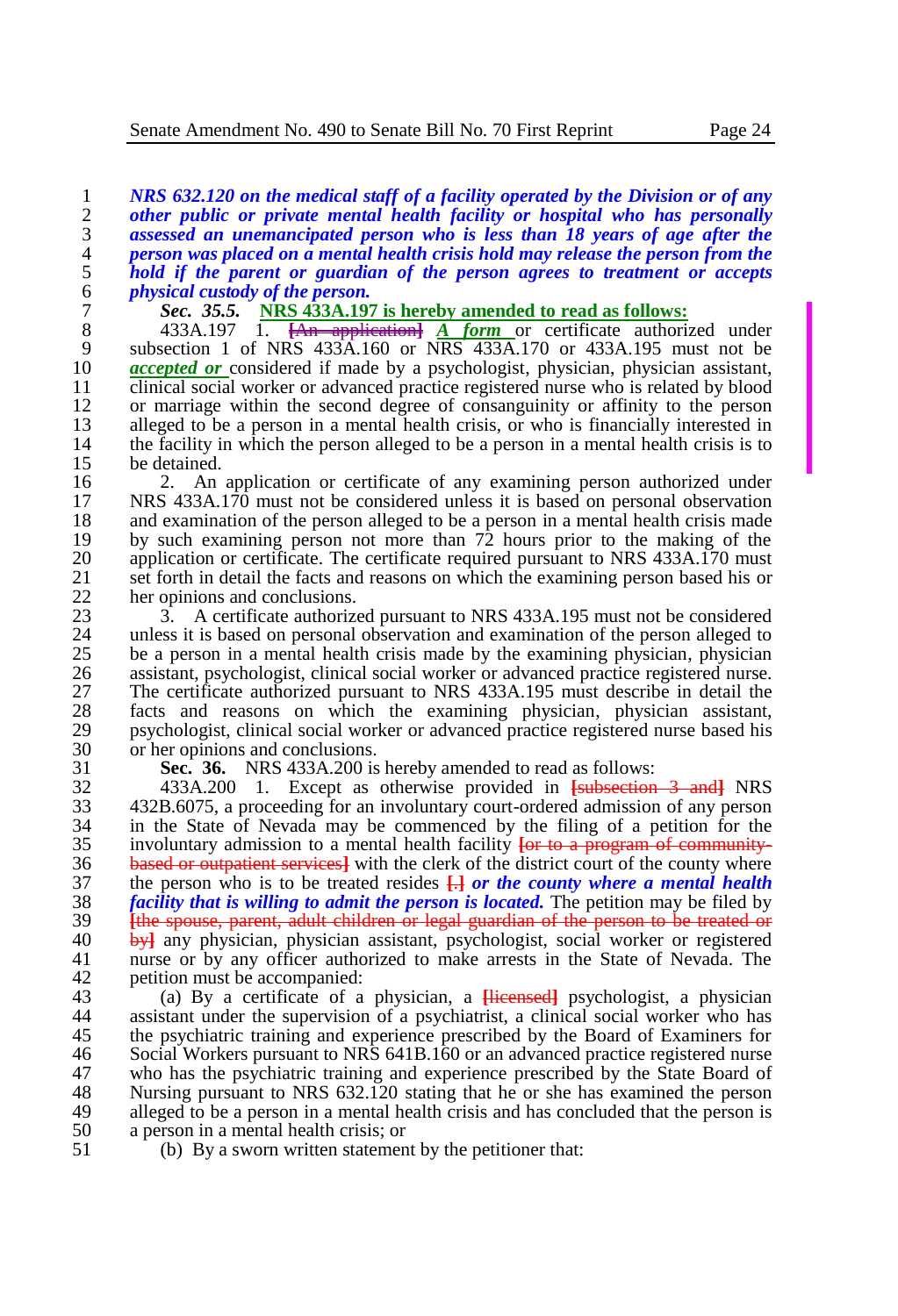1 (1) The petitioner has, based upon the petitioner's personal observation of 2 the person alleged to be a person in a mental health crisis, probable cause to believe<br>3 that the person is a person in a mental health crisis  $\frac{1}{2}$  and 3 that the person is a person in a mental health crisis  $\frac{1}{2}$  and 4 the person alleged to be a person in a

<sup>4</sup>  $\frac{f(2)$  The *i* the person alleged to be a person in a mental health crisis has refused to submit to examination or treatment by a physician, psychiatrist, 5 refused to submit to examination or treatment by a physician, psychiatrist, 6 Hicensed psychologist or advanced practice registered nurse who has the 6 **[**licensed**]** psychologist or advanced practice registered nurse who has the 7 psychiatric training and experience prescribed by the State Board of Nursing<br>8 pursuant to NRS 632.120  $\frac{1}{1}$ : or 8 <b>28</b> <b>29</b> <b>20</b> <b>The person alleged</b> <b>20</b> <b>The person alleged</b>

 *(2) The person alleged to be a person in a mental health crisis has been placed on a mental health crisis hold pursuant to NRS 433A.160 and the physician, physician assistant or advanced practice registered nurse who examined the person alleged to be a person with a mental health crisis pursuant to NRS 433A.165 determined that the person has a medical condition, other than a psychiatric condition, which requires immediate treatment.*

15 <sup>2</sup>. Except as otherwise provided in NRS 432B.6075, if the person to be treated is  $\frac{1}{4}$  an *unemancipated* minor and the petitioner is a person other than a 16 treated is  $\frac{1}{2}$  **an unemancipated** minor and the petitioner is a person other than a narrow parallel number of the minor, a petition submitted pursuant to subsection 1 must. 17 parent or guardian of the minor, a petition submitted pursuant to subsection 1 must, 18 in addition to the certificate or statement required by that subsection, include a 18 in addition to the certificate or statement required by that subsection, include a statement signed by a parent or guardian of the minor that the parent or guardian 19 statement signed by a parent or guardian of the minor that the parent or guardian does not object to the filing of the netition. 20 does not object to the filing of the petition.<br>21 <del>13. A proceeding for the involuntary</del>

21 **[3. A proceeding for the involuntary court-ordered admission of a person who**<br>22 **is the defendant in a criminal proceeding in the district court to a program of** 22 is the defendant in a criminal proceeding in the district court to a program of<br>23 community based or outpatient services may be commenced by the district court 23 community-based or outpatient services may be commenced by the district court,<br>24 on its own motion, or by motion of the defendant or the district attorney if: 24 on its own motion, or by motion of the defendant or the district attorney if:<br>25  $-6$ . The defendant has been examined in accordance with NRS 178,415

25  $-\frac{a}{b}$  The defendant has been examined in accordance with NRS 178.415;<br>26  $-\frac{b}{c}$  The defendant is not eligible for commitment to the custody

26 - (b) The defendant is not eligible for commitment to the custody of the 27 Administrator pursuant to NRS 178.461; and 27 Administrator pursuant to NRS 178.461; and<br>28 (c) The Division makes a clinical determ

28 (c) The Division makes a clinical determination that placement in a program of<br>29 community based or outpatient services is appropriate. 29 community-based or outpatient services is appropriate.<sup>1</sup><br>30 Sec. 37. NRS 433A.210 is hereby amended to read

30 **Sec. 37.** NRS 433A.210 is hereby amended to read as follows:

31 433A.210 In addition to the requirements of NRS 433A.200, a petition filed 32 pursuant to that section with the clerk of the district court to commence proceedings<br>33 for involuntary court-ordered admission of a person pursuant to NRS 433A.145 or  $\frac{33}{14}$  for involuntary court-ordered admission of a person pursuant to NRS 433A.145 or<br>34  $\frac{433A.150}{14}$  must include *documentation of the results of the medical examination* 34 433A.150 must include *documentation of the results of the medical examination conducted pursuant to NRS 433A.165 and a [eertified]* **copy of:** 

36 1. The **[**application for the emergency admission of the person made**]** *form*  37 *for the placement of the person on a mental health crisis hold* **pursuant to NRS** 433A.160; and 38 433A.160; and<br>39 2 A petit

39 2. A petition executed by a psychiatrist, **[**licensed**]** psychologist, physician or 40 advanced practice registered nurse who has the psychiatric training and experience<br>41 origination of the State Board of Nursing pursuant to NRS 632.120, including prescribed by the State Board of Nursing pursuant to NRS 632.120, including, 42 without limitation, a sworn statement that:<br>43 (a) He or she has examined the person

43 (a) He or she has examined the person alleged to be a person in a mental health crisis:

45 (b) In his or her opinion, there is a reasonable degree of certainty that the person alleged to be a person in a mental health crisis suffers from a mental illness: 46 person alleged to be a person in a mental health crisis suffers from a mental illness;<br>47 (c) Based on his or her personal observation of the person alleged to be a

47 (c) Based on his or her personal observation of the person alleged to be a<br>48 nerson in a mental health crisis and other facts set forth in the pertition, the person 48 person in a mental health crisis and other facts set forth in the petition, the person<br>49 persents a substantial risk of serious harm to himself or herself or others, as 49 presents a substantial risk of serious harm to himself or herself or others, as determined pursuant to NRS 433A 0195; and 50 determined pursuant to NRS 433A.0195; and<br>51 (d) In his or her opinion, involuntary ad

51 (d) In his or her opinion, involuntary admission of the person alleged to be a<br>52 person in a mental health crisis to a mental health facility or hospital is medically 52 person in a mental health crisis to a mental health facility or hospital is medically<br>53 necessary to prevent the person from harming himself or herself or others. necessary to prevent the person from harming himself or herself or others.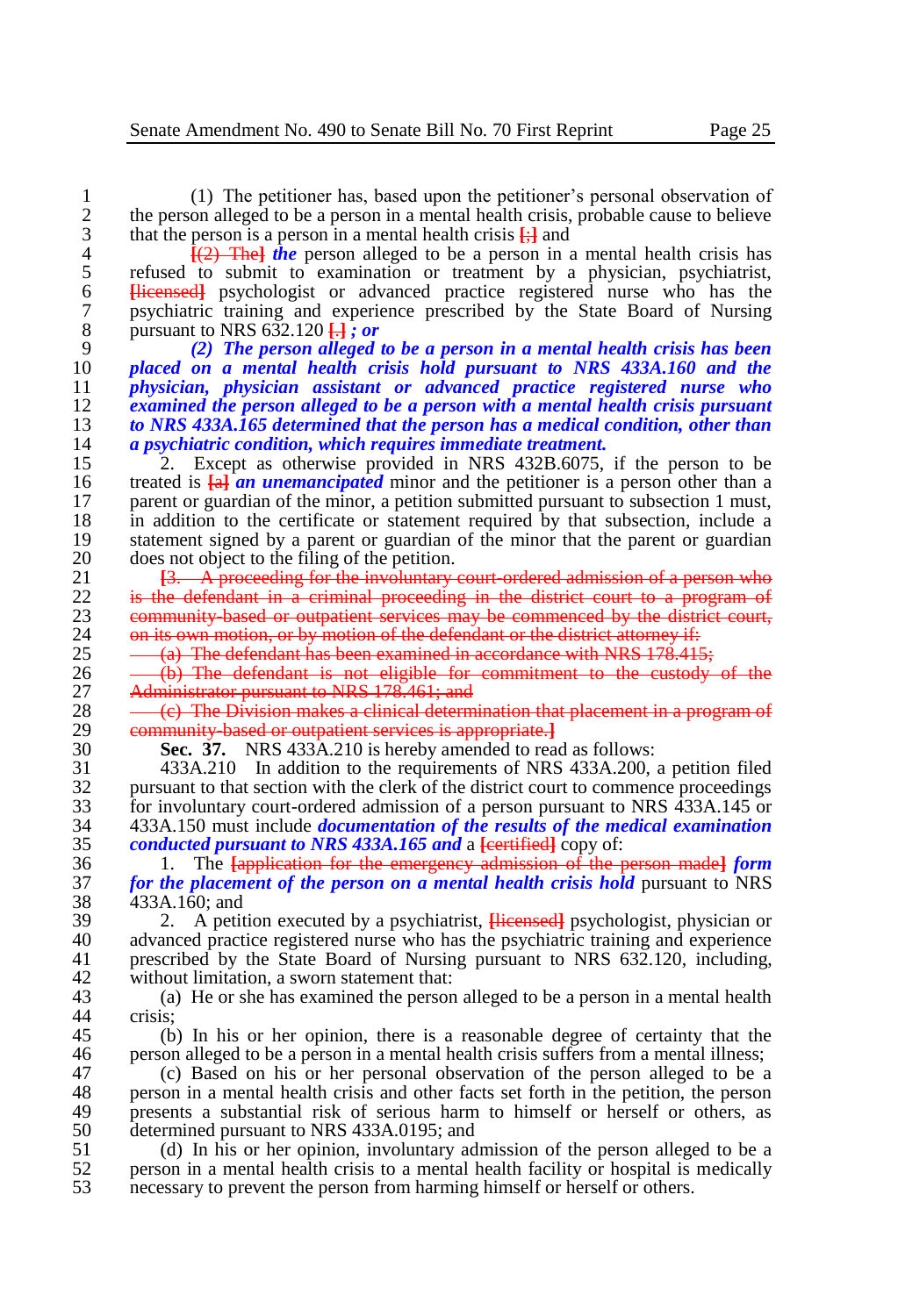**Sec. 38.** NRS 433A.215 is hereby amended to read as follows:<br>2 433A.215 If an application for a writ of habeas corpus is m

2 433A.215 If an application for a writ of habeas corpus is made by, or on behalf of, a person in a mental health crisis or who is alleged to be a person in a 3 behalf of, a person in a mental health crisis or who is alleged to be a person in a 4 mental health crisis before the initial hearing on a petition for the involuntary court-<br>5 ordered admission of the person to a mental health facility, For a program of 5 ordered admission of the person to a mental health facility,  $\frac{1}{100}$   $\frac{1}{100}$   $\frac{1}{100}$   $\frac{1}{100}$   $\frac{1}{100}$   $\frac{1}{100}$   $\frac{1}{100}$   $\frac{1}{100}$   $\frac{1}{100}$   $\frac{1}{100}$   $\frac{1}{100}$   $\frac{1}{100}$   $\frac{1}{100}$   $\frac$ 6 community-based or outpatient services,**]** the court **[**shall**]** *must* conduct a hearing 7 on the application as soon as practicable.<br>8 **Sec. 39.** NRS 433A.220 is hereby

8 **Sec. 39.** NRS 433A.220 is hereby amended to read as follows:<br>9 433A.220 1. Immediately after the clerk of the district cour

9 433A.220 1. Immediately after the clerk of the district court receives any<br>10 petition filed pursuant to NRS 433A.200 and 433A.210, the clerk shall transmit the 10 petition filed pursuant to NRS 433A.200 and 433A.210, the clerk shall transmit the netition to the appropriate district judge, who shall set a time, date and place for its 11 petition to the appropriate district judge, who shall set a time, date and place for its<br>12 hearing. Humpediately after a motion is made pursuant to subsection 3 of NRS 12 hearing. <del>[Immediately after a motion is made pursuant to subsection 3 of NRS</del><br>13 433A.200, the district judge shall set a time, date and place for its hearing. The 13 433A. 200, the district judge shall set a time, date and place for its hearing. The date must be within 6 judicial days after the date on which the netition is received 14 date must be within 6 judicial days after the date on which the petition is received<br>15 by the clerk for the motion is made, as applicable. I unless otherwise stipulated by 15 by the clerk **[or the motion is made, as applicable,]** unless otherwise stipulated by an attorney representing the person alleged to be a person in a mental health crisis 16 an attorney representing the person alleged to be a person in a mental health crisis and the district attorney. If the Chief Judge, if any, of the district court has assigned and the district attorney. If the Chief Judge, if any, of the district court has assigned 18 a district court judge or hearing master to preside over such hearings, that judge or hearing master must preside over the hearing. 19 hearing master must preside over the hearing.<br>20 2. The court shall give notice of the per-

20 2. The court shall give notice of the petition  $\frac{1}{\pi}$  and of the time, date 21 and place of any proceedings thereon to the subject of the petition. **For motion.** I his 21 and place of any proceedings thereon to the subject of the petition,  $\frac{1}{2}$  **[or motion,**] his or her attorney, if known, the person's legal guardian, the petitioner. *if applicable 1* 22 or her attorney, if known, the person's legal guardian, the petitioner, *h* applicable, 23 the district attorney of the county in which the court has its principal office, the 23 the district attorney of the county in which the court has its principal office, the local office of an agency or organization that receives money from the Federal 24 local office of an agency or organization that receives money from the Federal 25 Covernment pursuant to 42 U.S.C. 88 10801 et seq., to protect and advocate the 25 Government pursuant to 42 U.S.C. §§ 10801 et seq., to protect and advocate the rights of persons in a mental health crisis and the administrative office of any public 26 rights of persons in a mental health crisis and the administrative office of any public<br>27 or private mental health facility *or hospital* in which the subject of the petition  $\overline{1}$ 27 or private mental health facility *or hospital* in which the subject of the petition  $\frac{1}{\Theta^2}$ <br>28 motion is detained. 28 motion<sup>1</sup> is detained.<br>29 3 The provisi

 3. The provisions of this section do not preclude a facility *or hospital* from discharging a person before the time set pursuant to this section for the hearing 31 concerning the person, if appropriate. If the person has a legal guardian, the facility  $\frac{\partial f}{\partial x}$  or *hospital* shall notify the guardian prior to discharging the person from the **or hospital** shall notify the guardian prior to discharging the person from the facility  $\frac{1}{2}$  or *hospital*. The legal guardian has discretion to determine where the facility **[**.**]** *or hospital.* The legal guardian has discretion to determine where the 34 person will be released, taking into consideration any discharge plan proposed by the facility *or hospital* assessment team. If the legal guardian does not inform the the facility *or hospital* assessment team. If the legal guardian does not inform the 36 facility *or hospital* as to where the person will be released within 3 days after the 37 date of notification, the facility *or hospital* shall discharge the person according to 37 date of notification, the facility *or hospital* shall discharge the person according to<br>38 its proposed discharge plan. *Notification of a guardian pursuant to this subsection*  its proposed discharge plan. *Notification of a guardian pursuant to this subsection must be provided:*

40 *(a) In person or by telephone; or*

41 *(b) If the mental health facility is not able to contact the guardian in person*  42 *or by telephone, by facsimile, electronic mail or certified mail.*

 *4. If the person who is the subject of the petition is currently admitted to a mental health facility or hospital and is transferred to another mental health facility or hospital, the petitioner must notify the court before the next scheduled hearing related to the petition and not more than 24 hours after the transfer.*

47 *5. If the person who is the subject of the petition is currently on conditional*  48 *release pursuant to NRS 433A.380:*

49 *(a) The court may provide information on the conditional release to any*  50 *public or private mental health facility or hospital in which the person is*  51 *receiving treatment; and*

52 *(b) The court may, with the consent of the parties, set a hearing before or*  53 *concurrent with the hearing scheduled pursuant to subsection 1 to determine*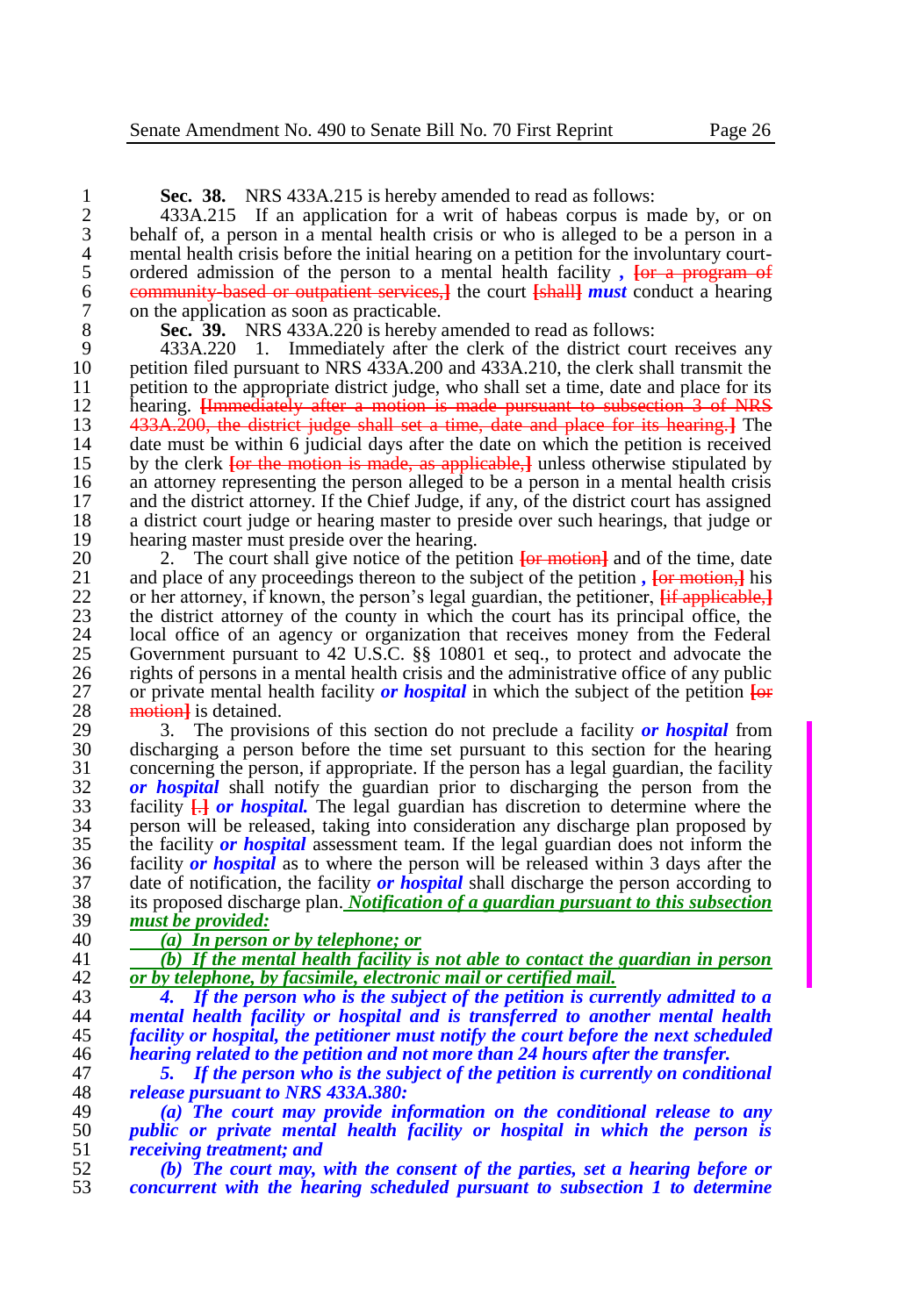*whether conditional release remains appropriate. If the court sets a hearing to resolve the conditional release, the parties may stipulate to continue the matter of the petition for involuntary court-ordered admission pending resolution of the conditional release. If the court determines by clear and convincing evidence that conditional release is no longer appropriate, the court may order the admission of the person to a mental health facility or hospital pending the resolution of the petition for involuntary court-ordered admission.*

8 **Sec.** 40. NRS 433A.240 is hereby amended to read as follows:<br>9 433A.240 1. After the filing of a petition to commence proce

9 433A.240 1. After the filing of a petition to commence proceedings for the involuntary court-ordered admission of a person pursuant to NRS 433A.200 and 10 involuntary court-ordered admission of a person pursuant to NRS 433A.200 and<br>11 433A.210, the court shall promptly cause two or more physicians. Hicensed 11 433A.210, the court shall promptly cause two or more physicians, **[licensed]**<br>12 nsychologists or advanced practice registered nurses who have the psychiatric 12 psychologists or advanced practice registered nurses who have the psychiatric training and experience prescribed by the State Board of Nursing pursuant to NRS 13 training and experience prescribed by the State Board of Nursing pursuant to NRS<br>14 632.120, one of whom must always be a physician, to examine the person alleged 14 632.120, one of whom must always be a physician, to examine the person alleged 15 to be a person in a mental health crisis, or request an evaluation by an evaluation team from the Division of the person alleged to be a person in a mental health 16 team from the Division of the person alleged to be a person in a mental health crisis. crisis.

18 2. Subject to the provisions in subsection 1, the judge assigned to hear a<br>19 proceeding brought pursuant to NRS 433A.200 to 433A.330, inclusive, shall have 19 proceeding brought pursuant to NRS 433A.200 to 433A.330, inclusive, shall have<br>20 complete discretion in selecting the medical professionals to conduct the 20 complete discretion in selecting the medical professionals to conduct the examination required pursuant to subsection 1. 21 examination required pursuant to subsection 1.<br>22. 3. **LAfter the filing of a motion pursuant** 

22 3. **[After the filing of a motion pursuant to subsection 3 of NRS 433A.200,**<br>23 the court shall promptly request an evaluation by an evaluation team from the 23 the court shall promptly request an evaluation by an evaluation team from the 24 Division of the person alleged to be a person in a mental health crisis. 24 Division of the person alleged to be a person in a mental health crisis.<br>25  $-41$  To conduct the examination of a person who is not being

<sup>25</sup> <sup>4.</sup> To conduct the examination of a person who is not being detained at a<br><sup>26</sup> mental health facility or hospital under <del>[emergency admission]</del> a mental health 26 mental health facility or hospital under **[**emergency admission**]** *a mental health*  27 *crisis hold* pursuant to **[**an application made pursuant to**]** NRS 433A.160, the court 28 may order a peace officer to take the person into protective custody and transport the person to a mental health facility or hospital where the person may be detained 29 the person to a mental health facility or hospital where the person may be detained  $\frac{30}{2}$  until a hearing is had upon the pertition or motion, as applicable. 30 until a hearing is had upon the petition or motion, as applicable.<br>31  $\overline{154}$  4. If the person is not being detained under  $\overline{160}$  emer-

 **[**5.**]** *4.* If the person is not being detained under **[**an emergency admission**]** *a mental health crisis hold* pursuant to **[**an application made pursuant to**]** NRS 433A.160, the person may be allowed to remain in his or her home or other place of residence pending an ordered examination or examinations and to return to his or her home or other place of residence upon completion of the examination or examinations. The person may be accompanied by one or more of his or her 37 relations or friends to the place of examination.<br>38  $\overline{6}$   $\overline{6}$   $\overline{5}$ . Each physician. Higgs and psychology

38 **[**6.**]** *5.* Each physician, **[**licensed**]** psychologist and advanced practice 39 registered nurse who examines a person pursuant to subsection 1 **[**or 3**]** shall, in 40 conducting such an examination, consider the least restrictive treatment appropriate for the person. for the person.

42 **[**7.**]** *6.* Each physician, **[**licensed**]** psychologist and advanced practice 43 registered nurse who examines a person pursuant to subsection 1 shall, not later<br>44 than 24 hours before the hearing set pursuant to *subsection 1 of* NRS 433A.220. 44 than 24 hours before the hearing set pursuant to *subsection 1 of* NRS 433A.220, 45 submit to the court in writing a summary of his or her findings and evaluation regarding the person alleged to be a person in a mental health crisis. 46 regarding the person alleged to be a person in a mental health crisis.<br>47 **Sec. 41.** NRS 433A 250 is hereby amended to read as follows:

47 **Sec. 41.** NRS 433A.250 is hereby amended to read as follows:

48 433A.250 1. The Administrator shall establish such evaluation teams as are<br>49 necessary to aid the courts under NRS 433A.240  $\Box$  and 433A.310  $\Box$  433A.315 49 necessary to aid the courts under NRS 433A.240 **[**,**]** *and* 433A.310 *.* **[**, 433A.315 50 and 433A.323.**]**

51 2. Each team must be composed of a psychiatrist and other persons 52 professionally qualified in the field of psychiatric mental health who are professionally qualified in the field of psychiatric mental health who are 53 representative of the Division, selected from personnel in the Division.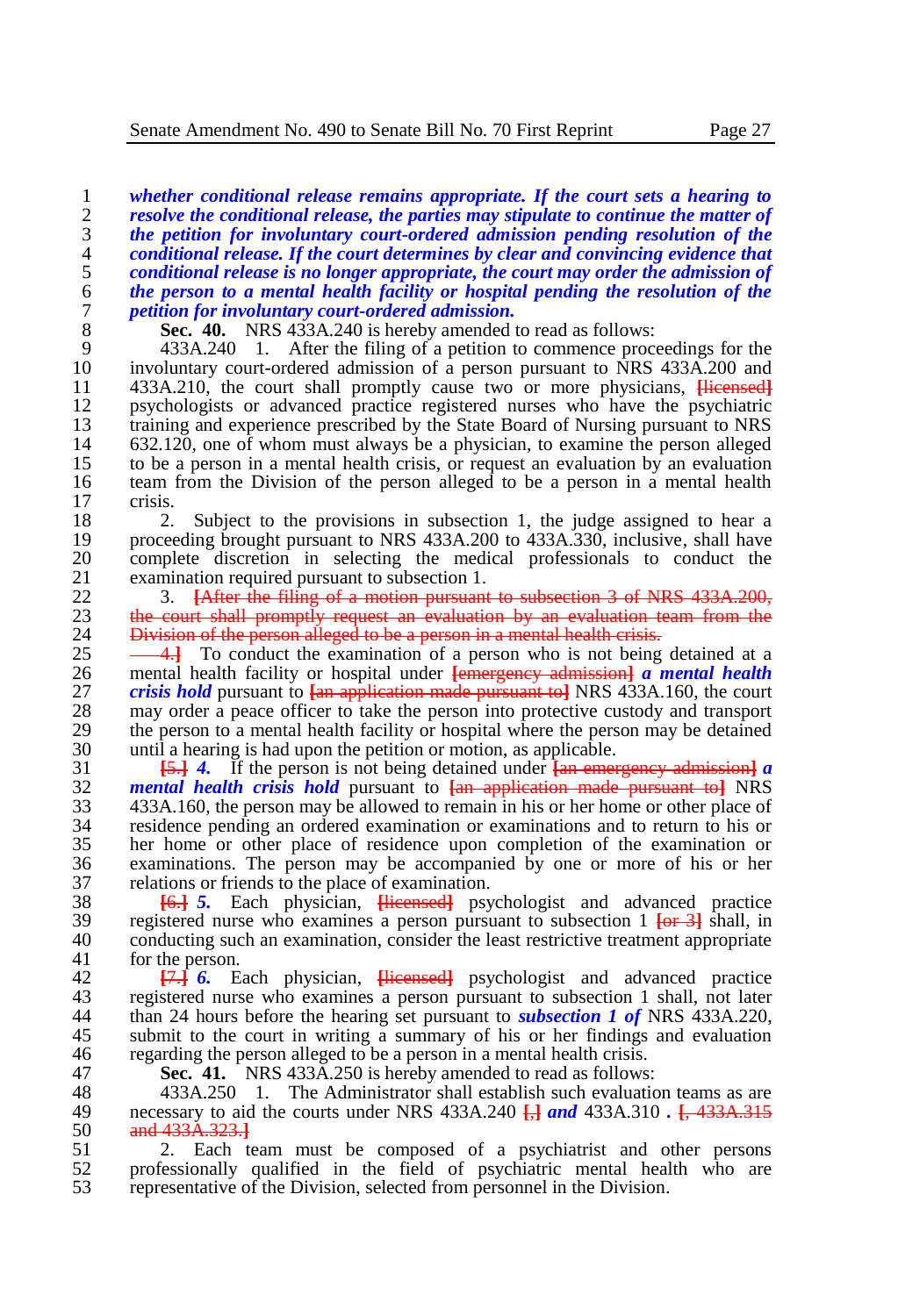1 3. Fees for the evaluations must be established and collected as set forth in<br>2 NRS 433.414 or 433B.260, as appropriate. 2 NRS 433.414 or 433B.260, as appropriate.<br>3 **Sec. 41.5.** NRS 433A.260 is hereby a

3 **Sec. 41.5.** NRS 433A.260 is hereby amended to read as follows:

 433A.260 1. **[**In counties**]** *If a petition is filed pursuant NRS 433A.200 with the clerk of the district court in a county* where the examining personnel<br>6 required pursuant to NRS 433A.240 are not available. <del>Iproceedings for involuntary</del> required pursuant to NRS 433A.240 are not available, **[**proceedings for involuntary court-ordered admission shall be conducted in**]** *the district court must transfer the case to* the nearest county having such examining personnel available  $\frac{1}{2}$  in order that  $\frac{1}{2}$  there be minimum delay. I before any hearing on the petition and not later than 1 there be minimum delay.**]** *before any hearing on the petition and not later than 1 judicial day after the petition was filed. Not later than 6 days after a case is* 

11 *transferred to a district court pursuant to this subsection, that district court shall:***<br>12 (a) Set a time, date and place for its hearing in accordance with NRS** 12 *(a) Set a time, date and place for its hearing in accordance with NRS*  13 *433A.220; and*

14 *(b) Appoint counsel for the person, if required by NRS 433A.270.* 

15 2. The entire expense of proceedings for involuntary court-ordered admission<br>16 shall be paid by the county  $\frac{1}{2}$  in which the application is filed, except that where the 16 shall be paid by the county **[**in which the application is filed, except that**]** where the 17 person to be admitted **[**last resided in another county of the state the expense shall 18 be charged to and payable by such county of residence.] *resides*.<br>19 **Sec. 42.** NRS 433A.270 is hereby amended to read as follow

19 **Sec. 42.** NRS 433A.270 is hereby amended to read as follows:<br>20 433A.270 1. The person alleged to be a person in a mental

20 433A.270 1. The person alleged to be a person in a mental health crisis or any relative or friend on the person's behalf is entitled to retain counsel to represent 21 any relative or friend on the person's behalf is entitled to retain counsel to represent 22 the person in any proceeding before the district court relating to involuntary court-22 the person in any proceeding before the district court relating to involuntary court-<br>23 ordered admission, and if he or she fails or refuses to obtain counsel, the court 23 ordered admission, and if he or she fails or refuses to obtain counsel, the court  $24$  **Example 1 Example 1 Example 1 Example 1 Example 1 Example 1 Example 1 Example 1 Example 1 Example 1 Example 1** 24 *[shall] must* advise the person and the person's guardian or next of kin, if known, of such right to counsel and shall appoint counsel, who may be the public defender or 25 such right to counsel and shall appoint counsel, who may be the public defender or his or her deputy. 26 his or her deputy.<br>27 2.  $\frac{[{\text{Any}}]}{[{\text{Any}}]}$ 

27 2. **[Any<sup>}</sup>** *The court shall award any* **counsel appointed pursuant to subsection** 28 1 **Limust** be awarded compensation thy the court for his or her services in an 28 1 **[must be awarded]** compensation **[by the court]** for his or her services in an an amount determined by it to be fair and reasonable. The compensation must be 29 amount determined by it to be fair and reasonable. The compensation must be charged against the estate of the person for whom the counsel was appointed or, if 30 charged against the estate of the person for whom the counsel was appointed or, if<br>31 the person is indigent, against the county where the person alleged to be a person in 31 the person is indigent, against the county where the person alleged to be a person in 32 a mental health crisis last resided.<br>33 3. The court shall, at the req

33 3. The court shall, at the request of counsel representing the person alleged to 34 be a person in a mental health crisis in proceedings before the court relating to 34 be a person in a mental health crisis in proceedings before the court relating to involuntary court-ordered admission, grant a recess in the proceedings for the involuntary court-ordered admission, grant a recess in the proceedings for the 36 shortest time possible, but for not more than 5 days, to give the counsel an 37 opportunity to prepare his or her case.<br>38  $\overline{4}$ . H<sub>t</sub> the person alleged to 1

 4. **[**If the person alleged to be a person in a mental health crisis is involuntarily admitted to a program of community-based or outpatient services, 40 counsel shall continue to represent the person until the person is released from the 41 program. The court shall serve notice upon such counsel of any action that is taken involving the person while the person is admitted to the program of community-<br>43 based or outpatient services. based or outpatient services.**]**

 $\frac{5.1}{2}$  Each district attorney or his or her deputy shall appear and represent the 45 State in all involuntary court-ordered admission proceedings in the district<br>46 attorney's county. The district attorney is responsible for the presentation of 46 attorney's county. The district attorney is responsible for the presentation of evidence, if any, in support of the involuntary court-ordered admission of a person 47 evidence, if any, in support of the involuntary court-ordered admission of a person<br>48 to a mental health facility for to a program of community based or outpatient 48 to a mental health facility **[or to a program of community based or outpatient** 49 services] in proceedings held pursuant to NRS 433A 200 and 433A 210. 49 services<sup>1</sup> in proceedings held pursuant to NRS 433A.200 and 433A.210.<br>50 **Sec. 43.** NRS 433A.310 is hereby amended to read as follows:

50 **Sec. 43.** NRS 433A.310 is hereby amended to read as follows:<br>51 433A.310 1. Except as otherwise provided in Funderstion

51 433A.310 1. Except as otherwise provided in **[**subsection 2 and**]** NRS 52 432B.6076 and 432B.6077, if the district court finds, after proceedings for the involuntary court-ordered admission of a person: involuntary court-ordered admission of a person: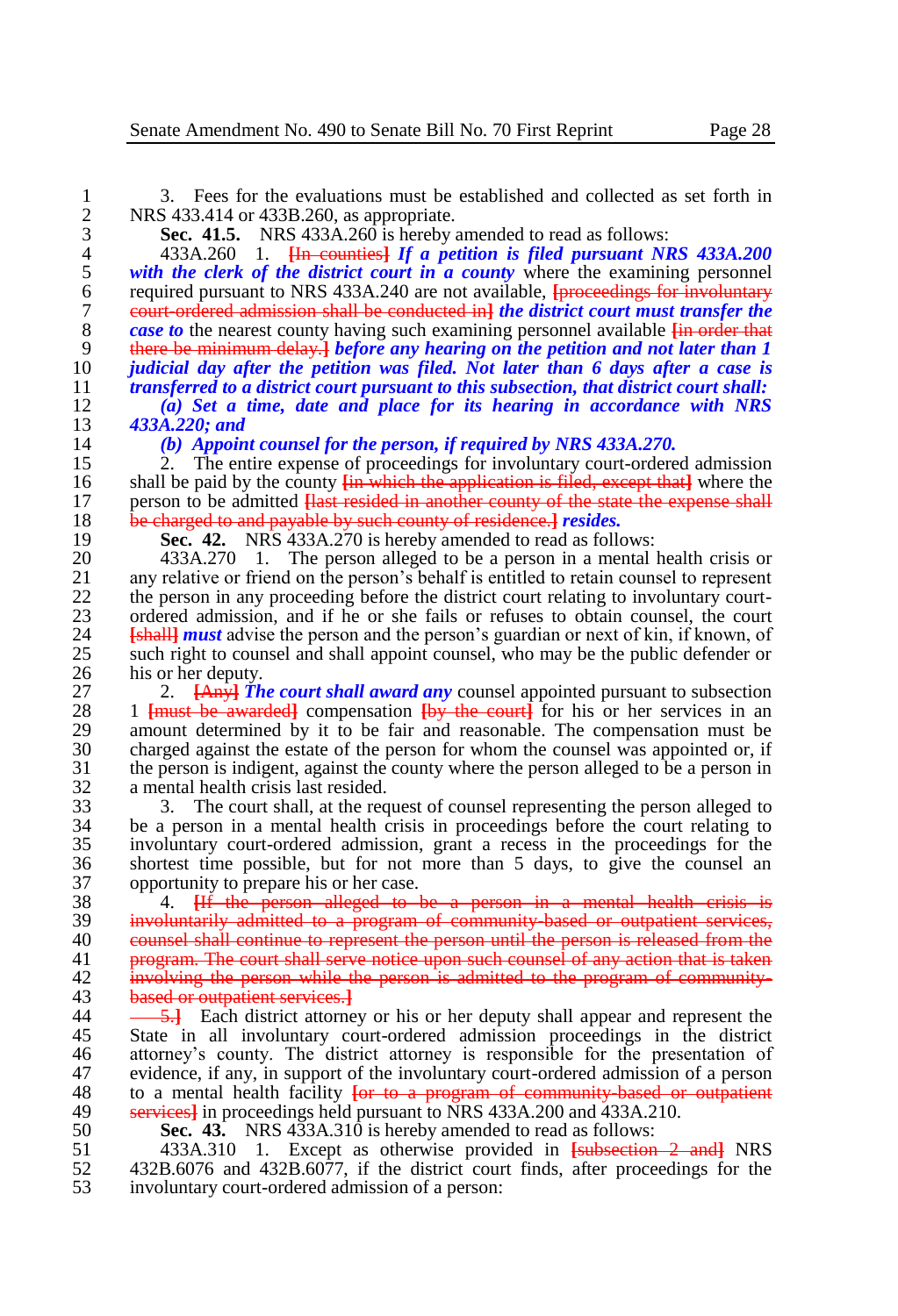1 (a) That there is not clear and convincing evidence that the person with respect 2 to whom the hearing was held is a person in a mental health crisis, the court **Ishalll** 2 to whom the hearing was held is a person in a mental health crisis, the court  $\frac{1}{2}$ <br>**2** to whom the hearing to that effect and the person must not be involuntarily **3 must** enter its finding to that effect and the person must not be involuntarily admitted to a public or private mental health facility. For to a program of admitted to a public or private mental health facility *.* For to a program of equilibrium of the program of the program of  $\frac{1}{2}$  community based or outpatient services. If the person has been fadmitted to 5 community-based or outpatient services.**]** If the person has been **[**admitted to**]** 6 *detained in* a public or private mental health facility or hospital *under a mental*  7 *health crisis hold pursuant to NRS 433A.160, including, without limitation,*  8 *where the person has been admitted under an emergency admission* pursuant to 9 **INRS** 433A 1604 *section 10 of this act*, the court must issue a written order 9 **ENRS** 433A.160, **c** *section 10 of this act*, the court must issue a written order than 24 hours after than 24 hours after 10 requiring the facility or hospital to release the person not later than 24 hours after the court issues the order, unless the person applies for admission as a voluntary 11 the court issues the order, unless the person applies for admission as a voluntary<br>12 consumer pursuant to NRS 433A.140.

12 consumer pursuant to NRS 433A.140.<br>13 (b) That there is clear and convin 13 (b) That there is clear and convincing evidence that the person with respect to 14 whom the hearing was held is a person in a mental health crisis, the court may order 14 whom the hearing was held is a person in a mental health crisis, the court may order<br>15 the involuntary admission of the person  $\frac{1}{\pi}$  the most appropriate course of 15 the involuntary admission of the person **[**for the most appropriate course of 16 treatment, including, without limitation, admission**]** to a public or private mental 17 health facility *.* **[**or participation in a program of community-based or outpatient 18 services.<sup>1</sup> The order of the court must be interlocutory and must not become final if,<br>19 within 30 days after the involuntary admission, the person is unconditionally 19 within 30 days after the involuntary admission, the person is unconditionally released pursuant to NRS 433A 390. 20 released pursuant to NRS 433A.390.<br>21 2. H<del>f the district court finds.</del>

21 2. *Let the district court finds, after proceedings for the involuntary court-***<br>22. <b>***ordered admission of a defendant in a criminal proceeding pursuant to subsection 3* 22 ordered admission of a defendant in a criminal proceeding pursuant to subsection 3<br>23 of NRS 433A 200: 23 of NRS 433A.200:<br>24 (a) That there

 $24 \longrightarrow (a)$  That there is not clear and convincing evidence that the defendant with  $25 \longrightarrow$  respect to whom the hearing was held is a person in a mental health crisis, the court 25 respect to whom the hearing was held is a person in a mental health crisis, the court 26 shall enter its finding to that effect and the person must not be involuntarily<br>27 admitted to a program of community based or outpatient services. 27 admitted to a program of community-based or outpatient services.<br>28 (b) That there is clear and convincing evidence that the defen

28 (b) That there is clear and convincing evidence that the defendant with respect 29 (b) whom the hearing was held is a person in a mental health crisis, except as 29 to whom the hearing was held is a person in a mental health crisis, except as<br>30 **otherwise provided in this paragraph**, the court shall order the involuntary 30 otherwise provided in this paragraph, the court shall order the involuntary<br>31 admission of the defendant for participation in a program of community based or 31 admission of the defendant for participation in a program of community based or<br>32 outpatient services and suspend further proceedings in the criminal proceeding 32 outpatient services and suspend further proceedings in the criminal proceeding<br>33 against the defendant until the defendant completes or is removed from the 33 against the defendant until the defendant completes or is removed from the<br>34 arogram If the offense allegedly committed by the defendant is a category A or B  $34$  program. If the offense allegedly committed by the defendant is a category A or B  $35$  felony or involved the use or threatened use of force or violence, the court may not felony or involved the use or threatened use of force or violence, the court may not 36 order the involuntary admission of the defendant for participation in a program<br>37 pursuant to this paragraph unless the prosecuting attorney stipulates to the 37 pursuant to this paragraph unless the prosecuting attorney stipulates to the 38 assignment. The order of the court must be interlocutory and must not become final 39 if, within 30 days after the involuntary admission, the person is unconditionally 40 released pursuant to NRS 433A.390. If the defendant successfully completes a 41 program of community-based or outpatient services to the satisfaction of the court, 42 the court shall dismiss the criminal charges against the defendant with prejudice.

43 <del>3. If, pursuant to NRS 176A.400, the district court issues an order granting</del><br>44 **probation** to a defendant in a criminal proceeding with a condition that the probation to a defendant in a criminal proceeding with a condition that the 45 defendant submit to mental health treatment and comply with instructions, 46 admission to a program of community based or outpatient services may be used to 47 satisfy such a condition if the Division makes  $\overline{a}$  clinical determination that  $\overline{a}$  algebra of community based or outpatient services is appropriate. 48 placement in a program of community-based or outpatient services is appropriate.

49  $\frac{1}{\sqrt{1-\frac{1}{\sqrt{1-\frac{1}{\sqrt{1-\frac{1}{\sqrt{1-\frac{1}{\sqrt{1-\frac{1}{\sqrt{1-\frac{1}{\sqrt{1-\frac{1}{\sqrt{1-\frac{1}{\sqrt{1-\frac{1}{\sqrt{1-\frac{1}{\sqrt{1-\frac{1}{\sqrt{1-\frac{1}{\sqrt{1-\frac{1}{\sqrt{1-\frac{1}{\sqrt{1-\frac{1}{\sqrt{1-\frac{1}{\sqrt{1-\frac{1}{\sqrt{1-\frac{1}{\sqrt{1-\frac{1}{\sqrt{1-\frac{1}{\sqrt{1-\frac{1}{\sqrt{1-\frac{1}{\sqrt{1-\frac{1}{\sqrt{1-\$  $50$  outpatient services unless:<br> $51 - (a)$  A program of con

 $51 - \frac{1}{(a)}$  A program of community-based or outpatient services is available in the 52 52 community in which the person resides or is otherwise made available to the  $53$ person;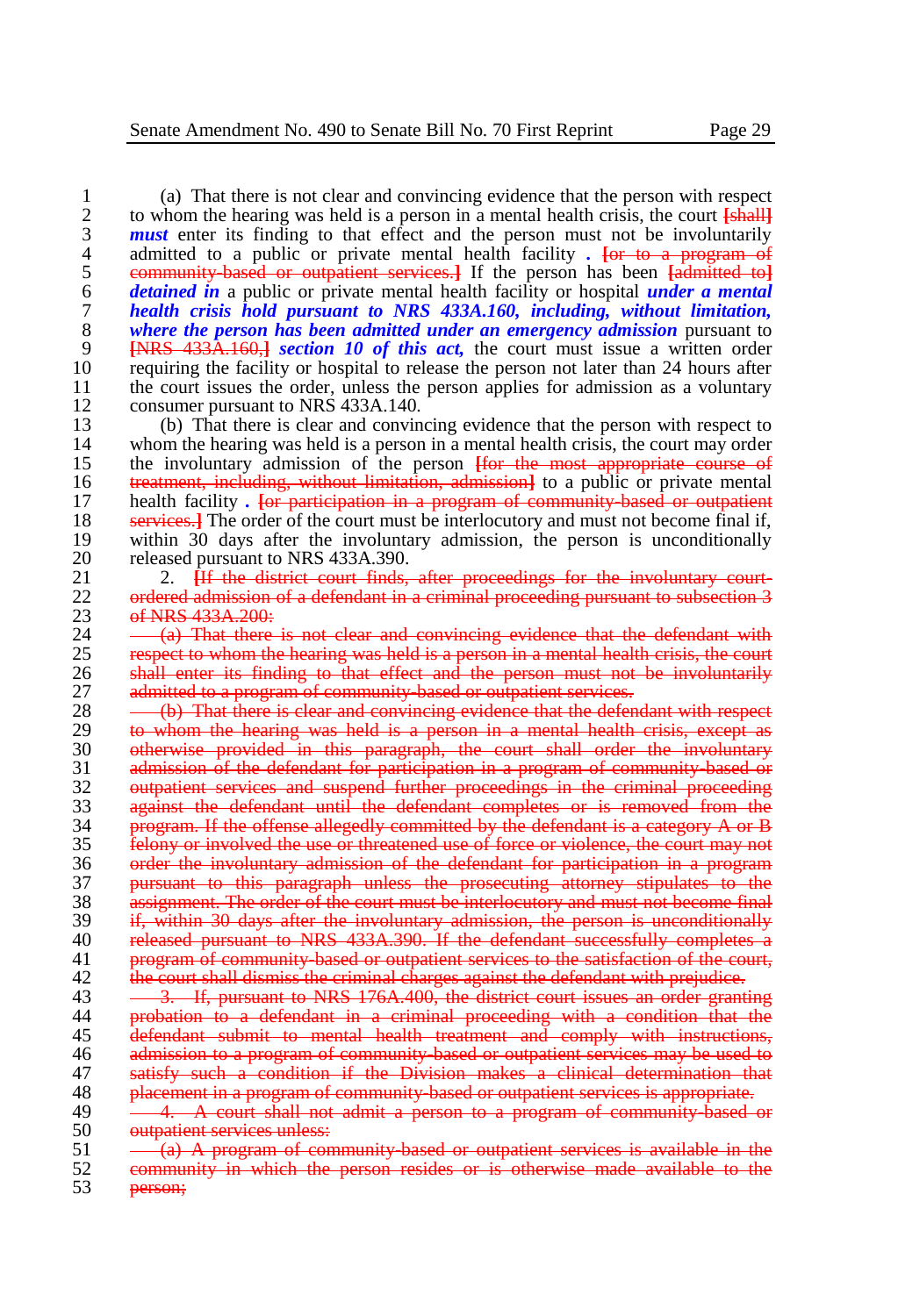1  $-(-6)$  The person is 18 years of age or older;<br>2  $-(-6)$  The person has a history of noncor  $\frac{2}{3}$   $\frac{(-6)}{100}$  The person has a history of noncompliance with treatment for mental  $\frac{3}{4}$  illness;  $\frac{4}{5}$   $\frac{4}{9}$  The person is capable of surviving safely in the community in which he or she resides with available supervision:  $5$  she resides with available supervision;<br> $6 \t\t — (e)$  The court determines that, bas  $6 \leftarrow$  (e) The court determines that, based on the person's history of treatment for  $7 \leftarrow$  mental illness, the person needs to be admitted to a program of community based or 7 mental illness, the person needs to be admitted to a program of community-based or 8 outpatient services to prevent further disability or deterioration of the person which 9 presents a substantial likelihood of serious harm to himself or herself or others, as<br>10 determined pursuant to NRS 433A.0195: 10 determined pursuant to NRS 433A.0195;<br>11 (f) The current mental status of the n  $11 \longrightarrow$  (f) The current mental status of the person or the nature of the person's illness<br>12 limits or negates his or her ability to make an informed decision to seek treatment 12 limits or negates his or her ability to make an informed decision to seek treatment<br>13 for mental illness voluntarily or to comply with recommended treatment for mental 13 for mental illness voluntarily or to comply with recommended treatment for mental illness: 14 illness;<br>15  $(e)$  $15 \longrightarrow (g)$  The program of community-based or outpatient services is the least  $16$  restrictive treatment which is in the best interest of the person: and 16 restrictive treatment which is in the best interest of the person; and<br>17 - (b) The court has approved a plan of treatment developed (h) The court has approved a plan of treatment developed for the person 18 **pursuant to NRS 433A.315.**<br>19  $\frac{5.1}{15}$  Except as otherwise 19 **5.** Except as otherwise provided in NRS 432B.608, an involuntary admission<br>20 **1** Direction 1 **For paragraph** (b) of subsection 1 **For paragraph** (b) of subsection 21 20 pursuant to paragraph (b) of subsection 1 **[**or paragraph (b) of subsection 2**]** 21 automatically expires at the end of 6 months if not terminated previously by the medical director of the public or private mental health facility after a determination 22 medical director of the public or private mental health facility *after a determination*<br>23 by the physician primarily responsible for treating the patient, a psychiatrist or an 23 *by the physician primarily responsible for treating the patient, a psychiatrist or an*  $24$  *advanced practice registered nurse as provided for in subsection*  $\frac{121}{21}$  *3 of NRS* 24 *advanced practice registered nurse* as provided for in subsection **[**2**]** *3* of NRS 25 433A.390 *.* **[**or by the professional responsible for providing or coordinating the 26 program of community based or outpatient services as provided for in subsection 3<br>27 of NRS 433A, 390. I Except as otherwise provided in NRS 432B.608, at the end of 27 **of NRS 433A.390.**] Except as otherwise provided in NRS 432B.608, at the end of the *involuntary* court-ordered Ineriod of treatment *admission*, the Division *H* or 28 the *involuntary* court-ordered *{***period of treatment**,*} admission*, the Division *{a*} *or* any mental health facility that is not operated by the Division *{a*} **or** *a* program of 29 any mental health facility that is not operated by the Division *for a program of* 30 community hased or outpatient services. The may netition to renew the involuntary 30 community-based or outpatient services**]** may petition to renew the involuntary 31 admission of the person for additional periods not to exceed 6 months each. For 32 each renewal, the petition must include evidence which meets the same standard set  $\frac{33}{100}$  for the initial neriod of admission of 33 forth in subsection 1  $\frac{1}{2}$  that was required for the initial period of admission of  $\frac{34}{10}$  the person to a public or private mental health facility. **For to a program of** 34 the person to a public or private mental health facility *.* **[**or to a program of community-based or outpatient services. 36 <del>6. **6.**]</del> **3.** Before issuing an order for involuntary admission or a renewal thereof, 37 the court shall explore other alternative courses of treatment within the least 37 the court shall explore other alternative courses of treatment within the least<br>38 restrictive appropriate environment, including  $\frac{1}{2}$  involuntary admission to a program 38 restrictive appropriate environment, including <del>[involuntary admission to a program</del><br>39 **of community hased or outpatient services** assisted outpatient treatment, as 39 of community-based or outpatient services,**]** *assisted outpatient treatment,* as 40 suggested by the evaluation team who evaluated the person, or other persons 41 professionally qualified in the field of psychiatric mental health, which the court professionally qualified in the field of psychiatric mental health, which the court

42 believes may be in the best interests of the person.<br>43  $\frac{17.1}{4}$  If the court issues an order involuntar 43 **[**7.**]** *4.* If the court issues an order involuntarily admitting a person to a public 44 or private mental health facility **[**or to a program of community-based or outpatient 45 services**]** pursuant to this section, the court **[**shall,**]** *must,* notwithstanding the 46 provisions of NRS 433A.715, cause, within 5 business days after the order becomes 47 final pursuant to this section, on a form prescribed by the Department of Public Safety, a record of the order to be transmitted to: 48 Safety, a record of the order to be transmitted to:<br>49 (a) The Central Repository for Nevada Re

49 (a) The Central Repository for Nevada Records of Criminal History, along with a statement indicating that the record is being transmitted for inclusion in each 50 with a statement indicating that the record is being transmitted for inclusion in each 51 appropriate database of the National Instant Criminal Background Check System: 51 appropriate database of the National Instant Criminal Background Check System;<br>52 and and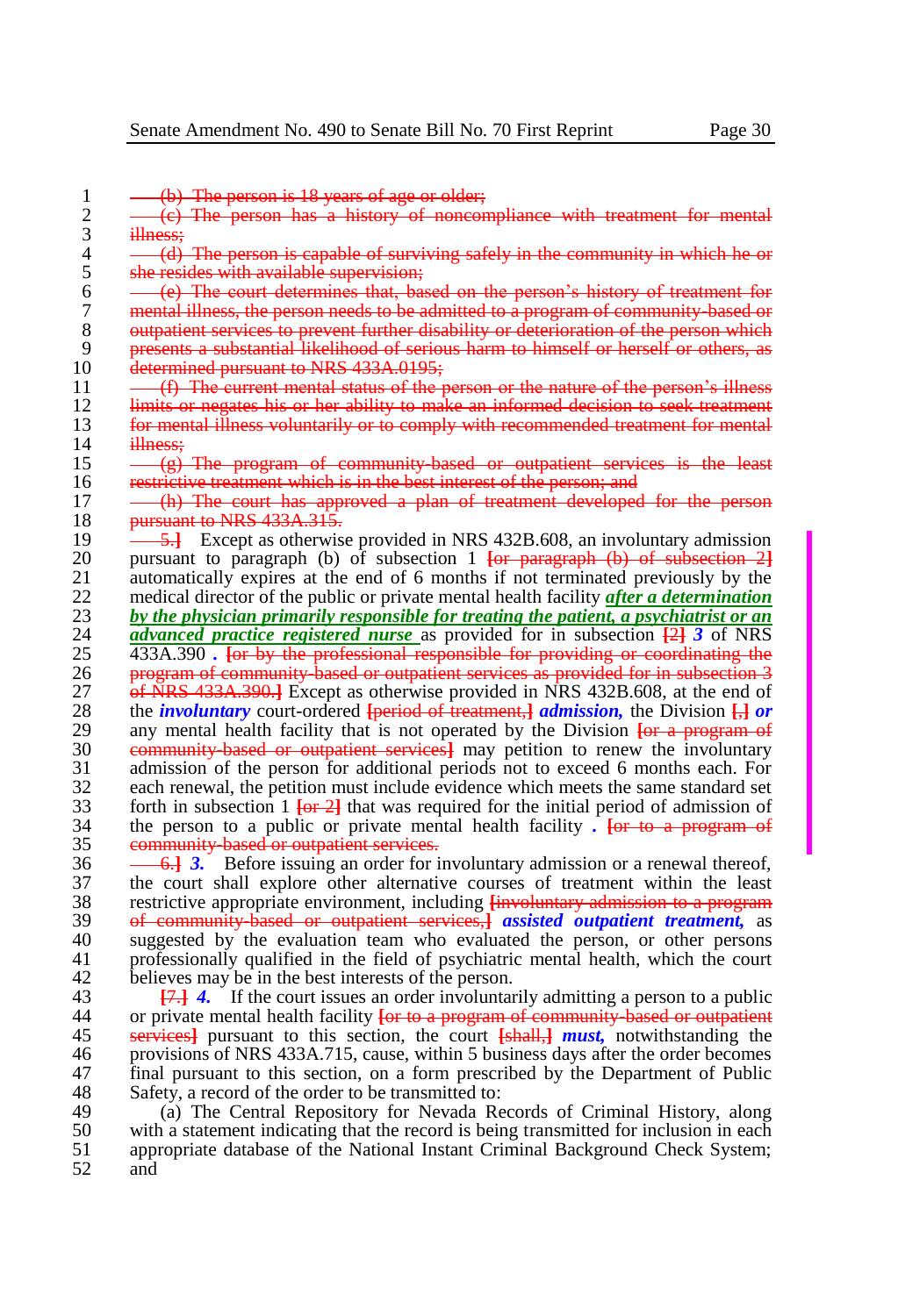1 (b) Each law enforcement agency of this State with which the court has entered into an agreement for such transmission, along with a statement indicating that the 2 into an agreement for such transmission, along with a statement indicating that the record is being transmitted for inclusion in each of this State's appropriate 3 record is being transmitted for inclusion in each of this State's appropriate 4 databases of information relating to crimes.<br>5  $\frac{18.1}{15}$  *After issuing an order pursulal* 

5 **[**8.**]** *5. After issuing an order pursuant to this section, a court shall not*  6 *transfer the case to another court.*

7 *6. A public or private mental health facility to which a person is*  8 *involuntarily admitted pursuant to this section shall notify the court and the*  9 *counsel for the person if the person is transferred to another facility.*

10 **7.** As used in this section, "National Instant Criminal Background Check 11 System" has the meaning ascribed to it in NRS 179A 062. 11 System" has the meaning ascribed to it in NRS 179A.062.<br>12 Sec. 44. NRS 433A.320 is hereby amended to read:

12 **Sec. 44.** NRS 433A.320 is hereby amended to read as follows:<br>13 433A.320 The order for involuntary **Legal at** *Court-ordered* ad 13 433A.320 The order for involuntary **[**court] *court-ordered* admission of any nerson to a public or private mental health facility for to a program of community-14 person to a public or private mental health facility **[or to a program of community-**<br>15 **based or outpatient services** must be accompanied by a clinical abstract, including 15 **based or outpatient services** must be accompanied by a clinical abstract, including<br>16 a history of illness, diagnosis, treatment and the names of relatives or 16 a history of illness, diagnosis, treatment and the names of relatives or correspondents. correspondents.

18 **Sec. 45.** NRS 433A.350 is hereby amended to read as follows:<br>19 433A.350 1. Upon admission to any public or private mental

19 433A.350 1. Upon admission to any public or private mental health facility<br>20 or to La program of community based or outpatient services-l assisted outpatient 20 or to **[**a program of community-based or outpatient services,**]** *assisted outpatient*  21 *treatment*, each consumer and the consumer's spouse and legal guardian, if any, must receive a written statement outlining in simple, nontechnical language all 22 must receive a written statement outlining in simple, nontechnical language all<br>23 more outlines for release provided by this chapter, setting out all rights accorded to 23 procedures for release provided by this chapter, setting out all rights accorded to 24 such a consumer by this chapter and chapters 433 and 433B of NRS and, if the 24 such a consumer by this chapter and chapters 433 and 433B of NRS and, if the consumer has no legal guardian, describing procedures provided by law for 25 consumer has no legal guardian, describing procedures provided by law for 26 adjudication of incapacity and appointment of a guardian for the consumer.<br>27 2. Written information regarding the services provided by and n

27 2. Written information regarding the services provided by and means of 28 contacting the local office of an agency or organization that receives money from 28 contacting the local office of an agency or organization that receives money from<br>29 the Federal Government pursuant to 42 U.S.C. §§ 10801 et seq., to protect and 29 the Federal Government pursuant to  $\dot{4}2$  U.S.C. §§ 10801 et seq., to protect and advocate the rights of persons in a mental health crisis must be posted in each 30 advocate the rights of persons in a mental health crisis must be posted in each posted in each oublic and private mental health facility and in each location in which  $\overline{I}$ 31 public and private mental health facility and in each location in which  $\frac{1}{2}$  program 32 of community based or outpatient services *assisted outpatient treatment* is 32 of community-based or outpatient services**]** *assisted outpatient treatment* is 33 provided and must be provided to each consumer upon admission.<br>34 **Sec. 46.** NRS 433A 360 is hereby amended to read as follow

 **Sec. 46.** NRS 433A.360 is hereby amended to read as follows: 433A.360 1. A clinical record for each consumer must be diligently 36 maintained by any division facility, private institution, facility offering mental<br>37 health services or Incogram of community based or outpatient services I person health services or **[**program of community-based or outpatient services.**]** *person professionally qualified in the field of psychiatric mental health responsible for providing assisted outpatient treatment*. The record must include information nertaining to the consumer's admission, legal status, treatment and individualized 40 pertaining to the consumer's admission, legal status, treatment and individualized<br>41 plan for habilitation. The clinical record is not a public record and no part of it may plan for habilitation. The clinical record is not a public record and no part of it may 42 be released, except as otherwise provided in subsection 2 or except:<br>43 (a) If the release is authorized or required pursuant to NRS 439

43 (a) If the release is authorized or required pursuant to NRS 439.538.<br>44 (b) The record must be released to physicians, advanced practice

44 (b) The record must be released to physicians, advanced practice registered 45 nurses, attorneys and social agencies as specifically authorized in writing by the consumer, the consumer's parent, guardian or attorney. 46 consumer, the consumer's parent, guardian or attorney.<br>47 (c) The record must be released to persons authoriz

47 (c) The record must be released to persons authorized by the order of a court of 48 competent jurisdiction.<br>49 (d) The record or

 $\ddot{d}$  (d) The record or any part thereof may be disclosed to a qualified member of the staff of a division facility, an employee of the Division or a member of the staff 50 the staff of a division facility, an employee of the Division or a member of the staff<br>51 of an agency in Nevada which has been established pursuant to the Developmental 51 of an agency in Nevada which has been established pursuant to the Developmental<br>52 Disabilities Assistance and Bill of Rights Act of 2000, 42 U.S.C. 88 15001 et seq. 52 Disabilities Assistance and Bill of Rights Act of 2000, 42 U.S.C. §§ 15001 et seq., 53 or the Protection and Advocacy for Mentally Ill Individuals Act of 1986, 42 U.S.C.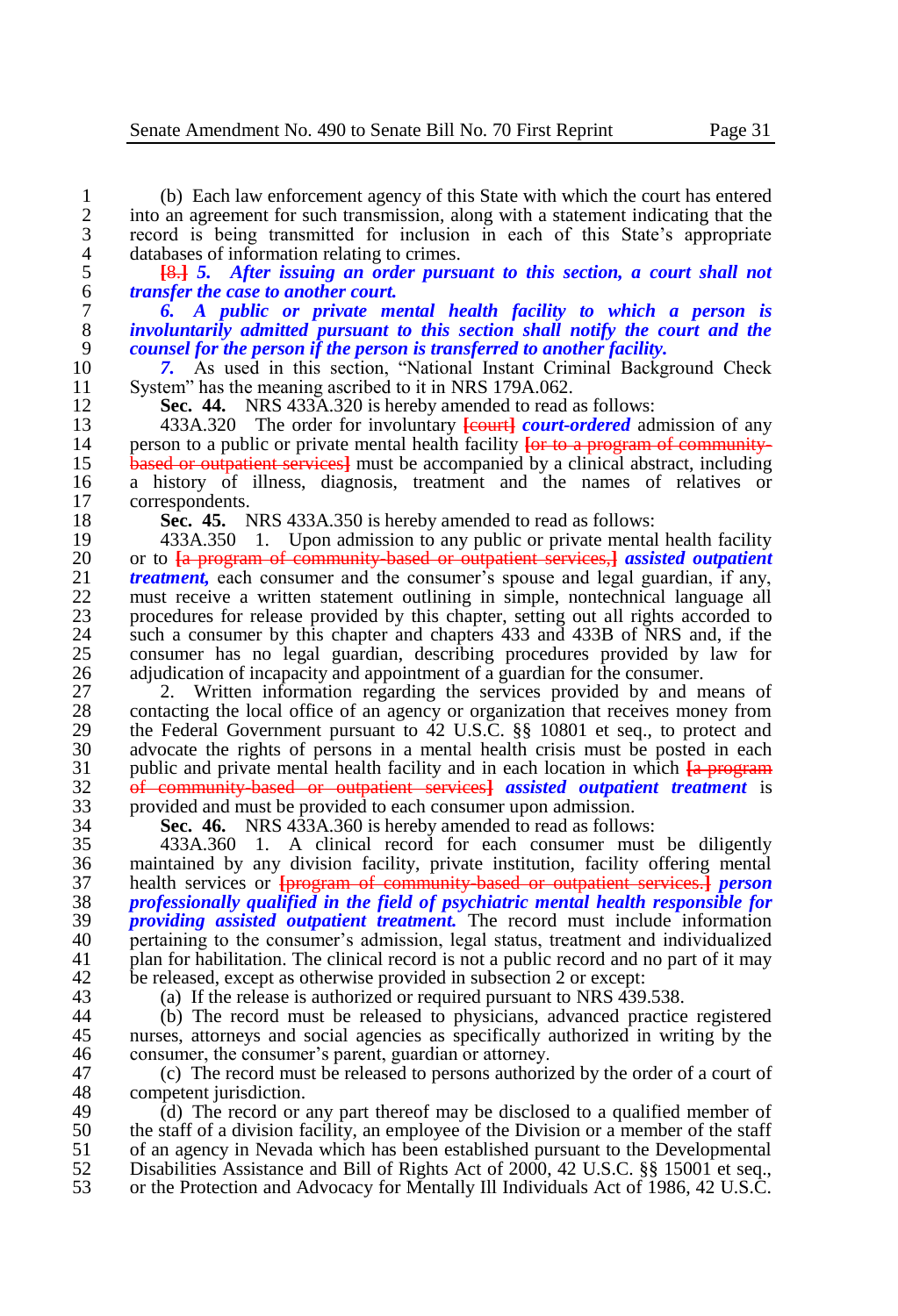1 §§ 10801 et seq., when the Administrator deems it necessary for the proper care of the consumer.  $\frac{2}{3}$  the consumer.<br>  $\frac{2}{3}$  (e) Inform

3 (e) Information from the clinical records may be used for statistical and 4 evaluative purposes if the information is abstracted in such a way as to protect the identity of individual consumers. 5 identity of individual consumers.<br>6 (f) To the extent necessary for

6 (f) To the extent necessary for a consumer to make a claim, or for a claim to be 7 made on behalf of a consumer for aid, insurance or medical assistance to which the consumer may be entitled, information from the records may be released with the 8 consumer may be entitled, information from the records may be released with the written authorization of the consumer or the consumer's guardian. 9 written authorization of the consumer or the consumer's guardian.<br>10 (g) The record must be released without charge to any mem

10 (g) The record must be released without charge to any member of the staff of 11 an agency in Nevada which has been established pursuant to 42 U.S.C. 88 15001 et 11 an agency in Nevada which has been established pursuant to 42 U.S.C. §§ 15001 et seq or 42 U.S.C. 88 10801 et seq if: 12 seq. or  $42 \text{ U.S.C. }$  §§ 10801 et seq. if:<br>13 (1) The consumer is a cons

13 (1) The consumer is a consumer of that office and the consumer or the consumer's legal representative or guardian authorizes the release of the record: or 14 consumer's legal representative or guardian authorizes the release of the record; or (2) A complaint regarding a consumer was received by the office or there

15 (2) A complaint regarding a consumer was received by the office or there is probable cause to believe that the consumer has been abused or neglected and the 16 is probable cause to believe that the consumer has been abused or neglected and the consumer: 17 consumer:

18 (I) Is unable to authorize the release of the record because of the 19 consumer's mental or physical condition; and<br>20 (II) Does not have a guardian or

20 (II) Does not have a guardian or other legal representative or is a ward of the State.  $\begin{array}{cc} 21 & \text{of the State.} \\ 22 & \text{(h)} \text{ The} \end{array}$ 

22 (h) The record must be released as provided in NRS 433.332 or 433B.200 and in chapter 629 of NRS. 23 in chapter 629 of NRS.<br>24 2. A division factory

24 2. A division facility, private institution, facility offering mental health 25 services or **Eurogram** of community hased or outpatient services *nerson* 25 services or **[**program of community-based or outpatient services**]** *person*  26 *professionally qualified in the field of psychiatric mental health responsible for*  27 *providing assisted outpatient treatment* and any other person or entity having 28 information concerning a consumer, including without limitation, a clinical record. 28 information concerning a consumer, including, without limitation, a clinical record,<br>29 any part thereof or any information contained therein, may disclose such 29 any part thereof or any information contained therein, may disclose such 30 information to a provider of health care to assist with treatment provided to the 30 information to a provider of health care to assist with treatment provided to the 31 consumer.<br>32 3. As

 $\begin{array}{r}\n 32 \quad 3. \quad \text{As used in this section } \frac{1}{2} \\
 33 \quad - \quad \text{(a) "Consumer" includes any} \n \end{array}$ 

 $33 \longrightarrow (a)$  "Consumer" includes any person who seeks, on the person's own or others'<br>34 initiative, and can benefit from care, treatment and training in a private institution  $\frac{34}{35}$  initiative, and can benefit from, care, treatment and training in a private institution  $\frac{35}{35}$  or facility offering mental health services. from treatment to competency in a or facility offering mental health services, from treatment to competency in a 36 private institution or facility offering mental health services, or from a program of 37 community-based or outpatient services.<br>38 <del>(b) "Provider]</del>, "*provider* of health

38 (b) "Provider**]** *, "provider* of health care" has the meaning ascribed to it in 39 NRS 629.031.<br>40 Sec. 47.

40 **Sec. 47.** NRS 433A.380 is hereby amended to read as follows:<br>41 433A.380 1. <del>IExcent as otherwise provided in subsection</del>

41 433A.380 1. **[**Except as otherwise provided in subsection 4, any**]** *Any*  42 person involuntarily admitted by a court may be conditionally released from a<br>43 public or private mental health facility when in the judgment of the medical 43 public or private mental health facility when, in the judgment of the medical director of the facility  $\pm$  the l  $\frac{1}{4}$  director of the facility  $\cdot$   $\frac{1}{4}$ , the<sup>1</sup>

45 *(a) The* conditional release is in the best interest of the person *, will provide the*  46 *least restrictive treatment that is appropriate for the person* and will not be detrimental to the public welfare  $\Box$ : 47 detrimental to the public welfare  $\frac{1}{2}$ ;<br>48 (b) A community treatment pro

 *(b) A community treatment program, social services agency, mobile crisis team or multi-disciplinary team has agreed to provide case management, support and supervision to the person to ensure his or her compliance with the conditions*  of the release; and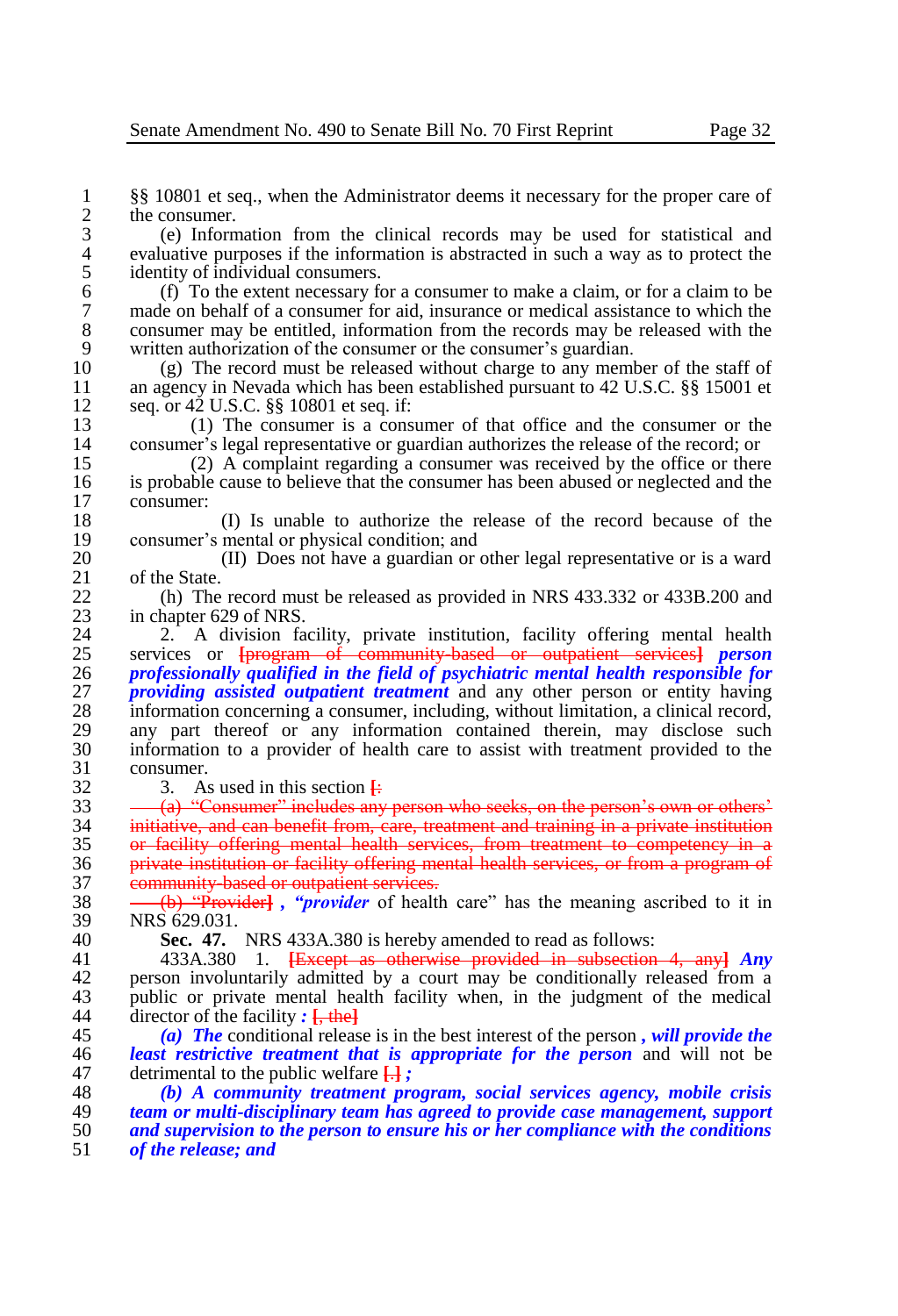1 *(c) The person qualifies to receive case management, support and*  2 *supervision from the community treatment program, social services agency,*  3 *mobile crisis team or multi-disciplinary team.*

2. The medical director of the facility or the medical director's designee shall<br>5 prescribe the period for which the conditional release is effective. The period must 5 prescribe the period for which the conditional release is effective. The period must<br>6 not extend beyond the last day of the court-ordered period of Haratineanth *admission* 6 not extend beyond the last day of the court-ordered period of **[**treatment**]** *admission*  7 pursuant to NRS 433A.310. If the person has a legal guardian, the facility **[shall]**<br>8 *must* notify the guardian *at least 3 days* before discharging the person from the 8 **must** notify the guardian *at least 3 days* before discharging the person from the facility  $\Box$  or, if the person will be released in less than 3 days, as soon as 9 facility  $\overrightarrow{H}$  *or, if the person will be released in less than 3 days, as soon as practicable. Notification of the legal guardian must be provided:* 10 *practicable. Notification of the legal guardian must be provided:*

11 *(a) In person or by telephone; or*

12 *(b) If the facility is not able to contact the guardian in person or by*  13 *telephone, by facsimile, electronic mail or certified mail.*

14 **3.** The legal guardian has discretion to determine where the person will be released, taking into consideration any discharge plan proposed by the facility 15 released, taking into consideration any discharge plan proposed by the facility<br>16 assessment team. If the legal guardian does not inform the facility as to where the 16 assessment team. If the legal guardian does not inform the facility as to where the 17 person will be released within 3 days after the date of notification, the facility 17 person will be released within 3 days after the date of notification, the facility 18 **[shall]** *must* discharge the person according to its proposed discharge plan.<br>19 **12.1.1.** *Refore conditionally releasing a person from a public o* 

 **[**2.**]** *4. Before conditionally releasing a person from a public or private mental health facility pursuant to this section, the medical director of the facility must notify the court that ordered the involuntary admission. The court may periodically review the appropriateness of the conditional release and the terms thereof, but the court may not terminate the conditional release except through proceedings for involuntary admission pursuant to NRS 433A.200 to 433A.330, inclusive.* 

**5. 6. 1. 5. 6. 1. 27** *section.* **the State or any of its agents or employees are not liable for any debts or <b>***suction*. the State or any of its agents or employees are not liable for any debts or *section*, the State or any of its agents or employees are not liable for any debts or contractual obligations, medical or otherwise, incurred or damages caused by the contractual obligations, medical or otherwise, incurred or damages caused by the 29 actions of the person.<br>30  $\overline{1316}$  When a

 **[**3.**]** *6.* When a person who has been adjudicated by a court to be incapacitated is conditionally released from a mental health facility, the 32 administrative officer of the mental health facility shall petition the court for<br>33 restoration of full civil and legal rights as deemed necessary to facilitate the restoration of full civil and legal rights as deemed necessary to facilitate the incapacitated person's rehabilitation. If the person has a legal guardian, the petition  $35$  must be filed with the court having iurisdiction over the guardianship. must be filed with the court having jurisdiction over the guardianship.

36 **[**4. A person who was involuntarily admitted by a court because he or she was 37 likely to present a substantial likelihood of serious harm to himself or herself or<br>38 others, as determined pursuant to NRS 433A,0195, may be conditionally released 38 others, as determined pursuant to NRS 433A.0195, may be conditionally released<br>39 only if at the time of the release, written notice is given to the court which admitted 39 only if, at the time of the release, written notice is given to the court which admitted 40 **him or her, to the person's legal guardian and to the district attorney of the county** 41 in which the proceedings for admission were held.

42 <del>5. Except as otherwise provided in subsection 7, the administrative officer of a public or private mental health facility or the administrative officer's designee</del> 43 a public or private mental health facility or the administrative officer's designee  $\frac{1}{4}$  shall order a person who is conditionally released from that facility pursuant to this 45 section to return to the facility if a psychiatrist and a member of that person's<br>46 treatment team who is professionally qualified in the field of psychiatric mental 46 treatment team who is professionally qualified in the field of psychiatric mental<br>47 bealth determine that the conditional release is no longer appropriate because that 47 health determine that the conditional release is no longer appropriate because that<br>48 **person presents a substantial likelihood of serious harm to himself or herself or** 48 person presents a substantial likelihood of serious harm to himself or herself or<br>49 others, as determined pursuant to NRS 433A 0195. Except as otherwise provided in 49 others, as determined pursuant to NRS 433A.0195. Except as otherwise provided in 50 this subsection. the administrative officer or the designee shall, at least 3 days 50 this subsection, the administrative officer or the designee shall, at least 3 days<br>51 before the issuance of the order to return, give written notice of the order to the 51 before the issuance of the order to return, give written notice of the order to the court that admitted the person to the facility and to the person's legal guardian. If an 52 court that admitted the person to the facility and to the person's legal guardian. If an 53 emergency exists in which the person presents a substantial likelihood of harm to emergency exists in which the person presents a substantial likelihood of harm to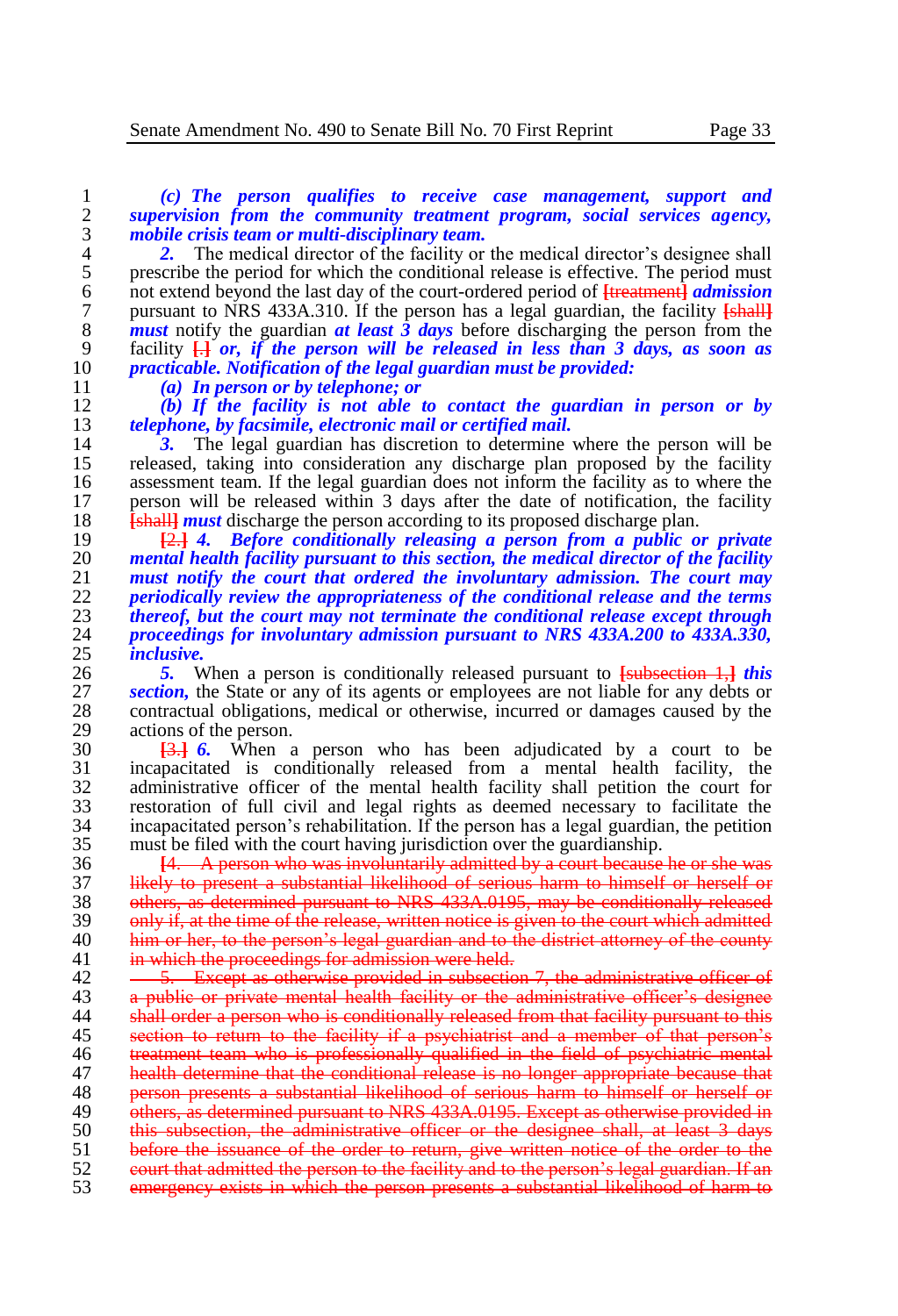1 himself or herself or others, as determined pursuant to NRS 433A.0195, the order<br>2 must be submitted to the court and the legal guardian not later than 1 business day 2 must be submitted to the court and the legal guardian not later than 1 business day<br>3 after the order is issued. 3 after the order is issued.<br>4  $-6$ . The court shall 1

4 <del>6. The court shall review an order submitted pursuant to subsection 5 and the</del><br>5 eurrent condition of the person who was ordered to return to the facility at its next 5 current condition of the person who was ordered to return to the facility at its next<br>6 regularly scheduled hearing for the review of petitions for involuntary court-6 regularly scheduled hearing for the review of petitions for involuntary court-7 ordered admissions, but in no event later than 5 judicial days after the person is 8 returned to the facility. The administrative officer or the administrative officer's 9 designee shall give written notice to the person who was ordered to return to the<br>10 facility, to the person's legal guardian and to the person's attorney, if known, of the 10 facility, to the person's legal guardian and to the person's attorney, if known, of the<br>11 time, date and place of the hearing and of the facts necessitating that person's return 11 time, date and place of the hearing and of the facts necessitating that person's return<br>12 to the facility. 12 to the facility.<br>13  $-7$ . The pi

- 13 7. The provisions of subsection 5 do not apply if the period of conditional release has expired 1 14 release has expired.**]**<br>15 **Sec. 48.** NRS 43
- 

15 **Sec. 48.** NRS 433A.390 is hereby amended to read as follows:<br>16 433A.390 1. When a consumer, involuntarily admitted to a

16 433A.390 1. When a consumer, involuntarily admitted to a mental health facility or Ho a program of community based or outpatient services *required to*  facility or **[**to a program of community-based or outpatient services**]** *required to receive assisted outpatient treatment* by court order, is released at the end of the period specified pursuant to NRS 433A.310  $\overline{H}$  or section 18 of this act. as period specified pursuant to NRS 433A.310 **[**,**]** *or section 18 of this act, as applicable,* written notice must be given to the **[**admitting**]** court **[**and to the 21 consumer's legal guardian at least 10<sup>1</sup> *that issued the order not later than 3*<br>22 *indicial* days the form after the release of the consumer. The consumer may then *judicial* days  $\overline{\text{[before]}}$  *after* the release of the consumer. The consumer may  $\overline{\text{[then]}}$ <br>23 be released without requiring further orders of the court. If the consumer has a legal 23 be released without requiring further orders of the court. If the consumer has a legal 24 guardian, the facility or the **I**Brofessionally *person professionally qualified in the*  guardian, the facility or the **[**professional**]** *person professionally qualified in the field of psychiatric mental health* responsible for providing <del>[or coordinating]</del> the 26 *brogram of community based or outpatient services] assisted outpatient treatment*  **[**program of community-based or outpatient services**]** *assisted outpatient treatment*  27 shall notify the guardian *in the manner prescribed by subsection 6 at least 3 days* before discharging the consumer from the facility or **Expression** *i* reatment or, if the before discharging the consumer from the facility or **[**program.**]** *treatment or, if the consumer will be released in less than 3 days, as soon as practicable.* 

 *2.* The legal guardian *of a consumer involuntarily admitted to a mental health facility, if applicable,* has discretion to determine where the consumer will 32 be released  $\frac{1}{k}$  *pursuant to subsection 1*, taking into consideration any discharge plan proposed by the facility assessment team. For the professional responsible for plan proposed by the facility assessment team *.* **[**or the professional responsible for providing or coordinating the program of community-based or outpatient services.**]** If the legal guardian does not inform the facility **[**or professional**]** as to where the 36 consumer will be released within 3 days after the date of notification, the facility  $\frac{1}{37}$  for professional shall *must* discharge the consumer according to its proposed **[**or professional shall**]** *must* discharge the consumer according to its proposed 38 discharge plan.<br>39  $\overline{12}$   $\overline{3}$   $\overline{4}$   $\overline{3}$   $\overline{4}$ 

 $\frac{2}{2}$  **[2.**] **3.** A consumer who is involuntarily admitted to a mental health facility 40 may be unconditionally released before the period specified in NRS 433A 310 40 may be unconditionally released before the period specified in NRS 433A.310 when  $\pm$ when  $\ddot{F}$ 

 $\frac{42}{43}$   $\frac{43}{45}$  An evaluation team established under NRS 433A.250 or two persons 43

 professionally qualified in the field of psychiatric mental health, at least one of them being a**]** *the* physician **[**,**]** *primarily responsible for treating the patient, a psychiatrist or an advanced practice registered nurse who has the psychiatric training and experience prescribed by the State Board of Nursing pursuant to NRS 632.120* determines that the consumer is no longer a person in a mental health crisis. It and

- 52 and gives written notice to the admitting court and to the consumer's legal guardian<br>53 at least 10 days before the release of the consumer. If the consumer has a legal
- 53 at least 10 days before the release of the consumer.**]** If the consumer has a legal

<sup>48</sup> crisis **.**  $\frac{1}{2}$  and 49 <br> (b) Unde 49 (b) Under advisement from the evaluation team or two persons professionally 50 qualified in the field of psychiatric mental health, at least one of them being  $\dot{a}$ <br>51 being objection, the medical director of the mental health facility authorizes the release

<sup>51</sup> physician, the medical director of the mental health facility authorizes the release<br>52 and cives written notice to the admitting court and to the consumer's legal guardian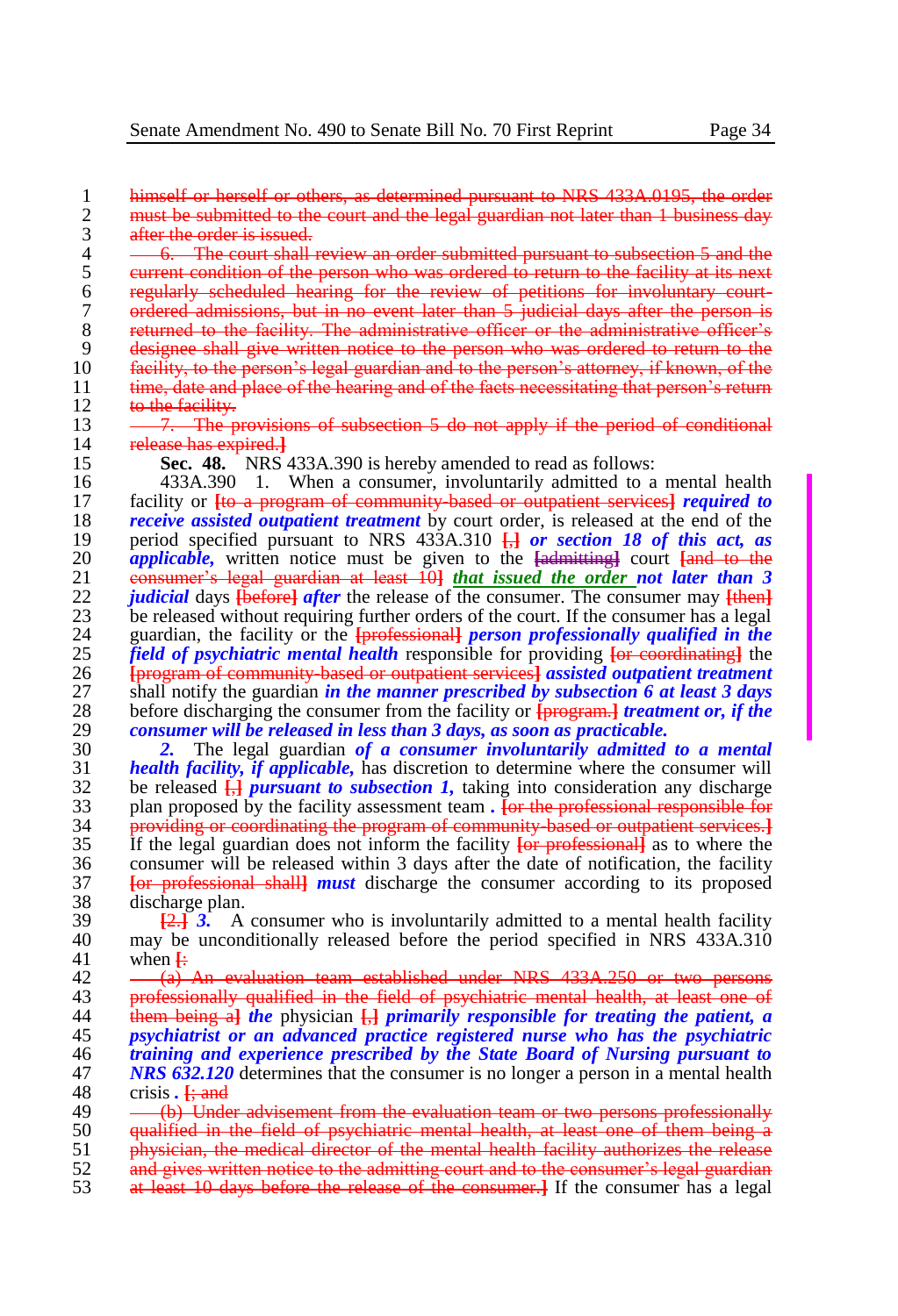quardian, the facility shall notify the guardian *in the manner prescribed by subsection 6 at least 3 days before discharging the consumer from the facility* $\Box$ *subsection 6 at least 3 days* before discharging the consumer from the facility  $\frac{1}{11}$ <br>3 *or, if the consumer will be released in less than 3 days, as soon as practicable. or, if the consumer will be released in less than 3 days, as soon as practicable.*  4 The legal guardian *, if applicable*, has discretion to determine where the consumer<br>5 will be released, taking into consideration any discharge plan proposed by the 5 will be released, taking into consideration any discharge plan proposed by the facility assessment team. If the legal guardian does not inform the facility as to facility assessment team. If the legal guardian does not inform the facility as to 7 where the consumer will be released within 3 days after the date of notification, the facility shall discharge the consumer according to its proposed discharge plan. 8 facility shall discharge the consumer according to its proposed discharge plan.<br>9  $\frac{13.1}{4}$  A consumer who is linearly admitted to a program **[**3.**]** *4.* A consumer who is **[**involuntarily admitted to a program of community-based or outpatient services**]** *required to receive assisted outpatient*  **treatment** may be unconditionally released before the period specified in **[NRS** 12. 433A 310] section 18 of this act when  $\frac{1}{2}$  433A.310**]** *section 18 of this act* when **[**: (a) The**]** *the* **[**professional**]** *person professionally qualified in the field of psychiatric mental health* responsible for providing <del>[or coordinating]</del> the *[program* 15 of community based or outpatient services] assisted outpatient treatment for the of community-based or outpatient services**]** *assisted outpatient treatment* for the consumer determines that **[**the consumer is no longer a person in a mental health 17 erisis; and 18 (b) Under advisement from an evaluation team established under NRS<br>19 433A.250 or two persons professionally qualified in the field of psychiatric mental 433A.250 or two persons professionally qualified in the field of psychiatric mental **health, at least one of them being a physician, the professional responsible for**<br>21 **providing or coordinating the program of community based or outpatient services** 21 providing or coordinating the program of community based or outpatient services<br>22 for the consumer authorizes the release and gives written notice to the admitting 22 for the consumer authorizes the release and gives written notice to the admitting equat at least 10 days before the release of the consumer from the program  $\frac{1}{2}$ : court at least 10 days before the release of the consumer from the program.**]** *: (a) [Requires] The consumer no longer requires assisted outpatient treatment to prevent further disability or deterioration that [presents a substantial likelihood of serious harm to himself or herself or others, as determined pursuant to NRS 433A.0195; and] would result in the person becoming a person in a mental health crisis; (b) [Has a limited ability to make an informed decision to voluntarily seek or comply with treatment for his or her mental illness as a result of his or her mental illness.] The consumer is willing and likely to voluntarily participate in outpatient treatment that enables the person to live safely in the community without the supervision of the court; or (c) After the order for assisted outpatient treatment has been effective for at least 30 days, the assisted outpatient treatment is not meeting the needs of the consumer. 5. If a consumer who will be released from assisted outpatient treatment pursuant to subsection 4 has a legal guardian, the person professionally qualified in the field of psychiatric mental health responsible for providing the assisted outpatient treatment to the consumer shall notify the guardian in the manner prescribed by subsection 6 at least 3 days before discharging the consumer from the treatment or, if the consumer will be released in less than 3 days, as soon as practicable. 6. Notification of a guardian pursuant to subsection 1, 3 or 5 must be provided: (a) In person or by telephone; or (b) If the mental health facility or the person professionally qualified in the field of psychiatric mental health, as applicable, is not able to contact the guardian in person or by telephone, by facsimile, electronic mail or certified mail. 7. A mental health facility or a person professionally qualified in the field of psychiatric mental health responsible for providing treatment to a consumer shall provide written notice to the [admitting] court that issued the order not later*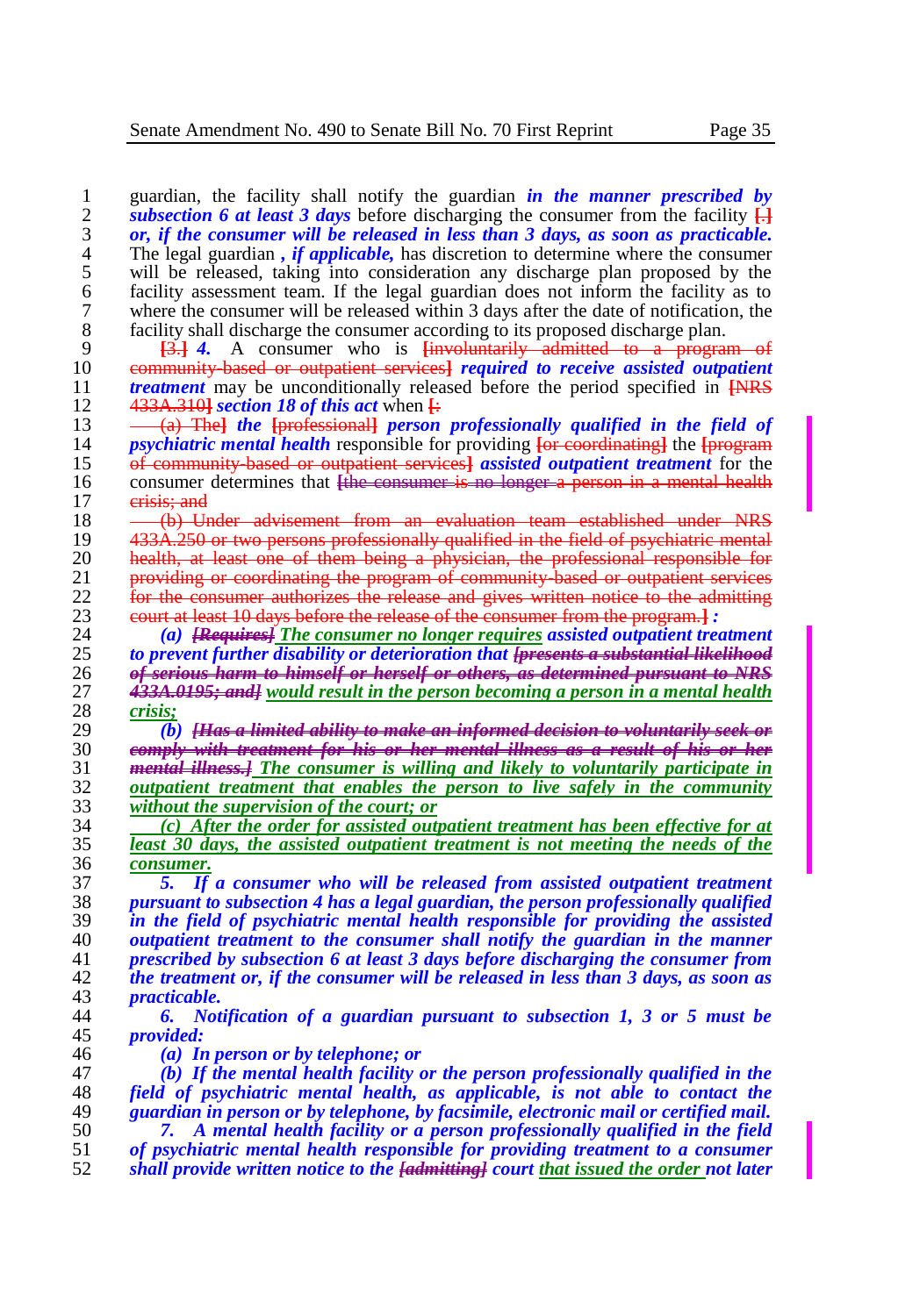# 1 *than 3 judicial days after unconditionally releasing a consumer pursuant to*  2 *subsection 3 or 4.*

# 3 *Sec. 48.5.* **NRS 433A.400 is hereby amended to read as follows:**

4 433A.400 1. An indigent resident of this state discharged as having been 5 determined to no longer be a person in a mental health crisis, but having a residual medical or surgical disability which prevents him or her from obtaining or holding 6 medical or surgical disability which prevents him or her from obtaining or holding<br>7 memunerative employment, must be returned to the county of his or her last 7 remunerative employment, must be returned to the county of his or her last residence, except as otherwise provided pursuant to subsections 2 and 3. A 8 residence, except as otherwise provided pursuant to subsections 2 and 3. A nonresident indigent with such disabilities must be returned to the county from 9 nonresident indigent with such disabilities must be returned to the county from<br>10 which he or she was involuntarily court-admitted, except as otherwise provided in 10 which he or she was involuntarily court-admitted, except as otherwise provided in subsections 2 and 3. The administrative officer of the mental health facility shall 11 subsections 2 and 3. The administrative officer of the mental health facility shall 12 first give notice in writing, not less than 10 days before discharge, to the board of 12 first give notice in writing, not less than 10 days before discharge, to the board of county commissioners of the county to which the person will be returned and to the 13 county commissioners of the county to which the person will be returned and to the nerson's legal guardian. 14 person's legal guardian.<br>15 2. Delivery of the

15 2. Delivery of the indigent person must be made to an individual or agency<br>16 authorized to provide further care. If the person has a legal guardian, the facility 16 authorized to provide further care. If the person has a legal guardian, the facility<br>17 shall notify the guardian before discharging the person from the facility. The legal 17 shall notify the guardian before discharging the person from the facility. The legal<br>18 guardian has discretion to determine where the person will be released, taking into 18 guardian has discretion to determine where the person will be released, taking into<br>19 consideration any discharge plan proposed by the facility assessment team. If the 19 consideration any discharge plan proposed by the facility assessment team. If the 1900 legal guardian does not inform the facility as to where the person will be released 20 legal guardian does not inform the facility as to where the person will be released 21 within 3 days after the date of notification, the facility shall discharge the person<br>22 according to its proposed discharge plan. Notification of a guardian pursuant to 22 according to its proposed discharge plan. *Notification of a guardian pursuant to* 

23 *this subsection must be provided:*

24 *(a) In person or by telephone; or*

25 *(b)* If the mental health facility is not able to contact the guardian in person  $26$  *or by telephone, by facsimile, electronic mail or certified mail.* 26 *or by telephone, by facsimile, electronic mail or certified mail.*

27 3. An indigent person may be delivered to a state that is a party to the<br>28 Interstate Compact on Mental Health ratified and enacted in NRS 433.4543 28 Interstate Compact on Mental Health ratified and enacted in NRS 433.4543 regardless of residency in the manner provided in the Compact. 29 regardless of residency in the manner provided in the Compact.<br>30 4. This section does not authorize the release of any p

30 4. This section does not authorize the release of any person held upon an<br>31 order of a court or judge having criminal jurisdiction arising out of a criminal 31 order of a court or judge having criminal jurisdiction arising out of a criminal 32 offense.<br>33 **Sec.** 

33 **Sec. 49.** NRS 433A.460 is hereby amended to read as follows:

34 433A.460 No person admitted to a public or private mental health facility or<br>35 H<del>to a program of community based or outpatient services</del> who receives assisted **[**to a program of community-based or outpatient services**]** *who receives assisted outpatient treatment* pursuant to this chapter shall, by reason of such admission **[**,**] or treatment,** be denied the right to dispose of property, marry, execute instruments, make purchases, enter into contractual relationships, vote and hold a driver's make purchases, enter into contractual relationships, vote and hold a driver's license, unless such person has been specifically adjudicated incapacitated by a 40 court of competent jurisdiction and has not been restored to legal capacity.<br>41 **Sec. 50.** NRS 433A 580 is hereby amended to read as follows:

**Sec. 50.** NRS 433A.580 is hereby amended to read as follows:

42 433A.580 No person may be admitted *or transferred* to a private hospital  $\frac{1}{12}$ <br>43 *or* a division mental health facility **For a program of community based or outpatient** *or* a division mental health facility  $\frac{1}{100}$  a program of community-based or outpatient 44 services a contract to a services of the *a services* of *a detection to receive assisted outpatient treatment or tran*  services**]** *, ordered to receive assisted outpatient treatment or transferred to a different person professionally qualified in the field of psychiatric mental health to provide assisted outpatient treatment* pursuant to the provisions of this chapter 47 unless mutually agreeable financial arrangements relating to the costs of treatment 48 are made between the private hospital, division facility or **Forefessionall** *person*  are made between the private hospital, division facility or **[**professional**]** *person professionally qualified in the field of psychiatric mental health* responsible for<br>50 providing <del>for coordinating a program of community based or outpatient services.</del> 50 providing <del>[or coordinating a program of community based or outpatient services]<br>51 *assisted outpatient treatment* and the consumer or person requesting his or her</del> *assisted outpatient treatment* and the consumer or person requesting his or her admission.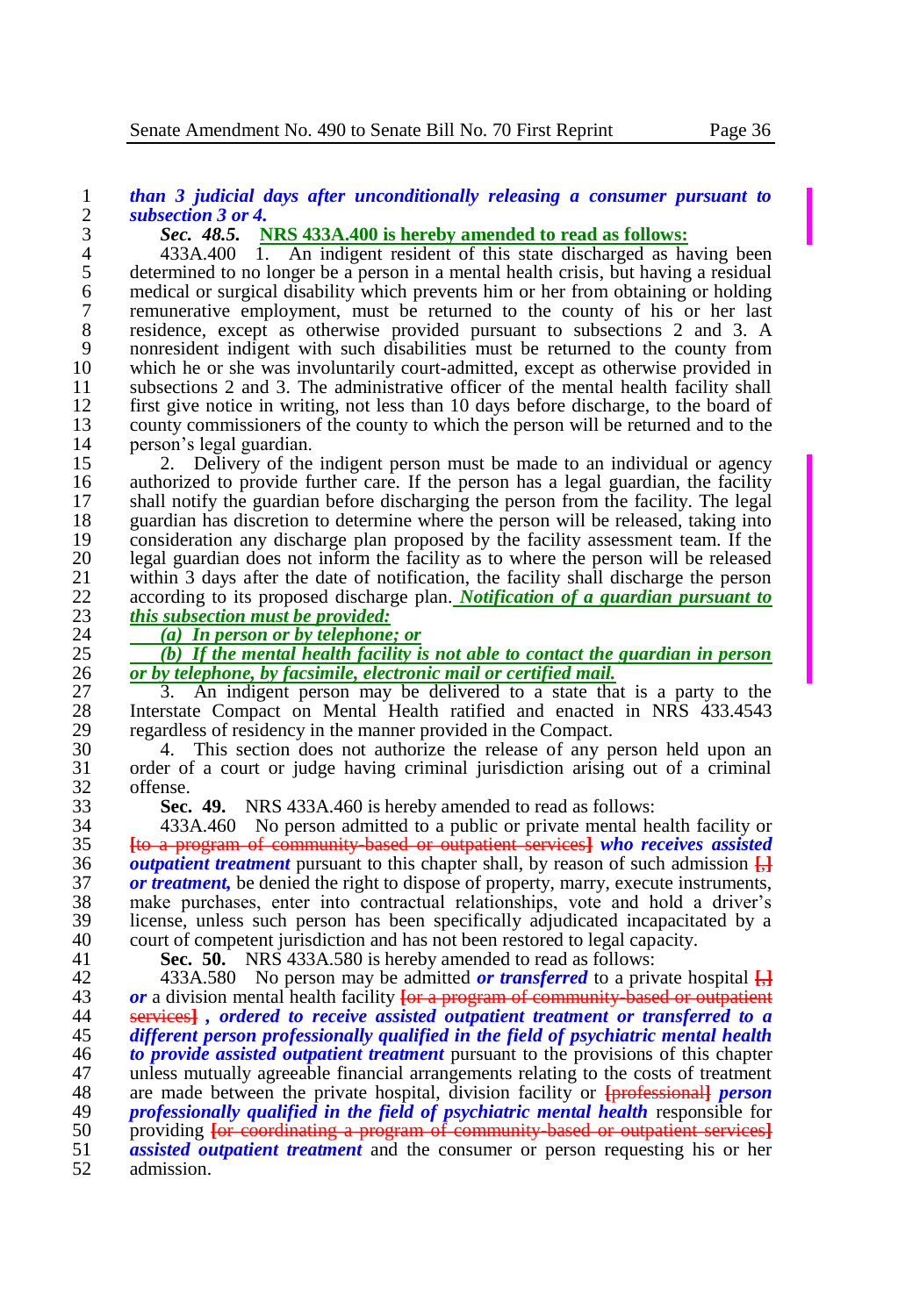**Sec. 51.** NRS 433A.600 is hereby amended to read as follows:<br>2 433A.600 1. A person who is admitted to a division facility of

2 433A.600 1. A person who is admitted to a division facility or  $\frac{1}{10}$  a program<br>3 <del>of community based or outpatient services</del> who receives assisted outpatient 3 of community-based or outpatient services**]** *who receives assisted outpatient treatment* operated by the Division and not determined to be indigent and every responsible relative pursuant to NRS 433A.610 of the person shall be charged for 5 responsible relative pursuant to NRS 433A.610 of the person shall be charged for 6 the cost of treatment and is liable for that cost. If after demand is made for payment<br>7 the person or his or her responsible relative fails to pay that cost, the administrative 7 the person or his or her responsible relative fails to pay that cost, the administrative<br>8 officer or the responsible *nerson professionally qualified in the field of psychiatric* 8 officer or **[**professional**]** *person professionally qualified in the field of psychiatric*  9 *mental health* responsible for providing **[**or coordinating**]** the **[**program of 10 community-based or outpatient services,**]** *assisted outpatient treatment,* as 11 applicable, may recover the amount due by civil action.<br>12 2. All sums received pursuant to subsection 1 mu

12 2. All sums received pursuant to subsection 1 must be deposited in the State 13 13 Treasury and may be expended by the Division for the support of that facility or 13 Treasury and may be expended by the Division for the support of that facility or  $\frac{1}{4}$  Experient *of assisted outpatient treatment* in accordance with the allotment. 14 **[**program**]** *of assisted outpatient treatment* in accordance with the allotment, 15 transfer, work program and budget provisions of NRS 353.150 to 353.245, 16 inclusive.<br>17 **Sec.**:

17 **Sec. 52.** NRS 433A.640 is hereby amended to read as follows:<br>18 433A.640 1. Once a court has ordered the admission of

18 433A.640 1. Once a court has ordered the admission of a person to a 19 division facility, the administrative officer **[shall]** *must* make an investigation. 19 division facility, the administrative officer **[**shall**]** *must* make an investigation, 20 pursuant to the provisions of this chapter, to determine whether the person or his or 21 her responsible relatives pursuant to NRS 433A.610 are capable of paying for all or 21 her responsible relatives pursuant to NRS 433A.610 are capable of paying for all or  $\alpha$  a portion of the costs that will be incurred during the period of admission. 22 a portion of the costs that will be incurred during the period of admission.<br>23 2. If a person is admitted to a division facility or **Information** 

23 2. If a person is admitted to a division facility or **[program of community-**<br>24 **based or outpatient services]** required to receive assisted outpatient treatment 24 based or outpatient services**]** *required to receive assisted outpatient treatment*  25 pursuant to a court order, that person and his or her responsible relatives are 26 responsible for the payment of the actual cost of the treatment and services rendered during his or her admission to the division facility or  $\frac{1}{2}$  is the service of the treatment while he 27 rendered during his or her admission to the division facility or  $\frac{1}{2}$  *programal while he* 28 *or she is receiving assisted outpatient treatment* **unless the investigation reveals** 28 *or she is receiving assisted outpatient treatment* unless the investigation reveals that the person and his or her responsible relatives are not capable of paying the full 29 that the person and his or her responsible relatives are not capable of paying the full amount of the costs. 30 amount of the costs.<br>31 3. Once a cou

31 3. Once a court has ordered <del>[the admission of a person to a program of</del> 32 **example 32 community based or outpatient services** a *person to receive assisted outpatient*  community-based or outpatient services**]** *a person to receive assisted outpatient treatment* operated by the Division, the **[**professional**]** *person professionally qualified in the field of psychiatric mental health* responsible for providing **[**or coordinating**]** the **[**program shall**]** *assisted outpatient treatment must* make an 36 investigation, pursuant to the provisions of this chapter, to determine whether the<br>37 person *receiving the treatment* or his or her responsible relatives pursuant to NRS 37 person *receiving the treatment* or his or her responsible relatives pursuant to NRS<br>38 433A.610 are capable of paving for all or a portion of the costs that will be incurred  $\frac{433\text{A}}{610}$  are capable of paying for all or a portion of the costs that will be incurred during the period of Ladmission 1 *treatment*. during the period of **[**admission.**]** *treatment.*

40 **Sec. 53.** NRS 433A.650 is hereby amended to read as follows:

41 433A.650 Determination of ability to pay pursuant to NRS 433A.640 **[**shall**]** 42 **must** include investigation of whether the consumer has benefits due and owing to the consumer for the cost of his or her treatment from third-party sources, such as 43 the consumer for the cost of his or her treatment from third-party sources, such as<br>44 Medicare. Medicaid. social security. medical insurance benefits. retirement Medicare, Medicaid, social security, medical insurance benefits, retirement 45 programs, annuity plans, government benefits or any other financially responsible<br>46 third parties. The administrative officer of a division mental health facility or 46 third parties. The administrative officer of a division mental health facility or<br>47 **Exploressignally person professionally qualified in the field of psychiatric mental** 47 **[**professional**]** *person professionally qualified in the field of psychiatric mental*  48 *health* responsible for providing <del>[or coordinating a program of community based or</del><br>49 *outnationt services) the assisted outnatient treatment* **may accept payment for the** 49 **outpatient services** *the assisted outpatient treatment* may accept payment for the cost of a consumer's treatment from the consumer's insurance company. Medicare 50 cost of a consumer's treatment from the consumer's insurance company, Medicare 51 or Medicaid and other similar third parties. or Medicaid and other similar third parties.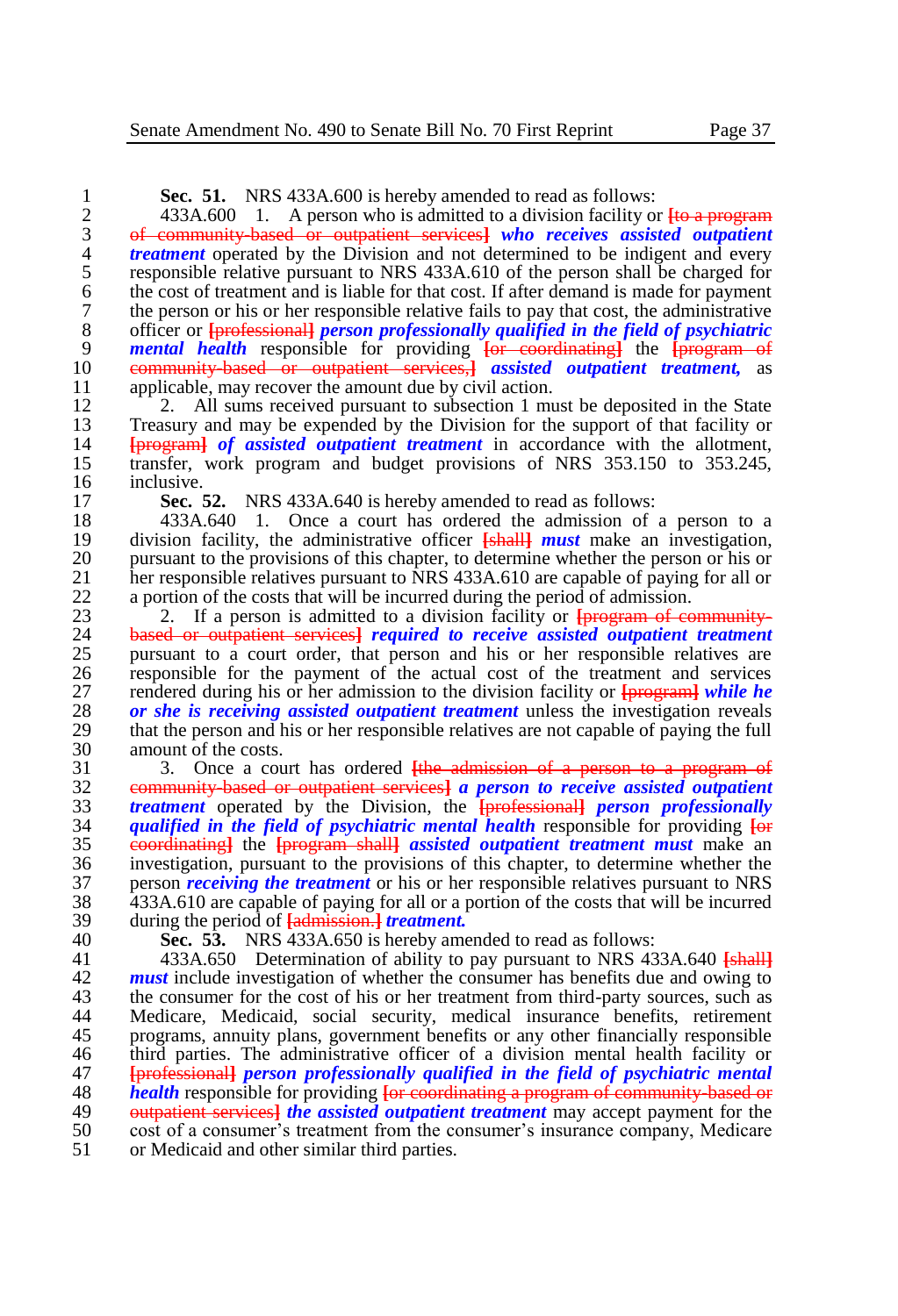| 1                                          | Sec. 54. NRS 433A.660 is hereby amended to read as follows:                                              |
|--------------------------------------------|----------------------------------------------------------------------------------------------------------|
|                                            | 433A.660 1. If the consumer, his or her responsible relative pursuant to                                 |
| $\frac{2}{3}$                              | NRS 433A.610, guardian or the estate neglects or refuses to pay the cost of                              |
| $\begin{array}{c} 4 \\ 5 \\ 6 \end{array}$ | treatment to the division facility or to the <b>[program of community based or</b>                       |
|                                            | outpatient services] person professionally qualified in the field of psychiatric                         |
|                                            | mental health responsible for providing the assisted outpatient treatment operated                       |
| $\overline{7}$                             | by the Division rendering service pursuant to the fee schedule established under                         |
| 8                                          | NRS 433.404 or 433B.250, as appropriate, the State is entitled to recover by                             |
| 9                                          | appropriate legal action all sums due, plus interest.                                                    |
| 10                                         | Before initiating such legal action, the division facility or program, as<br>2.                          |
| 11                                         | applicable, shall demonstrate efforts at collection, which may include contractual                       |
| 12                                         | arrangements for collection through a private collection agency.                                         |
| 13                                         | Sec. 55. NRS 433A.713 is hereby amended to read as follows:                                              |
| 14                                         | 433A.713 1. Each public or private mental health facility and hospital in                                |
| 15                                         | this State shall, in the manner and time prescribed by regulation of the State Board                     |
| 16                                         | of Health, report to the Division:                                                                       |
| 17                                         | (a) The number of $\overline{f}$ applications for emergency admission received by $\overline{g}$ persons |
| 18                                         | <i>placed on a mental health crisis hold at the mental health facility or hospital</i>                   |
| 19                                         | pursuant to NRS 433A.160 during the immediately preceding quarter; and                                   |
| 20                                         | (b) Any other information prescribed by regulation of the State Board of                                 |
| 21                                         | Health.                                                                                                  |
| 22                                         | The State Board of Health may adopt regulations that require a public or<br>2.                           |
| 23                                         | private mental health facility or hospital to adopt a plan for the discharge of a                        |
| 24                                         | person admitted to the facility or hospital in accordance with the provisions of this                    |
| 25                                         | chapter and that prescribe the contents of such a plan.                                                  |
| 26                                         | Sec. 56. NRS 433A.715 is hereby amended to read as follows:                                              |
| 27                                         | $433A.715$ 1. A court shall seal all court records relating to $\frac{f_{th}}{f_{th}}$ admission         |
| 28                                         | and treatment of any person who was admitted, voluntarily or as the result of a                          |
| 29                                         | noncriminal proceeding, to a public or private hospital, a mental health facility or a                   |
| 30                                         | program of community based or outpatient services in this State for the purpose of                       |
| 31                                         | obtaining mental health treatment. <i>proceedings under this chapter</i> .                               |
| 32                                         | 2. Except as otherwise provided in subsections 4, 5 and 6, a person or                                   |
| 33                                         | governmental entity that wishes to inspect records that are sealed pursuant to this                      |
| 34                                         | section must file a petition with the court that sealed the records. Upon the filing of                  |
| 35                                         | a petition, the court shall fix a time for a hearing on the matter. The petitioner must                  |
| 36                                         | provide notice of the hearing and a copy of the petition to the person who is the                        |
| 37                                         | subject of the records. If the person who is the subject of the records wishes to                        |
| 38                                         | oppose the petition, the person must appear before the court at the hearing. If the                      |
| 39                                         | person appears before the court at the hearing, the court must provide the person an                     |
| 40                                         | opportunity to be heard on the matter.                                                                   |
| 41                                         | After the hearing described in subsection 2, the court may order the<br>3.                               |
| 42                                         | inspection of records that are sealed pursuant to this section if:                                       |
| 43                                         | (a) A law enforcement agency must obtain or maintain information concerning                              |
| 44                                         | persons who have been admitted to a public or private hospital $\frac{1}{12}$ or a mental                |
| $\epsilon$                                 |                                                                                                          |

 health facility or **[**a program of community-based or outpatient services**]** *received*  46 *assisted outpatient treatment* in this State pursuant to state or federal law;<br>47 (b) A prosecuting attorney or an attorney who is representing the person

47 (b) A prosecuting attorney or an attorney who is representing the person who is the subject of the records in a criminal action requests to inspect the records: or 48 the subject of the records in a criminal action requests to inspect the records; or<br>49 (c) The person who is the subject of the records petitions the court to per-

49 (c) The person who is the subject of the records petitions the court to permit the inspection of the records by a person named in the petition. 50 the inspection of the records by a person named in the petition.<br>51 4. A governmental entity is entitled to inspect court rec

51 4. A governmental entity is entitled to inspect court records that are sealed<br>52 pursuant to this section without following the procedure described in subsection 2 pursuant to this section without following the procedure described in subsection 2 if: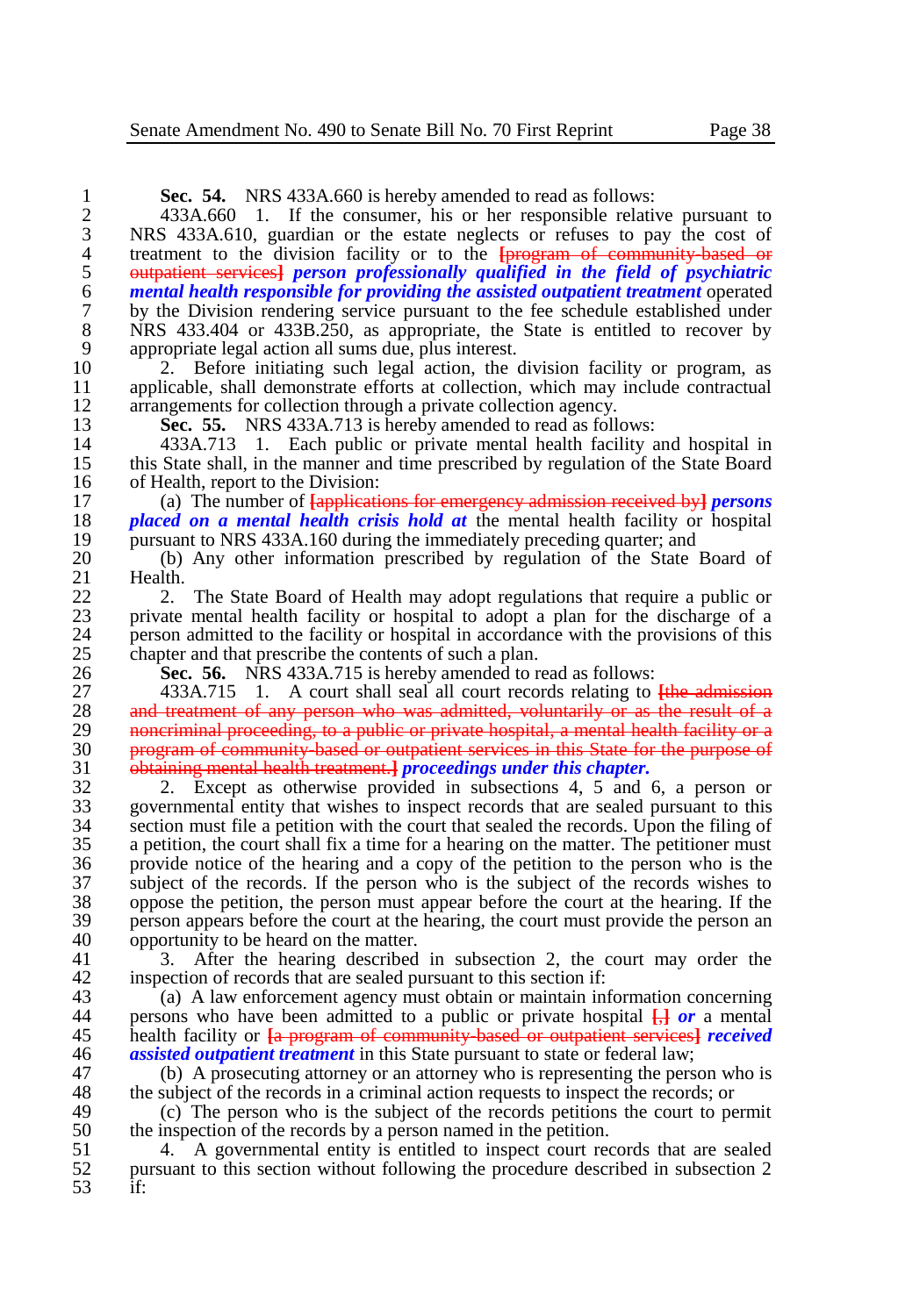1 (a) The governmental entity has made a conditional offer of employment to the 2 person who is the subject of the records;<br>3 (b) The position of employment co

3 (b) The position of employment conditionally offered to the person concerns public safety, including, without limitation, employment as a firefighter or peace 4 public safety, including, without limitation, employment as a firefighter or peace<br>5 officer:  $\begin{array}{cc} 5 & \text{ officer;} \\ 6 & \text{(c)} \end{array}$ 

6 (c) The governmental entity is required by law, rule, regulation or policy to 7 obtain the mental health records of each individual conditionally offered the 8 position of employment; and<br>9 (d) An authorized repre

9 (d) An authorized representative of the governmental entity presents to the 10 court a written authorization signed by the person who is the subject of the records<br>11 and notarized by a notary public or judicial officer in which the person who is the 11 and notarized by a notary public or judicial officer in which the person who is the subject of the records consents to the inspection of the records. 12 subject of the records consents to the inspection of the records.<br>13 5. Upon the request of a public or private hospital or a 1

13 5. Upon the request of a public or private hospital or a mental health facility to which a person has been admitted in this State, the court shall: 14 to which a person has been admitted in this State, the court shall:<br>15 (a) Authorize the release of a copy of any order which was e

15 (a) Authorize the release of a copy of any order which was entered by the court 16 pursuant to paragraph (b) of subsection 1 of NRS 433A.310 or paragraph (b) of 16 pursuant to paragraph (b) of subsection 1 of NRS 433A.310 *or paragraph (b) of*  17 *subsection 1 of section 18 of this act* if:

18 (1) The request is in writing and includes the name and date of birth of the person who is the subject of the requested order: and 19 person who is the subject of the requested order; and  $\frac{20}{20}$  The hospital or facility certifies that:

20 (2) The hospital or facility certifies that:<br>21 (1) The person who is the subject of 21 (I) The person who is the subject of the requested order is, at the time<br>22 of the request, admitted to the hospital or facility and is being treated for an alleged 22 of the request, admitted to the hospital or facility and is being treated for an alleged mental illness: and 23 mental illness; and  $\frac{23}{10}$  mental illness; and

24 (II) The requested order is necessary to improve the care which is  $25$  being provided to the person who is the subject of the order. 25 being provided to the person who is the subject of the order.<br>26 (b) Place the request in the record under seal.

26 (b) Place the request in the record under seal.<br>27 6. Upon its own order, any court of this Sta

27 6. Upon its own order, any court of this State may inspect court records that 28 are sealed pursuant to this section without following the procedure described in 28 are sealed pursuant to this section without following the procedure described in subsection 2 if the records are necessary and relevant for the disposition of a matter 29 subsection  $\tilde{2}$  if the records are necessary and relevant for the disposition of a matter 30 perception of a matter to inspect the court. The court may allow a party in the matter to inspect the 30 pending before the court. The court may allow a party in the matter to inspect the records without following the procedure described in subsection 2 if the court 31 records without following the procedure described in subsection 2 if the court 32 deems such inspection necessary and appropriate.<br>33 7. Following the sealing of records pursuan

33 7. Following the sealing of records pursuant to this section, the admission of the person who is the subject of the records to the public or private hospital  $\Box$  or 34 the person who is the subject of the records to the public or private hospital  $\frac{1}{k}$  *or* mental health facility or *brogram of community based or outpatient services.) the* 35 mental health facility or **[**program of community-based or outpatient services,**]** *the*  36 **assisted outpatient treatment of the person who is the subject of the records** is<br>37 deemed never to have occurred, and the person may answer accordingly any 37 deemed never to have occurred, and the person may answer accordingly any 38 question related to its occurrence, except in connection with:<br>39 (a) An application for a permit to carry a concealed fi

39 (a) An application for a permit to carry a concealed firearm pursuant to the 40 provisions of NRS 202.3653 to 202.369, inclusive;<br>41 (b) A transfer of a firearm: or

(b) A transfer of a firearm; or

42 (c) An application for a position of employment described in subsection 4.<br>43 (a) A court may disclose information contained in a record sealed pursual

43 8. A court may disclose information contained in a record sealed pursuant to 44 this section to a provider of health care to assist with treatment provided to the this section to a provider of health care to assist with treatment provided to the 45 consumer.<br>46 9 A

46 9. As used in this section:<br>47 (a) "Firefighter" means a r 47 (a) "Firefighter" means a person who is a salaried employee of a fire-fighting agency and whose principal duties are to control, extinguish, prevent and suppress 48 agency and whose principal duties are to control, extinguish, prevent and suppress<br>49 fires. As used in this paragraph, "fire-fighting agency" means a public fire 49 fires. As used in this paragraph, "fire-fighting agency" means a public fire 50 department, fire protection district or other agency of this State or a political 51 subdivision of this State, the primary functions of which are to control, extinguish, prevent and suppress fires 52 prevent and suppress fires.<br>53 (b) "Peace officer" has

53 (b) "Peace officer" has the meaning ascribed to it in NRS 289.010.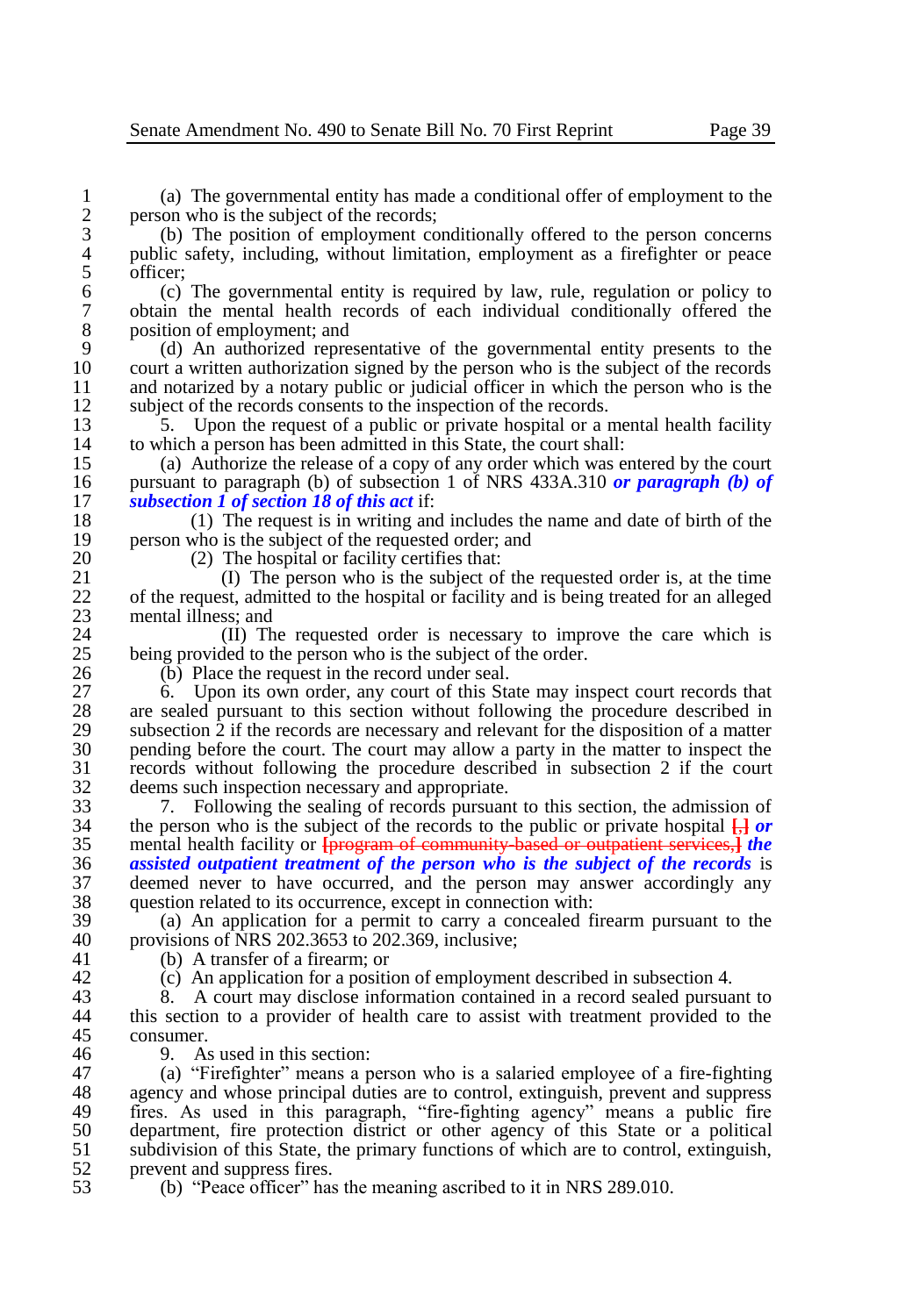1 (c) "Provider of health care" has the meaning ascribed to it in NRS 629.031.

2 (d) "Seal" means placing records in a separate file or other repository not 3 accessible to the general public.<br>4 **Sec. 57.** NRS 433A.750 is

**Sec. 57.** NRS 433Å.750 is hereby amended to read as follows:<br>5 433A.750 1. A person who:

5 433A.750 1. A person who:<br>6 (a) Without probable cause for 6 (a) Without probable cause for believing a person is a person in a mental health 7 crisis causes or conspires with or assists another to cause the involuntary court-8 ordered admission of the person under this chapter; or 9 (b) Causes or conspires with or assists another to

9 (b) Causes or conspires with or assists another to cause the denial to any person 10 of any right accorded to the person under this chapter,<br>11  $\rightarrow$  is quilty of a category D felony and shall be m

11  $\rightarrow$  is guilty of a category D felony and shall be punished as provided in NRS<br>12 193.130

12 193.130.<br>13 2. 1 13 2. Unless a greater penalty is provided in subsection 1, a person who 14 knowingly and willfully violates any provision of this chapter regarding the 14 knowingly and willfully violates any provision of this chapter regarding the admission of a person to, or discharge of a person from, a public or private mental 15 admission of a person to, or discharge of a person from, a public or private mental 16 health facility or  $\overline{a}$  program of community based or outpatient services the 16 health facility or  $\frac{1}{2}$  **For the Exercise Exercise for constant of** *commencement or termination of assisted outpatient treatment is suilty of a gross* 17 *commencement or termination of assisted outpatient treatment* is guilty of a gross 18 misdemeanor.<br>19 3. A per

19 3. A person who, without probable cause for believing another person is a<br>20 between in a mental health crisis, executes a petition, application or certificate 20 person in a mental health crisis, executes a petition, application or certificate 21 pursuant to this chapter, by which the person secures or attempts to secure the apprehension, hospitalization, detention, admission or restraint of the person 22 apprehension, hospitalization, detention, admission or restraint of the person alleged to be a person in a mental health crisis or any physician, psychiatrist. 23 alleged to be a person in a mental health crisis, or any physician, psychiatrist, 24 **Hiermings** psychologist, advanced practice registered nurse or other person 24 **[licensed]** psychologist, advanced practice registered nurse or other person contesting professionally qualified in the field of psychiatric mental health who knowingly 25 professionally qualified in the field of psychiatric mental health who knowingly<br>26 makes any false certificate or application pursuant to this chapter as to the mental 26 makes any false certificate or application pursuant to this chapter as to the mental 27 condition of any person is guilty of a category D felony and shall be punished as 27 condition of any person is guilty of a category D felony and shall be punished as 28 provided in NRS 193.130.

29 **Sec. 58.** NRS 3.0105 is hereby amended to read as follows:

30 3.0105 1. There is hereby established, in each judicial district that includes a 31 county whose population is 100,000 or more, a family court as a division of the 32 district court.<br>33 2. If the

33 2. If the caseload of the family court so requires, the Chief Judge may assign<br>34 one or more district judges of the judicial district to act temporarily as judges of the 34 one or more district judges of the judicial district to act temporarily as judges of the family court.

36 3. If for any reason a judge of the family court is unable to act, any other 37 district judge of the judicial district may be assigned as provided in subsection 2 to 38 act temporarily as judge of the family court.<br>39 4 A district judge assigned to the fan

39 4. A district judge assigned to the family court pursuant to subsection 2 or 3<br>40 for a period of 90 or more days, except for a district judge or hearing master 40 for a period of 90 or more days, except for a district judge or hearing master 41 assigned to hear proceedings brought pursuant to NRS 433A.200 to 433A.330. assigned to hear proceedings brought pursuant to NRS 433A.200 to 433A.330, 42 inclusive, *or sections 11 to 21*, *inclusive*, *of this act* must attend the instruction required pursuant to subsection 1 of NRS 3.028. District judges must not be 43 required pursuant to subsection 1 of NRS 3.028. District judges must not be assigned to the family court pursuant to subsections 2 and 3 on a rotating basis. assigned to the family court pursuant to subsections 2 and 3 on a rotating basis.

45 **Sec. 59.** NRS 3.223 is hereby amended to read as follows:<br>46 3.223 1. Except if the child involved is subject to the

46 3.223 1. Except if the child involved is subject to the jurisdiction of an 47 Indian tribe pursuant to the Indian Child Welfare Act of 1978, 25 U.S.C. 88 1901 et 47 Indian tribe pursuant to the Indian Child Welfare Act of 1978, 25 U.S.C. §§ 1901 et 48 seq., in each judicial district in which it is established, the family court has original. 48 seq., in each judicial district in which it is established, the family court has original,  $\frac{49}{100}$  exclusive invisible in any proceeding: 49 exclusive jurisdiction in any proceeding:<br>50 (a) Brought pursuant to title 5 of NI

50 (a) Brought pursuant to title 5 of NRS or chapter 31A, 123, 125, 125A, 125B, 51 125C, 126, 127, 128, 129, 130, 159A, 425 or 432B of NRS, except to the extent 51 125C, 126, 127, 128, 129, 130, 159A, 425 or 432B of NRS, except to the extent  $\frac{52}{100}$  that a specific statute authorizes the use of any other judicial or administrative 52 that a specific statute authorizes the use of any other judicial or administrative procedure to facilitate the collection of an obligation for support. 53 procedure to facilitate the collection of an obligation for support.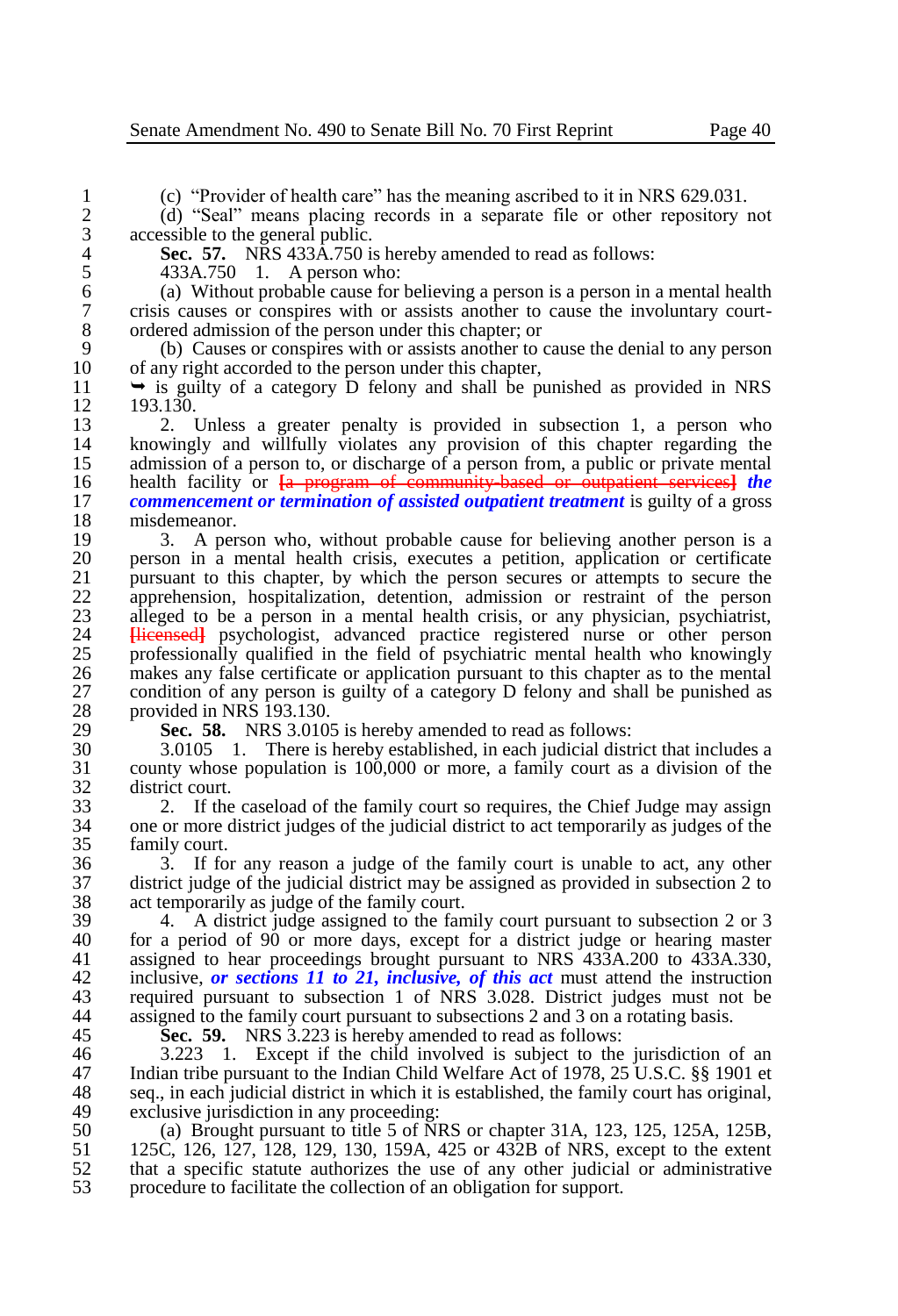1 (b) Brought pursuant to NRS 442.255 and 442.2555 to request the court to issue an order authorizing an abortion. 2 issue an order authorizing an abortion.<br>3 (c) For judicial approval of the ma

3 (c) For judicial approval of the marriage of a minor.<br>4 (d) Otherwise within the jurisdiction of the juvenile

4 (d) Otherwise within the jurisdiction of the juvenile court.<br>5 (e) To establish the date of birth, place of birth or parentage

5 (e) To establish the date of birth, place of birth or parentage of a minor.

6 (f) To change the name of a minor.<br>  $\begin{pmatrix} 7 \\ 1 \end{pmatrix}$  (g) For a judicial declaration of the

7 (g) For a judicial declaration of the sanity of a minor.

8 (h) To approve the withholding or withdrawal of life-sustaining procedures 9 from a person as authorized by law.<br>10 (i) Brought pursuant to NRS

10 (i) Brought pursuant to NRS 433A.200 to 433A.330, inclusive, for an 11 involuntary court-ordered admission to a mental health facility.<br>12 (i) **Brought pursuant to sections 11 to 21, inclusive, of i** 

12 (j) *Brought pursuant to sections 11 to 21, inclusive, of this act to require a*  13 *person to receive assisted outpatient treatment.*

14 *(k)* Brought pursuant to NRS 441A.510 to 441A.720, inclusive, for an involuntary court-ordered isolation or quarantine. 15 involuntary court-ordered isolation or quarantine.<br>16 2. The family court, where established and

16 2. The family court, where established and, except as otherwise provided in paragraph (m) of subsection 1 of NRS 4.370, the justice court have concurrent 17 paragraph (m) of subsection 1 of NRS 4.370, the justice court have concurrent 18 iurisdiction over actions for the issuance of a temporary or extended order for 18 jurisdiction over actions for the issuance of a temporary or extended order for 19 protection against domestic violence.<br>20 3 The family court, where esta

20 3. The family court, where established, and the district court have concurrent 21 iurisdiction over any action for damages brought pursuant to NRS 41.134 by a 21 iurisdiction over any action for damages brought pursuant to NRS 41.134 by a<br>22 interson who suffered injury as the proximate result of an act that constitutes 22 person who suffered injury as the proximate result of an act that constitutes domestic violence. 23 domestic violence.<br>24 **Sec. 60.** NR:

24 **Sec. 60.** NRS 178.460 is hereby amended to read as follows:<br>25 178.460 1. If requested by the district attorney or counsel for

25 178.460 1. If requested by the district attorney or counsel for the defendant 26 within 10 days after the report by the Administrator or the Administrator's designee 26 within 10 days after the report by the Administrator or the Administrator's designee<br>27 is sent to them, the judge shall hold a hearing within 10 days after the request at 27 is sent to them, the judge shall hold a hearing within 10 days after the request at which the district attorney and the defense counsel may examine the members of 28 which the district attorney and the defense counsel may examine the members of the treatment team on their report. 29 the treatment team on their report.<br>30  $\frac{2}{\pi}$  If the judge orders the

30 2. If the judge orders the appointment of a licensed psychiatrist or 31 psychologist who is not employed by the Division to perform an additional 32 evaluation and report concerning the defendant, the cost of the additional evaluation<br>33 and report is a charge against the county. 33 and report is a charge against the county.<br>34 3. Within 10 days after the hearing

34 3. Within 10 days after the hearing or 10 days after the report is sent, if no 35 hearing is requested, the judge shall make and enter a finding of competence or 36 incompetence, and if the judge finds the defendant to be incompetent:<br>37 (a) Whether there is substantial probability that the defendan

37 (a) Whether there is substantial probability that the defendant can receive 38 treatment to competency and will attain competency to stand trial or receive 39 pronouncement of judgment in the foreseeable future; and 40 (b) Whether the defendant is at that time a danger to

40 (b) Whether the defendant is at that time a danger to himself or herself or to society. society.

42 4. If the judge finds the defendant:<br>43 (a) Competent, the judge shall, wi

43 (a) Competent, the judge shall, within 10 days, forward the finding to the 44 prosecuting attorney and counsel for the defendant. Upon receipt thereof, the prosecuting attorney and counsel for the defendant. Upon receipt thereof, the 45 prosecuting attorney shall notify the sheriff of the county or chief of police of the city that the defendant has been found competent and prearrange with the facility 46 city that the defendant has been found competent and prearrange with the facility<br>47 for the return of the defendant to that county or city for trial upon the offense there 47 for the return of the defendant to that county or city for trial upon the offense there<br>48 charged or the pronouncement of judgment, as the case may be. 48 charged or the pronouncement of judgment, as the case may be.<br>49 (b) Incompetent, but there is a substantial probability that

49 (b) Incompetent, but there is a substantial probability that the defendant can<br>50 receive treatment to connectency and will attain connectency to stand trial or receive 50 receive treatment to competency and will attain competency to stand trial or receive<br>51 ropus pronouncement of judgment in the foreseeable future and finds that the defendant is 51 pronouncement of judgment in the foreseeable future and finds that the defendant is<br>52 dangerous to himself or herself or to society, the judge shall recommit the 52 dangerous to himself or herself or to society, the judge shall recommit the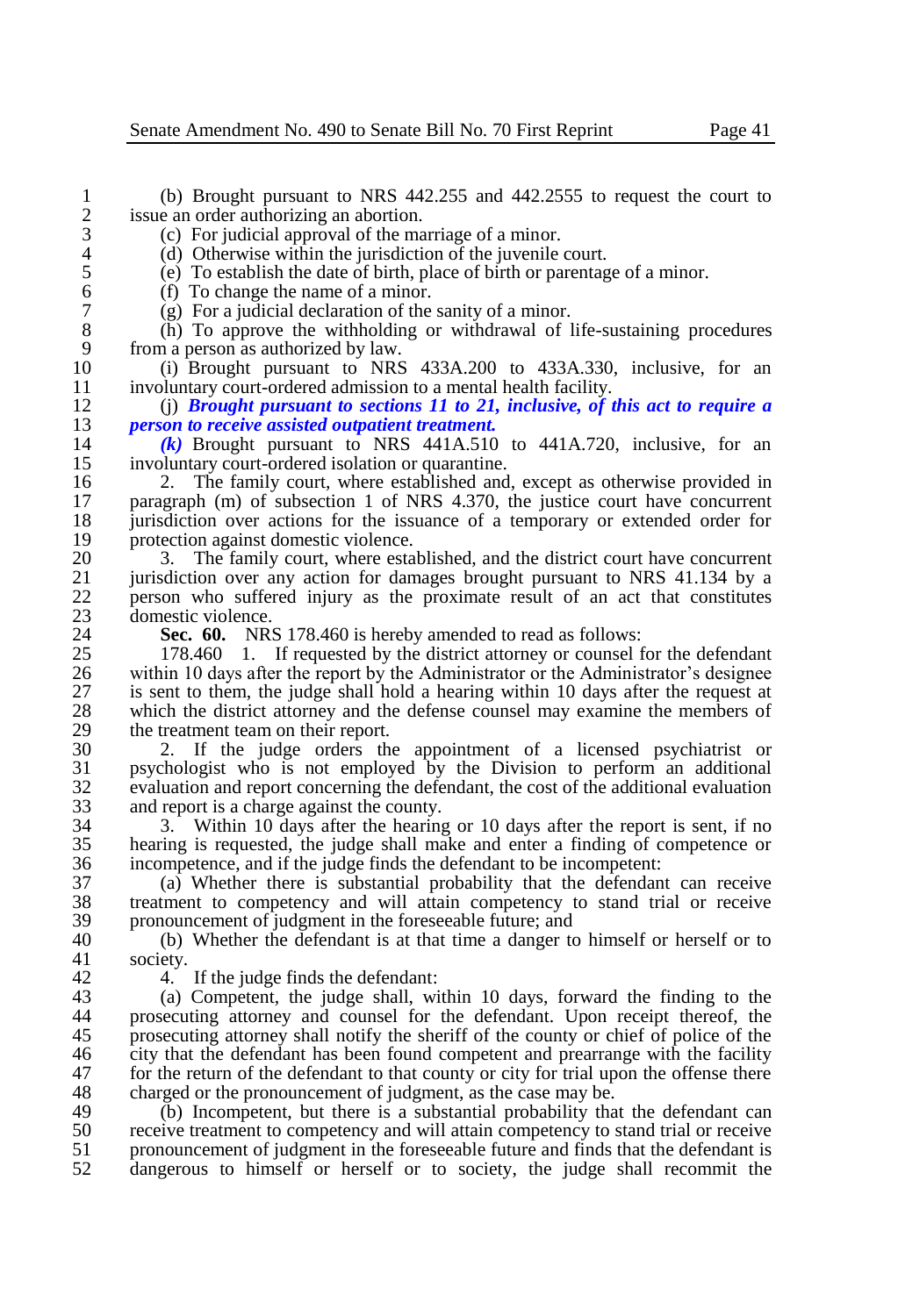1 defendant and may order the involuntary administration of medication for the purpose of treatment to competency. 2 purpose of treatment to competency.<br>3 (c) Incompetent, but there is a

3 (c) Incompetent, but there is a substantial probability that the defendant can receive treatment to competency and will attain competency to stand trial or receive 4 receive treatment to competency and will attain competency to stand trial or receive<br>5 ronouncement of judgment in the foreseeable future and finds that the defendant is 5 pronouncement of judgment in the foreseeable future and finds that the defendant is<br>6 not dangerous to himself or herself or to society, the judge shall order that the 6 obtainery host to himself or herself or to society, the judge shall order that the defendant remain an outpatient or be transferred to the status of an outpatient under 7 defendant remain an outpatient or be transferred to the status of an outpatient under<br>8 the provisions of NRS 178.425. 8 the provisions of NRS  $178.425$ .<br>9 (d) Incompetent, with no si

9 (d) Incompetent, with no substantial probability of attaining competency in the foreseeable future, the judge shall order the defendant released from custody or, if 10 foreseeable future, the judge shall order the defendant released from custody or, if<br>11 fhe defendant is an outpatient, released from any obligations as an outpatient if 11 the defendant is an outpatient, released from any obligations as an outpatient if,<br>12 within 10 judicial days, the prosecuting attorney has not filed a motion pursuant to 12 within 10 judicial days, the prosecuting attorney has not filed a motion pursuant to<br>13 NRS 178.461 or if, within 10 judicial days, a petition is not filed the committed for 13 NRS 178.461 or if, within 10 judicial days, a petition is not filed **[**to commit**]** *for*  14 *the involuntary court-ordered admission of the person to a mental health facility* pursuant to NRS 433A.200. After the initial 10 judicial days, the person may 15 pursuant to NRS 433A.200. After the initial 10 judicial days, the person may<br>16 remain an outpatient or in custody under the provisions of this chapter only as long 16 16 16 16 16 remain an outpatient or in custody under the provisions of this chapter only as long<br>17 16 16 16 17 16 17 16 17 16 17 16 17 16 17 16 17 16 17 16 17 16 17 16 17 16 17 16 17 16 17 16 17 16 17 16 17 as the motion or petition is pending unless the person is committed to the custody 18 of the Administrator pursuant to NRS 178.461 or involuntarily **[committed]**<br>19 *admitted to a mental health facility* pursuant to chapter 433A of NRS. 19 *admitted to a mental health facility* pursuant to chapter 433A of NRS.<br>20 <sup>5</sup> Except as otherwise provided in subsections 4 and 7 of NRS.

20 5. Except as otherwise provided in subsections 4 and 7 of NRS 178.461, no<br>21 person who is committed under the provisions of this chapter may be held in the 21 person who is committed under the provisions of this chapter may be held in the custody of the Administrator or the Administrator's designee longer than the 22 custody of the Administrator or the Administrator's designee longer than the 23 longest period of incarceration provided for the crime or crimes with which the person is charged or 10 years, whichever period is shorter. Upon expiration of the 24 person is charged or 10 years, whichever period is shorter. Upon expiration of the applicable period provided in this section, subsection 4 or 7 of NRS 178.461 or 25 applicable period provided in this section, subsection 4 or  $\overline{7}$  of NRS 178.461 or 26 subsection 4 of NRS 178.463, the person must be returned to the committing court 26 subsection 4 of NRS 178.463, the person must be returned to the committing court 27 for a determination as to whether or not involuntary commitment pursuant to 27 for a determination as to whether or not involuntary commitment pursuant to chapter 433A of NRS is required. 28 chapter 433A of NRS is required.<br>29 **Sec. 61.** NRS 179A 163 is 1

29 **Sec. 61.** NRS 179A.163 is hereby amended to read as follows:<br>30 179A.163 1. Upon receiving a record transmitted purs

30 179A.163 1. Upon receiving a record transmitted pursuant to NRS<br>31 159.0593, 174.035, 175.533, 175.539, 178.425 or 433A.310  $\overline{H}$  or section 18 of this 31 159.0593, 174.035, 175.533, 175.539, 178.425 or 433A.310 **[**,**]** *or section 18 of this*  32 *act*, the Central Repository:<br>33 (a) Shall take reasonable

33 (a) Shall take reasonable steps to ensure that the information reported in the 34 record is included in each appropriate database of the National Instant Criminal Background Check System; and

36 (b) May take reasonable steps to ensure that the information reported in the 37 record is included in each appropriate database of the National Crime Information 38 Center.<br>39 2

39 2. Except as otherwise provided in subsection 3, if the Central Repository 40 receives a record described in subsection 1, the person who is the subject of the record may netition the court for an order declaring that: record may petition the court for an order declaring that:

42 (a) The basis for the adjudication reported in the record no longer exists;<br>43 (b) The adjudication reported in the record is deemed not to have occur

43 (b) The adjudication reported in the record is deemed not to have occurred for purposes of 18 U.S.C.  $\frac{8}{222}$ (d)(4) and (g)(4) and NRS 202.360; and purposes of 18 U.S.C. § 922(d)(4) and (g)(4) and NRS 202.360; and

45 (c) The information reported in the record must be removed from the National 46 Instant Criminal Background Check System and the National Crime Information 46 Instant Criminal Background Check System and the National Crime Information 47 Center.<br>48 3.

48 3. To the extent authorized by federal law, if the record concerning the pertitioner was transmitted to the Central Repository pursuant to NRS 159.0593. 49 petitioner was transmitted to the Central Repository pursuant to NRS 159.0593,<br>50 174.035, 175.533, 175.539, 178.425 or 433A.310  $\overline{H}$  or section 18 of this act, the 50 174.035, 175.533, 175.539, 178.425 or 433A.310 **[**,**]** *or section 18 of this act,* the 51 petitioner may not file a petition pursuant to subsection 2 until 3 years after the date<br>52 of the order transmitting the record to the Central Repository. 52 of the order transmitting the record to the Central Repository.<br>53 4. A petition filed pursuant to subsection 2 must be:

4. A petition filed pursuant to subsection 2 must be: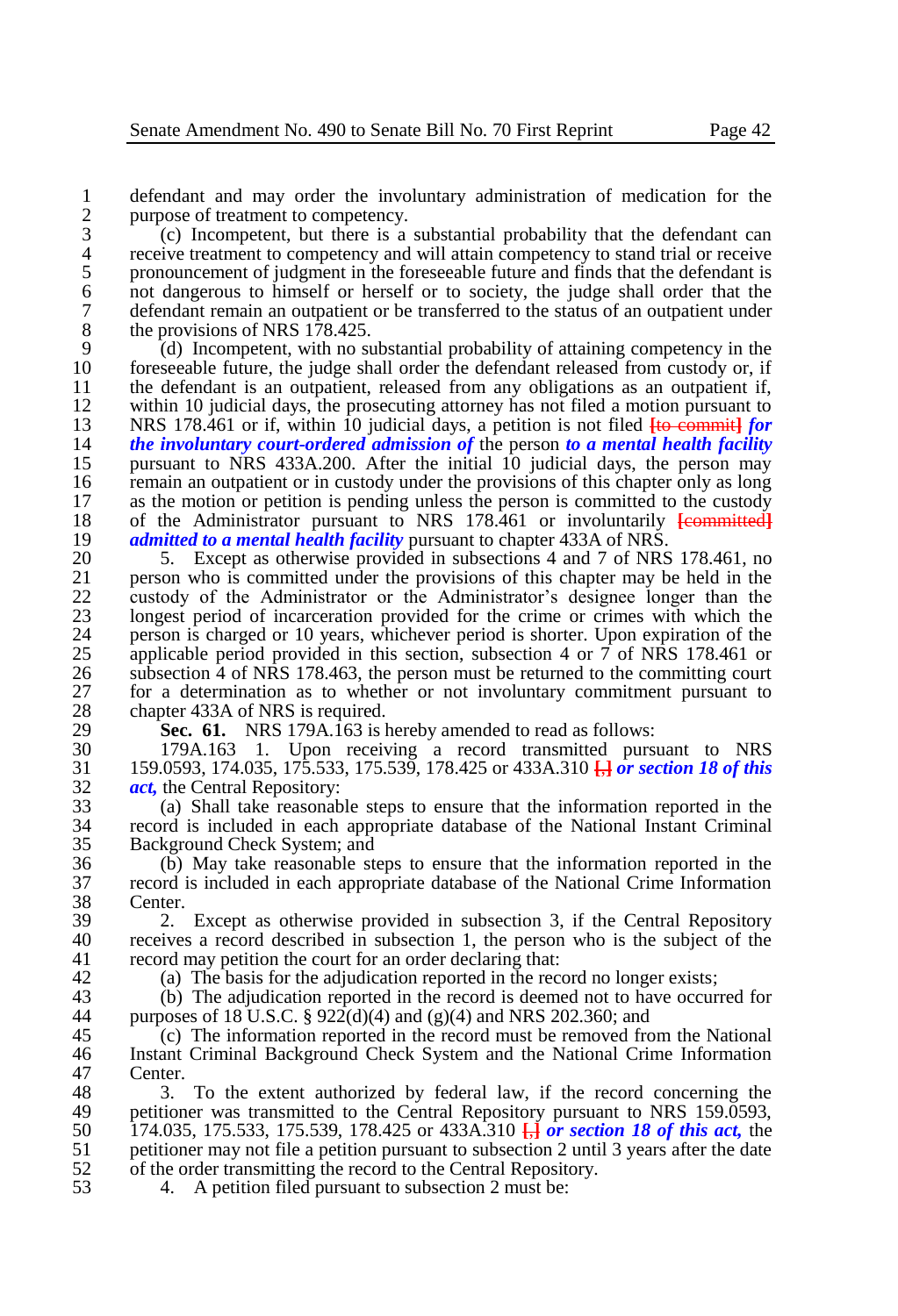4 (b) Served upon the district attorney for the county in which the court 5 described in paragraph (a) is located. 5 described in paragraph (a) is located.<br>6 5. The Nevada Rules of Civil I

6 5. The Nevada Rules of Civil Procedure govern all proceedings concerning a 7 petition filed pursuant to subsection 2.<br>8 6. The court shall grant the

8 6. The court shall grant the petition and issue the order described in subsection 2 if the court finds that the petitioner has established that: 9 subsection 2 if the court finds that the petitioner has established that:<br>10 (a) The basis for the adjudication or finding made pursuant to 1

10 (a) The basis for the adjudication or finding made pursuant to NRS 159.0593,<br>11 174.035, 175.533, 175.539, 178.425 or 433A.310 or section 18 of this act 11 174.035, 175.533, 175.539, 178.425 or 433A.310 *or section 18 of this act*  12 concerning the petitioner no longer exists;<br>13 (b) The petitioner's record and repu

13 (b) The petitioner's record and reputation indicate that the petitioner is not 14 likely to act in a manner dangerous to public safety; and 15 (c) Granting the relief requested by the petitioner

15 (c) Granting the relief requested by the petitioner pursuant to subsection 2 is 16 not contrary to the public interest.<br>17 17 Except as otherwise pro-

17 17 17 7. Except as otherwise provided in this subsection, the petitioner must establish the provisions of subsection 6 by a preponderance of the evidence. If the 18 establish the provisions of subsection 6 by a preponderance of the evidence. If the adjudication or finding concerning the petitioner was made pursuant to NRS 19 adjudication or finding concerning the petitioner was made pursuant to NRS<br>20 159.0593 or 433A.310, the petitioner must establish the provisions of subsection 6 20 159.0593 or 433A.310, the petitioner must establish the provisions of subsection 6<br>21 by clear and convincing evidence. 21 by clear and convincing evidence.<br>22 8. The court, upon entering

22 8. The court, upon entering an order pursuant to this section, shall cause, on a<br>23 form prescribed by the Department of Public Safety, a record of the order to be 23 form prescribed by the Department of Public Safety, a record of the order to be transmitted to the Central Repository. 24 transmitted to the Central Repository.<br>25 9 Within 5 business days after

25 9. Within 5 business days after receiving a record of an order transmitted 26 pursuant to subsection 8, the Central Repository shall take reasonable steps to 26 pursuant to subsection 8, the Central Repository shall take reasonable steps to ensure that information concerning the adjudication or finding made pursuant to 27 ensure that information concerning the adjudication or finding made pursuant to<br>28 NRS 159.0593, 174.035, 175.533, 175.539, 178.425 or 433A.310 or section 18 of 28 NRS 159.0593, 174.035, 175.533, 175.539, 178.425 or 433A.310 *or section 18 of*  29 *this act* is removed from the National Instant Criminal Background Check System<br>30 and the National Crime Information Center, if applicable. 30 and the National Crime Information Center, if applicable.<br>31 10. If the Central Repository fails to remove

 10. If the Central Repository fails to remove a record as provided in subsection 9, the petitioner may bring an action to compel the removal of the record. If the petitioner prevails in the action, the court may award the petitioner 34 reasonable attorney's fees and costs incurred in bringing the action.<br>35 11. If a petition brought pursuant to subsection 2 is denied, the

11. If a petition brought pursuant to subsection  $2$  is denied, the person who is 36 the subject of the record may petition for a rehearing not sooner than 2 years after the date of the denial of the petition. 37 the date of the denial of the petition.<br>38 **Sec. 62.** NRS 179A.165 is her

38 **Sec. 62.** NRS 179A.165 is hereby amended to read as follows:

39 179A.165 1. Any record described in NRS 179A.163 is confidential and is 40 not a public book or record within the meaning of NRS 239.010. A person may not 41 use the record for any purpose other than for a purpose related to criminal justice. use the record for any purpose other than for a purpose related to criminal justice, 42 including, without limitation, inclusion in the appropriate database of the National 43 Instant Criminal Background Check System and the National Crime Information 43 Instant Criminal Background Check System and the National Crime Information Center, if applicable. The Central Repository may disclose the record to any agency 45 of criminal justice.<br>46 2. If a person

46 2. If a person or governmental entity is required to transmit, report or take any<br>47 other action concerning a record pursuant to NRS 159.0593, 174.035, 175.533. 47 other action concerning a record pursuant to NRS 159.0593, 174.035, 175.533, 188 175.539, 178.425, 179A.163 or 433A.310  $\overline{H}$  or section 18 of this act, no action for 48 175.539, 178.425, 179A.163 or 433A.310 **[**,**]** *or section 18 of this act,* no action for 49 damages may be brought against the person or governmental entity for:<br>50 (a) Transmitting or reporting the record or taking any other req

50 (a) Transmitting or reporting the record or taking any other required action 51 concerning the record;<br>52 (b) Failing to trans

52 (b) Failing to transmit or report the record or failing to take any other required action concerning the record: action concerning the record;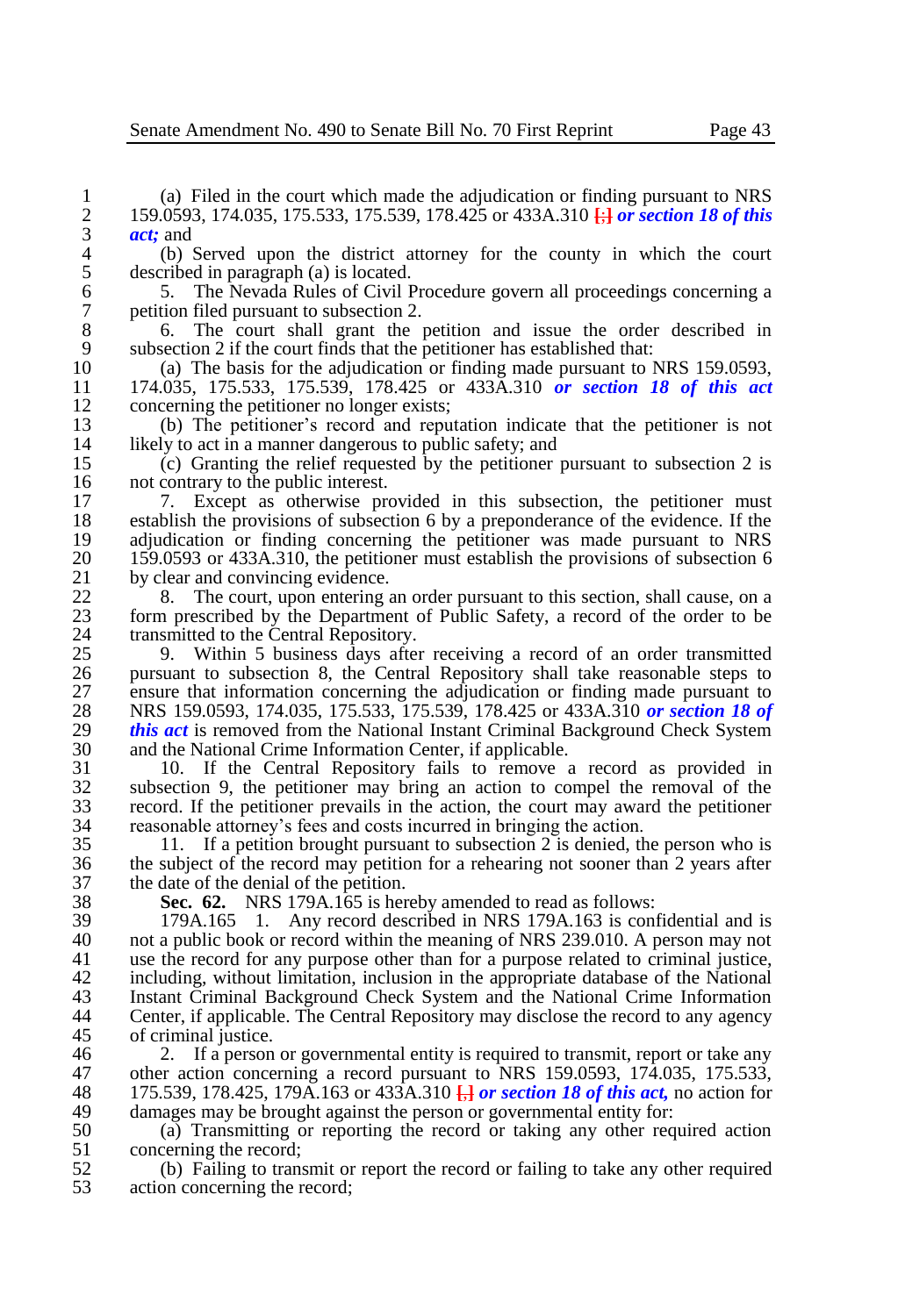1 (c) Delaying the transmission or reporting of the record or delaying in taking any other required action concerning the record: or 2 any other required action concerning the record; or  $\beta$  (d) Transmitting or reporting an inaccurate or

3 (d) Transmitting or reporting an inaccurate or incomplete version of the record 4 or taking any other required action concerning an inaccurate or incomplete version 4 or taking any other required action concerning an inaccurate or incomplete version of the record. 5 of the record.<br>6 Sec. 63.

6 **Sec. 63.** NRS 179A.167 is hereby amended to read as follows:

7 179A.167 1. The Central Repository shall permit a person who is or 8 believes he or she may be the subject of information relating to records of mental<br>9 health held by the Central Repository to inspect and correct any information 9 health held by the Central Repository to inspect and correct any information 10 contained in such records.<br>11 2. The Central Res

11 2. The Central Repository shall adopt regulations and make available<br>12 necessary forms to permit inspection, review and correction of information relating 12 necessary forms to permit inspection, review and correction of information relating<br>13 to records of mental health by those persons who are the subjects thereof. The 13 to records of mental health by those persons who are the subjects thereof. The regulations must specify: 14 regulations must specify:<br>15 (a) The requirements

15 (a) The requirements for proper identification of the persons seeking access to 16 the records; and<br>17 (b) The reas

17 (b) The reasonable charges or fees, if any, for inspecting records.<br>18 3. The Director of the Department shall adopt regulations governed.

18 3. The Director of the Department shall adopt regulations governing:<br>19 (a) All challenges to the accuracy or sufficiency of information or re

19 (a) All challenges to the accuracy or sufficiency of information or records of 20 mental health by the person who is the subject of the allegedly inaccurate or 20 mental health by the person who is the subject of the allegedly inaccurate or 21 insufficient record;<br>22 (b) The correct

22 (b) The correction of any information relating to records of mental health 23 found by the Director to be inaccurate, insufficient or incomplete in any material 23 found by the Director to be inaccurate, insufficient or incomplete in any material 24 respect;<br>25  $(c)$ 

25 (c) The dissemination of corrected information to those persons or agencies 26 which have previously received inaccurate or incomplete information; and 27 (d) A reasonable time limit within which inaccurate or insufficient in

27 (d) A reasonable time limit within which inaccurate or insufficient information<br>28 relating to records of mental health must be corrected and the corrected information 28 relating to records of mental health must be corrected and the corrected information 29 disseminated.<br>30 4 As us

30 4. As used in this section, "information relating to records of mental health" 31 means information contained in a record:<br>32 (a) Transmitted to the Central Repos

32 (a) Transmitted to the Central Repository pursuant to NRS 159.0593, 174.035, 175.533, 175.539, 178.425 or 433A.310  $\overline{4}$  or section 18 of this act: or 33 175.533, 175.539, 178.425 or 433A.310 **[**;**]** *or section 18 of this act;* or

34 (b) Transmitted to the National Instant Criminal Background Check System or the National Crime Information Center pursuant to NRS 179A.163.

36 **Sec. 64.** NRS 388.253 is hereby amended to read as follows:

37 388.253 1. The Department shall, with assistance from other state agencies, 38 including, without limitation, the Division of Emergency Management, the 139 Investigation Division and the Nevada Highway Patrol Division of the Department 39 Investigation Division, and the Nevada Highway Patrol Division of the Department 40 of Public Safety, develop a model plan for the management of:<br>41 (a) A suicide: or

(a) A suicide; or

42 (b) A crisis or emergency that involves a public school or a private school and that requires immediate action. 43 that requires immediate action.<br>44 2 The model plan must in

2. The model plan must include, without limitation, a procedure for:

45 (a) In response to a crisis or emergency:<br>46 (1) Coordinating the resources of lo 46 (1) Coordinating the resources of local, state and federal agencies, officers and employees as appropriate: 47 and employees, as appropriate;<br>48 (2) Accounting for all

48 (2) Accounting for all persons within a school;<br>49 (3) Assisting persons within a school in a scho

49 (3) Assisting persons within a school in a school district, a charter school 50 or a private school to communicate with each other: 50 or a private school to communicate with each other;<br>51 (4) Assisting persons within a school in a

51 (4) Assisting persons within a school in a school district, a charter school 52 or a private school to communicate with persons located outside the school, including, without limitation, relatives of pupils and relatives of employees of such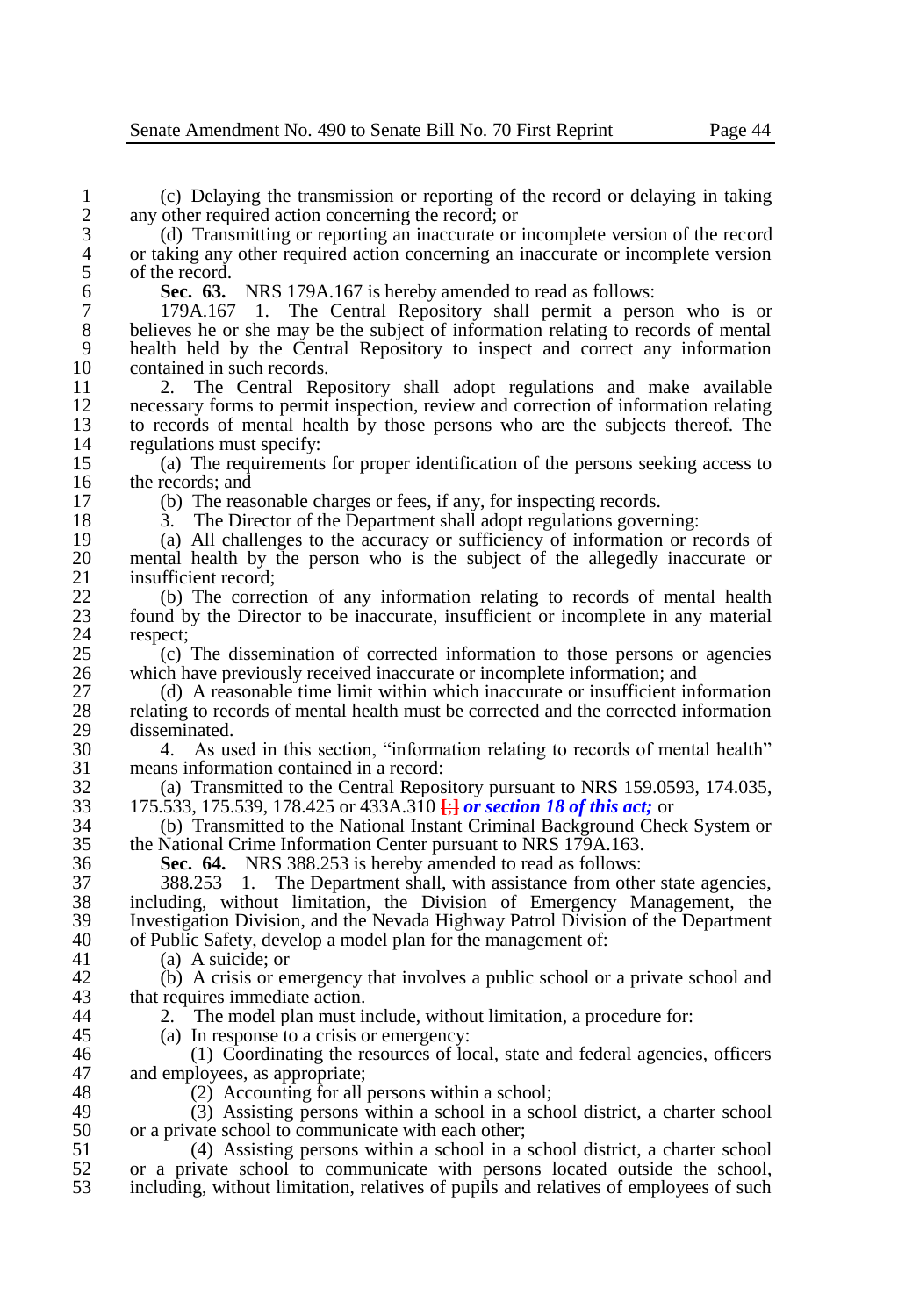1 a school, the news media and persons from local, state or federal agencies that are responding to a crisis or an emergency: 2 responding to a crisis or an emergency;<br>3 (5) Assisting pupils of a school 3 (5) Assisting pupils of a school in the school district, a charter school or a 4 private school, employees of such a school and relatives of such pupils and employees to move safely within and away from the school, including, without 5 employees to move safely within and away from the school, including, without 6 limitation, a procedure for evacuating the school and a procedure for securing the 6 limitation, a procedure for evacuating the school and a procedure for securing the 7 school; 8 (6) Reunifying a pupil with his or her parent or legal guardian;<br>9 (7) Providing any necessary medical assistance: 9 (7) Providing any necessary medical assistance;<br>10 (8) Recovering from a crisis or emergency: 10 (8) Recovering from a crisis or emergency;<br>11 (9) Carrying out a lockdown at a school: 11 (9) Carrying out a lockdown at a school;<br>12 (10) Providing shelter in specific areas of 12 (10) Providing shelter in specific areas of a school; and<br>13 (11) Providing disaster behavioral health related to a c 13 (11) Providing disaster behavioral health related to a crisis, emergency or  $\begin{array}{cc} 14 & \text{suicide;} \\ 15 & \text{(b)} \end{array}$ 15 (b) Providing specific information relating to managing a crisis or emergency  $16$  that is a result of:<br>17 (1) An in 17 (1) An incident involving hazardous materials;<br>18 (2) An incident involving mass casualties: 18 (2) An incident involving mass casualties;<br>19 (3) An incident involving an active shoote 19 (3) An incident involving an active shooter;<br>20 (4) An incident involving a fire, explosion of 20 (4) An incident involving a fire, explosion or other similar situation;<br>21 (5) An outbreak of disease: 21 (5) An outbreak of disease;<br>22 (6) Any threat or hazard i 22  $(6)$  Any threat or hazard identified in the hazard mitigation plan of the 23 county in which the school district is located if such a plan exists: or 23 county in which the school district is located, if such a plan exists; or  $(7)$  Any other situation, threat or hazard deemed appropriate: 24 (7) Any other situation, threat or hazard deemed appropriate;<br>25 (c) Providing pupils and staff at a school that has experience 25 (c) Providing pupils and staff at a school that has experienced a crisis or 26 emergency with access to counseling and other resources to assist in recovering from the crisis or emergency: 27 from the crisis or emergency;<br>28 (d) Evacuating pupils and 28 (d) Evacuating pupils and employees of a charter school to a designated space<br>29 within an identified public middle school, junior high school or high school in a 29 within an identified public middle school, junior high school or high school in a<br>30 school district that is separate from the general population of the school and large 30 school district that is separate from the general population of the school and large<br>31 enough to accommodate the charter school, and such a space may include, without 31 enough to accommodate the charter school, and such a space may include, without 32 limitation, a gymnasium or multipurpose room of the public school;<br>33 (e) Selecting an assessment tool which assists in responding to 33 (e) Selecting an assessment tool which assists in responding to a threat against 34 the school by a pupil or pupils;<br>35 (f) On an annual basis, pr 35 (f) On an annual basis, providing drills to instruct pupils in the appropriate 36 procedures to be followed in response to a crisis or an emergency. Such drills must 37 occur: 38 (1) At different times during normal school hours; and<br>39 (2) In cooperation with other state agencies, pursuant to 39 (2) In cooperation with other state agencies, pursuant to this section.<br>40 (9) Responding to a suicide or attempted suicide to mitigate the effects 40 (g) Responding to a suicide or attempted suicide to mitigate the effects of the suicide or attempted suicide on pupils and staff at the school, including without suicide or attempted suicide on pupils and staff at the school, including, without 42 limitation, by making counseling and other appropriate resources to assist in recovering from the suicide or attempted suicide available to pupils and staff: 43 recovering from the suicide or attempted suicide available to pupils and staff;<br>44 (b) Providing counseling and other appropriate resources to pupils and 44 (h) Providing counseling and other appropriate resources to pupils and school<br>45 staff who have contemplated or attempted suicide: 45 staff who have contemplated or attempted suicide;<br>46 (i) Outreach to persons and organizations local 46 (i) Outreach to persons and organizations located in the community in which a<br>47 school that has had a suicide by a pupil, including without limitation, religious and

47 school that has had a suicide by a pupil, including, without limitation, religious and 48 other nonprofit organizations, that may be able to assist with the response to the 48 other nonprofit organizations, that may be able to assist with the response to the suicide: 49 suicide;<br>50 (i)

50 (j) Addressing the needs of pupils at a school that has experienced a crisis,<br>51 emergency or suicide who are at a high risk of suicide including without 51 emergency or suicide who are at a high risk of suicide, including, without 52 limitation pupils who are members of the groups described in subsection 3 of NRS 52 limitation, pupils who are members of the groups described in subsection 3 of NRS<br>53 388.256: and 53 388.256; and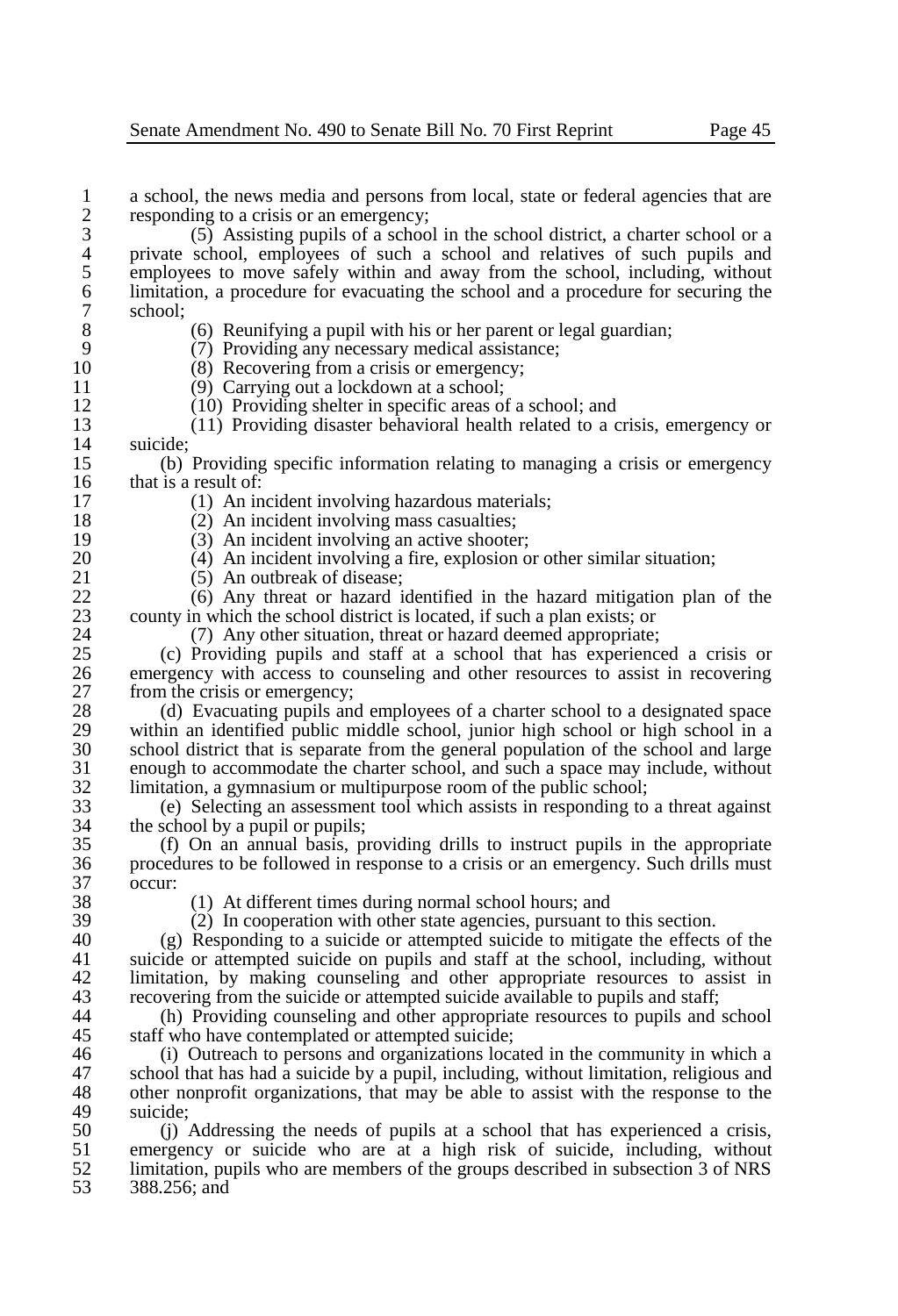1 (k) Responding to a pupil who is determined to be a person in mental health 2 crisis, as defined in NRS  $\frac{433A.0175}{438A.0175}$ , including, without limitation:<br>3 (1) Utilizing mobile mental health crisis response units,

3 (1) Utilizing mobile mental health crisis response units, where available, 4 before transporting the pupil to a public or private mental health facility pursuant to subparagraph (2): and 5 subparagraph  $(2)$ ; and  $(2)$  Transporti

 $\begin{bmatrix} 2 \end{bmatrix}$  Transporting the pupil to a public or private mental health facility or hospital for  $\frac{1}{2}$  health *placement on a mental health crisis hold* pursuant to NRS 7 hospital for **[**admission**]** *placement on a mental health crisis hold* pursuant to NRS 8 **[**433A.150.**]** *433A.160.*

9 3. In developing the model plan, the Department shall consider the plans<br>10 developed pursuant to NRS 388.243 and 394.1687 and updated pursuant to NRS 10 developed pursuant to NRS 388.243 and 394.1687 and updated pursuant to NRS  $11$  388.245 and 394.1688. 11 388.245 and 394.1688.<br>12 4 The Departmen

12 4. The Department shall require a school district to ensure that each public<br>13 school in the school district identified pursuant to paragraph (d) of subsection 2 is 13 school in the school district identified pursuant to paragraph (d) of subsection 2 is<br>14 prepared to allow a charter school to evacuate to the school when necessary in 14 prepared to allow a charter school to evacuate to the school when necessary in accordance with the procedure included in the model plan developed pursuant to 15 accordance with the procedure included in the model plan developed pursuant to subsection 1. A charter school shall hold harmless, indemnify and defend the school 16 subsection 1. A charter school shall hold harmless, indemnify and defend the school<br>17 district to which it evacuates during a crisis or an emergency against any claim or 17 district to which it evacuates during a crisis or an emergency against any claim or 18 liability arising from an act or omission by the school district or an employee or 18 liability arising from an act or omission by the school district or an employee or 19 officer of the school district.<br>20 5 The Department ma

20 5. The Department may disseminate to any appropriate local, state or federal agency, officer or employee, as the Department determines is necessary: 21 agency, officer or employee, as the Department determines is necessary:<br>22 (a) The model plan developed by the Department pursuant to subsect

22 (a) The model plan developed by the Department pursuant to subsection 1;<br>23 (b) A plan developed pursuant to NRS 388.243 or undated pursuant to 1

23 (b) A plan developed pursuant to NRS 388.243 or updated pursuant to NRS 24 388.245;<br>25 (c) A

25 (c) A plan developed pursuant to NRS 394.1687 or updated pursuant to NRS 26 394.1688; and<br>27 (d) A devi

27 (d) A deviation approved pursuant to NRS 388.251 or 394.1692.<br>28 6. The Department shall, at least once each year, review

28 6. The Department shall, at least once each year, review and update as appropriate the model plan developed pursuant to subsection 1. 29 appropriate the model plan developed pursuant to subsection 1.<br>30 **Sec. 65.** NRS 388.476 is hereby amended to read as follo

30 **Sec. 65.** NRS 388.476 is hereby amended to read as follows:

31 388.476 "Chemical restraint" means the administration of drugs *to a person*  $\frac{32}{33}$  for the specific and exclusive purpose of controlling an acute or episodic  $\frac{33}{33}$  **Lagernosized** behavior that places the person or others at a risk of harm when less 33 **[**aggressive**]** behavior *that places the person or others at a risk of harm* when *less restrictive* alternative intervention techniques have failed to limit or control the behavior. The term does not include the administration of drugs **Fon a regular basis**. 35 behavior. The term does not include the administration of drugs **[**on a regular basis, 36 as**]** prescribed by a physician, **[**to treat the symptoms of**]** *physician assistant or*  37 *advanced practice registered nurse as standard treatment for the* mental  $\frac{1}{1}$  *or* by obvisical *f*, emotional or behavioral disorders and for assisting a person in gaining 38 physical  $\frac{1}{k}$  emotional or behavioral disorders and for assisting a person in gaining  $\frac{1}{2}$  self-control over his or her impulses 1 condition of the nerson. <sup>39</sup> self-control over his or her impulses.] *condition of the person.*<br>40 Sec. 66. NRS 394 355 is hereby amended to read as follo

40 **Sec. 66.** NRS 394.355 is hereby amended to read as follows:

41 394.355 "Chemical restraint" means the administration of drugs *to a person* 42 for the specific and exclusive purpose of controlling an acute or episodic 43 **Following 14** Following that *Haces* the person or others at a risk of harm when less 43 **[**aggressive**]** behavior *that places the person or others at a risk of harm* when *less restrictive* alternative intervention techniques have failed to limit or control the 45 behavior. The term does not include the administration of drugs **[on a regular basis,** 46 as<sup>1</sup> prescribed by a physician. **Its treat the symptoms of** *physician assistant or* 46 as**]** prescribed by a physician, **[**to treat the symptoms of**]** *physician assistant or*  47 *advanced practice registered nurse as standard treatment for the mental*  $\frac{1}{1}$  *or physical <i>f*, emotional or behavioral disorders and for assisting a person in gaining 48 physical  $\hat{f}_r$  emotional or behavioral disorders and for assisting a person in gaining  $49$  self-control over his or her impulses **1** condition of the nerson. 49 self-control over his or her impulses.**]** *condition of the person.*

50 **Sec. 67.** NRS 449.0915 is hereby amended to read as follows:

51 449.0915 1. The Division may issue an endorsement as a crisis stabilization 52 center to the holder of a license to operate a psychiatric hospital that meets the requirements of this section.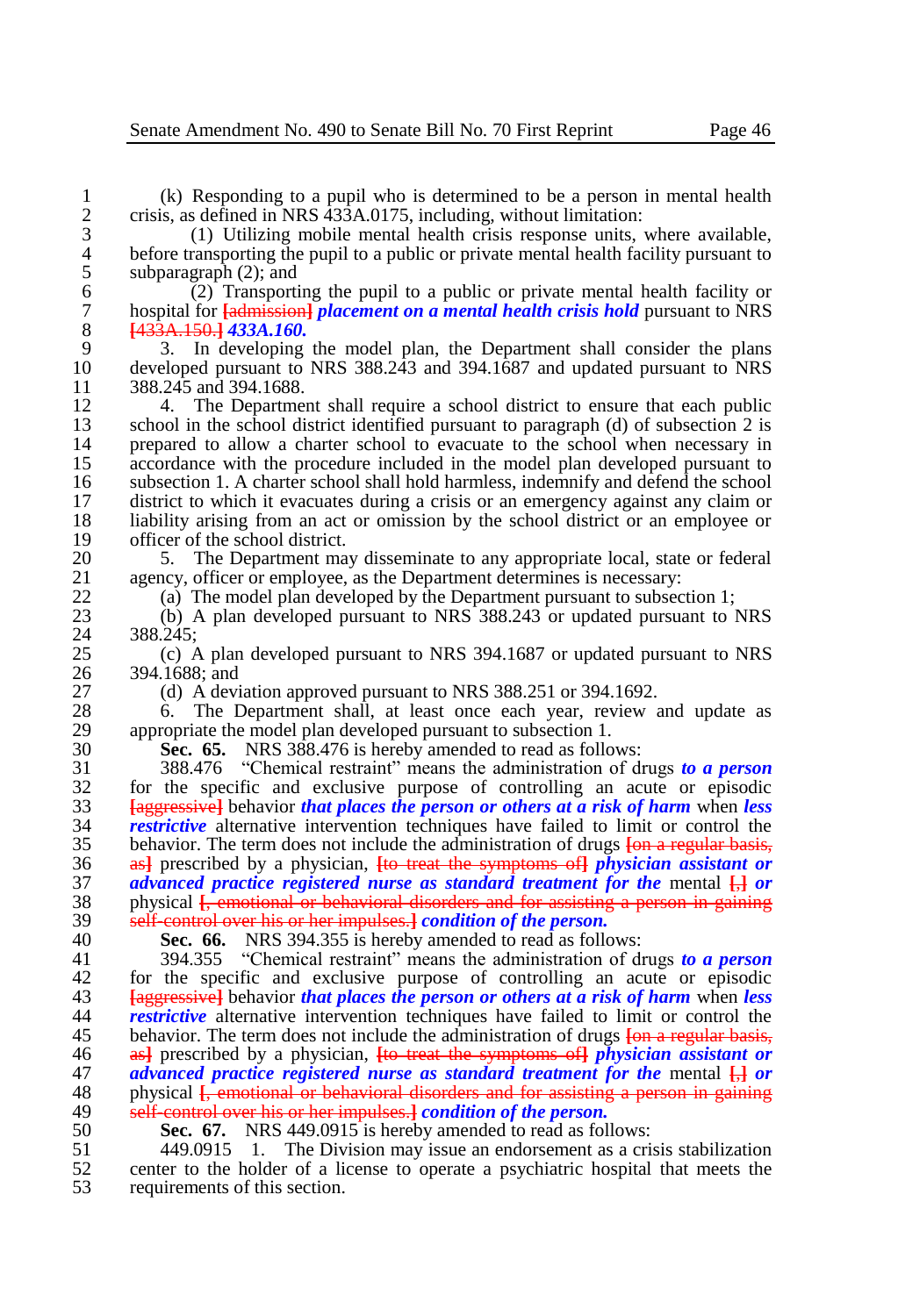2. A psychiatric hospital that wishes to obtain an endorsement as a crisis tabilization center must submit an application in the form prescribed by the 2 stabilization center must submit an application in the form prescribed by the 23 Division which must include, without limitation, proof that the applicant meets the 3 Division which must include, without limitation, proof that the applicant meets the 4 requirements of subsection 3.<br>5 3. An endorsement as a

5 3. An endorsement as a crisis stabilization center may only be issued if the psychiatric hospital to which the endorsement will apply: 6 psychiatric hospital to which the endorsement will apply:

7 (a) Does not exceed a capacity of 16 beds or constitute an institution for mental 8 diseases, as defined in 42 U.S.C.  $\frac{8}{5}$  1396d;<br>9 (b) Operates in accordance with

9 (b) Operates in accordance with established administrative protocols, 10 evidenced-based protocols for providing treatment and evidence-based standards<br>11 for documenting information concerning services rendered and recipients of such 11 for documenting information concerning services rendered and recipients of such services in accordance with best practices for providing crisis stabilization services: 12 services in accordance with best practices for providing crisis stabilization services;<br>13 (c) Delivers crisis stabilization services:

13 (c) Delivers crisis stabilization services:<br>14 (1) To patients for not less than 2

14 (1) To patients for not less than 24 hours in an area devoted to crisis stabilization or detoxification before releasing the patient into the community. 15 stabilization or detoxification before releasing the patient into the community,<br>16 referring the patient to another facility or transferring the patient to a bed within the 16 referring the patient to another facility or transferring the patient to a bed within the<br>17 hospital for short-term treatment, if the psychiatric hospital has such beds: 17 hospital for short-term treatment, if the psychiatric hospital has such beds;<br>18 (2) In accordance with best practices for the delivery of crisis sta

18 (2) In accordance with best practices for the delivery of crisis stabilization  $19$  services; and  $20$   $(3)$  I<sub>1</sub>

20 (3) In a manner that promotes concepts that are integral to recovery for 21 errors with mental illness, including, without limitation, hope, personal 21 persons with mental illness, including, without limitation, hope, personal empowerment, respect, social connections, self-responsibility and self-22 empowerment, respect, social connections, self-responsibility and self-23 determination;<br>24 (d) Emplo

24 (d) Employs qualified persons to provide peer support services, as defined in<br>25 NRS 449.01566, when appropriate: 25 NRS 449.01566, when appropriate;<br>26 (e) Uses a data management

26 (e) Uses a data management tool to collect and maintain data relating to admissions, discharges, diagnoses and long-term outcomes for recipients of crisis 27 admissions, discharges, diagnoses and long-term outcomes for recipients of crisis 28 stabilization services;<br>29 (f) Accents all na

29 (f) Accepts all patients, without regard to:<br>30 (1) The race, ethnicity, gender, socioe

30 (1) The race, ethnicity, gender, socioeconomic status, sexual orientation or 31 place of residence of the patient;<br>32 (2) Any social condition

 $32$  (2) Any social conditions that affect the patient;<br> $33$  (3) The ability of the patient to pay: or

33 (3) The ability of the patient to pay; or<br>34 (4) Whether the patient is admitted vo 34 (4) Whether the patient is admitted voluntarily to the psychiatric hospital 35 pursuant to NRS 433A.140 or admitted to the psychiatric hospital under an 36 emergency admission pursuant to **[NRS 433A.150;]** *section 10 of this act*;<br>37 (g) Performs an initial assessment on any patient who presents

37 (g) Performs an initial assessment on any patient who presents at the 38 psychiatric hospital, regardless of the severity of the behavioral health issues that 39 the patient is experiencing;<br>40 (h) Has the equipment

40 (h) Has the equipment and personnel necessary to conduct a medical examination of a patient pursuant to NRS 433A.165; and examination of a patient pursuant to NRS 433A.165; and

42 (i) Considers whether each patient would be better served by another facility<br>43 and transfer a patient to another facility when appropriate. 43 and transfer a patient to another facility when appropriate.<br>44 <br>4. Crisis stabilization services that may be provided

44 4. Crisis stabilization services that may be provided pursuant to paragraph (c) of subsection 3 may include, without limitation: 45 of subsection 3 may include, without limitation:<br>46 (a) Case management services, including

46 (a) Case management services, including, without limitation, such services to 47 assist patients to obtain housing, food, primary health care and other basic needs: 47 assist patients to obtain housing, food, primary health care and other basic needs;<br>48 (b) Services to intervene effectively when a behavioral health crisis occurs a

48 (b) Services to intervene effectively when a behavioral health crisis occurs and address underlying issues that lead to repeated behavioral health crises: 49 address underlying issues that lead to repeated behavioral health crises;<br>50 (c) Treatment specific to the diagnosis of a patient: and

50 (c) Treatment specific to the diagnosis of a patient; and 51 (d) Coordination of aftercare for patients, including wi

51 (d) Coordination of aftercare for patients, including, without limitation, at least 52 one follow-up contact with a patient not later than 72 hours after the patient is 52 one follow-up contact with a patient not later than  $\overline{72}$  hours after the patient is discharged. discharged.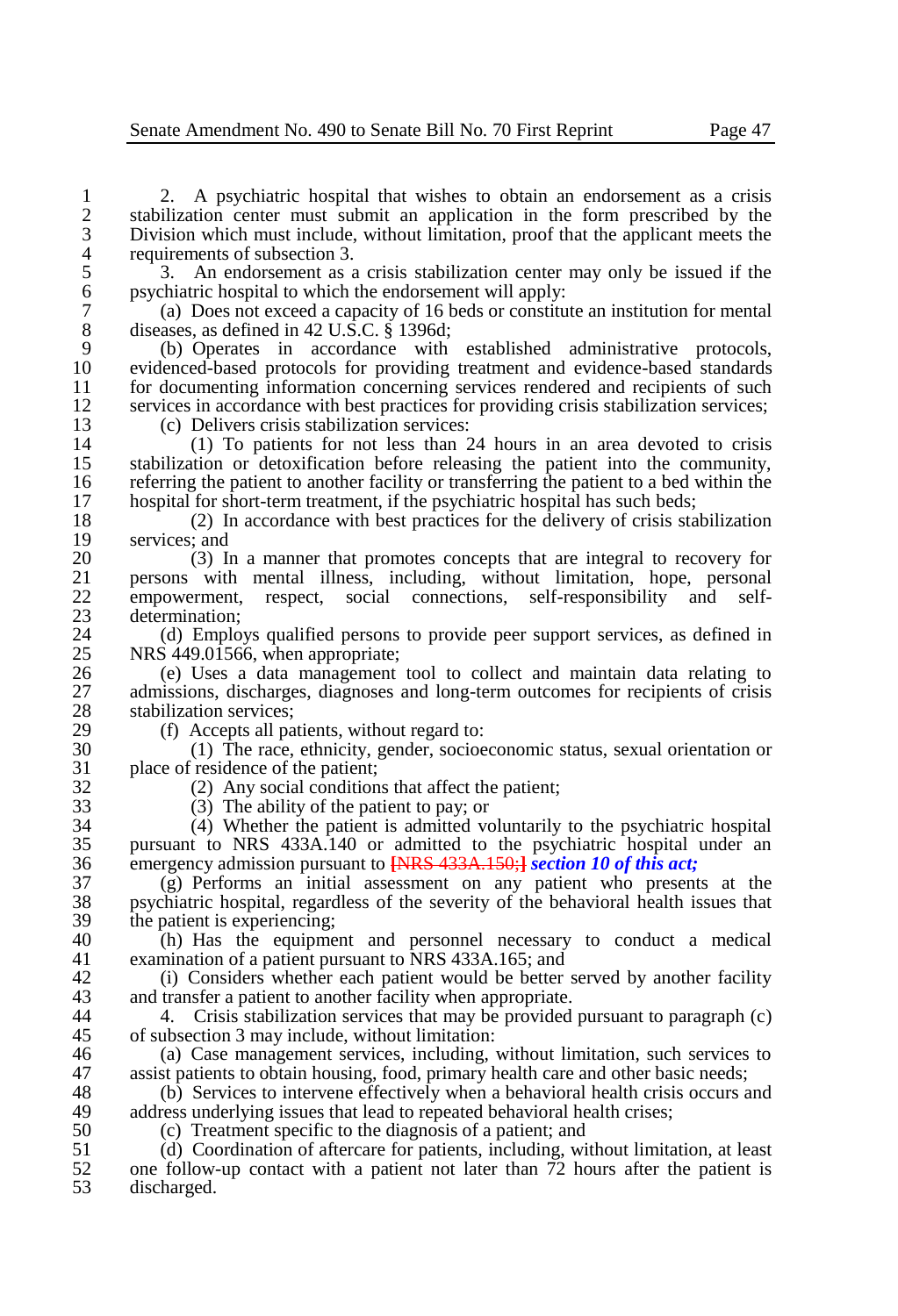1 5. An endorsement as a crisis stabilization center must be renewed at the same<br>2 time as the license to which the endorsement applies. An application to renew an 2 time as the license to which the endorsement applies. An application to renew an endorsement as a crisis stabilization center must include, without limitation: 3 endorsement as a crisis stabilization center must include, without limitation:<br>4 (a) The information described in subsection 3: and

4 (a) The information described in subsection 3; and 5 (b) Proof that the psychiatric hospital is accredi-5 (b) Proof that the psychiatric hospital is accredited by the Commission on 6 Accreditation of Rehabilitation Facilities, or its successor organization, or the Joint Commission, or its successor organization.

7 Commission, or its successor organization.<br>8 6. As used in this section. "crisis s 8 6. As used in this section, "crisis stabilization services" means behavioral

9 health services designed to:<br>10 (a) De-escalate or stabi 10 (a) De-escalate or stabilize a behavioral crisis, including, without limitation, a 11 behavioral health crisis experienced by a person with a co-occurring substance use disorder: and 12 disorder; and<br>13 (b) When

13 (b) When appropriate, avoid admission of a patient to another inpatient mental<br>14 health facility or hospital and connect the patient with providers of ongoing care as 14 health facility or hospital and connect the patient with providers of ongoing care as appropriate for the unique needs of the patient. 15 appropriate for the unique needs of the patient.<br>16 **Sec. 68.** NRS 449A.206 is hereby amend

16 **Sec. 68.** NRS 449A.206 is hereby amended to read as follows:<br>17 449A.206 "Chemical restraint" means the administration of drive

17 449A.206 "Chemical restraint" means the administration of drugs *to a person*  18 for the specific and exclusive purpose of controlling an acute or episodic<br>19 **Followian** Harmore that *naces* the person or others at a risk of harm when less 19 **[**aggressive**]** behavior *that places the person or others at a risk of harm* when *less*  20 *restrictive* alternative intervention techniques have failed to limit or control the behavior. The term does not include the administration of drugs **Fon a regular basis**. 21 behavior. The term does not include the administration of drugs <del>[on a regular basis,</del> 22 as<sup>1</sup> prescribed by a physician. **Ito treat the symptoms of** *physician assistant or* 22 as<sup>1</sup> prescribed by a physician, <del>[to treat the symptoms of</del> *physician assistant or advanced practice registered nurse as standard treatment for the mental*  $\Box$  *or* 23 *advanced practice registered nurse as standard treatment for the mental*  $\frac{1}{1}$  *or physical <i>f*, emotional or behavioral disorders and for assisting a person in gaining 24 physical  $\oint_C$  emotional or behavioral disorders and for assisting a person in gaining  $25$  self-control over his or her impulses **1** condition of the nerson. 25 self-control over his or her impulses.**]** *condition of the person.*<br>26 Sec. 69. NRS 449A.636 is hereby amended to read as following

26 **Sec. 69.** NRS 449A.636 is hereby amended to read as follows:

27 449A.636 1. When acting under the authority of an advance directive for<br>28 november of health care, an attending physician or other provider of health care shall 28 psychiatric care, an attending physician or other provider of health care shall comply with the advance directive unless: 29 comply with the advance directive unless:<br>30 (a) Compliance, in the opinion of the

 $\hat{a}$  ( $\hat{a}$ ) Compliance, in the opinion of the attending physician or other provider, is<br>31 not consistent with generally accepted standards of care for the provision of 31 not consistent with generally accepted standards of care for the provision of 32 psychiatric care for the benefit of the principal;<br>33 (b) Compliance is not consistent with the

33 (b) Compliance is not consistent with the availability of psychiatric care 34 requested;<br>35 (c) Co

35 (c) Compliance is not consistent with applicable law;

36 (d) The principal is admitted to a mental health facility or hospital pursuant to<br>37 NRS 433A 145 to 433A 330, inclusive, or required to receive assisted outpatient 37 NRS 433A.145 to 433A.330, inclusive, *or required to receive assisted outpatient*  38 *treatment pursuant to sections 11 to 21, inclusive, of this act and a course of* **treatment is required pursuant to those provisions: or** 39 treatment is required pursuant to those provisions; or  $40$  (e) Compliance, in the opinion of the attending

40 (e) Compliance, in the opinion of the attending physician or other provider, is<br>41 ont consistent with appropriate psychiatric care in case of an emergency not consistent with appropriate psychiatric care in case of an emergency 42 endangering the life or health of the principal or another person.<br>43  $\therefore$  The event that one part of the advance directive is un

43 2. In the event that one part of the advance directive is unable to be followed<br>44 because of any of the circumstances set forth in subsection 1, all other parts of the because of any of the circumstances set forth in subsection 1, all other parts of the 45 advance directive must be followed.<br>46 **Sec. 70.** NRS 450.470 is here

46 **Sec. 70.** NRS 450.470 is hereby amended to read as follows:<br>47 450.470 1. If the county hospital is located at the county so 47 450.470 1. If the county hospital is located at the county seat, the board of hospital trustees shall, at all times, provide a suitable room that may be used for the 48 hospital trustees shall, at all times, provide a suitable room that may be used for the examination of persons who are alleged to **these** mental illness the *nersons* in a 49 examination of persons who are alleged to **[**have mental illness**]** *be persons in a*  50 **mental health crisis** and who are to be brought before the judge of the district court for proceedings to determine the issue of involuntary court-ordered admission as 51 for proceedings to determine the issue of involuntary court-ordered admission as<br>52 provided in chapter 433A of NRS. This section does not prohibit or limit the 52 provided in chapter 433A of NRS. This section does not prohibit or limit the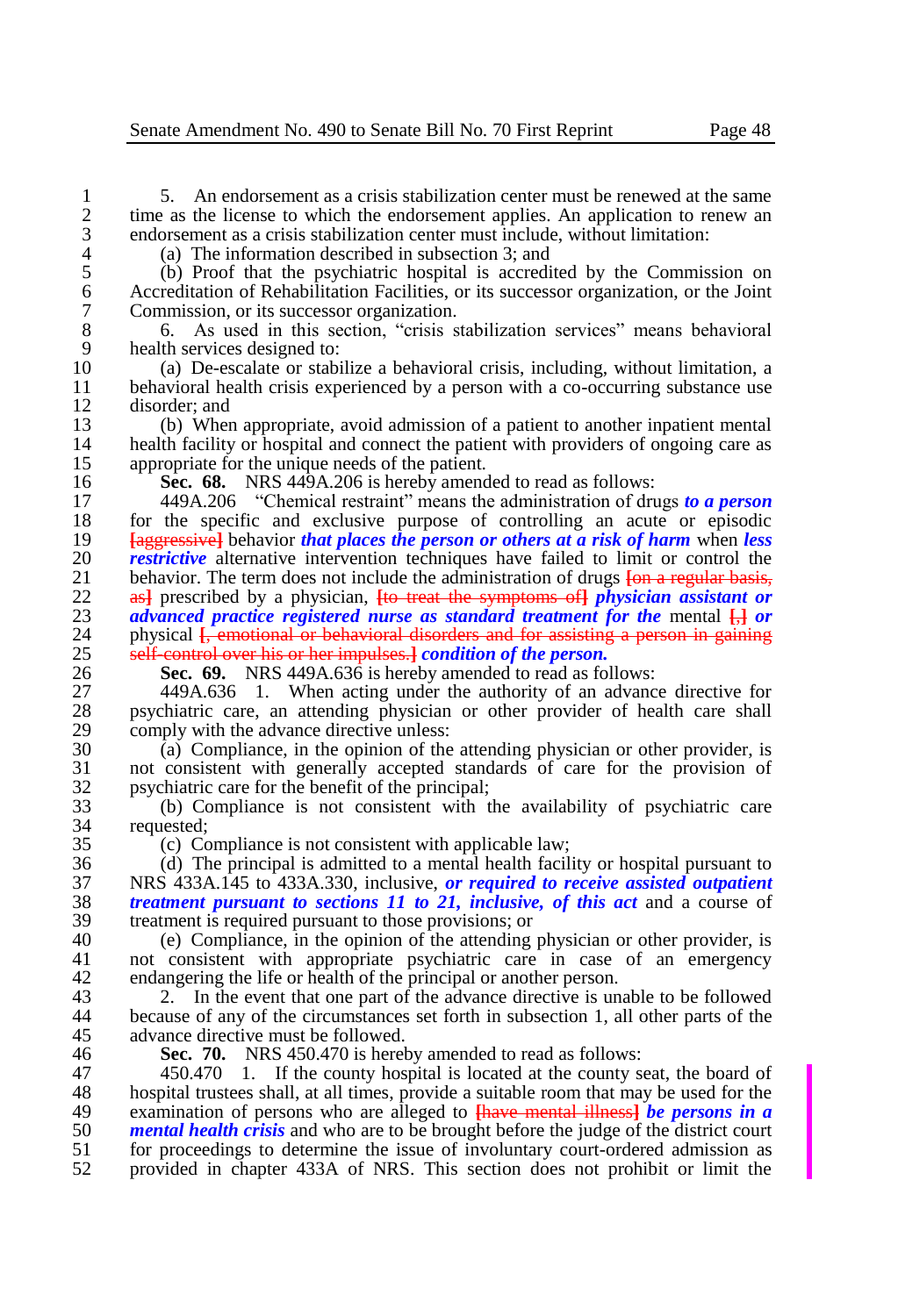1 examination of persons alleged to **[**have mental illness**]** *be persons in a mental*  **2** *health crisis* at a private hospital as provided in chapter 433A of NRS.<br>2. The board of trustees of such a county hospital, in coopera

<sup>3</sup> <sup>2</sup>. The board of trustees of such a county hospital, in cooperation with the local law enforcement agencies, may provide a suitable room that may be used for 4 local law enforcement agencies, may provide a suitable room that may be used for the custodial supervision of persons who are alleged to: 5 the custodial supervision of persons who are alleged to:<br>6 (a)  $\frac{Have \text{ mental illness}}{Haves}$  *He persons in a mental limess*;

6 (a) **[**Have mental illness;**]** *Be persons in a mental health crisis;* or

7 (b) Be dangerous to themselves or others.<br>8 **Sec. 71.** NRS 629.550 is hereby amende

8 **Sec. 71.** NRS 629.550 is hereby amended to read as follows:<br>9 629.550 1. If a patient communicates to a mental health

 629.550 1. If a patient communicates to a mental health professional an explicit threat of imminent serious physical harm or death to a clearly identified or 11 identifiable person and, in the judgment of the mental health professional, the national health professional, the mental health 12 patient has the intent and ability to carry out the threat, the mental health professional shall  $\frac{1}{2}$  for the emergency admission of *place* the patient  $\frac{1}{2}$  professional shall **[**apply for the emergency admission of**]** *place* the patient **[**to a mental health facility**]** *on a mental health crisis hold* pursuant to NRS 433A.160 *, petition for a court to order the placement of the patient on a mental health crisis hold pursuant to section 9 of this act* or make a reasonable effort to communicate the threat in a timely manner to: 17 the threat in a timely manner to:<br>18 (a) The person who is the sum

18 (a) The person who is the subject of the threat;<br>19 (b) The law enforcement agency with the c 19 (b) The law enforcement agency with the closest physical location to the 20 residence of the person; and  $21$  (c) If the person is a min

21 (c) If the person is a minor, the parent or guardian of the person.<br>22 (2) A mental health professional shall be deemed to have mad

22 2. A mental health professional shall be deemed to have made a reasonable<br>23 effort to communicate a threat pursuant to subsection 1 if: 23 effort to communicate a threat pursuant to subsection 1 if:<br>24 (a) The mental health professional actually communic

24 (a) The mental health professional actually communicates the threat in a timely manner: or  $25$  manner; or  $26$  (b) The

26 (b) The mental health professional makes a good faith attempt to communicate the threat in a timely manner and the failure to actually communicate the threat in a 27 the threat in a timely manner and the failure to actually communicate the threat in a<br>28 timely manner does not result from the negligence or recklessness of the mental 28 timely manner does not result from the negligence or recklessness of the mental 29 health professional.<br>30  $\overline{3}$  A mental h

30 3. A mental health professional who exercises reasonable care in determining  $31$  that he or she:<br> $32$  (a) Has a

32 (a) Has a duty to take an action described in subsection 1 is not subject to civil 33 or criminal liability or disciplinary action by a professional licensing board for 34 disclosing confidential or privileged information.

35 (b) Does not have a duty to take an action described in subsection 1 is not 36 subject to civil or criminal liability or disciplinary action by a professional licensing<br>37 board for any damages caused by the actions of a patient. 37 board for any damages caused by the actions of a patient.<br>38 4. The provisions of this section do not:

38 4. The provisions of this section do not:<br>39 (a) Limit or affect the duty of the ment

 $39$  (a) Limit or affect the duty of the mental health professional to report child  $40$  abuse or neglect pursuant to NRS 432B 220 or the commercial sexual exploitation 40 abuse or neglect pursuant to NRS 432B.220 or the commercial sexual exploitation of a child pursuant to NRS 432C.110: or of a child pursuant to NRS 432C.110; or

42 (b) Modify any duty of a mental health professional to take precautions to prevent harm by a patient: 43 prevent harm by a patient:<br> $\frac{44}{10}$  Who is in the

 $(1)$  Who is in the custody of a hospital or other facility where the mental 45 health professional is employed; or  $\frac{46}{20}$  Who is being discharge

46 (2) Who is being discharged from such a facility.<br>47 5. As used in this section. "mental health professions"

47 5. As used in this section, "mental health professional" includes:<br>48 (a) A physician or psychiatrist licensed to practice medicine

48 (a) A physician or psychiatrist licensed to practice medicine in this State<br>49 mursuant to chapter 630 or 633 of NRS: 49 pursuant to chapter 630 or 633 of NRS;<br>50 (b) A psychologist who is licensed

50 (b) A psychologist who is licensed to practice psychology pursuant to chapter 51 641 of NRS or authorized to practice psychology in this State pursuant to the 51 641 of NRS or authorized to practice psychology in this State pursuant to the<br>52 Psychology Interiurisdictional Compact enacted in NRS 641.227: 52 Psychology Interjurisdictional Compact enacted in NRS 641.227;<br>53 (c) A social worker who:

 $(c)$  A social worker who: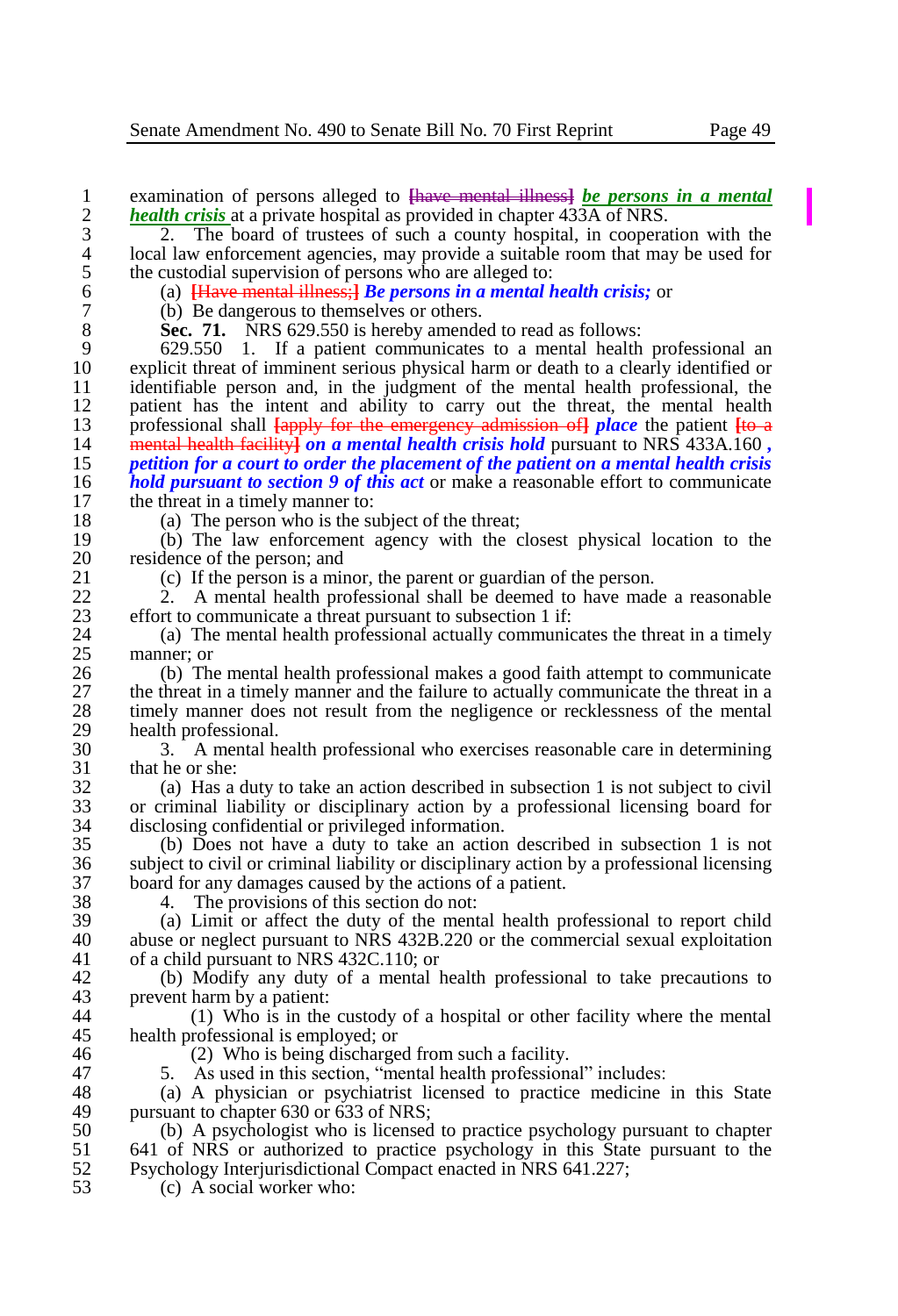1 (1) Holds a master's degree in social work;<br>2 (2) Is licensed as a clinical social worker pu 2 (2) Is licensed as a clinical social worker pursuant to chapter 641B of NRS;  $\begin{array}{cc} 3 & \text{and} \\ 4 & \end{array}$ 4 (3) Is employed by the Division of Public and Behavioral Health of the Department of Health and Human Services: 5 Department of Health and Human Services;<br>6 (d) A registered nurse who:  $\begin{bmatrix} 6 \\ 7 \end{bmatrix}$  (d) A registered nurse who:<br>  $\begin{bmatrix} 7 \\ 1 \end{bmatrix}$  Is licensed to practic 7 (1) Is licensed to practice professional nursing pursuant to chapter 632 of  $\begin{array}{c} 8 \\ 9 \end{array}$  NRS; and  $\begin{array}{c} (2) \\ (2) \end{array}$ 9 (2) Holds a master's degree in psychiatric nursing or a related field;<br>10 (e) A marriage and family therapist licensed pursuant to chapter 641A or 10 (e) A marriage and family therapist licensed pursuant to chapter 641A of NRS; 11 (f) A clinical professional counselor licensed pursuant to chapter 641A of 12 NRS; and<br>13 (g) A 13 (g) A person who is working in this State within the scope of his or her 14 employment by the Federal Government, including, without limitation, employment with the Department of Veterans Affairs, the military or the Indian 15 employment with the Department of Veterans Affairs, the military or the Indian Health Service, and is: 16 Health Service, and is:<br>17 (1) Licensed c 17 (1) Licensed or certified as a physician, psychologist, marriage and family 18 therapist, clinical professional counselor, alcohol and drug counselor or clinical alcohol and drug counselor in another state: 19 alcohol and drug counselor in another state;<br>20 (2) Licensed as a social worker in a 20 (2) Licensed as a social worker in another state and holds a master's degree  $\begin{array}{ll}\n 21 \quad & \text{in social work; or} \\
 22 \quad & \text{(3) Linear} \\
 \end{array}$ 22 (3) Licensed to practice professional nursing in another state and holds a master's degree in psychiatric nursing or a related field. 23 master's degree in psychiatric nursing or a related field.<br>24 **Sec. 72.** NRS 632.120 is hereby amended to read 24 **Sec. 72.** NRS 632.120 is hereby amended to read as follows:<br>25 632.120 1. The Board shall: 25 632.120 1. The Board shall:<br>26 (a) Adopt regulations establishi 26 (a) Adopt regulations establishing reasonable standards:<br>27 (1) For the denial, renewal, suspension and re  $27$  (1) For the denial, renewal, suspension and revocation of, and the placement of conditions limitations and restrictions upon a license to practice 28 placement of conditions, limitations and restrictions upon, a license to practice<br>29 professional or practical nursing or a certificate to practice as a nursing assistant or 29 professional or practical nursing or a certificate to practice as a nursing assistant or 30 medication aide - certified.<br>31 (2) Of professional 31 (2) Of professional conduct for the practice of nursing.<br>32 (3) For prescribing and dispensing controlled substance 32 (3) For prescribing and dispensing controlled substances and dangerous 33 drugs in accordance with applicable statutes.<br>34 (4) For the psychiatric training and 34 (4) For the psychiatric training and experience necessary for an advanced 35 practice registered nurse to be authorized to make the diagnoses, evaluations and 36 examinations described in NRS **[**433A.160,**]** 433A.240, *433A.390,* 433A.430, 37 484C.300, 484C.320, 484C.330, 484C.340 and 484C.350 and *sections 10 and 11 of*  38 *this act,* the certifications described in NRS 433A.170, 433A.195 and 433A.200  $\frac{1}{14}$ <br>39 *and the sworn statements or declarations described in NRS 433A.210 and section* 39 *and the sworn statements or declarations described in NRS 433A.210 and section*  40 *11 of this act.* 41 (b) Prepare and administer examinations for the issuance of a license or 42 certificate under this chapter.<br>43 (c) Investigate and deter 43 (c) Investigate and determine the eligibility of an applicant for a license or certificate under this chapter. 45 (d) Carry out and enforce the provisions of this chapter and the regulations adopted pursuant thereto. 46 adopted pursuant thereto.<br>47 (e) Develop and diss 47 (e) Develop and disseminate annually to each registered nurse who cares for 48 children information concerning the signs and symptoms of pediatric cancer.<br>49 2. The Board may adopt regulations establishing reasonable: 49 2. The Board may adopt regulations establishing reasonable:<br>50 (a) Qualifications for the issuance of a license or certificate un 50 (a) Qualifications for the issuance of a license or certificate under this chapter.<br>51 (b) Standards for the continuing professional competence of licensees or 51 (b) Standards for the continuing professional competence of licensees or bolders of a certificate. The Board may evaluate licensees or bolders of a certificate 52 holders of a certificate. The Board may evaluate licensees or holders of a certificate periodically for compliance with those standards. 53 periodically for compliance with those standards.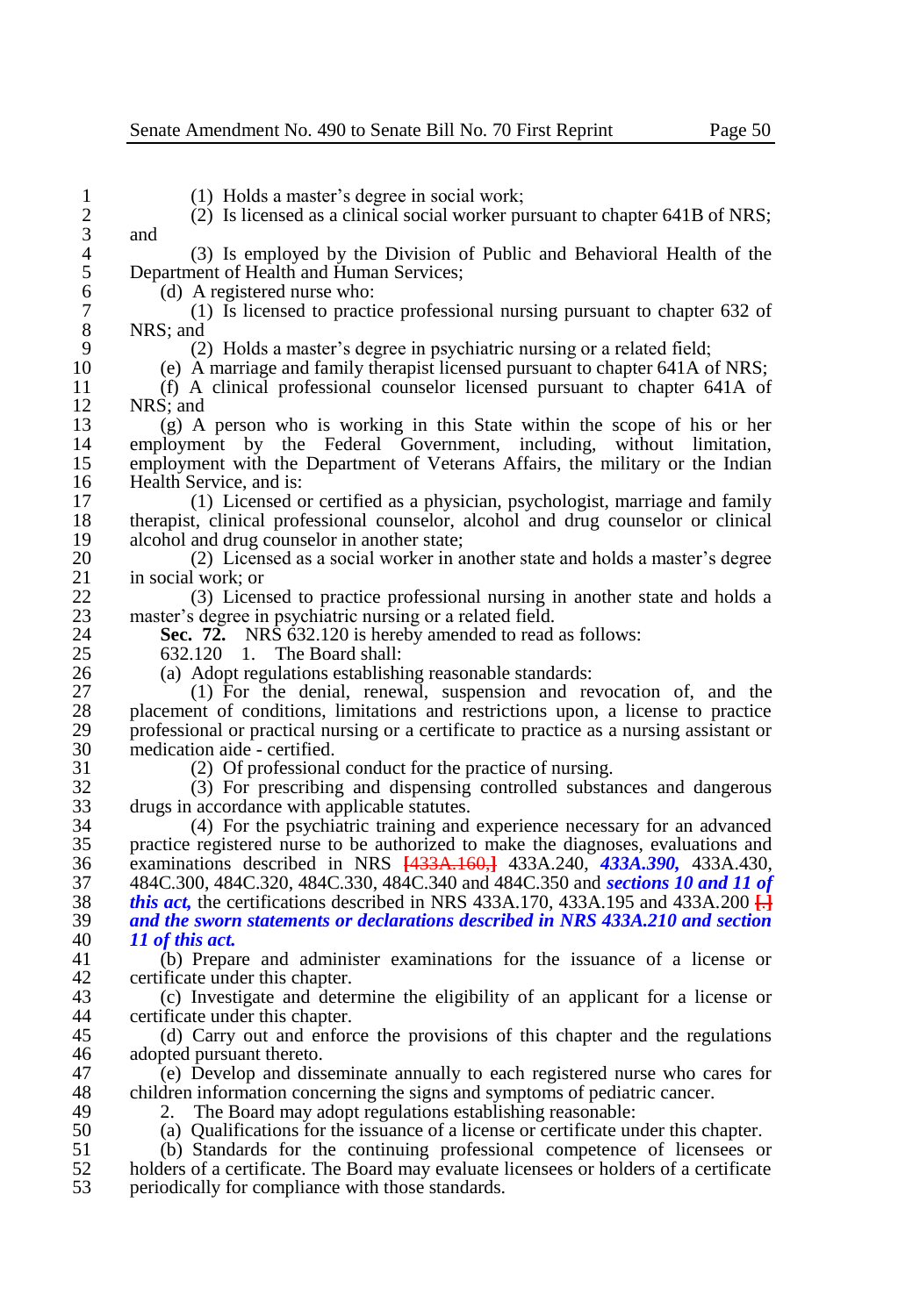1 3. The Board may adopt regulations establishing a schedule of reasonable fees<br>2 and charges, in addition to those set forth in NRS 632.345, for: 2 and charges, in addition to those set forth in NRS 632.345, for:<br>3 (a) Investigating licensees or holders of a certificate a

3 (a) Investigating licensees or holders of a certificate and applicants for a 4 license or certificate under this chapter;<br>5 (b) Evaluating the professional c

5 (b) Evaluating the professional competence of licensees or holders of a 6 certificate;

7 (c) Conducting hearings pursuant to this chapter;<br>8 (d) Duplicating and verifying records of the Boar

8 (d) Duplicating and verifying records of the Board; and<br>9 (e) Surveying, evaluating and approving schools of

9 (e) Surveying, evaluating and approving schools of practical nursing, and 10 schools and courses of professional nursing,<br>11  $\rightarrow$  and collect the fees established pursuant to

11  $\rightarrow$  and collect the fees established pursuant to this subsection.<br>12 4. For the purposes of this chapter, the Board shall, by

12 4. For the purposes of this chapter, the Board shall, by regulation, define the term "in the process of obtaining accreditation." 13 term "in the process of obtaining accreditation."<br>14 5. The Board may adopt such other regularity

14 5. The Board may adopt such other regulations, not inconsistent with state or 15 federal law, as may be necessary to carry out the provisions of this chapter relating 15 federal law, as may be necessary to carry out the provisions of this chapter relating<br>16 to nursing assistant trainees, nursing assistants and medication aides - certified. 16 to nursing assistant trainees, nursing assistants and medication aides - certified.<br>17 6. The Board may adopt such other regulations, not inconsistent with sta

17 6. The Board may adopt such other regulations, not inconsistent with state or 18 federal law, as are necessary to enable it to administer the provisions of this 18 federal law, as are necessary to enable it to administer the provisions of this 19 chapter.<br>20 Sec.

20 **Sec. 73.** NRS 641B.160 is hereby amended to read as follows:<br>21 641B.160 1. The Board shall adopt:

21 641B.160 1. The Board shall adopt:<br>22 (a) Such regulations as are necessary c

22 (a) Such regulations as are necessary or desirable to enable it to carry out the 23 provisions of this chapter;<br>24 (b) Regulations estable

24 (b) Regulations establishing reasonable standards for the psychiatric training<br>25 and experience necessary for a clinical social worker to be authorized to make the 25 and experience necessary for a clinical social worker to be authorized to make the certifications described in NRS 433A.170, 433A.195 and 433A.200  $\frac{1}{2}$  and section certifications described in NRS 433A.170, 433A.195 and 433A.200 **[**;**]** *and section 10 of this act, make a sworn statement or declaration described in NRS 433A.210 and section 11 of this act and perform an evaluation described in section 11 of this act;*

30 (c) Regulations prescribing uniform standards concerning the locations at 31 which interns provide services;<br>32 (d) Regulations prescribing

32 (d) Regulations prescribing standards concerning the electronic supervision of 33 interns working at remote sites; and<br>34 (e) Regulations prescribing the

34 (e) Regulations prescribing the manner by which the qualifications for the issuance or renewal of a license under the provisions of this chapter will be made 36 available to the public such that those qualifications are clearly defined and easily 37 understood.<br>38 2. On

38 2. On the date that the Board gives notice pursuant to NRS 233B.060 of its 39 intent to adopt, amend or repeal a regulation, the Board shall submit the regulation 40 to the Commission on Behavioral Health for review. The Commission shall review 40 to the Commission on Behavioral Health for review. The Commission shall review<br>41 the regulation and make recommendations to the Board concerning the advisability 41 the regulation and make recommendations to the Board concerning the advisability 42 of adopting, amending or repealing the regulation and any changes that the Commission deems advisable. 43 Commission deems advisable.<br>44 Sec. 74. 1. The amend

**Sec. 74.** 1. The amendatory provisions of NRS 433A.145, as amended by 45 section 28 of this act, apply to any person:<br>46 (a) Who has been admitted to a public

46 (a) Who has been admitted to a public or private mental facility; and 47 (b) Whose status is that of a voluntary consumer on or after Octobe

47 (b) Whose status is that of a voluntary consumer on or after October 1, 2021, regardless of the date on which he or she was admitted. 48 regardless of the date on which he or she was admitted.<br>49 2. The amendatory provisions of NRS 433A.

49 2. The amendatory provisions of NRS 433A.165, 433A.185, 433A.195, 433A.200 and 433A.310. as amended by sections 31, 33, 35, 36 and 43 of this act. 50 433A.200 and 433A.310, as amended by sections 31, 33, 35, 36 and 43 of this act, respectively, apply to any person: 51 respectively, apply to any person:<br>52 (a) Who has been admitted 1

52 (a) Who has been admitted to a public or private mental facility or hospital; and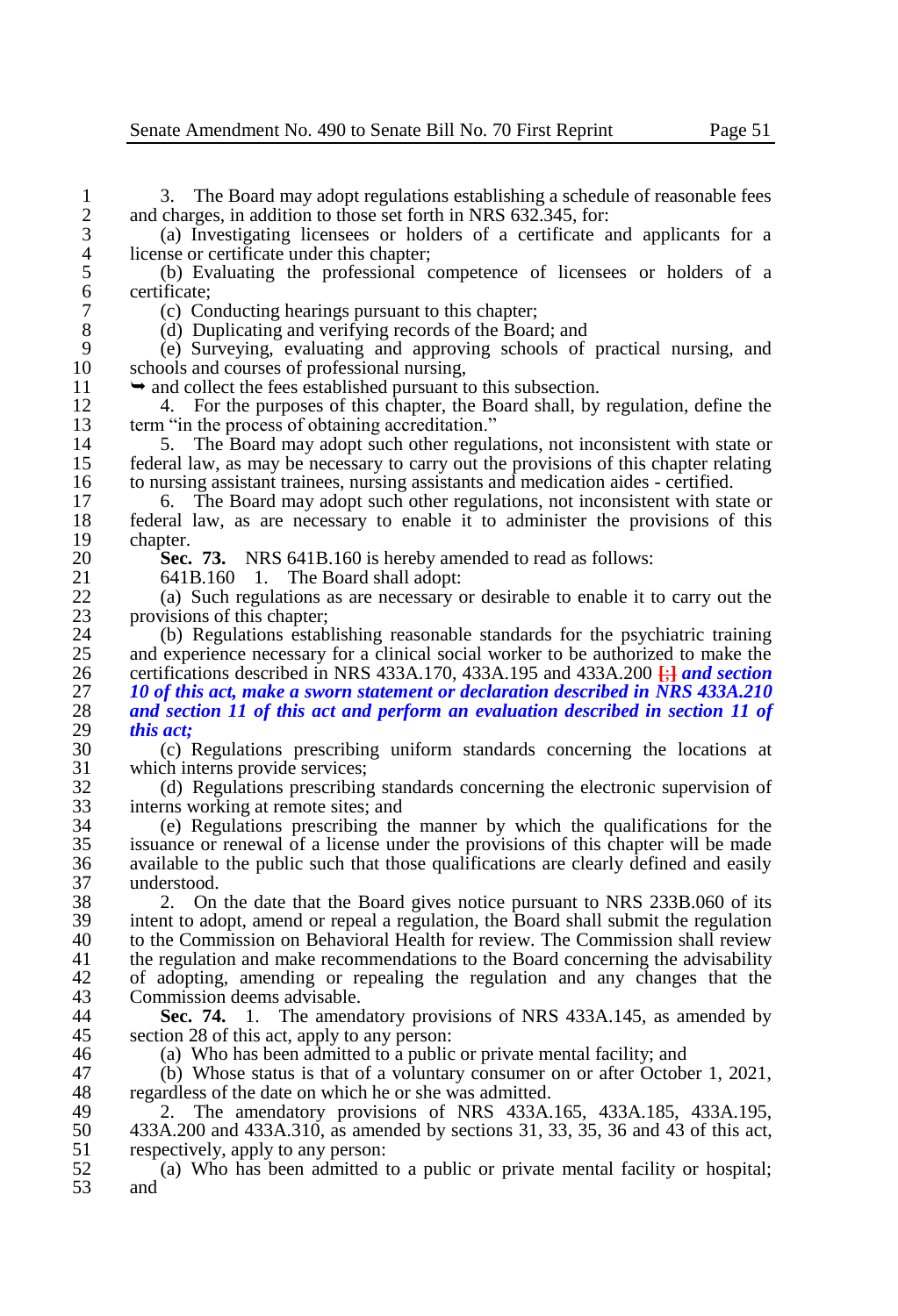1 (b) Whose status is that of an emergency consumer on or after October 1, 2021, regardless of the date on which he or she was admitted. 2 regardless of the date on which he or she was admitted.<br>3 3. Any person who was involuntarily admitted to

3 3. Any person who was involuntarily admitted to a program of community-<br>4 based or outpatient services before October 1, 2021, by a court order that remains 4 based or outpatient services before October 1, 2021, by a court order that remains effective on that date shall be deemed to have been ordered to receive assisted 5 effective on that date shall be deemed to have been ordered to receive assisted<br>6 outpatient treatment pursuant to section 18 of this act. 6 outpatient treatment pursuant to section 18 of this act.<br>7 4. The amendatory provisions of NRS 433A.38

<sup>7</sup> <sup>4</sup>. The amendatory provisions of NRS 433A.380 and 433A.390, as amended by sections 47 and 48 of this act. respectively, apply to any person who has been 8 by sections 47 and 48 of this act, respectively, apply to any person who has been 9 admitted to a public or private mental health facility pursuant to a court order that is<br>10 effective on October 1, 2021, regardless of the date on which he or she was 10 effective on October 1, 2021, regardless of the date on which he or she was admitted  $11$  admitted.<br> $12$  5 T

12 5. The amendatory provisions of NRS 433A.220 and 433A.380, as amended by sections 39 and 47 of this act. respectively, apply to any person who has been 13 by sections 39 and 47 of this act, respectively, apply to any person who has been<br>14 conditionally released from a public or private mental health facility where the 14 conditionally released from a public or private mental health facility where the conditional release is effective on October 1, 2021, regardless of the date on which 15 conditional release is effective on October 1, 2021, regardless of the date on which he or she was conditionally released. 16 he or she was conditionally released.<br>17 6 As used in this section. "as

17 6. As used in this section, "assisted outpatient treatment" has the meaning ascribed to it in NRS 433A.019. as amended by section 24 of this act. 18 ascribed to it in NRS 433A.019, as amended by section 24 of this act.<br>19 **Sec. 75.** NRS 433A.315. 433A.323 and 433A.327 are hereby re

19 **Sec. 75.** NRS 433A.315, 433A.323 and 433A.327 are hereby repealed.<br>20 **Sec. 76.** 1. This section becomes effective upon passage and approval

20 **Sec. 76.** 1. This section becomes effective upon passage and approval.<br>21 2. Sections 1 to 75, inclusive, of this act become effective:

21 2. Sections 1 to 75, inclusive, of this act become effective:<br>22 (a) Upon passage and approval for the purpose of adoption

22 (a) Upon passage and approval for the purpose of adopting regulations and <br>23 energo energy preparatory administrative tasks that are necessary to carry out the 23 performing any preparatory administrative tasks that are necessary to carry out the 24 provisions of this act; and<br>25 (b) On October 1, 202

(b) On October 1, 2021, for all other purposes.

# **TEXT OF REPEALED SECTIONS**

**433A.315 Development of written plan for course of treatment and program of community-based or outpatient services.** If a court determines pursuant to NRS 433A.310 that a person should be involuntarily admitted to a program of community-based or outpatient services, the court shall promptly cause two or more persons professionally qualified in the field of psychiatric mental health, which may include the person who filed the petition for involuntary courtordered admission pursuant to NRS 433A.200 if he or she is so qualified, in consultation with the person to be involuntarily admitted, to develop and submit to the court a written plan prescribing a course of treatment and enumerating the program of community-based or outpatient services for the person. The plan must include, without limitation:

1. A description of the types of services in which the person will participate;

2. The medications, if any, which the person must take and the manner in which those medications will be administered;

3. The name of the person professionally qualified in the field of psychiatric mental health who is responsible for providing or coordinating the program of community-based or outpatient services; and

4. Any other requirements which the court deems necessary.

**433A.323 Failure to participate in program or carry out plan of treatment: Petition and order to take person into custody; evaluation.**

1. When a person who is involuntarily admitted to a program of communitybased or outpatient services fails to participate in the program or otherwise fails to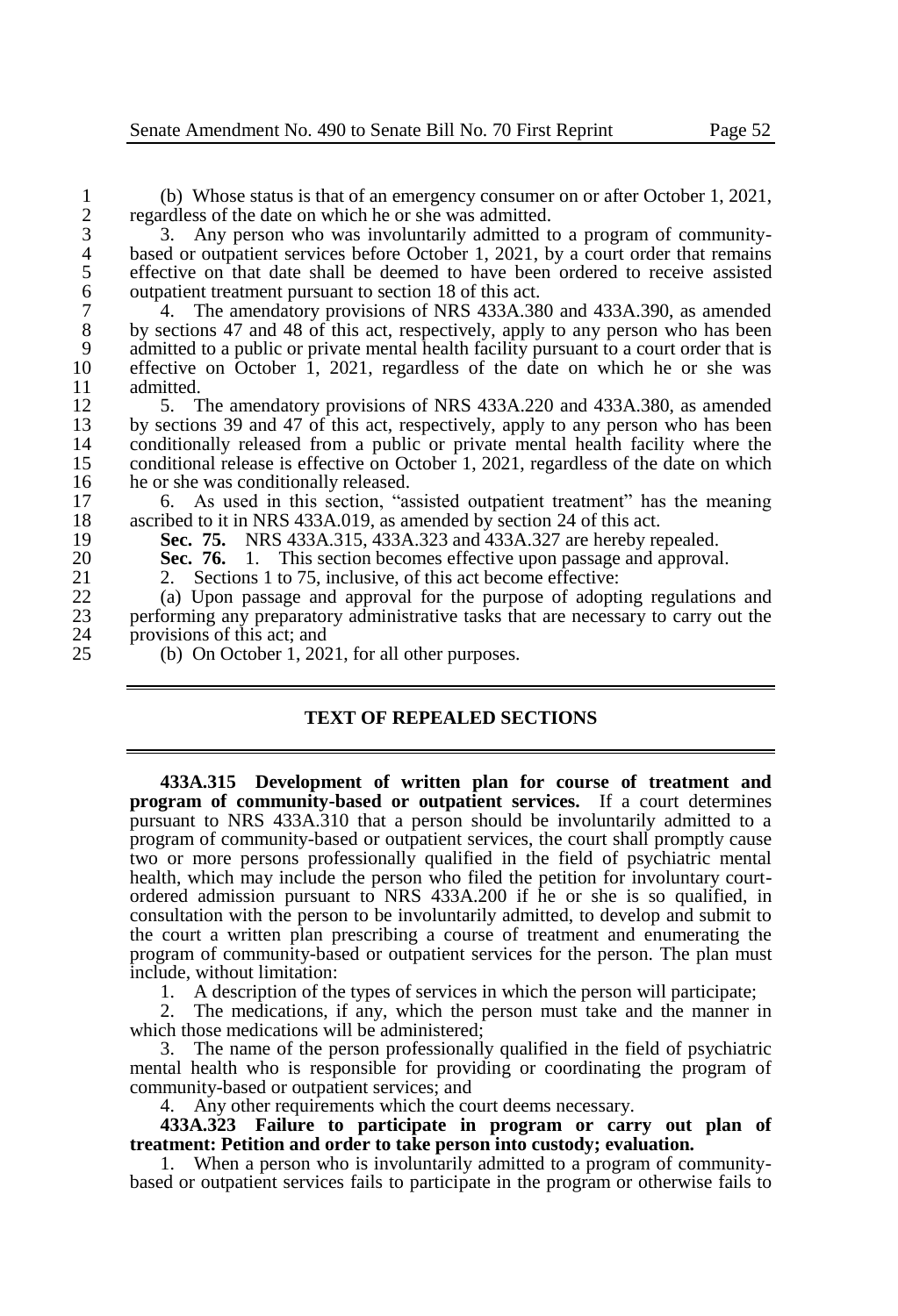carry out the plan of treatment developed pursuant to NRS 433A.315, despite efforts by the professional responsible for providing or coordinating the program of community-based or outpatient services for the person to solicit the person's compliance, the professional may petition the court to issue an order requiring a peace officer to take into custody and deliver the person to the appropriate location for an evaluation by an evaluation team from the Division pursuant to NRS 433A.240. The petition must be accompanied by:

(a) A copy of the order for involuntary admission;

(b) A copy of the plan of treatment submitted to the court pursuant to NRS 433A.315;

(c) A list that sets forth the specific provisions of the plan of treatment which the person has failed to carry out; and

(d) A statement by the petitioner which explains how the person's failure to participate in the program of community-based or outpatient services or failure to carry out the plan of treatment will likely cause the person to harm himself or herself or others.

2. If the court determines that there is probable cause to believe that the person is likely to harm himself or herself or others if the person does not comply with the plan of treatment, the court may issue an order requiring a peace officer to take into custody and deliver the person to an appropriate location for an evaluation by an evaluation team from the Division pursuant to NRS 433A.240.

3. As used in this section, "appropriate location" does not include a jail or prison.

**433A.327 Conditional release of person in program: When allowed; no liability of State; notice to court, district attorney and legal guardian; order to resume participation in program; judicial review of order to resume participation in program.**

1. Except as otherwise provided in subsection 3, any person involuntarily admitted to a program of community-based or outpatient services may be conditionally released from the program when, in the judgment of the professional responsible for providing or coordinating the program of community-based or outpatient services, the person does not present a substantial likelihood of serious harm to himself or herself or others. The professional responsible for providing or coordinating the program of community-based or outpatient services shall prescribe the period for which the conditional release is effective. The period must not extend beyond the last day of the court-ordered period of admission to a program of community-based or outpatient services pursuant to NRS 433A.310.

2. When a person is conditionally released pursuant to subsection 1, the State of Nevada, the agents and employees of the State or a mental health facility, the professionals responsible for providing or coordinating programs of communitybased or outpatient services and any other professionals providing mental health services are not liable for any debts or contractual obligations incurred, medical or otherwise, or damages caused by the actions of the person who is released.

3. A person who is involuntarily admitted to a program of community-based or outpatient services may be conditionally released only if, at the time of the release, written notice is given to the court which ordered the person to participate in the program, to the attorney of the person and to the district attorney of the county in which the proceedings for admission were held.

4. Except as otherwise provided in subsection 6, the professional responsible for providing or coordinating the program of community-based or outpatient services shall order a person who is conditionally released pursuant to subsection 1 to resume participation in the program if the professional determines that the conditional release is no longer appropriate because that person presents a